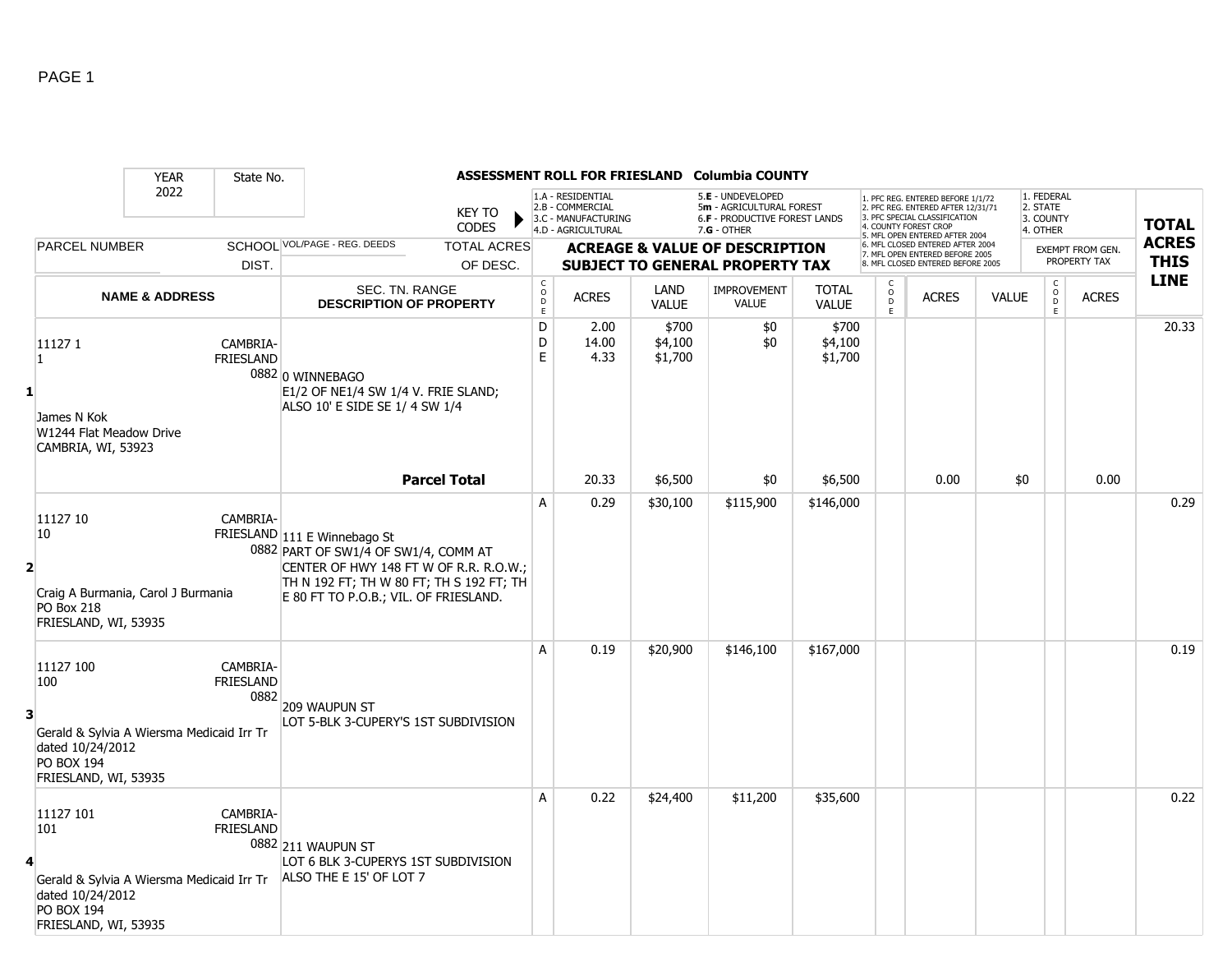|--|--|

|                |                                                                                                                              | <b>YEAR</b>               | State No.                    |                                                                                                                                                                            |                                |                  |                                                                                    |                      | ASSESSMENT ROLL FOR FRIESLAND Columbia COUNTY                                                   |                              |                                                 |                                                                                                                                                                     |              |                                                 |                                  |                             |
|----------------|------------------------------------------------------------------------------------------------------------------------------|---------------------------|------------------------------|----------------------------------------------------------------------------------------------------------------------------------------------------------------------------|--------------------------------|------------------|------------------------------------------------------------------------------------|----------------------|-------------------------------------------------------------------------------------------------|------------------------------|-------------------------------------------------|---------------------------------------------------------------------------------------------------------------------------------------------------------------------|--------------|-------------------------------------------------|----------------------------------|-----------------------------|
|                |                                                                                                                              | 2022                      |                              |                                                                                                                                                                            | <b>KEY TO</b><br><b>CODES</b>  |                  | 1.A - RESIDENTIAL<br>2.B - COMMERCIAL<br>3.C - MANUFACTURING<br>4.D - AGRICULTURAL |                      | 5.E - UNDEVELOPED<br>5m - AGRICULTURAL FOREST<br>6.F - PRODUCTIVE FOREST LANDS<br>$7.G - OTHER$ |                              |                                                 | 1. PFC REG. ENTERED BEFORE 1/1/72<br>2. PFC REG. ENTERED AFTER 12/31/71<br>3. PFC SPECIAL CLASSIFICATION<br>4. COUNTY FOREST CROP<br>5. MFL OPEN ENTERED AFTER 2004 |              | 1. FEDERAL<br>2. STATE<br>3. COUNTY<br>4. OTHER |                                  | <b>TOTAL</b>                |
|                | <b>PARCEL NUMBER</b>                                                                                                         |                           | DIST.                        | SCHOOL VOL/PAGE - REG. DEEDS                                                                                                                                               | <b>TOTAL ACRES</b><br>OF DESC. |                  |                                                                                    |                      | <b>ACREAGE &amp; VALUE OF DESCRIPTION</b><br><b>SUBJECT TO GENERAL PROPERTY TAX</b>             |                              |                                                 | 6. MFL CLOSED ENTERED AFTER 2004<br>7. MFL OPEN ENTERED BEFORE 2005<br>8. MFL CLOSED ENTERED BEFORE 2005                                                            |              |                                                 | EXEMPT FROM GEN.<br>PROPERTY TAX | <b>ACRES</b><br><b>THIS</b> |
|                |                                                                                                                              | <b>NAME &amp; ADDRESS</b> |                              | SEC. TN. RANGE<br><b>DESCRIPTION OF PROPERTY</b>                                                                                                                           |                                | C<br>D<br>D<br>E | <b>ACRES</b>                                                                       | LAND<br><b>VALUE</b> | <b>IMPROVEMENT</b><br><b>VALUE</b>                                                              | <b>TOTAL</b><br><b>VALUE</b> | $\begin{array}{c} C \\ O \\ D \\ E \end{array}$ | <b>ACRES</b>                                                                                                                                                        | <b>VALUE</b> | C<br>$_{\rm D}^{\rm O}$<br>E                    | <b>ACRES</b>                     | <b>LINE</b>                 |
| 5 <sup>1</sup> | 11127 102<br>102<br>John Weaver, Jamie Weaver<br>213 Waupun St<br>FRIESLAND, WI, 53935                                       |                           | CAMBRIA-<br><b>FRIESLAND</b> | 0882 213 WAUPUN ST<br>LOTS 7-8-BLK 3-CUPERYS 1ST SUBDIVISION<br><b>EXC E 15' OF LOT 7</b>                                                                                  |                                | A                | 0.22                                                                               | \$24,400             | \$150,000                                                                                       | \$174,400                    |                                                 |                                                                                                                                                                     |              |                                                 |                                  | 0.22                        |
| 6              | 11127 104<br>104<br>Bradley W De Young, Martha A De Young<br>PO BOX 27<br>FRIESLAND, WI, 53935                               |                           | CAMBRIA-<br>FRIESLAND        | 0882 103 WAUPUN ST<br>LOT 1-BLK 4-CUPERY'S 1ST SUBDIVISION.<br><b>ALSO VACATED ALLEY</b>                                                                                   |                                | B                | 0.24                                                                               | \$20,100             | \$10,900                                                                                        | \$31,000                     |                                                 |                                                                                                                                                                     |              |                                                 |                                  | 0.24                        |
| $\overline{z}$ | 11127 105<br>105<br>Bradley W De Young, Martha A De Young<br>105 WAUPUN ST BOX 27<br>FRIESLAND, WI, 53935                    |                           | CAMBRIA-<br><b>FRIESLAND</b> | 0882 105 WAUPUN ST<br>LOT 2-BLK 4-CUPERY'S 1ST SUBDIVISION<br><b>ALSO VACATED ALLEY</b>                                                                                    |                                | A                | 0.19                                                                               | \$20,900             | \$146,800                                                                                       | \$167,700                    |                                                 |                                                                                                                                                                     |              |                                                 |                                  | 0.19                        |
| 8              | 11127 106<br>106<br>Bradley W DeYoung Rentals, Bradley &<br>Martha A DeYoung<br>105 WAUPUN ST BOX 27<br>FRIESLAND, WI, 53935 |                           | CAMBRIA-                     | FRIESLAND 107 WAUPUN ST<br>0882 LOT 3 BLK 4 CUPERY'S 1ST. SUBDIVISION;<br>ALSO PRT LOT 36-COM 20' N NE COR L3 B4<br>N165' W66' S165' E66' POB ALSO VACATED<br><b>ALLEY</b> |                                | A                | 0.25                                                                               | \$26,700             | \$41,600                                                                                        | \$68,300                     |                                                 |                                                                                                                                                                     |              |                                                 |                                  | 0.25                        |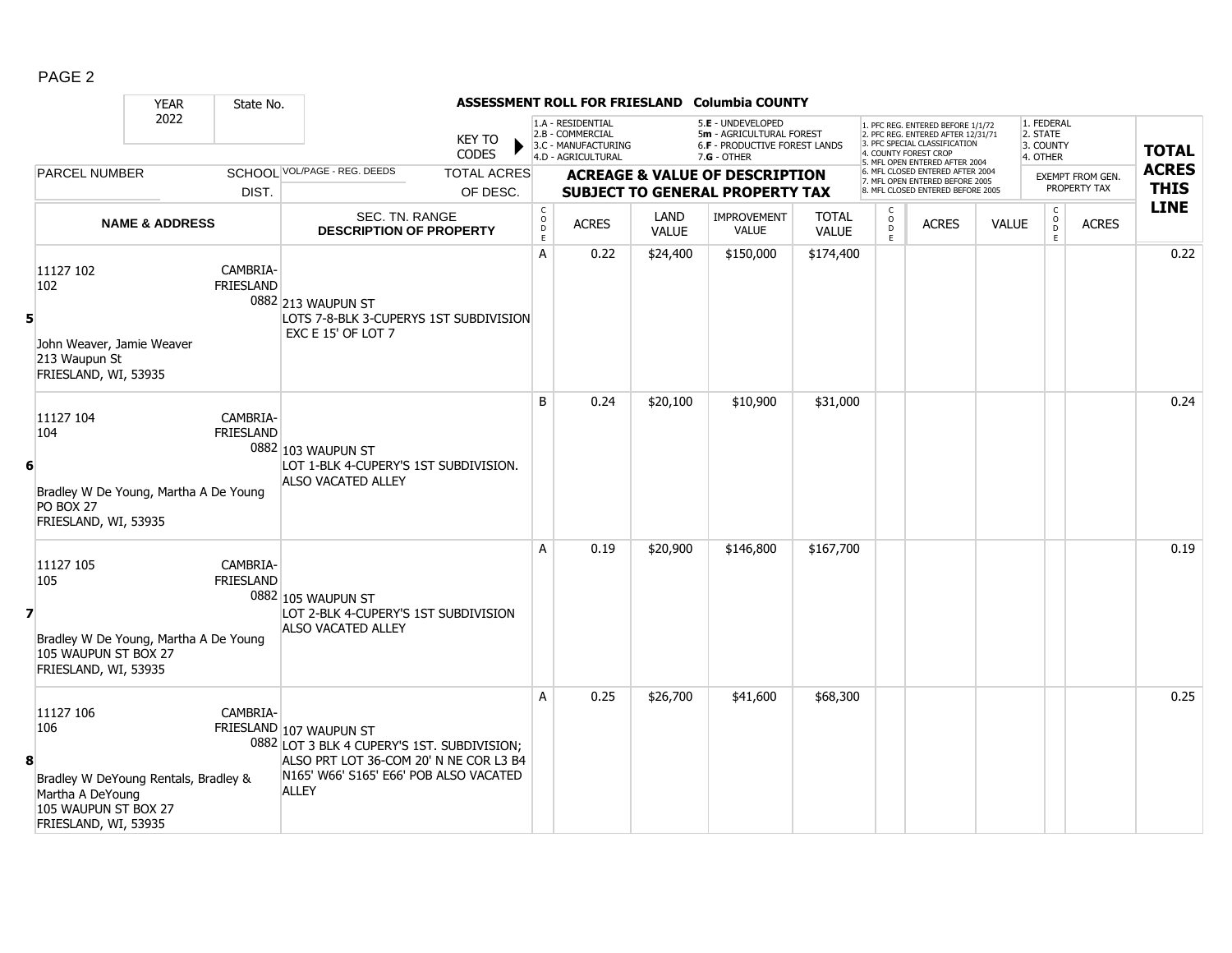|--|--|

|    |                                                                                                             | <b>YEAR</b>               | State No.             |                                                                                                                                                                                                                         |                                                          |                                                                                    |                      | ASSESSMENT ROLL FOR FRIESLAND Columbia COUNTY                                                        |                              |                                              |                                                                                                                                                                            |              |                                                 |                                  |                             |
|----|-------------------------------------------------------------------------------------------------------------|---------------------------|-----------------------|-------------------------------------------------------------------------------------------------------------------------------------------------------------------------------------------------------------------------|----------------------------------------------------------|------------------------------------------------------------------------------------|----------------------|------------------------------------------------------------------------------------------------------|------------------------------|----------------------------------------------|----------------------------------------------------------------------------------------------------------------------------------------------------------------------------|--------------|-------------------------------------------------|----------------------------------|-----------------------------|
|    |                                                                                                             | 2022                      |                       | <b>KEY TO</b><br><b>CODES</b>                                                                                                                                                                                           |                                                          | 1.A - RESIDENTIAL<br>2.B - COMMERCIAL<br>3.C - MANUFACTURING<br>4.D - AGRICULTURAL |                      | 5.E - UNDEVELOPED<br>5m - AGRICULTURAL FOREST<br><b>6.F - PRODUCTIVE FOREST LANDS</b><br>7.G - OTHER |                              |                                              | 1. PFC REG. ENTERED BEFORE 1/1/72<br>2. PFC REG. ENTERED AFTER 12/31/71<br>3. PFC SPECIAL CLASSIFICATION<br><b>4. COUNTY FOREST CROP</b><br>5. MFL OPEN ENTERED AFTER 2004 |              | 1. FEDERAL<br>2. STATE<br>3. COUNTY<br>4. OTHER |                                  | <b>TOTAL</b>                |
|    | <b>PARCEL NUMBER</b>                                                                                        |                           | DIST.                 | SCHOOL VOL/PAGE - REG. DEEDS<br><b>TOTAL ACRES</b><br>OF DESC.                                                                                                                                                          |                                                          |                                                                                    |                      | <b>ACREAGE &amp; VALUE OF DESCRIPTION</b><br><b>SUBJECT TO GENERAL PROPERTY TAX</b>                  |                              |                                              | 6. MFL CLOSED ENTERED AFTER 2004<br>7. MFL OPEN ENTERED BEFORE 2005<br>8 MFL CLOSED ENTERED BEFORE 2005                                                                    |              |                                                 | EXEMPT FROM GEN.<br>PROPERTY TAX | <b>ACRES</b><br><b>THIS</b> |
|    |                                                                                                             | <b>NAME &amp; ADDRESS</b> |                       | SEC. TN. RANGE<br><b>DESCRIPTION OF PROPERTY</b>                                                                                                                                                                        | $\mathsf{C}$<br>$\overset{\mathsf{O}}{D}$<br>$\mathsf E$ | <b>ACRES</b>                                                                       | LAND<br><b>VALUE</b> | <b>IMPROVEMENT</b><br><b>VALUE</b>                                                                   | <b>TOTAL</b><br><b>VALUE</b> | $\begin{array}{c}\n0 \\ D \\ E\n\end{array}$ | <b>ACRES</b>                                                                                                                                                               | <b>VALUE</b> | $\begin{matrix} 0 \\ 0 \\ 0 \end{matrix}$<br>E  | <b>ACRES</b>                     | <b>LINE</b>                 |
| 9  | 11127 107<br>107<br>Monica L Schaalma<br>109 Waupun St<br>FRIESLAND, WI, 53935                              |                           | CAMBRIA-              | FRIESLAND 109 WAUPUN ST<br>0882 LOT 4 BLK 4 CUPERY'S 1ST. SUBDIVISION.<br>ALSO PRT LOT 36-COM 20' N NE COR L4 B4<br>N165' W66' S165' E66' POB ALSO VACATED<br><b>ALLEY</b>                                              | $\overline{A}$                                           | 0.25                                                                               | \$26,700             | \$94,900                                                                                             | \$121,600                    |                                              |                                                                                                                                                                            |              |                                                 |                                  | 0.25                        |
| 10 | 11127 108<br>108<br>Elyn G Hoffman<br>111 Waupun St<br>FRIESLAND, WI, 53935                                 |                           | CAMBRIA-              | FRIESLAND 111 WAUPUN ST<br>0882 LOT 5 BLK 4 CUPERY'S 1ST. SUBDIVISION.<br>ALSO PRT LOT 36-COM 20' N NE COR L5 B4,<br>N165' W66' S165 ' E66' POB. ALSO VACATED<br><b>ALLEY</b>                                           | A                                                        | 0.25                                                                               | \$26,700             | \$78,000                                                                                             | \$104,700                    |                                              |                                                                                                                                                                            |              |                                                 |                                  | 0.25                        |
| 11 | 11127 109<br>109<br>Santos Casillas, Juanita S Casillas<br>113 WAUPUN ST PO BOX 162<br>FRIESLAND, WI, 53935 |                           | CAMBRIA-<br>FRIESLAND | 0882 113 WAUPUN ST<br>LOT 6-BLK 4-CUPERY'S 1ST SUBDIVISION.<br><b>ALSO VACATED ALLEY</b>                                                                                                                                | A                                                        | 0.19                                                                               | \$20,900             | \$92,100                                                                                             | \$113,000                    |                                              |                                                                                                                                                                            |              |                                                 |                                  | 0.19                        |
| 12 | 11127 11<br>11<br>Paul W Glass Sr, Bonnie L Glass<br>PO Box 11<br>FRIESLAND, WI, 53935                      |                           | CAMBRIA-              | FRIESLAND 113 E WINNEBAGO ST<br>$\frac{1}{0882}$ PART OF SW1/4 OF SW1/4, COMM AT C OF<br>HWY 148' W OF RR ROW; TH N 192'; TH E<br>74' TO RR ROW; TH S'ELY ALG RR RW TO C<br>OF HWY; TH W 148' TO BEG; FRIESLAND<br>VIL. | A                                                        | 0.34                                                                               | \$29,800             | \$98,600                                                                                             | \$128,400                    |                                              |                                                                                                                                                                            |              |                                                 |                                  | 0.34                        |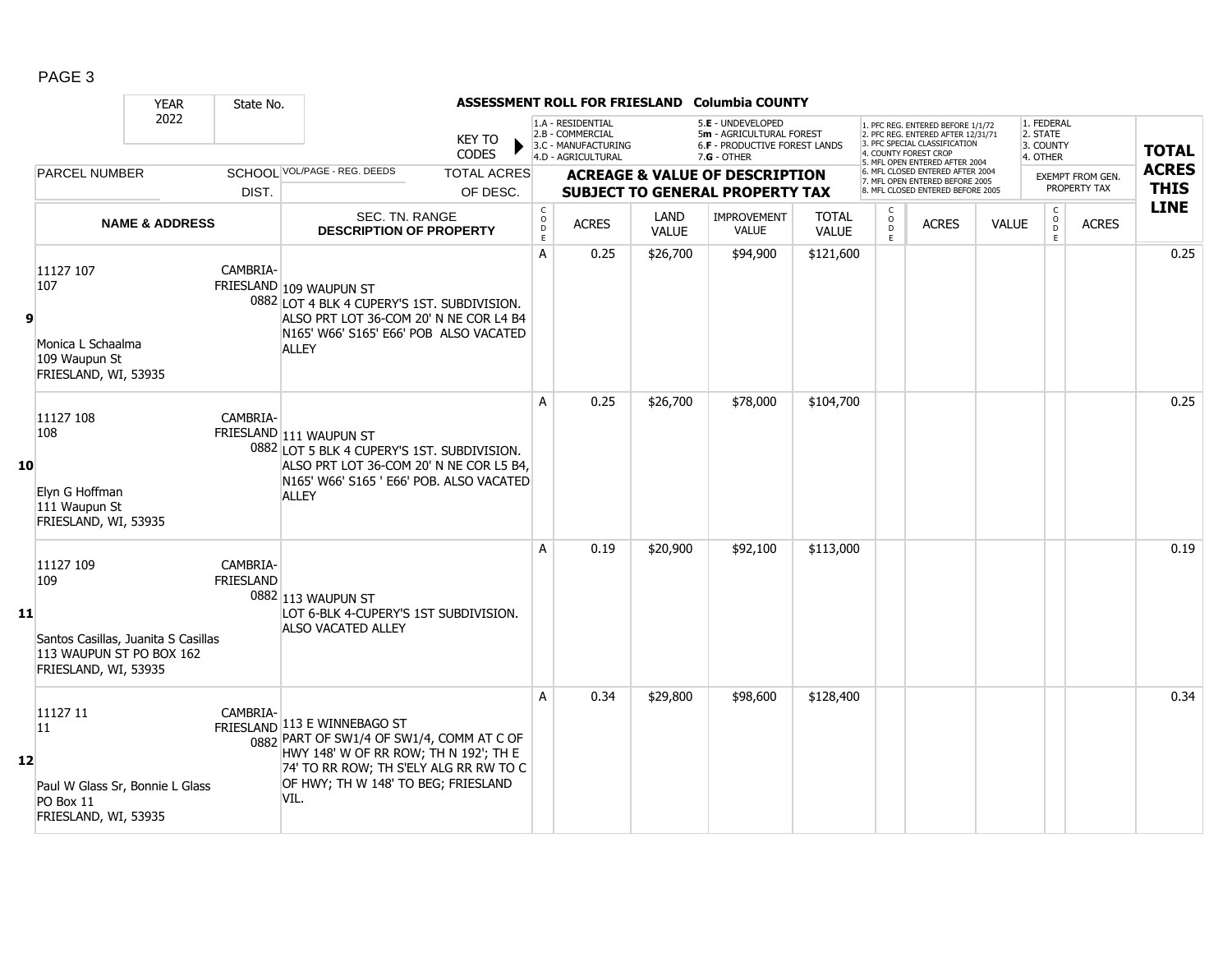|--|--|

|    |                                                                                                     | <b>YEAR</b>               | State No.                    |                                                                                                                                                                                                                      |                                |                                   |                                                                                    |                      | ASSESSMENT ROLL FOR FRIESLAND Columbia COUNTY                                                          |                              |                                                |                                                                                                                                                                     |              |                                                 |                                         |                             |
|----|-----------------------------------------------------------------------------------------------------|---------------------------|------------------------------|----------------------------------------------------------------------------------------------------------------------------------------------------------------------------------------------------------------------|--------------------------------|-----------------------------------|------------------------------------------------------------------------------------|----------------------|--------------------------------------------------------------------------------------------------------|------------------------------|------------------------------------------------|---------------------------------------------------------------------------------------------------------------------------------------------------------------------|--------------|-------------------------------------------------|-----------------------------------------|-----------------------------|
|    |                                                                                                     | 2022                      |                              |                                                                                                                                                                                                                      | <b>KEY TO</b><br>CODES         |                                   | 1.A - RESIDENTIAL<br>2.B - COMMERCIAL<br>3.C - MANUFACTURING<br>4.D - AGRICULTURAL |                      | 5.E - UNDEVELOPED<br>5m - AGRICULTURAL FOREST<br><b>6.F - PRODUCTIVE FOREST LANDS</b><br>$7.G - OTHER$ |                              |                                                | 1. PFC REG. ENTERED BEFORE 1/1/72<br>2. PFC REG. ENTERED AFTER 12/31/71<br>3. PFC SPECIAL CLASSIFICATION<br>4. COUNTY FOREST CROP<br>5. MFL OPEN ENTERED AFTER 2004 |              | 1. FEDERAL<br>2. STATE<br>3. COUNTY<br>4. OTHER |                                         | <b>TOTAL</b>                |
|    | <b>PARCEL NUMBER</b>                                                                                |                           | DIST.                        | SCHOOL VOL/PAGE - REG. DEEDS                                                                                                                                                                                         | <b>TOTAL ACRES</b><br>OF DESC. |                                   |                                                                                    |                      | <b>ACREAGE &amp; VALUE OF DESCRIPTION</b><br><b>SUBJECT TO GENERAL PROPERTY TAX</b>                    |                              |                                                | 6. MFL CLOSED ENTERED AFTER 2004<br>7. MFL OPEN ENTERED BEFORE 2005<br>8. MFL CLOSED ENTERED BEFORE 2005                                                            |              |                                                 | <b>EXEMPT FROM GEN.</b><br>PROPERTY TAX | <b>ACRES</b><br><b>THIS</b> |
|    |                                                                                                     | <b>NAME &amp; ADDRESS</b> |                              | SEC. TN. RANGE<br><b>DESCRIPTION OF PROPERTY</b>                                                                                                                                                                     |                                | $\mathsf{C}$<br>$\circ$<br>D<br>E | <b>ACRES</b>                                                                       | LAND<br><b>VALUE</b> | <b>IMPROVEMENT</b><br><b>VALUE</b>                                                                     | <b>TOTAL</b><br><b>VALUE</b> | $\begin{matrix} 0 \\ 0 \\ D \end{matrix}$<br>E | <b>ACRES</b>                                                                                                                                                        | <b>VALUE</b> | $\begin{matrix} 0 \\ 0 \end{matrix}$<br>E       | <b>ACRES</b>                            | <b>LINE</b>                 |
| 13 | 11127 110<br>110<br>Richard H Hugo II<br>115 Waupun St PO Box 42<br>FRIESLAND, WI, 53935            |                           | CAMBRIA-<br><b>FRIESLAND</b> | 0882 115 WAUPUN ST<br>LOT 7-BLK 4-CUPERY'S 1ST SUBDIVISION.<br>ALSO PORTION OF VACATED ALLEY NORTH<br>OF & ADJ TO LOT 7.                                                                                             |                                | A                                 | 0.19                                                                               | \$20,900             | \$47,200                                                                                               | \$68,100                     |                                                |                                                                                                                                                                     |              |                                                 |                                         | 0.19                        |
| 14 | 11127 111<br>111<br>Jeremy W Oliver<br>N675 E Friesland Rd<br>MARKESAN, WI, 53946                   |                           | CAMBRIA-<br><b>FRIESLAND</b> | 0882 117 WAUPUN ST<br>LOT 8-BLK 4-CUPERY'S 1ST SUBDIVISION;<br>EXC W 11 FT. ALSO VACATED ALLEY                                                                                                                       |                                | A                                 | 0.19                                                                               | \$20,900             | \$26,400                                                                                               | \$47,300                     |                                                |                                                                                                                                                                     |              |                                                 |                                         | 0.19                        |
| 15 | 11127 112<br>112<br>Jonathan D Cupery, Hailey R Cupery<br>PO Box 108<br>Friesland, WI, 53935        |                           | CAMBRIA-                     | FRIESLAND 119 WAUPUN ST<br>0882 E 35' LOT 9 & W 11' LOT 8-BLK 4-CUPERY<br>1ST SUBDIVISION COMM SW COR L 9; TH E<br>47.5';N 0 02'E 122 FT;E 46 FT; S 0 02' W<br>122 FT TH W 46 FT TO BEG ALSO VACATED<br><b>ALLEY</b> |                                | A                                 | 0.15                                                                               | \$17,400             | \$84,200                                                                                               | \$101,600                    |                                                |                                                                                                                                                                     |              |                                                 |                                         | 0.15                        |
| 16 | 11127 113<br>113<br>James A Bobholz Jr, Amorette C Cavazos<br>121 Waupun St<br>FRIESLAND, WI, 53935 |                           | CAMBRIA-<br><b>FRIESLAND</b> | 0882 121 WAUPUN ST<br>LOT 9 EXC E 35', BLK 4, CUPERY'S 1ST<br>SUBDIVISION; 1/2 VACATED WELLS ST;<br><b>ALSO VACATED ALLEY</b>                                                                                        |                                | A                                 | 0.19                                                                               | \$20,900             | \$35,100                                                                                               | \$56,000                     |                                                |                                                                                                                                                                     |              |                                                 |                                         | 0.19                        |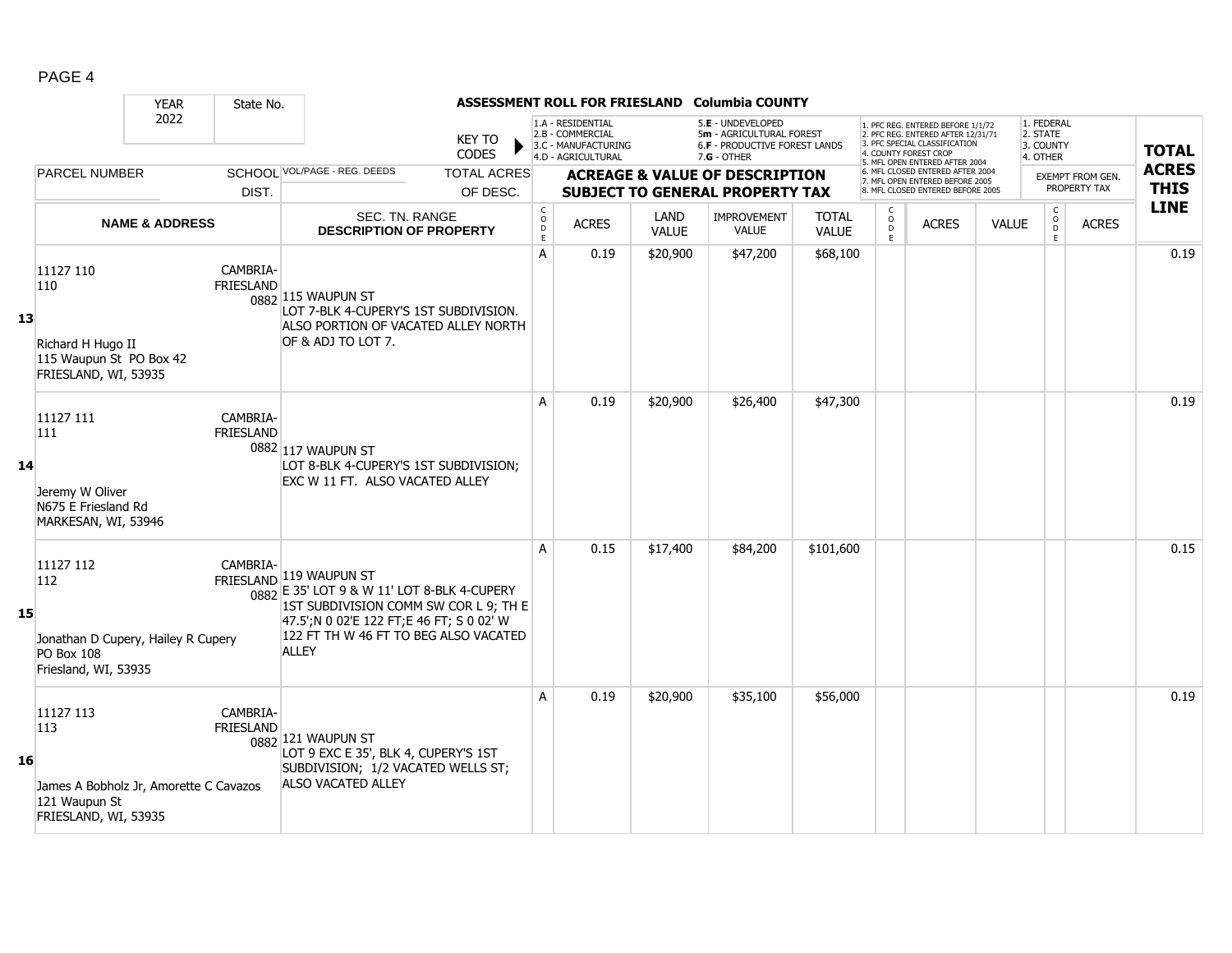|--|--|

|    |                                                                           | <b>YEAR</b>               | State No.                            |                                                         |                               |                         |                                                                                    |                      | ASSESSMENT ROLL FOR FRIESLAND Columbia COUNTY                                                          |                              |                                    |                                                                                                                                                                     |              |                                                 |                                         |                             |
|----|---------------------------------------------------------------------------|---------------------------|--------------------------------------|---------------------------------------------------------|-------------------------------|-------------------------|------------------------------------------------------------------------------------|----------------------|--------------------------------------------------------------------------------------------------------|------------------------------|------------------------------------|---------------------------------------------------------------------------------------------------------------------------------------------------------------------|--------------|-------------------------------------------------|-----------------------------------------|-----------------------------|
|    |                                                                           | 2022                      |                                      |                                                         | <b>KEY TO</b><br><b>CODES</b> |                         | 1.A - RESIDENTIAL<br>2.B - COMMERCIAL<br>3.C - MANUFACTURING<br>4.D - AGRICULTURAL |                      | 5.E - UNDEVELOPED<br>5m - AGRICULTURAL FOREST<br><b>6.F - PRODUCTIVE FOREST LANDS</b><br>$7.G - OTHER$ |                              |                                    | 1. PFC REG. ENTERED BEFORE 1/1/72<br>2. PFC REG. ENTERED AFTER 12/31/71<br>3. PFC SPECIAL CLASSIFICATION<br>4. COUNTY FOREST CROP<br>5. MFL OPEN ENTERED AFTER 2004 |              | 1. FEDERAL<br>2. STATE<br>3. COUNTY<br>4. OTHER |                                         | <b>TOTAL</b>                |
|    | <b>PARCEL NUMBER</b>                                                      |                           |                                      | SCHOOL VOL/PAGE - REG. DEEDS                            | <b>TOTAL ACRES</b>            |                         |                                                                                    |                      | <b>ACREAGE &amp; VALUE OF DESCRIPTION</b>                                                              |                              |                                    | 6. MFL CLOSED ENTERED AFTER 2004<br>7. MFL OPEN ENTERED BEFORE 2005                                                                                                 |              |                                                 | <b>EXEMPT FROM GEN.</b><br>PROPERTY TAX | <b>ACRES</b><br><b>THIS</b> |
|    |                                                                           |                           | DIST.                                |                                                         | OF DESC.                      | $\mathsf C$             |                                                                                    |                      | <b>SUBJECT TO GENERAL PROPERTY TAX</b>                                                                 |                              | С                                  | 8. MFL CLOSED ENTERED BEFORE 2005                                                                                                                                   |              |                                                 |                                         | <b>LINE</b>                 |
|    |                                                                           | <b>NAME &amp; ADDRESS</b> |                                      | <b>SEC. TN. RANGE</b><br><b>DESCRIPTION OF PROPERTY</b> |                               | $_{\rm D}^{\rm O}$<br>E | <b>ACRES</b>                                                                       | LAND<br><b>VALUE</b> | <b>IMPROVEMENT</b><br><b>VALUE</b>                                                                     | <b>TOTAL</b><br><b>VALUE</b> | $_{\rm D}^{\rm O}$<br>$\mathsf{E}$ | <b>ACRES</b>                                                                                                                                                        | <b>VALUE</b> | $\begin{matrix} 0 \\ 0 \\ D \end{matrix}$<br>E  | <b>ACRES</b>                            |                             |
|    | 11127 114<br>114                                                          |                           | CAMBRIA-<br><b>FRIESLAND</b><br>0882 | n                                                       |                               |                         |                                                                                    |                      |                                                                                                        |                              |                                    |                                                                                                                                                                     |              | X <sub>5</sub>                                  | 5.25                                    | 5.25                        |
| 17 | Chicago & Northwestern RR Co<br><b>NA</b>                                 |                           |                                      | FOR R.R. ROW LOC IN SE 1/4                              |                               |                         |                                                                                    |                      |                                                                                                        |                              |                                    |                                                                                                                                                                     |              |                                                 |                                         |                             |
|    | FRIESLAND, WI, 53935                                                      |                           |                                      |                                                         |                               |                         |                                                                                    |                      |                                                                                                        |                              |                                    |                                                                                                                                                                     |              |                                                 |                                         |                             |
|    | 11127 115.01<br>115.01                                                    |                           | CAMBRIA-<br><b>FRIESLAND</b><br>0882 | 203 S MADISON ST                                        |                               | A                       | 0.73                                                                               | \$43,000             | \$142,100                                                                                              | \$185,100                    |                                    |                                                                                                                                                                     |              |                                                 |                                         | 0.73                        |
| 18 | Joseph Travis<br>203 Madison St<br>FRIESLAND, WI, 53935                   |                           |                                      | LOT 1 CS#2456-16-26                                     |                               |                         |                                                                                    |                      |                                                                                                        |                              |                                    |                                                                                                                                                                     |              |                                                 |                                         |                             |
|    | 11127 115.02<br>115.02                                                    |                           | CAMBRIA-<br><b>FRIESLAND</b><br>0882 | 201 S MADISON ST                                        |                               | Α<br>B                  | 0.83<br>0.00                                                                       | \$46,400<br>\$0      | \$108,600<br>\$0                                                                                       | \$155,000<br>\$0             |                                    |                                                                                                                                                                     |              |                                                 |                                         | 0.83                        |
| 19 | Alsum Acres LLC<br>201 S Madison St<br>Friesland, WI, 53935               |                           |                                      | LT 2 CS#2541-16-111                                     |                               |                         |                                                                                    |                      |                                                                                                        |                              |                                    |                                                                                                                                                                     |              |                                                 |                                         |                             |
|    |                                                                           |                           |                                      |                                                         | <b>Parcel Total</b>           |                         | 0.83                                                                               | \$46,400             | \$108,600                                                                                              | \$155,000                    |                                    | 0.00                                                                                                                                                                | \$0          |                                                 | 0.00                                    |                             |
|    | 11127 115.03<br>115.03                                                    |                           | CAMBRIA-<br><b>FRIESLAND</b><br>0882 | 301 W Second St                                         |                               | A                       | 0.55                                                                               | \$36,900             | \$179,200                                                                                              | \$216,100                    |                                    |                                                                                                                                                                     |              |                                                 |                                         | 0.55                        |
| 20 | Roger A Wuerch, Marie L Wuerch<br>102 W Second St<br>FRIESLAND, WI, 53935 |                           |                                      | LOT 1 CS#2595-17-48                                     |                               |                         |                                                                                    |                      |                                                                                                        |                              |                                    |                                                                                                                                                                     |              |                                                 |                                         |                             |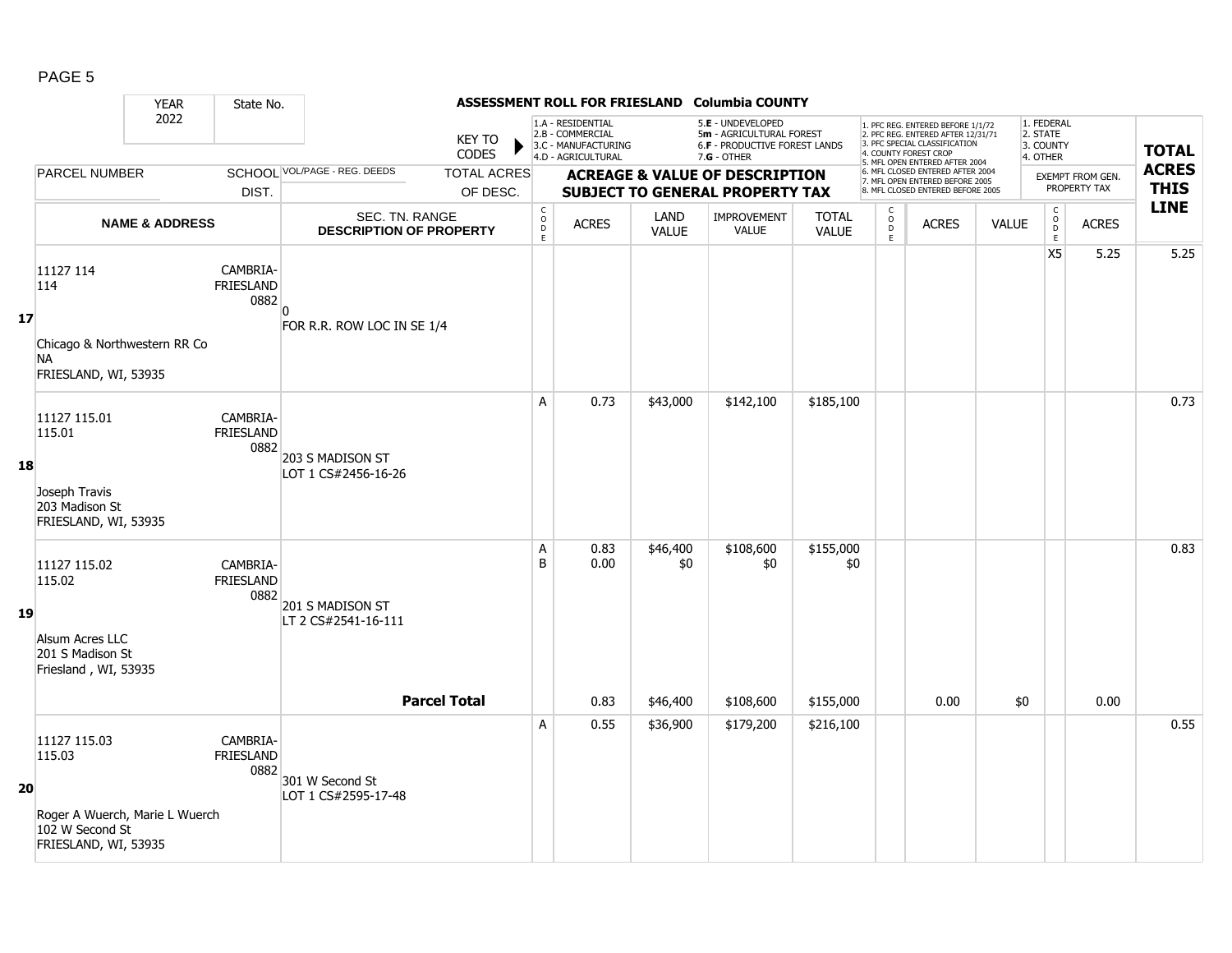|--|--|

|    |                                                                                                                       | <b>YEAR</b>               | State No.                            |                                                                                                            |                                |                                                |                                                                                    |                      | ASSESSMENT ROLL FOR FRIESLAND Columbia COUNTY                                                          |                              |                                                |                                                                                                                                                                     |              |                                                 |                                  |                             |
|----|-----------------------------------------------------------------------------------------------------------------------|---------------------------|--------------------------------------|------------------------------------------------------------------------------------------------------------|--------------------------------|------------------------------------------------|------------------------------------------------------------------------------------|----------------------|--------------------------------------------------------------------------------------------------------|------------------------------|------------------------------------------------|---------------------------------------------------------------------------------------------------------------------------------------------------------------------|--------------|-------------------------------------------------|----------------------------------|-----------------------------|
|    |                                                                                                                       | 2022                      |                                      |                                                                                                            | <b>KEY TO</b><br><b>CODES</b>  |                                                | 1.A - RESIDENTIAL<br>2.B - COMMERCIAL<br>3.C - MANUFACTURING<br>4.D - AGRICULTURAL |                      | 5.E - UNDEVELOPED<br>5m - AGRICULTURAL FOREST<br><b>6.F - PRODUCTIVE FOREST LANDS</b><br>$7.G - OTHER$ |                              |                                                | 1. PFC REG. ENTERED BEFORE 1/1/72<br>2. PFC REG. ENTERED AFTER 12/31/71<br>3. PFC SPECIAL CLASSIFICATION<br>4. COUNTY FOREST CROP<br>5. MFL OPEN ENTERED AFTER 2004 |              | 1. FEDERAL<br>2. STATE<br>3. COUNTY<br>4. OTHER |                                  | <b>TOTAL</b>                |
|    | <b>PARCEL NUMBER</b>                                                                                                  |                           | DIST.                                | SCHOOL VOL/PAGE - REG. DEEDS                                                                               | <b>TOTAL ACRES</b><br>OF DESC. |                                                |                                                                                    |                      | <b>ACREAGE &amp; VALUE OF DESCRIPTION</b><br><b>SUBJECT TO GENERAL PROPERTY TAX</b>                    |                              |                                                | 6. MFL CLOSED ENTERED AFTER 2004<br>7. MFL OPEN ENTERED BEFORE 2005<br>8. MFL CLOSED ENTERED BEFORE 2005                                                            |              |                                                 | EXEMPT FROM GEN.<br>PROPERTY TAX | <b>ACRES</b><br><b>THIS</b> |
|    |                                                                                                                       | <b>NAME &amp; ADDRESS</b> |                                      | SEC. TN. RANGE<br><b>DESCRIPTION OF PROPERTY</b>                                                           |                                | $\begin{matrix} 0 \\ 0 \\ D \end{matrix}$<br>E | <b>ACRES</b>                                                                       | LAND<br><b>VALUE</b> | IMPROVEMENT<br><b>VALUE</b>                                                                            | <b>TOTAL</b><br><b>VALUE</b> | $\begin{matrix} 0 \\ 0 \\ D \end{matrix}$<br>E | <b>ACRES</b>                                                                                                                                                        | <b>VALUE</b> | C<br>$\circ$<br>$\mathsf D$<br>E                | <b>ACRES</b>                     | <b>LINE</b>                 |
| 21 | 11127 115.09<br>115.09<br>Village Of Friesland<br><b>PO BOX 208</b><br>FRIESLAND, WI, 53935                           |                           | CAMBRIA-<br><b>FRIESLAND</b>         | 0882 WELL ST<br>PRT OF NE14 OF NE1/4 BEING USED AS<br>WELL STREET #723227 (SEE PLAT WEST<br>SECOND ST SUB) |                                |                                                |                                                                                    |                      |                                                                                                        |                              |                                                |                                                                                                                                                                     |              | X4                                              | 1.46                             | 1.46                        |
| 22 | 11127 115.101<br>115.101<br>Village Of Friesland<br><b>PO BOX 208</b><br>FRIESLAND, WI, 53935                         |                           | CAMBRIA-<br><b>FRIESLAND</b><br>0882 | n<br>LT 1 WEST SECOND STREET SUB                                                                           |                                |                                                |                                                                                    |                      |                                                                                                        |                              |                                                |                                                                                                                                                                     |              | X4                                              | 0.46                             | 0.46                        |
| 23 | 11127 115.102<br>115.102<br>C/O Carl Vandergalien<br>Village Of Friesland<br>113 S Madison St<br>FRIESLAND, WI, 53935 |                           | CAMBRIA-<br><b>FRIESLAND</b><br>0882 | LT 2 WEST SECOND STREET SUB                                                                                |                                |                                                |                                                                                    |                      |                                                                                                        |                              |                                                |                                                                                                                                                                     |              | X4                                              | 0.46                             | 0.46                        |
| 24 | 11127 115.103<br>115.103<br>C/O Carl Vandergalien<br>Village Of Friesland<br>113 S Madison St<br>FRIESLAND, WI, 53935 |                           | CAMBRIA-<br><b>FRIESLAND</b><br>0882 | n<br>LT 3 WEST SECOND STREET SUB                                                                           |                                |                                                |                                                                                    |                      |                                                                                                        |                              |                                                |                                                                                                                                                                     |              | X4                                              | 0.46                             | 0.46                        |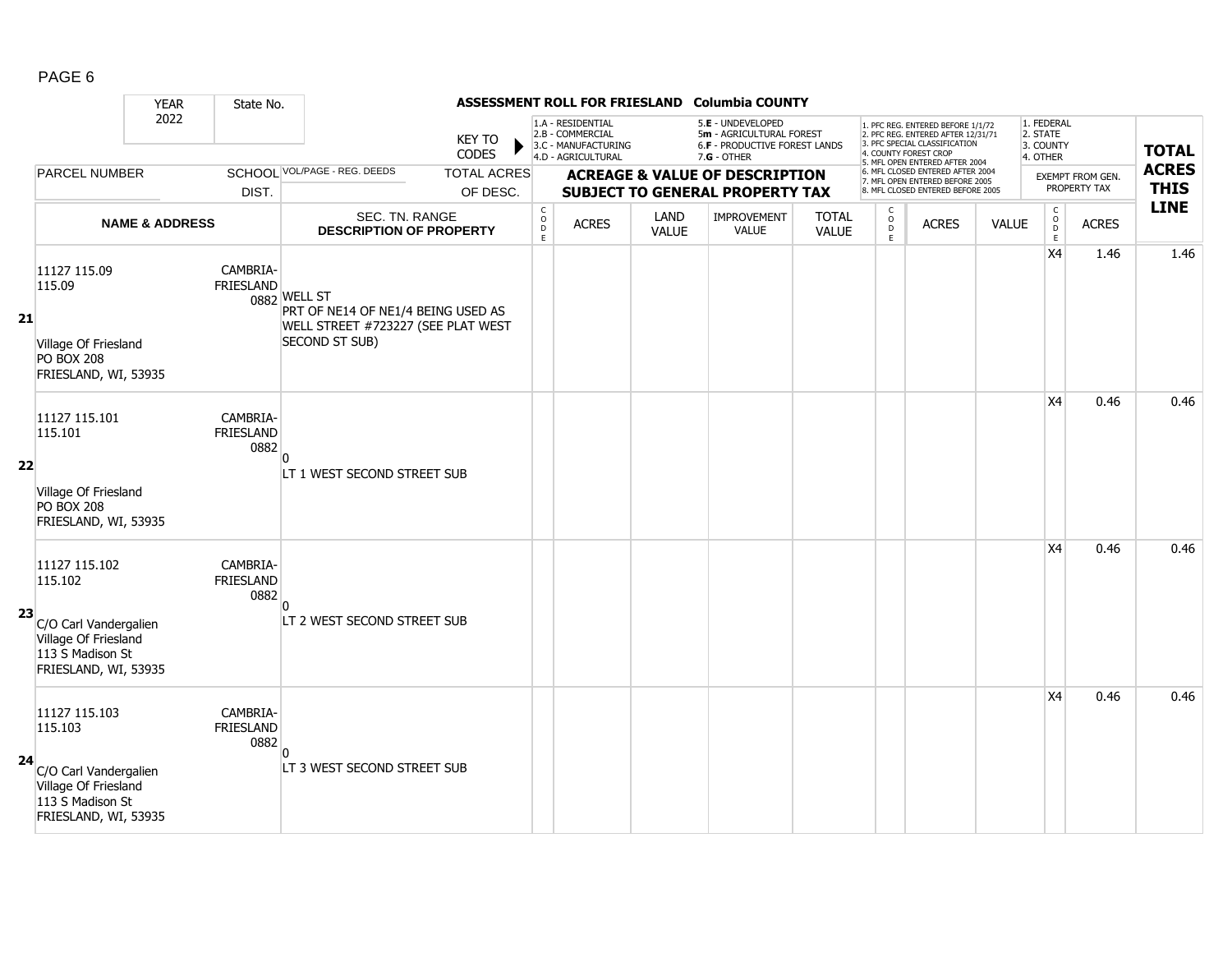|    |                                                                                                                       | <b>YEAR</b>               | State No.                            | ASSESSMENT ROLL FOR FRIESLAND Columbia COUNTY                           |                                |                                             |                                                                                    |                      |                                                                                                        |                              |                             |                                                                                                                                                                     |              |                                                         |                                         |                             |
|----|-----------------------------------------------------------------------------------------------------------------------|---------------------------|--------------------------------------|-------------------------------------------------------------------------|--------------------------------|---------------------------------------------|------------------------------------------------------------------------------------|----------------------|--------------------------------------------------------------------------------------------------------|------------------------------|-----------------------------|---------------------------------------------------------------------------------------------------------------------------------------------------------------------|--------------|---------------------------------------------------------|-----------------------------------------|-----------------------------|
|    |                                                                                                                       | 2022                      |                                      |                                                                         | <b>KEY TO</b><br><b>CODES</b>  |                                             | 1.A - RESIDENTIAL<br>2.B - COMMERCIAL<br>3.C - MANUFACTURING<br>4.D - AGRICULTURAL |                      | 5.E - UNDEVELOPED<br>5m - AGRICULTURAL FOREST<br><b>6.F - PRODUCTIVE FOREST LANDS</b><br>$7.G - OTHER$ |                              |                             | 1. PFC REG. ENTERED BEFORE 1/1/72<br>2. PFC REG. ENTERED AFTER 12/31/71<br>3. PFC SPECIAL CLASSIFICATION<br>4. COUNTY FOREST CROP<br>5. MFL OPEN ENTERED AFTER 2004 |              | 1. FEDERAL<br>2. STATE<br>3. COUNTY<br>4. OTHER         |                                         | <b>TOTAL</b>                |
|    | <b>PARCEL NUMBER</b>                                                                                                  |                           | DIST.                                | SCHOOL VOL/PAGE - REG. DEEDS                                            | <b>TOTAL ACRES</b><br>OF DESC. |                                             |                                                                                    |                      | <b>ACREAGE &amp; VALUE OF DESCRIPTION</b><br><b>SUBJECT TO GENERAL PROPERTY TAX</b>                    |                              |                             | 6. MFL CLOSED ENTERED AFTER 2004<br>7. MFL OPEN ENTERED BEFORE 2005<br>8. MFL CLOSED ENTERED BEFORE 2005                                                            |              |                                                         | <b>EXEMPT FROM GEN.</b><br>PROPERTY TAX | <b>ACRES</b><br><b>THIS</b> |
|    |                                                                                                                       | <b>NAME &amp; ADDRESS</b> |                                      | SEC. TN. RANGE<br><b>DESCRIPTION OF PROPERTY</b>                        |                                | $\mathsf{C}$<br>$\circ$<br>$\mathsf D$<br>E | <b>ACRES</b>                                                                       | LAND<br><b>VALUE</b> | <b>IMPROVEMENT</b><br><b>VALUE</b>                                                                     | <b>TOTAL</b><br><b>VALUE</b> | $\circ$<br>$\mathsf D$<br>E | <b>ACRES</b>                                                                                                                                                        | <b>VALUE</b> | $\begin{smallmatrix} C\\O\\O\\D \end{smallmatrix}$<br>E | <b>ACRES</b>                            | <b>LINE</b>                 |
| 25 | 11127 115.104<br>115.104<br>C/O Carl Vandergalien<br>Village Of Friesland<br>113 S Madison St                         |                           | CAMBRIA-<br><b>FRIESLAND</b><br>0882 | n<br>LT 4 WEST SECOND STREET SUB                                        |                                |                                             |                                                                                    |                      |                                                                                                        |                              |                             |                                                                                                                                                                     |              | <b>X4</b>                                               | 0.46                                    | 0.46                        |
| 26 | FRIESLAND, WI, 53935<br>11127 115.105<br>115.105                                                                      |                           | CAMBRIA-<br><b>FRIESLAND</b>         | 0882 201 W SECOND ST<br>LT 5 WEST SECOND STREET SUB R399-554<br>#722897 |                                | A                                           | 0.38                                                                               | \$31,100             | \$170,100                                                                                              | \$201,200                    |                             |                                                                                                                                                                     |              |                                                         |                                         | 0.38                        |
|    | Larry G Cupery, Anna K Cupery<br>201 W Second St<br>FRIESLAND, WI, 53935                                              |                           |                                      |                                                                         |                                |                                             |                                                                                    |                      |                                                                                                        |                              |                             |                                                                                                                                                                     |              |                                                         |                                         |                             |
| 27 | 11127 115.106<br>115.106<br>C/O Carl Vandergalien<br>Village Of Friesland<br>113 S Madison St<br>FRIESLAND, WI, 53935 |                           | CAMBRIA-<br><b>FRIESLAND</b><br>0882 | LT 6 WEST SECOND STREET SUB                                             |                                |                                             |                                                                                    |                      |                                                                                                        |                              |                             |                                                                                                                                                                     |              | <b>X4</b>                                               | 0.41                                    | 0.41                        |
| 28 | 11127 115.107<br>115.107<br>C/O Carl Vandergalien<br>Village Of Friesland<br>113 S Madison St<br>FRIESLAND, WI, 53935 |                           | CAMBRIA-<br><b>FRIESLAND</b><br>0882 | $\Omega$<br>LT 7 WEST SECOND STREET SUB                                 |                                |                                             |                                                                                    |                      |                                                                                                        |                              |                             |                                                                                                                                                                     |              | <b>X4</b>                                               | 0.41                                    | 0.41                        |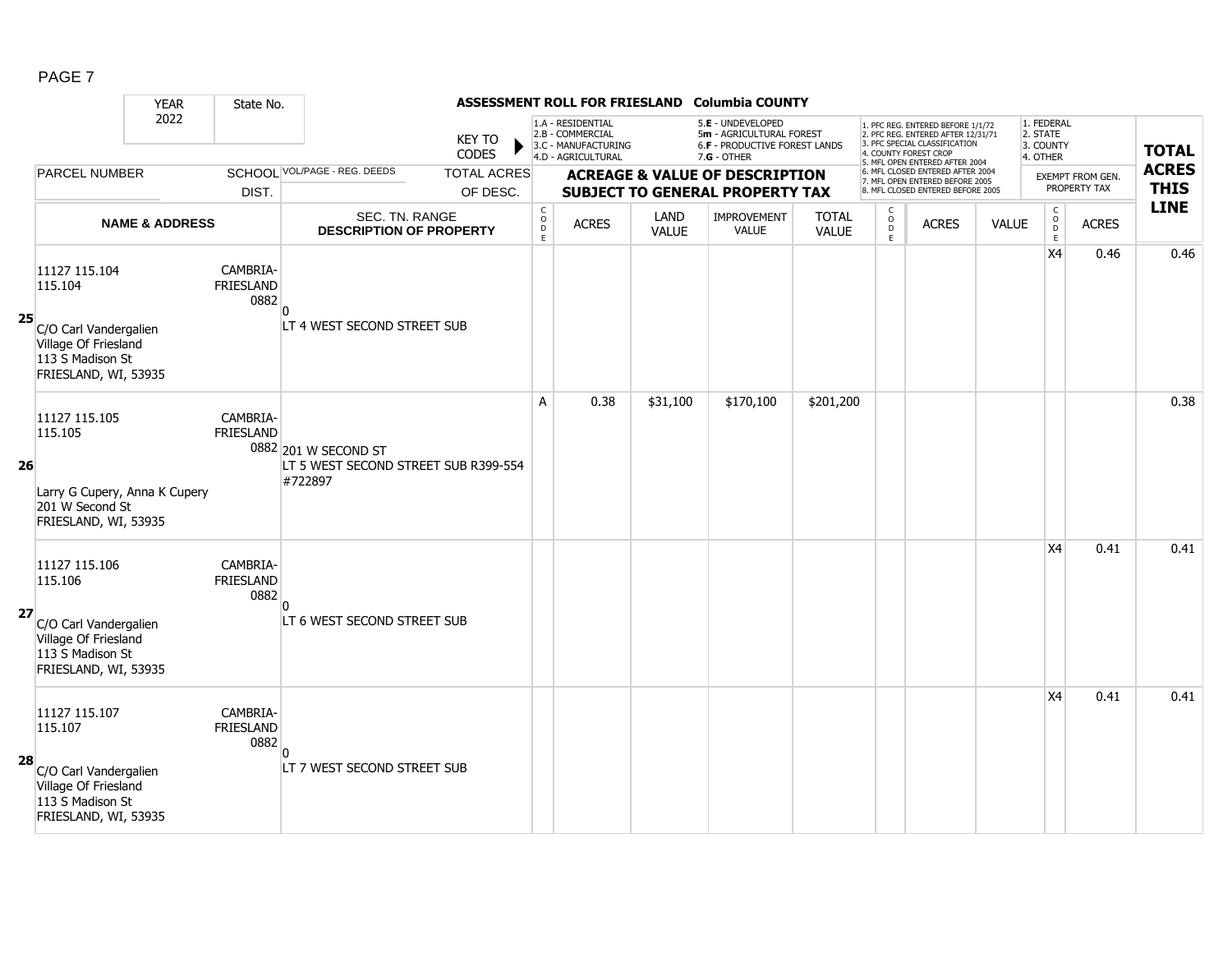|--|--|

|    |                                                                                                                           | <b>YEAR</b>               | State No.                            |                                                         |                                |                                                                   |                                                                                    |                      | ASSESSMENT ROLL FOR FRIESLAND Columbia COUNTY                                                          |                              |                                                |                                                                                                                                                                     |              |                                                 |                                  |                             |
|----|---------------------------------------------------------------------------------------------------------------------------|---------------------------|--------------------------------------|---------------------------------------------------------|--------------------------------|-------------------------------------------------------------------|------------------------------------------------------------------------------------|----------------------|--------------------------------------------------------------------------------------------------------|------------------------------|------------------------------------------------|---------------------------------------------------------------------------------------------------------------------------------------------------------------------|--------------|-------------------------------------------------|----------------------------------|-----------------------------|
|    |                                                                                                                           | 2022                      |                                      |                                                         | <b>KEY TO</b><br><b>CODES</b>  |                                                                   | 1.A - RESIDENTIAL<br>2.B - COMMERCIAL<br>3.C - MANUFACTURING<br>4.D - AGRICULTURAL |                      | 5.E - UNDEVELOPED<br>5m - AGRICULTURAL FOREST<br><b>6.F - PRODUCTIVE FOREST LANDS</b><br>$7.G - OTHER$ |                              |                                                | 1. PFC REG. ENTERED BEFORE 1/1/72<br>2. PFC REG. ENTERED AFTER 12/31/71<br>3. PFC SPECIAL CLASSIFICATION<br>4. COUNTY FOREST CROP<br>5. MFL OPEN ENTERED AFTER 2004 |              | 1. FEDERAL<br>2. STATE<br>3. COUNTY<br>4. OTHER |                                  | <b>TOTAL</b>                |
|    | <b>PARCEL NUMBER</b>                                                                                                      |                           | DIST.                                | SCHOOL VOL/PAGE - REG. DEEDS                            | <b>TOTAL ACRES</b><br>OF DESC. |                                                                   |                                                                                    |                      | <b>ACREAGE &amp; VALUE OF DESCRIPTION</b><br><b>SUBJECT TO GENERAL PROPERTY TAX</b>                    |                              |                                                | 6. MFL CLOSED ENTERED AFTER 2004<br>7. MFL OPEN ENTERED BEFORE 2005<br>8. MFL CLOSED ENTERED BEFORE 2005                                                            |              |                                                 | EXEMPT FROM GEN.<br>PROPERTY TAX | <b>ACRES</b><br><b>THIS</b> |
|    |                                                                                                                           | <b>NAME &amp; ADDRESS</b> |                                      | SEC. TN. RANGE<br><b>DESCRIPTION OF PROPERTY</b>        |                                | $\begin{smallmatrix} C\\O\\O\\D \end{smallmatrix}$<br>$\mathsf E$ | <b>ACRES</b>                                                                       | LAND<br><b>VALUE</b> | <b>IMPROVEMENT</b><br><b>VALUE</b>                                                                     | <b>TOTAL</b><br><b>VALUE</b> | $\begin{matrix} 0 \\ 0 \\ D \end{matrix}$<br>E | <b>ACRES</b>                                                                                                                                                        | <b>VALUE</b> | $_{\rm o}^{\rm c}$<br>$\overline{D}$<br>E       | <b>ACRES</b>                     | <b>LINE</b>                 |
| 29 | 11127 115.108<br>115.108<br>Walter G Wiersma, Melanie D Wiersma<br>207 W Second St<br>FRIESLAND, WI, 53935                |                           | CAMBRIA-<br><b>FRIESLAND</b><br>0882 | 207 W SECOND ST<br>ILT 8 WEST SECOND STREET SUB         |                                | $\overline{A}$                                                    | 0.51                                                                               | \$35,500             | \$170,700                                                                                              | \$206,200                    |                                                |                                                                                                                                                                     |              |                                                 |                                  | 0.51                        |
| 30 | 11127 115.109<br>115.109<br>Jerry & Denise Vant Hoff Living Trust dated<br>3/31/2018<br>PO BOX 92<br>FRIESLAND, WI, 53935 |                           | CAMBRIA-<br><b>FRIESLAND</b><br>0882 | 208 W SECOND ST<br>LT 9 WEST SECOND STREET SUB          |                                | A                                                                 | 0.42                                                                               | \$32,500             | \$238,700                                                                                              | \$271,200                    |                                                |                                                                                                                                                                     |              |                                                 |                                  | 0.42                        |
| 31 | 11127 115.110<br>115.11<br>Gary T Quade, Quade, Cheryl C<br>206 W SECOND STREET<br>FRIESLAND, WI, 53935                   |                           | CAMBRIA-<br><b>FRIESLAND</b><br>0882 | 206 W SECOND ST<br>LT 10 WEST SECOND STREET SUBDIVISION |                                | A                                                                 | 0.33                                                                               | \$29,400             | \$190,200                                                                                              | \$219,600                    |                                                |                                                                                                                                                                     |              |                                                 |                                  | 0.33                        |
| 32 | 11127 115.111<br>115.111<br>C/O Carl Vandergalien<br>Village Of Friesland<br>113 S Madison St<br>FRIESLAND, WI, 53935     |                           | CAMBRIA-<br><b>FRIESLAND</b><br>0882 | n<br>LT 11 WEST SECOND STREET SUB                       |                                |                                                                   |                                                                                    |                      |                                                                                                        |                              |                                                |                                                                                                                                                                     |              | X <sub>4</sub>                                  | 0.33                             | 0.33                        |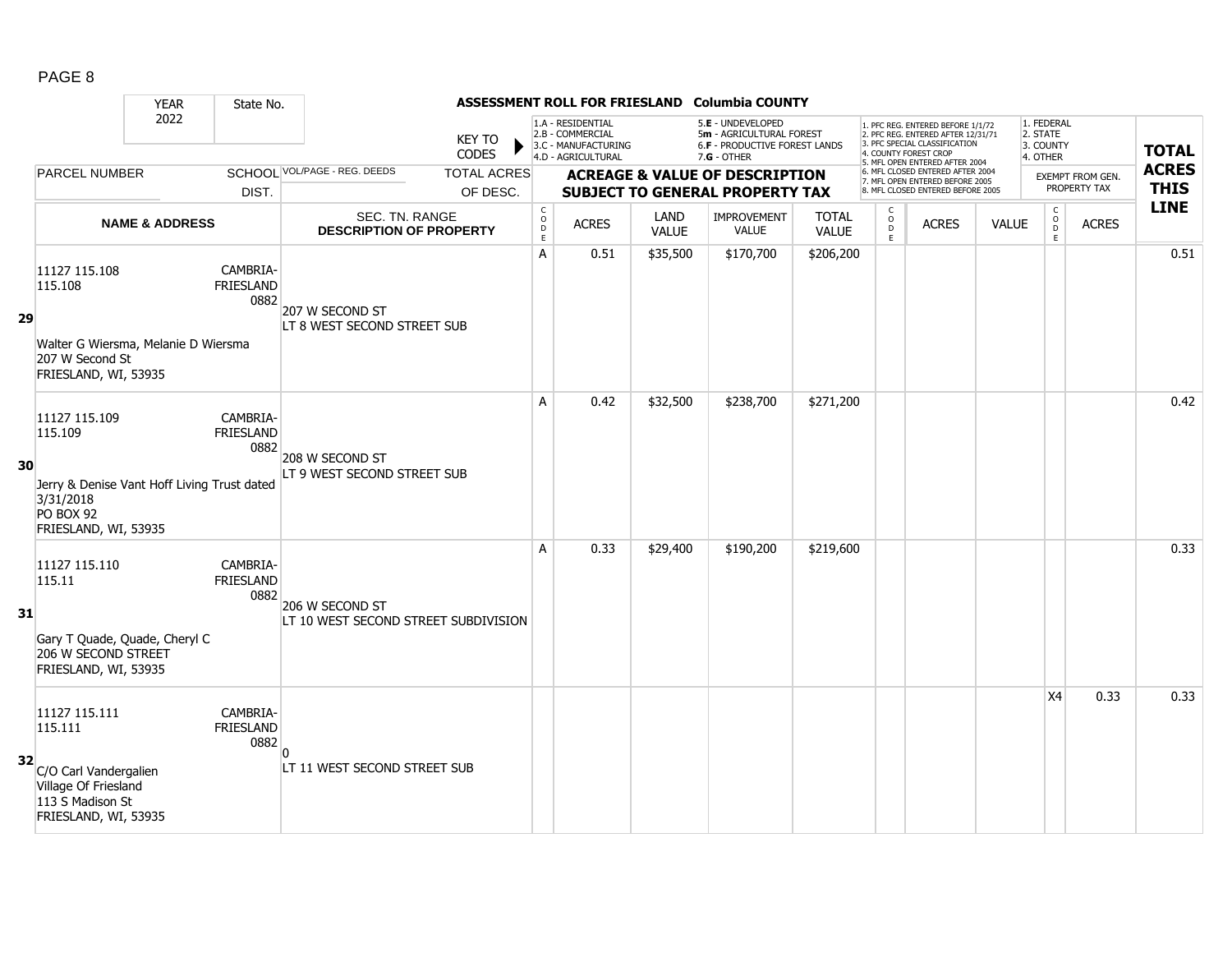|--|--|

|    |                                                                                                                       | <b>YEAR</b>               | State No.                            |                                                  |                                |                                                |                                                                                    |                      | ASSESSMENT ROLL FOR FRIESLAND Columbia COUNTY                                                 |                              |                                                |                                                                                                                                                                     |              |                                                 |                                         |                             |
|----|-----------------------------------------------------------------------------------------------------------------------|---------------------------|--------------------------------------|--------------------------------------------------|--------------------------------|------------------------------------------------|------------------------------------------------------------------------------------|----------------------|-----------------------------------------------------------------------------------------------|------------------------------|------------------------------------------------|---------------------------------------------------------------------------------------------------------------------------------------------------------------------|--------------|-------------------------------------------------|-----------------------------------------|-----------------------------|
|    |                                                                                                                       | 2022                      |                                      |                                                  | KEY TO<br><b>CODES</b>         |                                                | 1.A - RESIDENTIAL<br>2.B - COMMERCIAL<br>3.C - MANUFACTURING<br>4.D - AGRICULTURAL |                      | 5.E - UNDEVELOPED<br>5m - AGRICULTURAL FOREST<br>6.F - PRODUCTIVE FOREST LANDS<br>7.G - OTHER |                              |                                                | 1. PFC REG. ENTERED BEFORE 1/1/72<br>2. PFC REG. ENTERED AFTER 12/31/71<br>3. PFC SPECIAL CLASSIFICATION<br>4. COUNTY FOREST CROP<br>5. MFL OPEN ENTERED AFTER 2004 |              | 1. FEDERAL<br>2. STATE<br>3. COUNTY<br>4. OTHER |                                         | <b>TOTAL</b>                |
|    | <b>PARCEL NUMBER</b>                                                                                                  |                           | DIST.                                | SCHOOL VOL/PAGE - REG. DEEDS                     | <b>TOTAL ACRES</b><br>OF DESC. |                                                |                                                                                    |                      | <b>ACREAGE &amp; VALUE OF DESCRIPTION</b><br>SUBJECT TO GENERAL PROPERTY TAX                  |                              |                                                | 6. MFL CLOSED ENTERED AFTER 2004<br>7. MFL OPEN ENTERED BEFORE 2005<br>8. MFL CLOSED ENTERED BEFORE 2005                                                            |              |                                                 | <b>EXEMPT FROM GEN.</b><br>PROPERTY TAX | <b>ACRES</b><br><b>THIS</b> |
|    |                                                                                                                       | <b>NAME &amp; ADDRESS</b> |                                      | SEC. TN. RANGE<br><b>DESCRIPTION OF PROPERTY</b> |                                | $\begin{matrix} 0 \\ 0 \\ D \end{matrix}$<br>E | <b>ACRES</b>                                                                       | LAND<br><b>VALUE</b> | IMPROVEMENT<br><b>VALUE</b>                                                                   | <b>TOTAL</b><br><b>VALUE</b> | $\begin{matrix} 0 \\ 0 \\ 0 \end{matrix}$<br>E | <b>ACRES</b>                                                                                                                                                        | <b>VALUE</b> | $\begin{array}{c} C \\ 0 \\ D \end{array}$<br>E | <b>ACRES</b>                            | <b>LINE</b>                 |
| 33 | 11127 115.112<br>115.112<br>C/O Carl Vandergalien                                                                     |                           | CAMBRIA-<br><b>FRIESLAND</b><br>0882 | LT 12 WEST SECOND STREET SUB                     |                                |                                                |                                                                                    |                      |                                                                                               |                              |                                                |                                                                                                                                                                     |              | X4                                              | 0.33                                    | 0.33                        |
|    | Village Of Friesland<br>113 S Madison St<br>FRIESLAND, WI, 53935                                                      |                           |                                      |                                                  |                                |                                                |                                                                                    |                      |                                                                                               |                              |                                                |                                                                                                                                                                     |              |                                                 |                                         |                             |
| 34 | 11127 115.113<br>115.113<br>C/O Carl Vandergalien<br>Village Of Friesland<br>113 S Madison St<br>FRIESLAND, WI, 53935 |                           | CAMBRIA-<br>FRIESLAND<br>0882        | n<br>LT 13 WEST SECOND STREET SUB                |                                |                                                |                                                                                    |                      |                                                                                               |                              |                                                |                                                                                                                                                                     |              | X <sub>4</sub>                                  | 0.42                                    | 0.42                        |
| 35 | 11127 115.114<br>115.114<br>C/O Carl Vandergalien<br>Village Of Friesland<br>113 S Madison St<br>FRIESLAND, WI, 53935 |                           | CAMBRIA-<br><b>FRIESLAND</b><br>0882 | LT 14 WEST SECOND STREET SUB                     |                                |                                                |                                                                                    |                      |                                                                                               |                              |                                                |                                                                                                                                                                     |              | X <sub>4</sub>                                  | 0.42                                    | 0.42                        |
| 36 | 11127 115.115<br>115.115<br>C/O Carl Vandergalien<br>Village Of Friesland<br>113 S Madison St<br>FRIESLAND, WI, 53935 |                           | CAMBRIA-<br>FRIESLAND<br>0882        | n<br>LT 15 WEST SECOND STREET SUB                |                                |                                                |                                                                                    |                      |                                                                                               |                              |                                                |                                                                                                                                                                     |              | X <sub>4</sub>                                  | 0.42                                    | 0.42                        |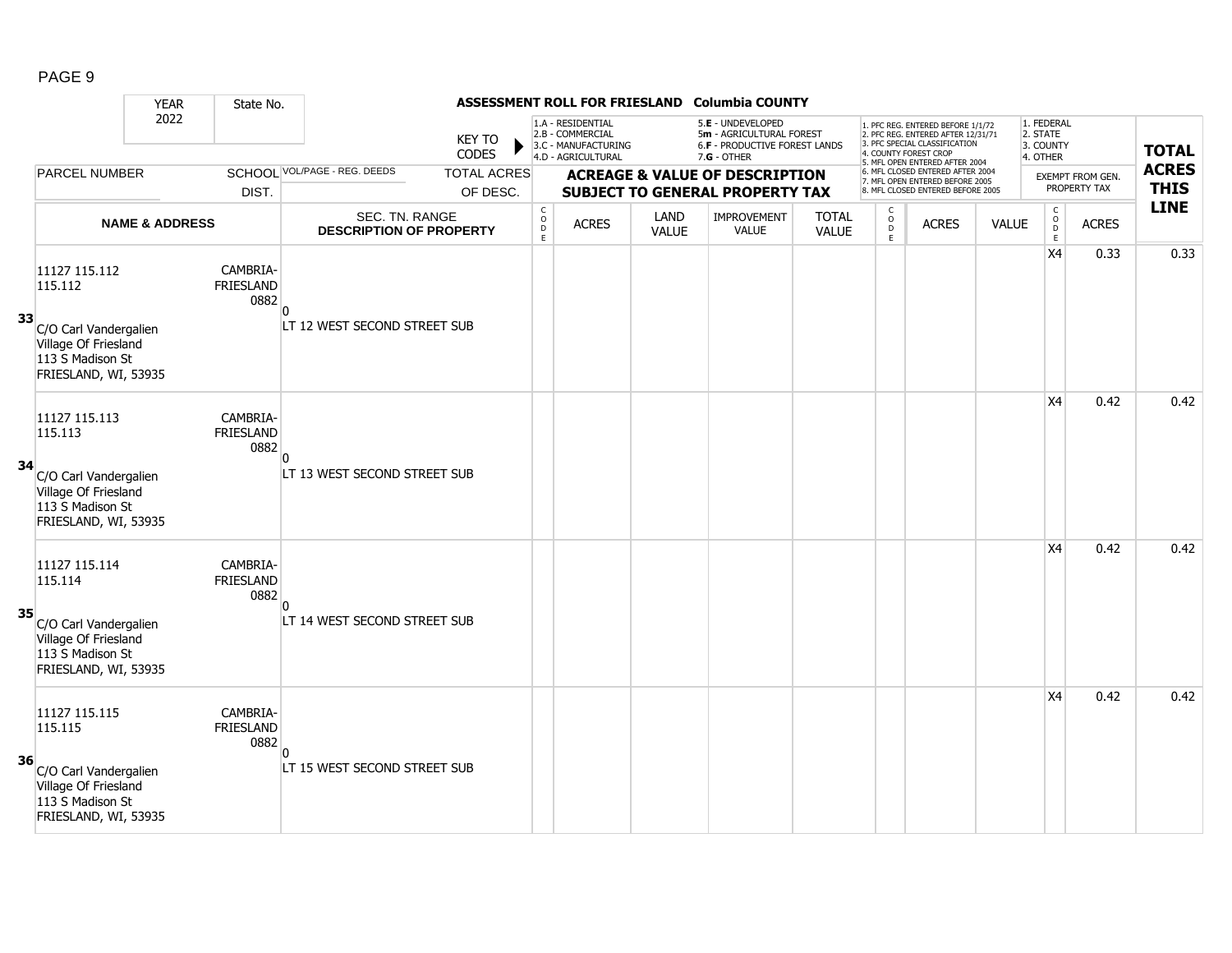|    |                                                                                                                                    | <b>YEAR</b>               | State No.                            |                                                                                         |                                |                                         |                                                                                    |               | ASSESSMENT ROLL FOR FRIESLAND Columbia COUNTY                                                        |                              |                                                 |                                                                                                                                                                     |              |                                                            |                                         |                             |
|----|------------------------------------------------------------------------------------------------------------------------------------|---------------------------|--------------------------------------|-----------------------------------------------------------------------------------------|--------------------------------|-----------------------------------------|------------------------------------------------------------------------------------|---------------|------------------------------------------------------------------------------------------------------|------------------------------|-------------------------------------------------|---------------------------------------------------------------------------------------------------------------------------------------------------------------------|--------------|------------------------------------------------------------|-----------------------------------------|-----------------------------|
|    |                                                                                                                                    | 2022                      |                                      |                                                                                         | <b>KEY TO</b><br><b>CODES</b>  |                                         | 1.A - RESIDENTIAL<br>2.B - COMMERCIAL<br>3.C - MANUFACTURING<br>4.D - AGRICULTURAL |               | 5.E - UNDEVELOPED<br>5m - AGRICULTURAL FOREST<br><b>6.F - PRODUCTIVE FOREST LANDS</b><br>7.G - OTHER |                              |                                                 | 1. PFC REG. ENTERED BEFORE 1/1/72<br>2. PFC REG. ENTERED AFTER 12/31/71<br>3. PFC SPECIAL CLASSIFICATION<br>4. COUNTY FOREST CROP<br>5. MFL OPEN ENTERED AFTER 2004 |              | 1. FEDERAL<br>2. STATE<br>3. COUNTY<br>4. OTHER            |                                         | <b>TOTAL</b>                |
|    | <b>PARCEL NUMBER</b>                                                                                                               |                           | DIST.                                | SCHOOL VOL/PAGE - REG. DEEDS                                                            | <b>TOTAL ACRES</b><br>OF DESC. |                                         |                                                                                    |               | <b>ACREAGE &amp; VALUE OF DESCRIPTION</b><br><b>SUBJECT TO GENERAL PROPERTY TAX</b>                  |                              |                                                 | 6. MFL CLOSED ENTERED AFTER 2004<br>7. MFL OPEN ENTERED BEFORE 2005<br>8. MFL CLOSED ENTERED BEFORE 2005                                                            |              |                                                            | <b>EXEMPT FROM GEN.</b><br>PROPERTY TAX | <b>ACRES</b><br><b>THIS</b> |
|    |                                                                                                                                    | <b>NAME &amp; ADDRESS</b> |                                      | SEC. TN. RANGE<br><b>DESCRIPTION OF PROPERTY</b>                                        |                                | $\mathsf{C}$<br>$_{\rm D}^{\rm O}$<br>E | <b>ACRES</b>                                                                       | LAND<br>VALUE | <b>IMPROVEMENT</b><br><b>VALUE</b>                                                                   | <b>TOTAL</b><br><b>VALUE</b> | $\begin{array}{c} C \\ O \\ D \\ E \end{array}$ | <b>ACRES</b>                                                                                                                                                        | <b>VALUE</b> | $\begin{smallmatrix} C\\ O\\ O\\ D \end{smallmatrix}$<br>E | <b>ACRES</b>                            | <b>LINE</b>                 |
| 37 | 11127 115.116<br>115.116<br>C/O Carl Vandergalien<br>Village Of Friesland<br>113 S Madison St<br>FRIESLAND, WI, 53935              |                           | CAMBRIA-<br><b>FRIESLAND</b><br>0882 | LT 16 WEST SECOND STREET SUB                                                            |                                |                                         |                                                                                    |               |                                                                                                      |                              |                                                 |                                                                                                                                                                     |              | X <sub>4</sub>                                             | 0.42                                    | 0.42                        |
| 38 | 11127 115.12<br>115.12<br>Bradley R Kemink, Melinda J Kemink<br>104 S Sterk Rd<br>Cambria, WI, 54392                               |                           | CAMBRIA-<br><b>FRIESLAND</b><br>0882 | W WINNEBAGO ST<br>LOT 1 CSM 5406-38-73                                                  |                                | D                                       | 11.23                                                                              | \$3,900       | \$0                                                                                                  | \$3,900                      |                                                 |                                                                                                                                                                     |              |                                                            |                                         | 11.23                       |
| 39 | 11127 115.14<br>115.14<br>Donald J Froehlich<br>PO BOX 5<br>FRIESLAND, WI, 53935                                                   |                           | CAMBRIA-<br><b>FRIESLAND</b><br>0882 | 126 W WINNEBAGO ST<br>LOT 3, CSM 5406-38-73                                             |                                | G                                       | 1.32                                                                               | \$20,800      | \$3,000                                                                                              | \$23,800                     |                                                 |                                                                                                                                                                     |              |                                                            |                                         | 1.32                        |
| 40 | 11127 115.15<br>115.15<br>James D Froehlich, Donald J Froehlich, et<br>al.<br>126 WEST WINNEBAGO PO BOX 96<br>FRIESLAND, WI, 53935 |                           | CAMBRIA-<br>FRIESLAND                | 0882 126 W WINNEBAGO ST<br>Lot 4, CSM 5406-38-73, Donald Froehlich<br>reserves Life Use |                                | G                                       | 1.89                                                                               | \$22,200      | \$152,200                                                                                            | \$174,400                    |                                                 |                                                                                                                                                                     |              |                                                            |                                         | 1.89                        |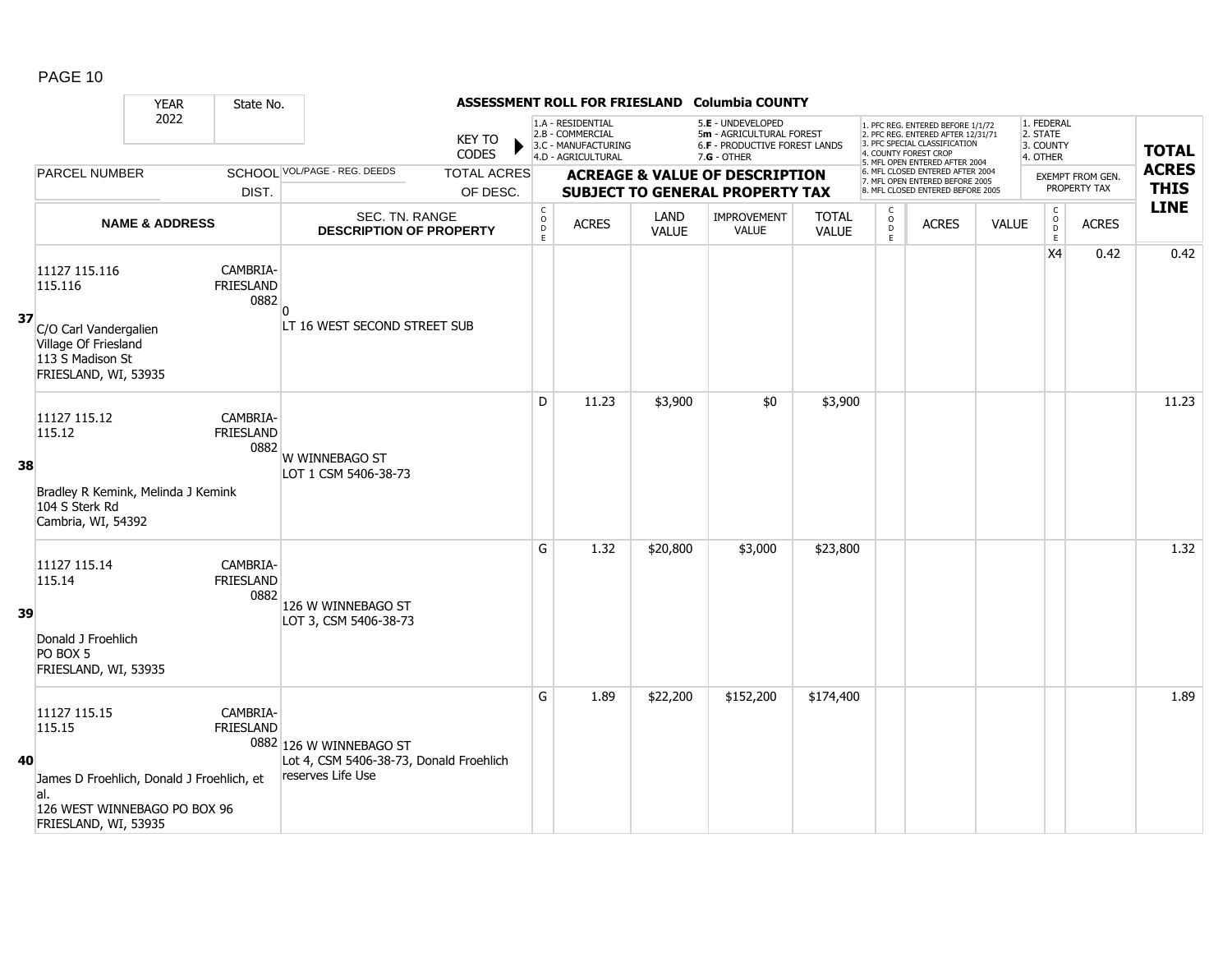| PAGE<br>1 |  |
|-----------|--|
|-----------|--|

|    |                                                                                                      | <b>YEAR</b>               | State No.                     |                                                                                                                                          |                                |                  |                                                                                    |                      | ASSESSMENT ROLL FOR FRIESLAND Columbia COUNTY                                                   |                              |                                          |                                                                                                                                                                     |              |                                                 |                                         |                             |
|----|------------------------------------------------------------------------------------------------------|---------------------------|-------------------------------|------------------------------------------------------------------------------------------------------------------------------------------|--------------------------------|------------------|------------------------------------------------------------------------------------|----------------------|-------------------------------------------------------------------------------------------------|------------------------------|------------------------------------------|---------------------------------------------------------------------------------------------------------------------------------------------------------------------|--------------|-------------------------------------------------|-----------------------------------------|-----------------------------|
|    |                                                                                                      | 2022                      |                               |                                                                                                                                          | <b>KEY TO</b><br><b>CODES</b>  |                  | 1.A - RESIDENTIAL<br>2.B - COMMERCIAL<br>3.C - MANUFACTURING<br>4.D - AGRICULTURAL |                      | 5.E - UNDEVELOPED<br>5m - AGRICULTURAL FOREST<br>6.F - PRODUCTIVE FOREST LANDS<br>$7.G - OTHER$ |                              |                                          | 1. PFC REG. ENTERED BEFORE 1/1/72<br>2. PFC REG. ENTERED AFTER 12/31/71<br>3. PFC SPECIAL CLASSIFICATION<br>4. COUNTY FOREST CROP<br>5. MFL OPEN ENTERED AFTER 2004 |              | 1. FEDERAL<br>2. STATE<br>3. COUNTY<br>4. OTHER |                                         | <b>TOTAL</b>                |
|    | <b>PARCEL NUMBER</b>                                                                                 |                           | DIST.                         | SCHOOL VOL/PAGE - REG. DEEDS                                                                                                             | <b>TOTAL ACRES</b><br>OF DESC. |                  |                                                                                    |                      | <b>ACREAGE &amp; VALUE OF DESCRIPTION</b><br><b>SUBJECT TO GENERAL PROPERTY TAX</b>             |                              |                                          | 6. MFL CLOSED ENTERED AFTER 2004<br>7. MFL OPEN ENTERED BEFORE 2005<br>8. MFL CLOSED ENTERED BEFORE 2005                                                            |              |                                                 | <b>EXEMPT FROM GEN.</b><br>PROPERTY TAX | <b>ACRES</b><br><b>THIS</b> |
|    |                                                                                                      | <b>NAME &amp; ADDRESS</b> |                               | SEC. TN. RANGE<br><b>DESCRIPTION OF PROPERTY</b>                                                                                         |                                | C<br>D<br>D<br>E | <b>ACRES</b>                                                                       | LAND<br><b>VALUE</b> | <b>IMPROVEMENT</b><br>VALUE                                                                     | <b>TOTAL</b><br><b>VALUE</b> | C<br>$\overline{O}$<br>$\mathsf D$<br>F. | <b>ACRES</b>                                                                                                                                                        | <b>VALUE</b> | $_{\rm o}^{\rm c}$<br>D<br>E                    | <b>ACRES</b>                            | <b>LINE</b>                 |
| 41 | 11127 115.16<br>115.16<br>Bradley R Kemink, Melinda J Kemink<br>104 S Sterk Rd<br>Cambria, WI, 54392 |                           | CAMBRIA-<br>FRIESLAND<br>0882 | W WINNEBAGO ST<br>LOT 2, CSM 5406-38-73                                                                                                  |                                | D<br>G           | 1.38<br>0.50                                                                       | \$500<br>\$1,200     | \$0<br>\$25,400                                                                                 | \$500<br>\$26,600            |                                          |                                                                                                                                                                     |              |                                                 |                                         | 1.88                        |
|    |                                                                                                      |                           |                               | <b>Parcel Total</b>                                                                                                                      |                                |                  | 1.88                                                                               | \$1,700              | \$25,400                                                                                        | \$27,100                     |                                          | 0.00                                                                                                                                                                | \$0          |                                                 | 0.00                                    |                             |
| 42 | 11127 115.17<br>115.17<br>Bradley R Kemink, Melinda J Kemink<br>104 S Sterk Rd<br>Cambria, WI, 54392 |                           | CAMBRIA-<br>FRIESLAND<br>0882 | W WINNEBAGO ST<br>LOT 2, CSM 5406-38-73                                                                                                  |                                | D                | 4.35                                                                               | \$1,500              | \$0                                                                                             | \$1,500                      |                                          |                                                                                                                                                                     |              |                                                 |                                         | 4.35                        |
| 43 | 11127 115.A<br>0115.A<br>Donald J Froehlich, Froehlich, James D<br>PO BOX 5<br>FRIESLAND, WI, 53935  |                           | CAMBRIA-<br><b>FRIESLAND</b>  | 0882 130 W WINNEBAGO<br>PCL COMM AT PT 6051/2' W OF NE COR; TH<br>S 105'; TH W 110'; TH N 105' TO C HWY;<br>TH E ALONG C HWY 110' TO POB |                                | B                | 0.26                                                                               | \$20,800             | \$7,200                                                                                         | \$28,000                     |                                          |                                                                                                                                                                     |              |                                                 |                                         | 0.26                        |
| 44 | 11127 115.B<br>0115.B<br>Donald J Froehlich<br>122 W WINNEBAGO<br>FRIESLAND, WI, 53935               |                           | CAMBRIA-<br><b>FRIESLAND</b>  | 0882 122 W WINNEBAGO ST<br>PRT NE 1/4 NE 1/4 - COM 333' W & 33'S NE<br>COR NE 1/4, S100' W83' N100' E83' POB                             |                                | A                | 0.19                                                                               | \$21,500             | \$100,100                                                                                       | \$121,600                    |                                          |                                                                                                                                                                     |              |                                                 |                                         | 0.19                        |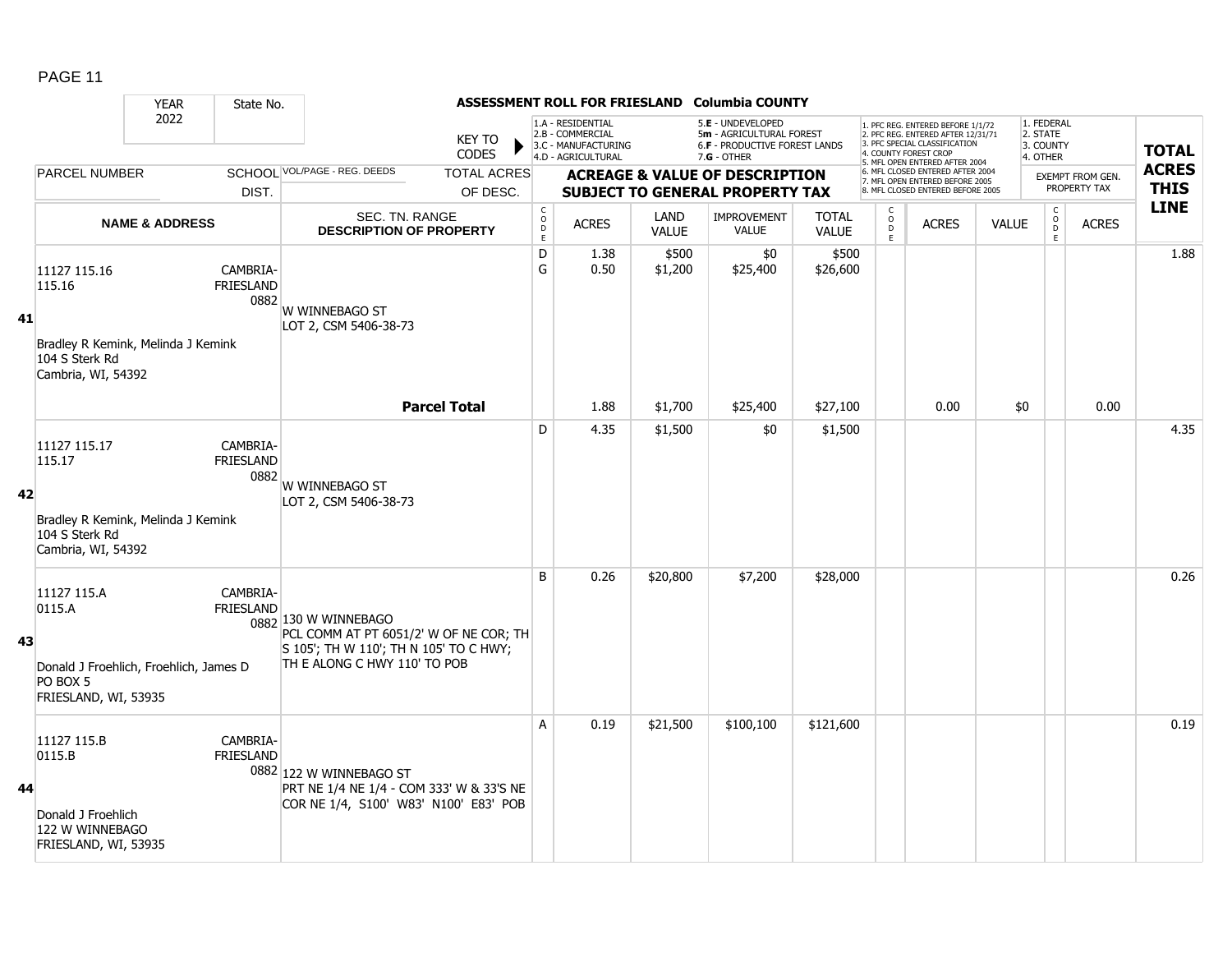|    |                                                                                            | <b>YEAR</b>               | State No.                    |                                                                                                                                                                                |                                |                                              |                                                                                    |                      | ASSESSMENT ROLL FOR FRIESLAND Columbia COUNTY                                                          |                              |                                          |                                                                                                                                                                     |              |                                                 |                                         |                             |
|----|--------------------------------------------------------------------------------------------|---------------------------|------------------------------|--------------------------------------------------------------------------------------------------------------------------------------------------------------------------------|--------------------------------|----------------------------------------------|------------------------------------------------------------------------------------|----------------------|--------------------------------------------------------------------------------------------------------|------------------------------|------------------------------------------|---------------------------------------------------------------------------------------------------------------------------------------------------------------------|--------------|-------------------------------------------------|-----------------------------------------|-----------------------------|
|    |                                                                                            | 2022                      |                              |                                                                                                                                                                                | <b>KEY TO</b><br><b>CODES</b>  |                                              | 1.A - RESIDENTIAL<br>2.B - COMMERCIAL<br>3.C - MANUFACTURING<br>4.D - AGRICULTURAL |                      | 5.E - UNDEVELOPED<br>5m - AGRICULTURAL FOREST<br><b>6.F - PRODUCTIVE FOREST LANDS</b><br>$7.G - OTHER$ |                              |                                          | 1. PFC REG. ENTERED BEFORE 1/1/72<br>2. PFC REG. ENTERED AFTER 12/31/71<br>3. PFC SPECIAL CLASSIFICATION<br>4. COUNTY FOREST CROP<br>5. MFL OPEN ENTERED AFTER 2004 |              | 1. FEDERAL<br>2. STATE<br>3. COUNTY<br>4. OTHER |                                         | <b>TOTAL</b>                |
|    | <b>PARCEL NUMBER</b>                                                                       |                           | DIST.                        | SCHOOL VOL/PAGE - REG. DEEDS                                                                                                                                                   | <b>TOTAL ACRES</b><br>OF DESC. |                                              |                                                                                    |                      | <b>ACREAGE &amp; VALUE OF DESCRIPTION</b><br><b>SUBJECT TO GENERAL PROPERTY TAX</b>                    |                              |                                          | 6. MFL CLOSED ENTERED AFTER 2004<br>7. MFL OPEN ENTERED BEFORE 2005<br>8. MFL CLOSED ENTERED BEFORE 2005                                                            |              |                                                 | <b>EXEMPT FROM GEN.</b><br>PROPERTY TAX | <b>ACRES</b><br><b>THIS</b> |
|    |                                                                                            | <b>NAME &amp; ADDRESS</b> |                              | SEC. TN. RANGE<br><b>DESCRIPTION OF PROPERTY</b>                                                                                                                               |                                | $\begin{array}{c}\nC \\ O \\ D\n\end{array}$ | <b>ACRES</b>                                                                       | LAND<br><b>VALUE</b> | <b>IMPROVEMENT</b><br><b>VALUE</b>                                                                     | <b>TOTAL</b><br><b>VALUE</b> | C<br>$\overline{O}$<br>$\mathsf D$<br>F. | <b>ACRES</b>                                                                                                                                                        | <b>VALUE</b> | $_{\rm o}^{\rm c}$<br>D<br>E                    | <b>ACRES</b>                            | <b>LINE</b>                 |
| 45 | 11127 115.C<br>0115.C<br>James W Deyoung<br>N8057 OAK RIDGE DRIVE<br>BEAVER DAM, WI, 53916 |                           | CAMBRIA-<br><b>FRIESLAND</b> | 0882 111 S MADISON ST<br>LOT 1 CS#2238-14-29 R265-552 R490-946<br><b>EXC CS#2462</b>                                                                                           |                                | A                                            | 0.86                                                                               | \$9,500              | \$48,600                                                                                               | \$58,100                     |                                          |                                                                                                                                                                     |              |                                                 |                                         | 0.86                        |
| 46 | 11127 116<br>116<br>Town of Randolph<br>W405 Friesland Rd<br>RANDOLPH, WI, 53956           |                           | CAMBRIA-<br>FRIESLAND        | 0882 109 S Madison St<br>PCL IN NE1/4 OF NE1/4 COMM 45' W AND<br>288' S OF NE COR; TH S 111': W 128': N 111'<br>TH E 128' TO BEG.(S 33' FOR ROW)                               |                                |                                              |                                                                                    |                      |                                                                                                        |                              |                                          |                                                                                                                                                                     |              | <b>X4</b><br>X4                                 | 0.00<br>0.00                            | 0.00                        |
|    |                                                                                            |                           |                              |                                                                                                                                                                                | <b>Parcel Total</b>            |                                              | 0.00                                                                               | \$0                  | \$0                                                                                                    | \$0                          |                                          | 0.00                                                                                                                                                                | \$0          |                                                 | 0.00                                    |                             |
| 47 | 11127 117<br>117<br>Ryan J Owens<br>124 George St<br>RANDOLPH, WI, 53956                   |                           | CAMBRIA-<br>FRIESLAND        | 0882 103 S Madison St<br>PRT NE1/4 NE1/4-COM 93' S & 33' W NE<br>COR S.21, W109' S85' E109' N85' POB                                                                           |                                | A                                            | 0.62                                                                               | \$39,300             | \$66,500                                                                                               | \$105,800                    |                                          |                                                                                                                                                                     |              |                                                 |                                         | 0.62                        |
| 48 | 11127 118<br>118<br>Jennifer A Garde<br>102 S Madison St<br>FRIESLAND, WI, 53935           |                           | CAMBRIA-                     | FRIESLAND 102 W Winnebago St<br>0882 PART OF NE1/4 OF NE1/4 COMM 33' W OF<br>NE COR SD 1/4 1/4& 33' S OF CEN<br>WINNEBAGO ST; TH W 30'; TH S 60'; TH E<br>30'; TH N 60' TO POB |                                | B                                            | 0.04                                                                               | \$3,600              | \$43,500                                                                                               | \$47,100                     |                                          |                                                                                                                                                                     |              |                                                 |                                         | 0.04                        |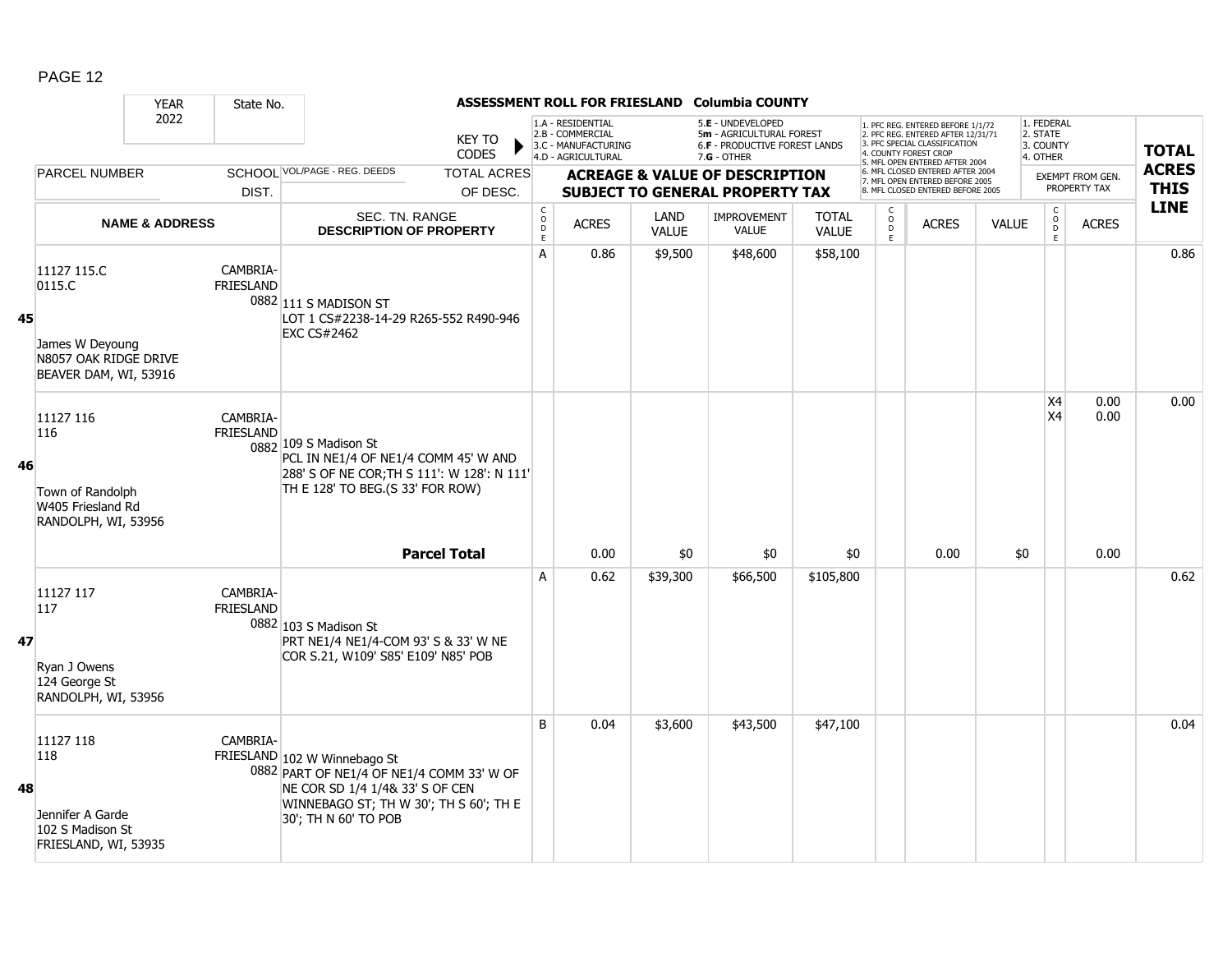|    |                                                                                                                    | <b>YEAR</b>               | State No.                            |                                                                                                                                                                                                  |                                |                                            |                                                                                    |                      | ASSESSMENT ROLL FOR FRIESLAND Columbia COUNTY                                                   |                              |                         |                                                                                                                                                                     |              |                                                 |                                         |                             |
|----|--------------------------------------------------------------------------------------------------------------------|---------------------------|--------------------------------------|--------------------------------------------------------------------------------------------------------------------------------------------------------------------------------------------------|--------------------------------|--------------------------------------------|------------------------------------------------------------------------------------|----------------------|-------------------------------------------------------------------------------------------------|------------------------------|-------------------------|---------------------------------------------------------------------------------------------------------------------------------------------------------------------|--------------|-------------------------------------------------|-----------------------------------------|-----------------------------|
|    |                                                                                                                    | 2022                      |                                      |                                                                                                                                                                                                  | <b>KEY TO</b><br><b>CODES</b>  |                                            | 1.A - RESIDENTIAL<br>2.B - COMMERCIAL<br>3.C - MANUFACTURING<br>4.D - AGRICULTURAL |                      | 5.E - UNDEVELOPED<br>5m - AGRICULTURAL FOREST<br>6.F - PRODUCTIVE FOREST LANDS<br>$7.G - OTHER$ |                              |                         | 1. PFC REG. ENTERED BEFORE 1/1/72<br>2. PFC REG. ENTERED AFTER 12/31/71<br>3. PFC SPECIAL CLASSIFICATION<br>4. COUNTY FOREST CROP<br>5. MFL OPEN ENTERED AFTER 2004 |              | 1. FEDERAL<br>2. STATE<br>3. COUNTY<br>4. OTHER |                                         | <b>TOTAL</b>                |
|    | <b>PARCEL NUMBER</b>                                                                                               |                           | DIST.                                | SCHOOL VOL/PAGE - REG. DEEDS                                                                                                                                                                     | <b>TOTAL ACRES</b><br>OF DESC. |                                            |                                                                                    |                      | <b>ACREAGE &amp; VALUE OF DESCRIPTION</b><br>SUBJECT TO GENERAL PROPERTY TAX                    |                              |                         | 6. MFL CLOSED ENTERED AFTER 2004<br>7. MFL OPEN ENTERED BEFORE 2005<br>8. MFL CLOSED ENTERED BEFORE 2005                                                            |              |                                                 | <b>EXEMPT FROM GEN.</b><br>PROPERTY TAX | <b>ACRES</b><br><b>THIS</b> |
|    |                                                                                                                    | <b>NAME &amp; ADDRESS</b> |                                      | SEC. TN. RANGE<br><b>DESCRIPTION OF PROPERTY</b>                                                                                                                                                 |                                | $\begin{array}{c} C \\ O \\ E \end{array}$ | <b>ACRES</b>                                                                       | LAND<br><b>VALUE</b> | <b>IMPROVEMENT</b><br><b>VALUE</b>                                                              | <b>TOTAL</b><br><b>VALUE</b> | $_{\rm D}^{\rm O}$<br>E | <b>ACRES</b>                                                                                                                                                        | <b>VALUE</b> | $\begin{matrix} C \\ O \\ D \end{matrix}$<br>E  | <b>ACRES</b>                            | <b>LINE</b>                 |
| 49 | 11127 119<br>119<br>The Winnebago Street Studio LLC<br>1123 Elizabeth St, #3<br>MADISON, WI, 53703                 |                           | CAMBRIA-                             | FRIESLAND 108 W Winnebago St<br>0882 Prt of NE1/4 of NE1/4, Comm at point 63' W<br>of NE cor said 1/4 1/4 & S 33' from c/l<br>Winnebago St, W 30', S 60', E 30', N 60' to<br>POB.                |                                | B                                          | 0.04                                                                               | \$3,600              | \$2,600                                                                                         | \$6,200                      |                         |                                                                                                                                                                     |              |                                                 |                                         | 0.04                        |
| 50 | 11127 12<br> 12 <br>Cupery & Deyoung Storage Corp<br>PO BOX 338<br>FRIESLAND, WI, 53935                            |                           | CAMBRIA-<br>FRIESLAND <sup>0</sup>   | 0882 PRT SW1/4 SW1/4 COM SW COR S.15<br>S89E761.49' N17W31.57' POB:N18W73.45'<br>S1W57.75' N26W880.04' S89E1008.99'<br>S613.47' N89W96' S185 N89W480.93' POB<br><b>EXC 0.41A</b>                 |                                | E<br>B                                     | 8.80<br>4.00                                                                       | \$10,600<br>\$32,000 | \$4,000                                                                                         | \$10,600<br>\$36,000         |                         |                                                                                                                                                                     |              |                                                 |                                         | 12.80                       |
|    |                                                                                                                    |                           |                                      |                                                                                                                                                                                                  | <b>Parcel Total</b>            |                                            | 12.80                                                                              | \$42,600             | \$4,000                                                                                         | \$46,600                     |                         | 0.00                                                                                                                                                                | \$0          |                                                 | 0.00                                    |                             |
| 51 | 11127 120<br>120<br>Susan M Nickel<br>110 West Winnebago St<br>FRIESLAND, WI, 53935                                |                           | CAMBRIA-                             | FRIESLAND 110 W Winnebago St<br>0882 Part of the NE 1/4 of the NE 1/4; Comm at<br>pt 93' W of NE cor sd 1 /4 1/4 and S 33'<br>from cen of Winnebago Street; W 32'; S 60';<br>E 32'; N 60' to POB |                                | A                                          | 0.04                                                                               | \$4,700              | \$16,300                                                                                        | \$21,000                     |                         |                                                                                                                                                                     |              |                                                 |                                         | 0.04                        |
| 52 | 11127 121<br>121<br>Farmers & Merchants Union Bank Of<br>Columbus<br>159 W JAMES ST BOX 226<br>COLUMBUS, WI, 53925 |                           | CAMBRIA-<br><b>FRIESLAND</b><br>0882 | 114 W WINNEBAGO ST<br>LOT 1 CS#2462-16-32                                                                                                                                                        |                                | B                                          | 0.26                                                                               | \$20,800             | \$440,100                                                                                       | \$460,900                    |                         |                                                                                                                                                                     |              |                                                 |                                         | 0.26                        |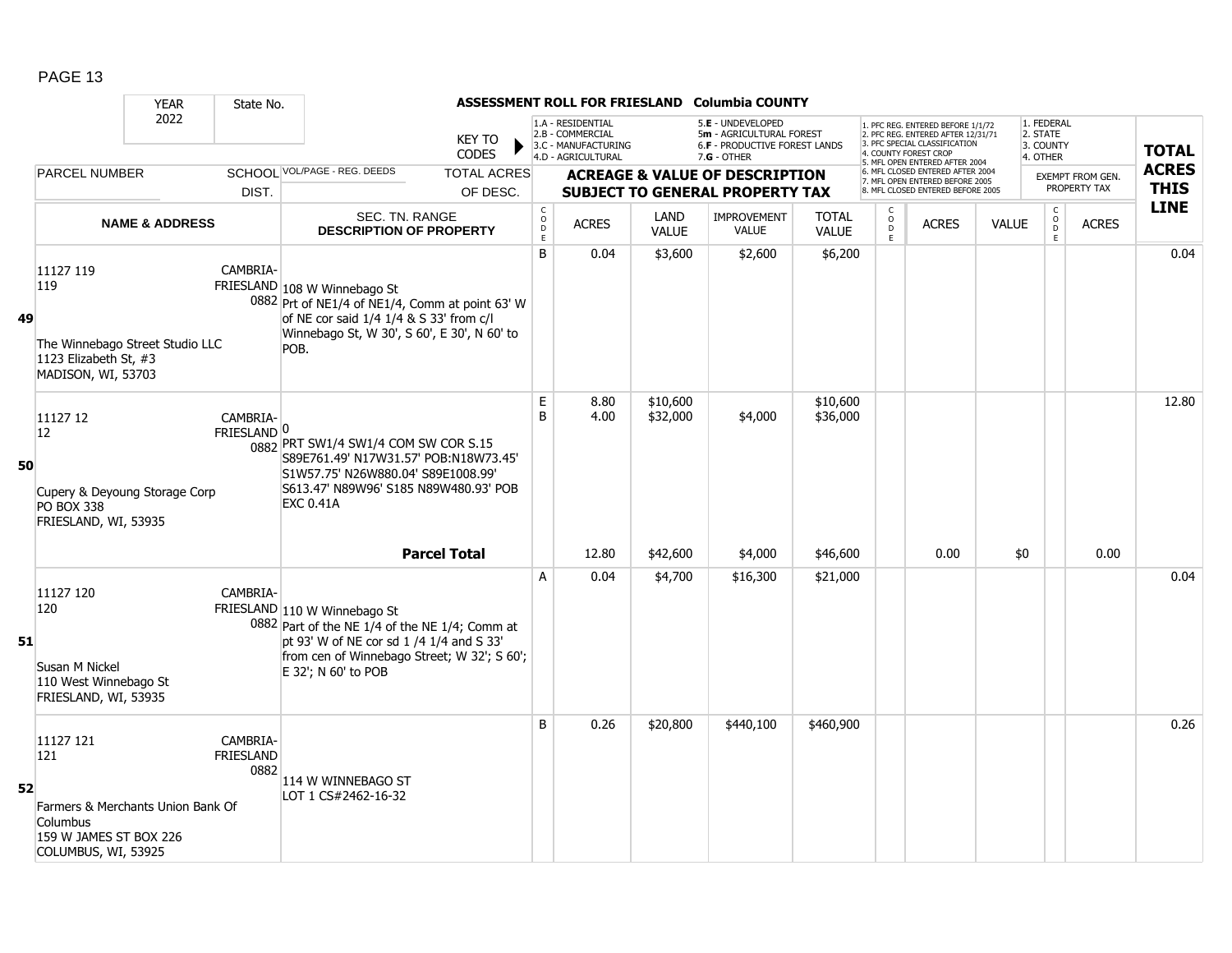|    |                                                                                                                    | <b>YEAR</b>               | State No.                            |                                                                                                                                                                                          |                                |                                              |                                                                                    |                  | ASSESSMENT ROLL FOR FRIESLAND Columbia COUNTY                                                          |                         |                                    |                                                                                                                                                                     |              |                                                 |                                          |                             |
|----|--------------------------------------------------------------------------------------------------------------------|---------------------------|--------------------------------------|------------------------------------------------------------------------------------------------------------------------------------------------------------------------------------------|--------------------------------|----------------------------------------------|------------------------------------------------------------------------------------|------------------|--------------------------------------------------------------------------------------------------------|-------------------------|------------------------------------|---------------------------------------------------------------------------------------------------------------------------------------------------------------------|--------------|-------------------------------------------------|------------------------------------------|-----------------------------|
|    |                                                                                                                    | 2022                      |                                      |                                                                                                                                                                                          | <b>KEY TO</b><br><b>CODES</b>  |                                              | 1.A - RESIDENTIAL<br>2.B - COMMERCIAL<br>3.C - MANUFACTURING<br>4.D - AGRICULTURAL |                  | 5.E - UNDEVELOPED<br>5m - AGRICULTURAL FOREST<br><b>6.F - PRODUCTIVE FOREST LANDS</b><br>$7.G - OTHER$ |                         |                                    | 1. PFC REG. ENTERED BEFORE 1/1/72<br>2. PFC REG. ENTERED AFTER 12/31/71<br>3. PFC SPECIAL CLASSIFICATION<br>4. COUNTY FOREST CROP<br>5. MFL OPEN ENTERED AFTER 2004 |              | 1. FEDERAL<br>2. STATE<br>3. COUNTY<br>4. OTHER |                                          | <b>TOTAL</b>                |
|    | PARCEL NUMBER                                                                                                      |                           | DIST.                                | SCHOOL VOL/PAGE - REG. DEEDS                                                                                                                                                             | <b>TOTAL ACRES</b><br>OF DESC. |                                              |                                                                                    |                  | <b>ACREAGE &amp; VALUE OF DESCRIPTION</b><br>SUBJECT TO GENERAL PROPERTY TAX                           |                         |                                    | 6. MFL CLOSED ENTERED AFTER 2004<br>7. MFL OPEN ENTERED BEFORE 2005<br>8. MFL CLOSED ENTERED BEFORE 2005                                                            |              |                                                 | <b>EXEMPT FROM GEN.</b><br>PROPERTY TAX  | <b>ACRES</b><br><b>THIS</b> |
|    |                                                                                                                    | <b>NAME &amp; ADDRESS</b> |                                      | SEC. TN. RANGE                                                                                                                                                                           |                                | $\begin{array}{c}\nC \\ O \\ E\n\end{array}$ | <b>ACRES</b>                                                                       | LAND             | <b>IMPROVEMENT</b>                                                                                     | <b>TOTAL</b>            | $\overset{\mathsf{O}}{\mathsf{D}}$ | <b>ACRES</b>                                                                                                                                                        | <b>VALUE</b> | $\begin{matrix} C \\ O \\ D \end{matrix}$       | <b>ACRES</b>                             | <b>LINE</b>                 |
| 53 | 11127 124<br>124<br>Farmers & Merchants Union Bank Of<br>Columbus<br>159 W JAMES ST BOX 226<br>COLUMBUS, WI, 53925 |                           | CAMBRIA-<br>FRIESLAND<br>0882        | <b>DESCRIPTION OF PROPERTY</b><br>116 W Winnebago St<br>LOT 2 CS#2462-16-32                                                                                                              |                                | B                                            | 0.17                                                                               | VALUE<br>\$7,400 | <b>VALUE</b><br>\$0                                                                                    | <b>VALUE</b><br>\$7,400 | $\mathsf E$                        |                                                                                                                                                                     |              | E                                               |                                          | 0.17                        |
| 54 | 11127 125<br>125<br>Roger Schwark<br>305 N Madison St<br>CAMBRIA, WI, 53923                                        |                           | CAMBRIA-                             | FRIESLAND 118 W WINNEBAGO ST<br>0882 PART OF NE 1/4 OF NE 1/4 COMM 265' W<br>OF NE COR SD 1/4 1/ 4 & 33' S OF CEN<br>WINNEBAGO ST; TH W 68'; TH S100'; TH E<br>68'; TH N 100' TO POB     |                                | B                                            | 0.16                                                                               | \$13,600         | \$7,900                                                                                                | \$21,500                |                                    |                                                                                                                                                                     |              |                                                 |                                          | 0.16                        |
| 55 | 11127 126<br>126<br>Village Of Friesland<br><b>PO BOX 208</b><br>FRIESLAND, WI, 53935                              |                           | CAMBRIA-<br><b>FRIESLAND</b><br>0882 | 113 S Madison St<br>LOT 1 CS#1805-10-1                                                                                                                                                   | <b>Parcel Total</b>            |                                              | 0.00                                                                               | \$0              | \$0                                                                                                    | \$0                     |                                    | 0.00                                                                                                                                                                | \$0          | X4<br>X4<br>X4                                  | $\mathbf{0}$<br>1.58<br>$\Omega$<br>1.58 | 1.58                        |
| 56 | 11127 126.A<br>0126.A<br>Village Of Friesland<br><b>PO BOX 208</b><br>FRIESLAND, WI, 53935                         |                           | CAMBRIA-                             | FRIESLAND 105 MADISON<br>0882 (GARAGE). PART OF NE 1/4 OF NE 1/4<br>COMM 33 FT W & 203 FT S OF NE COR; TH<br>S 60 FT W 140 FT; N 60 FT; E 140 FTTO<br>BEG.V.252-P.639; ALSO V.252-P.606. |                                |                                              |                                                                                    |                  |                                                                                                        |                         |                                    |                                                                                                                                                                     |              | X4                                              | 0.00                                     | 0.00                        |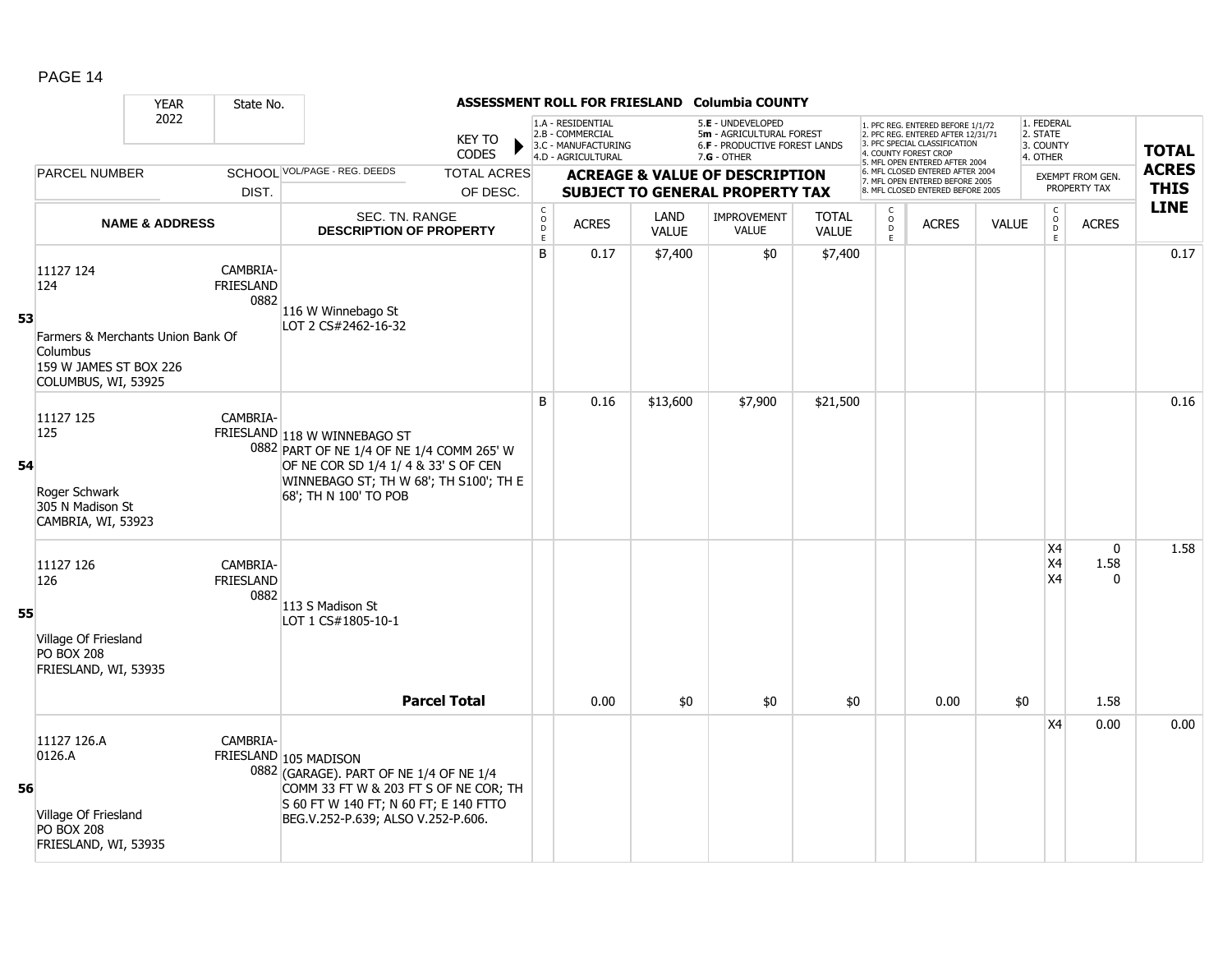|    |                                                                                                          | <b>YEAR</b>               | State No.                            |                                                                                                                                                                                |                               |                                                |                                                                                    |                               | ASSESSMENT ROLL FOR FRIESLAND Columbia COUNTY                                                          |                                |                         |                                                                                                                                                                     |              |                                                 |                         |                            |
|----|----------------------------------------------------------------------------------------------------------|---------------------------|--------------------------------------|--------------------------------------------------------------------------------------------------------------------------------------------------------------------------------|-------------------------------|------------------------------------------------|------------------------------------------------------------------------------------|-------------------------------|--------------------------------------------------------------------------------------------------------|--------------------------------|-------------------------|---------------------------------------------------------------------------------------------------------------------------------------------------------------------|--------------|-------------------------------------------------|-------------------------|----------------------------|
|    |                                                                                                          | 2022                      |                                      |                                                                                                                                                                                | <b>KEY TO</b><br><b>CODES</b> |                                                | 1.A - RESIDENTIAL<br>2.B - COMMERCIAL<br>3.C - MANUFACTURING<br>4.D - AGRICULTURAL |                               | 5.E - UNDEVELOPED<br>5m - AGRICULTURAL FOREST<br><b>6.F - PRODUCTIVE FOREST LANDS</b><br>$7.G - OTHER$ |                                |                         | 1. PFC REG. ENTERED BEFORE 1/1/72<br>2. PFC REG. ENTERED AFTER 12/31/71<br>3. PFC SPECIAL CLASSIFICATION<br>4. COUNTY FOREST CROF<br>5. MFL OPEN ENTERED AFTER 2004 |              | 1. FEDERAL<br>2. STATE<br>3. COUNTY<br>4. OTHER |                         | <b>TOTAL</b>               |
|    | <b>PARCEL NUMBER</b>                                                                                     |                           |                                      | SCHOOL VOL/PAGE - REG. DEEDS                                                                                                                                                   | <b>TOTAL ACRES</b>            |                                                |                                                                                    |                               | <b>ACREAGE &amp; VALUE OF DESCRIPTION</b>                                                              |                                |                         | 6. MFL CLOSED ENTERED AFTER 2004<br>7. MFL OPEN ENTERED BEFORE 2005                                                                                                 |              |                                                 | <b>EXEMPT FROM GEN.</b> | <b>ACRES</b>               |
|    |                                                                                                          |                           | DIST.                                |                                                                                                                                                                                | OF DESC.                      |                                                |                                                                                    |                               | <b>SUBJECT TO GENERAL PROPERTY TAX</b>                                                                 |                                |                         | 8. MFL CLOSED ENTERED BEFORE 2005                                                                                                                                   |              |                                                 | PROPERTY TAX            | <b>THIS</b><br><b>LINE</b> |
|    |                                                                                                          | <b>NAME &amp; ADDRESS</b> |                                      | SEC. TN. RANGE<br><b>DESCRIPTION OF PROPERTY</b>                                                                                                                               |                               | $\begin{matrix} 0 \\ 0 \\ D \end{matrix}$<br>E | <b>ACRES</b>                                                                       | LAND<br><b>VALUE</b>          | IMPROVEMENT<br><b>VALUE</b>                                                                            | <b>TOTAL</b><br><b>VALUE</b>   | $_{\rm D}^{\rm O}$<br>E | <b>ACRES</b>                                                                                                                                                        | <b>VALUE</b> | $\mathsf{C}$<br>$_{\rm D}^{\rm O}$<br>E         | <b>ACRES</b>            |                            |
| 57 | 11127 126.B<br>0126.B<br>Village Of Friesland<br><b>PO BOX 208</b><br>FRIESLAND, WI, 53935               |                           | CAMBRIA-                             | FRIESLAND 107 MADISON<br>0882 (WELL) PART OF NE 1/4 OF NE 1/4 OF SEC<br>21 COMM 33FT W & 153 FT S OF NE COR;<br>TH S 50 FT; W 140 FT; N 50 FT; E 140 FT<br>TO BEG. V.252-P.606 |                               |                                                |                                                                                    |                               |                                                                                                        |                                |                         |                                                                                                                                                                     |              | X4                                              | 0.00                    | 0.00                       |
| 58 | 11127 126.C<br>0126.C<br>Beacher Investments LLC<br>288 DERBY COURT<br>NEKOOSA, WI, 54457                |                           | CAMBRIA-<br>FRIESLAND<br>0882        | 115 S MADISON<br>LOT 2 CS#1805-10-1                                                                                                                                            |                               | B                                              | 1.53                                                                               | \$42,100                      | \$550,400                                                                                              | \$592,500                      |                         |                                                                                                                                                                     |              |                                                 |                         | 1.53                       |
| 59 | 11127 127<br>127<br>Bradley R Kemink, Melinda J Kemink<br>104 S STERK V OF FRIESLD<br>CAMBRIA, WI, 53923 |                           | CAMBRIA-<br>FRIESLAND<br>0882        | 104 Sterk Rd<br>NW 1/4 OF NE 1/4-VILLAGE OF FRIESLAND                                                                                                                          |                               | G<br>D<br>D                                    | 2.00<br>3.50<br>34.50                                                              | \$22,500<br>\$300<br>\$12,000 | \$469,500<br>\$0<br>\$0                                                                                | \$492,000<br>\$300<br>\$12,000 |                         |                                                                                                                                                                     |              |                                                 |                         | 40.00                      |
|    |                                                                                                          |                           |                                      |                                                                                                                                                                                | <b>Parcel Total</b>           |                                                | 40.00                                                                              | \$34,800                      | \$469,500                                                                                              | \$504,300                      |                         | 0.00                                                                                                                                                                | \$0          |                                                 | 0.00                    |                            |
| 60 | 11127 128<br>128<br>Bradley R Kemink, Melinda J Kemink<br>104 S Sterk Rd<br>CAMBRIA, WI, 53923           |                           | CAMBRIA-<br><b>FRIESLAND</b><br>0882 | <b>Sterk Rd</b><br>SW 1/4 OF NE 1/4 - VILLAGE OF FRIESLAND                                                                                                                     |                               | D<br>D                                         | 37.50<br>2.50                                                                      | \$13,100<br>\$700             | \$0<br>\$0                                                                                             | \$13,100<br>\$700              |                         |                                                                                                                                                                     |              |                                                 |                         | 40.00                      |
|    |                                                                                                          |                           |                                      |                                                                                                                                                                                | <b>Parcel Total</b>           |                                                | 40.00                                                                              | \$13,800                      | \$0                                                                                                    | \$13,800                       |                         | 0.00                                                                                                                                                                | \$0          |                                                 | 0.00                    |                            |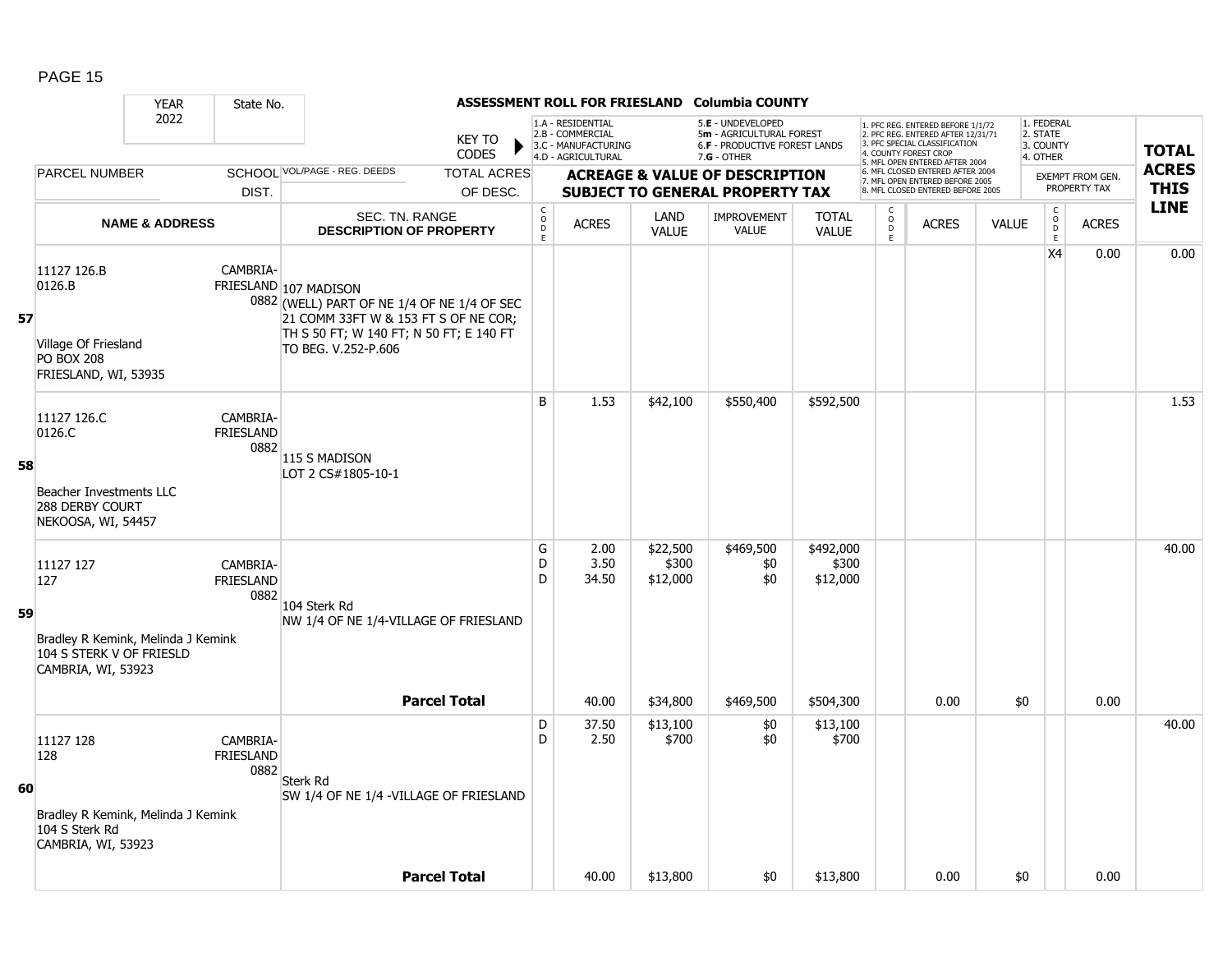|    |                                                                                                          | <b>YEAR</b>               | State No.                            |                                                                                                                                                                             |                                |                                                  |                                                                                    |                      | ASSESSMENT ROLL FOR FRIESLAND Columbia COUNTY                                                          |                              |                                                |                                                                                                                                                                     |              |                                                 |                                         |                             |
|----|----------------------------------------------------------------------------------------------------------|---------------------------|--------------------------------------|-----------------------------------------------------------------------------------------------------------------------------------------------------------------------------|--------------------------------|--------------------------------------------------|------------------------------------------------------------------------------------|----------------------|--------------------------------------------------------------------------------------------------------|------------------------------|------------------------------------------------|---------------------------------------------------------------------------------------------------------------------------------------------------------------------|--------------|-------------------------------------------------|-----------------------------------------|-----------------------------|
|    |                                                                                                          | 2022                      |                                      |                                                                                                                                                                             | KEY TO<br><b>CODES</b>         |                                                  | 1.A - RESIDENTIAL<br>2.B - COMMERCIAL<br>3.C - MANUFACTURING<br>4.D - AGRICULTURAL |                      | 5.E - UNDEVELOPED<br>5m - AGRICULTURAL FOREST<br><b>6.F - PRODUCTIVE FOREST LANDS</b><br>$7.G - OTHER$ |                              |                                                | 1. PFC REG. ENTERED BEFORE 1/1/72<br>2. PFC REG. ENTERED AFTER 12/31/71<br>3. PFC SPECIAL CLASSIFICATION<br>4. COUNTY FOREST CROP<br>5. MFL OPEN ENTERED AFTER 2004 |              | 1. FEDERAL<br>2. STATE<br>3. COUNTY<br>4. OTHER |                                         | <b>TOTAL</b>                |
|    | PARCEL NUMBER                                                                                            |                           | DIST.                                | <b>SCHOOL VOL/PAGE - REG. DEEDS</b>                                                                                                                                         | <b>TOTAL ACRES</b><br>OF DESC. |                                                  |                                                                                    |                      | <b>ACREAGE &amp; VALUE OF DESCRIPTION</b><br><b>SUBJECT TO GENERAL PROPERTY TAX</b>                    |                              |                                                | 6. MFL CLOSED ENTERED AFTER 2004<br>7. MFL OPEN ENTERED BEFORE 2005<br>8. MFL CLOSED ENTERED BEFORE 2005                                                            |              |                                                 | <b>EXEMPT FROM GEN.</b><br>PROPERTY TAX | <b>ACRES</b><br><b>THIS</b> |
|    |                                                                                                          | <b>NAME &amp; ADDRESS</b> |                                      | SEC. TN. RANGE<br><b>DESCRIPTION OF PROPERTY</b>                                                                                                                            |                                | $\mathsf{C}$<br>$\mathsf{o}$<br>$\mathsf D$<br>E | <b>ACRES</b>                                                                       | LAND<br><b>VALUE</b> | IMPROVEMENT<br><b>VALUE</b>                                                                            | <b>TOTAL</b><br><b>VALUE</b> | $\begin{matrix} 0 \\ 0 \\ 0 \end{matrix}$<br>E | <b>ACRES</b>                                                                                                                                                        | <b>VALUE</b> | $\begin{matrix} 0 \\ 0 \\ 0 \end{matrix}$<br>E  | <b>ACRES</b>                            | <b>LINE</b>                 |
| 61 | 11127 129<br>129<br>Bradley R Kemink, Melinda J Kemink<br>104 S STERK V OF FRIESLD<br>CAMBRIA, WI, 53923 |                           | CAMBRIA-<br><b>FRIESLAND</b><br>0882 | S. Madison St<br>SE 1/4 OF NE 1/4 SEE EXCEPTIONS                                                                                                                            |                                | D<br>D                                           | 12.00<br>27.00                                                                     | \$3,500<br>\$9,400   | \$0<br>\$0                                                                                             | \$3,500<br>\$9,400           |                                                |                                                                                                                                                                     |              |                                                 |                                         | 39.00                       |
|    |                                                                                                          |                           |                                      |                                                                                                                                                                             | <b>Parcel Total</b>            |                                                  | 39.00                                                                              | \$12,900             | \$0                                                                                                    | \$12,900                     |                                                | 0.00                                                                                                                                                                | \$0          |                                                 | 0.00                                    |                             |
| 62 | 11127 129.A<br>0129.A<br>Marsha K Froehlich<br><b>405 S MADISON STREET</b><br>FRIESLAND, WI, 53935       |                           | CAMBRIA-<br><b>FRIESLAND</b>         | 0882 405 S MADISON<br>PRT SE 1/4 NE 1/4 COM SE COR SD 1/4 1/4<br>N665' POB W265' N 164' E265' S164' POB                                                                     |                                | A                                                | 1.00                                                                               | \$39,100             | \$84,900                                                                                               | \$124,000                    |                                                |                                                                                                                                                                     |              |                                                 |                                         | 1.00                        |
| 63 | 11127 13<br>13<br>Michael W Huber<br><b>PO BOX 25</b><br>SAXON, WI, 54559                                |                           | CAMBRIA-                             | FRIESLAND 201 E WINNEBAGO ST<br>0882 PRT SW1/4 SW1/4 COM SW COR S.15<br>S89E761.49' N17W31.57' POB:N18W73.45'<br>S1W57.75' N19W91.73' S89E206.42' SOW98'<br>N89W150.35' POB |                                | A                                                | 0.41                                                                               | \$25,700             | \$72,800                                                                                               | \$98,500                     |                                                |                                                                                                                                                                     |              |                                                 |                                         | 0.41                        |
| 64 | 11127 130.01<br>130.01<br>Jessica A Krinke<br>308 E WINNEBAGO BOX 106<br>FRIESLAND, WI, 53935            |                           | CAMBRIA-<br><b>FRIESLAND</b><br>0882 | 308 E Winnebago St<br>LT 1 CS#3992-27-108                                                                                                                                   |                                | A                                                | 0.48                                                                               | \$27,600             | \$78,700                                                                                               | \$106,300                    |                                                |                                                                                                                                                                     |              |                                                 |                                         | 0.48                        |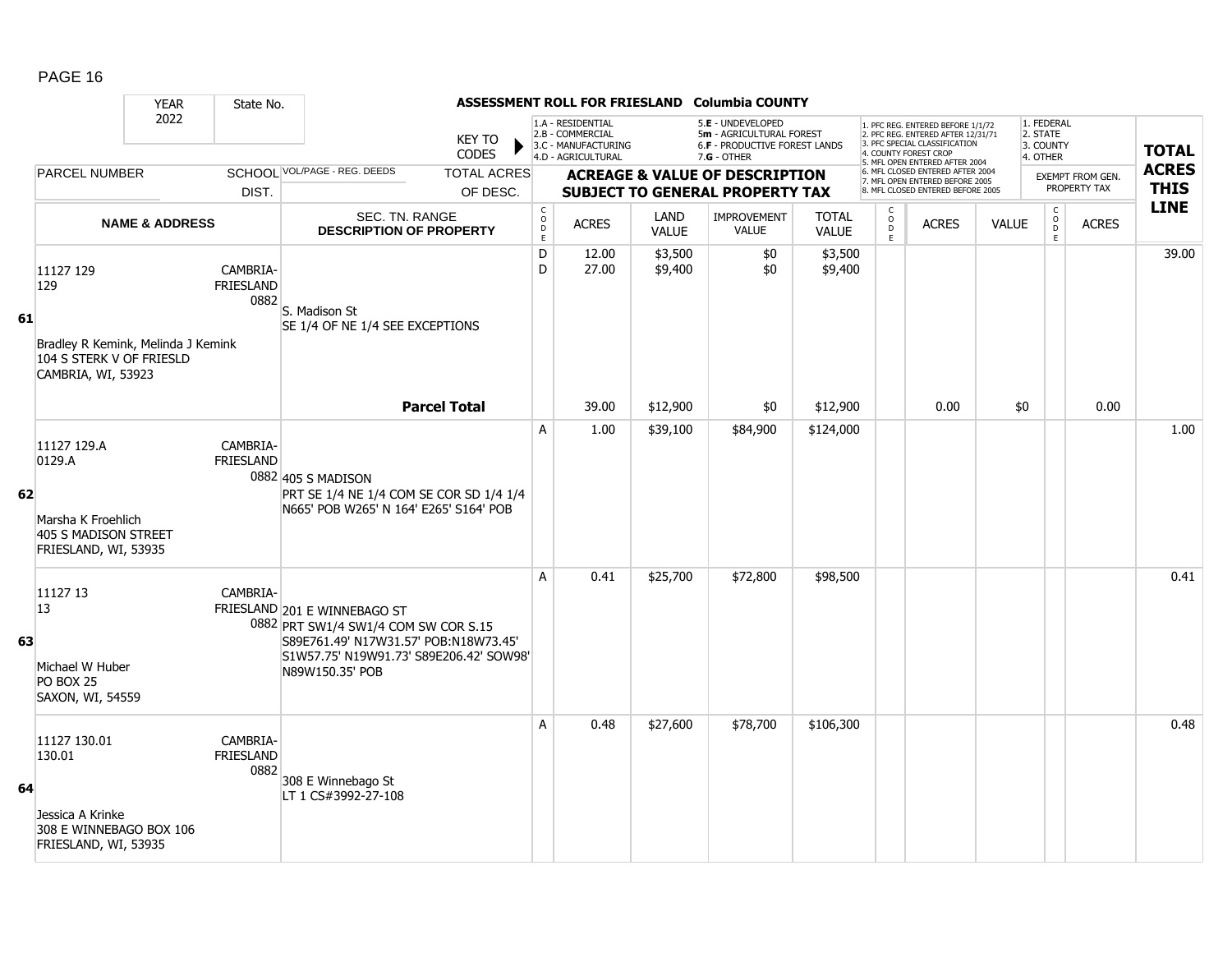|    |                                                                                                     | <b>YEAR</b>               | State No.             |                                                                                                                                                                                                                                                                                                                                                                                             |                                  |                                                                                    |                   | ASSESSMENT ROLL FOR FRIESLAND Columbia COUNTY                                                        |                   |                                              |                                                                                                                                                                     |              |                                                 |                                  |                             |
|----|-----------------------------------------------------------------------------------------------------|---------------------------|-----------------------|---------------------------------------------------------------------------------------------------------------------------------------------------------------------------------------------------------------------------------------------------------------------------------------------------------------------------------------------------------------------------------------------|----------------------------------|------------------------------------------------------------------------------------|-------------------|------------------------------------------------------------------------------------------------------|-------------------|----------------------------------------------|---------------------------------------------------------------------------------------------------------------------------------------------------------------------|--------------|-------------------------------------------------|----------------------------------|-----------------------------|
|    |                                                                                                     | 2022                      |                       | <b>KEY TO</b><br><b>CODES</b>                                                                                                                                                                                                                                                                                                                                                               |                                  | 1.A - RESIDENTIAL<br>2.B - COMMERCIAL<br>3.C - MANUFACTURING<br>4.D - AGRICULTURAL |                   | 5.E - UNDEVELOPED<br>5m - AGRICULTURAL FOREST<br><b>6.F - PRODUCTIVE FOREST LANDS</b><br>7.G - OTHER |                   |                                              | 1. PFC REG. ENTERED BEFORE 1/1/72<br>2. PFC REG. ENTERED AFTER 12/31/71<br>3. PFC SPECIAL CLASSIFICATION<br>4. COUNTY FOREST CROP<br>5. MFL OPEN ENTERED AFTER 2004 |              | 1. FEDERAL<br>2. STATE<br>3. COUNTY<br>4. OTHER |                                  | <b>TOTAL</b>                |
|    | <b>PARCEL NUMBER</b>                                                                                |                           | DIST.                 | SCHOOL VOL/PAGE - REG. DEEDS<br><b>TOTAL ACRES</b>                                                                                                                                                                                                                                                                                                                                          |                                  |                                                                                    |                   | <b>ACREAGE &amp; VALUE OF DESCRIPTION</b><br><b>SUBJECT TO GENERAL PROPERTY TAX</b>                  |                   |                                              | 6. MFL CLOSED ENTERED AFTER 2004<br>7. MFL OPEN ENTERED BEFORE 2005<br>8. MFL CLOSED ENTERED BEFORE 2005                                                            |              |                                                 | EXEMPT FROM GEN.<br>PROPERTY TAX | <b>ACRES</b><br><b>THIS</b> |
|    |                                                                                                     |                           |                       | OF DESC.<br>SEC. TN. RANGE                                                                                                                                                                                                                                                                                                                                                                  | $\mathsf{C}$                     |                                                                                    | LAND              | IMPROVEMENT                                                                                          | <b>TOTAL</b>      |                                              |                                                                                                                                                                     |              |                                                 |                                  | <b>LINE</b>                 |
|    |                                                                                                     | <b>NAME &amp; ADDRESS</b> |                       | <b>DESCRIPTION OF PROPERTY</b>                                                                                                                                                                                                                                                                                                                                                              | $\mathsf{O}$<br>D<br>$\mathsf E$ | <b>ACRES</b>                                                                       | <b>VALUE</b>      | <b>VALUE</b>                                                                                         | <b>VALUE</b>      | $\begin{array}{c}\n0 \\ 0 \\ E\n\end{array}$ | <b>ACRES</b>                                                                                                                                                        | <b>VALUE</b> | $\begin{matrix} 0 \\ 0 \\ 0 \end{matrix}$<br>E  | <b>ACRES</b>                     |                             |
| 65 | 11127 130.03<br>130.03<br>Diana Krinke<br>N588 Lane Four<br>Cambria, Wisconsin, 53923               |                           | CAMBRIA-0             | FRIESLAND NE Q NW Q and part of the E 1/2 of NW Q<br>0882 of the NW Q; also V140-3; exc CS#3992-27-<br>108-See Exceptions, described as Beg N1/4<br>cor, S 1, 326.95', S88-42-15W 1, 339.76', N<br>1,134.39', N88-43-03E 71.41', N01-16-57W<br>160', N88-43-03E 419.94', N01-16-57W 33',<br>N88-43-03E 844' to POB                                                                          | D<br>D                           | 39.05<br>1.00                                                                      | \$13,600<br>\$200 | \$0<br>\$0                                                                                           | \$13,600<br>\$200 |                                              |                                                                                                                                                                     |              |                                                 |                                  | 40.05                       |
|    |                                                                                                     |                           |                       | <b>Parcel Total</b>                                                                                                                                                                                                                                                                                                                                                                         |                                  | 40.05                                                                              | \$13,800          | \$0                                                                                                  | \$13,800          |                                              | 0.00                                                                                                                                                                | \$0          |                                                 | 0.00                             |                             |
| 66 | 11127 131.03<br>131.03<br>Diana Krinke<br>N588 Lane Four<br>Cambria, Wisconsin, 53923               |                           |                       | East Winnebago<br>CAMBRIA- Comm NW cor Sec 22, N88-43-03E<br>FRIESLAND 1,267.77', S01-16-57E 33' to POB, S01-16-<br>0882 57E 160', N88-43-03E 58.59', S 1,134.39',<br>S88-42-15W 71.25', N 677.28', N10-59-52W<br>421.49', N47-32-02W 102.54', N88-22-30E<br>10.26', long chord N14-58-18W 42.93', N88-<br>43-03E 54.69', N01-16-57W 88.78', N88-43-<br>03E 119.30' to POB - See Exceptions | D<br>G                           | 1.77<br>1.16                                                                       | \$600<br>\$2,900  | \$0<br>\$1,100                                                                                       | \$600<br>\$4,000  |                                              |                                                                                                                                                                     |              |                                                 |                                  | 2.93                        |
|    |                                                                                                     |                           |                       | <b>Parcel Total</b>                                                                                                                                                                                                                                                                                                                                                                         |                                  | 2.93                                                                               | \$3,500           | \$1,100                                                                                              | \$4,600           |                                              | 0.00                                                                                                                                                                | \$0          |                                                 | 0.00                             |                             |
| 67 | 11127 131.A<br>0131.A<br>Cupery & Deyoung Storage Corp<br><b>PO BOX 338</b><br>FRIESLAND, WI, 53935 |                           | CAMBRIA-              | FRIESLAND 106 RICHLAND<br>0882 PART OF NW 1/4 OF NW 1/4 COMM NW<br>COR; TH E ALONG C OF HWY 1248' TH S<br>657' POB; TH S 678'; W 70'; NW 686'; E 200'<br><b>TO BEG</b>                                                                                                                                                                                                                      | B                                | 1.88                                                                               | \$21,800          | \$169,200                                                                                            | \$191,000         |                                              |                                                                                                                                                                     |              |                                                 |                                  | 1.88                        |
| 68 | 11127 131.B<br>0131.B<br>Cupery & Deyoung Storage Corp<br><b>PO BOX 338</b><br>FRIESLAND, WI, 53935 |                           | CAMBRIA- <sup>0</sup> | FRIESLAND PRT W 1/2 NW 1/4 COMM @ E-W 1/4 LN @<br>0882 PT 56.5 FT NE C LN MAIN TRACK NW 1855<br>FT NE 8.5 FT NE OF SPUR POB; NE AT RT<br>ANGLES TO C/L MAIN TRACK TO PT 206.5'<br>NE OF MAIN TRACK, NW320', SW TO PT 8.5'<br>NE C/L SPUR TRACK, SE TO POB. EXC C.S.<br>#912133.04                                                                                                           | B.                               | 0.33                                                                               | \$2,200           | \$0                                                                                                  | \$2,200           |                                              |                                                                                                                                                                     |              |                                                 |                                  | 0.33                        |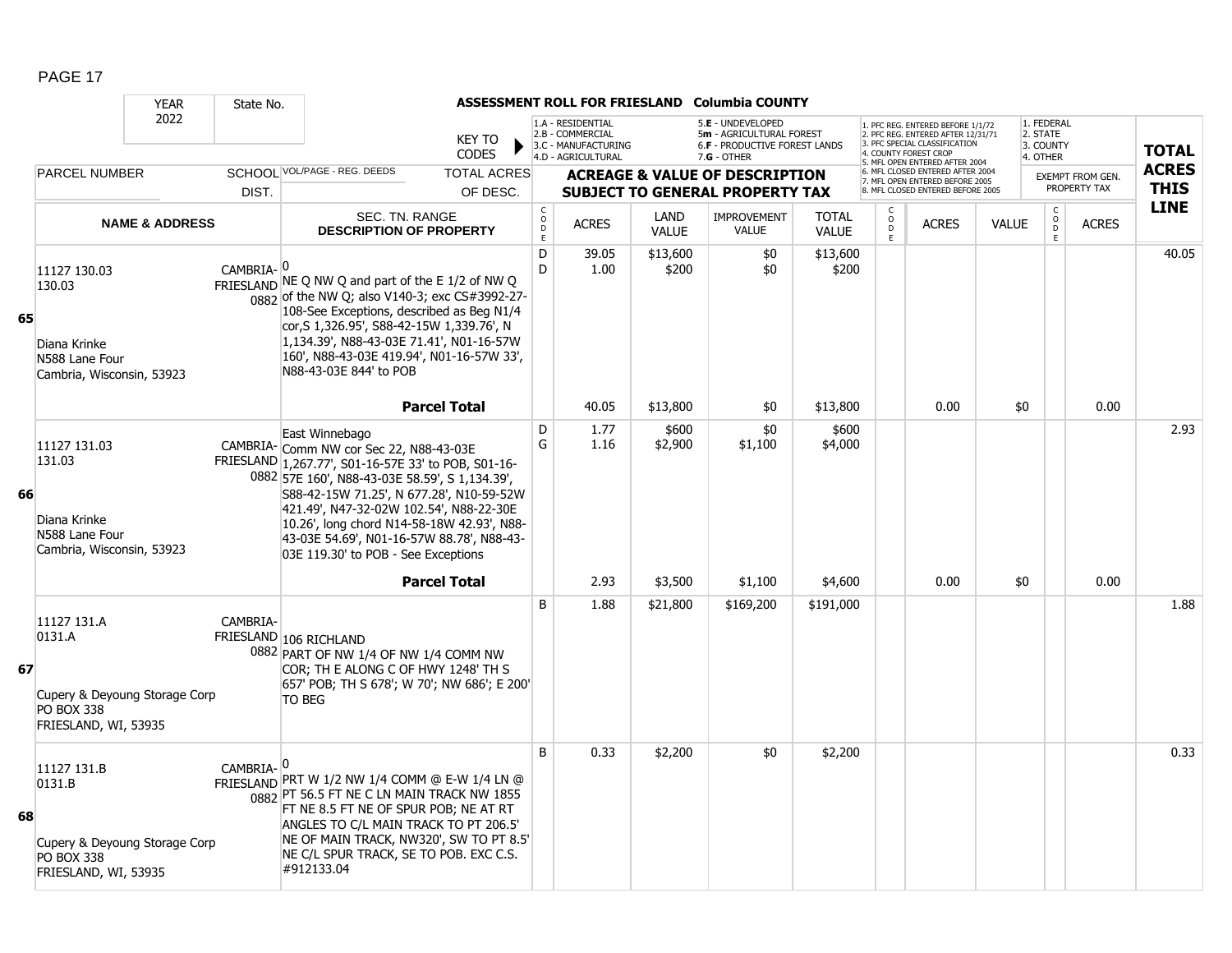|    |                                                                                                   | <b>YEAR</b>               | State No.                     |                                                                                                                                                                                                                                                 |                                             |                                                                                    |                      | ASSESSMENT ROLL FOR FRIESLAND Columbia COUNTY                                                        |                              |                                              |                                                                                                                                                                     |              |                                                 |                                  |                             |
|----|---------------------------------------------------------------------------------------------------|---------------------------|-------------------------------|-------------------------------------------------------------------------------------------------------------------------------------------------------------------------------------------------------------------------------------------------|---------------------------------------------|------------------------------------------------------------------------------------|----------------------|------------------------------------------------------------------------------------------------------|------------------------------|----------------------------------------------|---------------------------------------------------------------------------------------------------------------------------------------------------------------------|--------------|-------------------------------------------------|----------------------------------|-----------------------------|
|    |                                                                                                   | 2022                      |                               | <b>KEY TO</b><br>CODES                                                                                                                                                                                                                          |                                             | 1.A - RESIDENTIAL<br>2.B - COMMERCIAL<br>3.C - MANUFACTURING<br>4.D - AGRICULTURAL |                      | 5.E - UNDEVELOPED<br>5m - AGRICULTURAL FOREST<br><b>6.F - PRODUCTIVE FOREST LANDS</b><br>7.G - OTHER |                              |                                              | 1. PFC REG. ENTERED BEFORE 1/1/72<br>2. PFC REG. ENTERED AFTER 12/31/71<br>3. PFC SPECIAL CLASSIFICATION<br>4. COUNTY FOREST CROP<br>5. MFL OPEN ENTERED AFTER 2004 |              | 1. FEDERAL<br>2. STATE<br>3. COUNTY<br>4. OTHER |                                  | <b>TOTAL</b>                |
|    | <b>PARCEL NUMBER</b>                                                                              |                           | DIST.                         | SCHOOL VOL/PAGE - REG. DEEDS<br><b>TOTAL ACRES</b><br>OF DESC.                                                                                                                                                                                  |                                             |                                                                                    |                      | <b>ACREAGE &amp; VALUE OF DESCRIPTION</b><br><b>SUBJECT TO GENERAL PROPERTY TAX</b>                  |                              |                                              | 6. MFL CLOSED ENTERED AFTER 2004<br>7. MFL OPEN ENTERED BEFORE 2005<br>8. MFL CLOSED ENTERED BEFORE 2005                                                            |              |                                                 | EXEMPT FROM GEN.<br>PROPERTY TAX | <b>ACRES</b><br><b>THIS</b> |
|    |                                                                                                   | <b>NAME &amp; ADDRESS</b> |                               | SEC. TN. RANGE<br><b>DESCRIPTION OF PROPERTY</b>                                                                                                                                                                                                | $\mathsf{C}$<br>$\circ$<br>$\mathsf D$<br>E | <b>ACRES</b>                                                                       | LAND<br><b>VALUE</b> | IMPROVEMENT<br>VALUE                                                                                 | <b>TOTAL</b><br><b>VALUE</b> | $\begin{array}{c}\n0 \\ 0 \\ E\n\end{array}$ | <b>ACRES</b>                                                                                                                                                        | <b>VALUE</b> | $\mathsf{C}$<br>$\overline{D}$<br>E             | <b>ACRES</b>                     | <b>LINE</b>                 |
| 69 | 11127 131.B1<br>0131.B1<br>Alsum Farms & Produce Inc<br><b>PO BOX 188</b><br>FRIESLAND, WI, 53935 |                           | CAMBRIA-<br>FRIESLAND<br>0882 | 105 RICHLAND<br>LOT 1 CSM 912-4-132                                                                                                                                                                                                             | B                                           | 0.60                                                                               | \$14,800             | \$134,900                                                                                            | \$149,700                    |                                              |                                                                                                                                                                     |              |                                                 |                                  | 0.60                        |
| 70 | 11127 131.C<br>0131.C<br>Cole Oil Co Inc<br>PO BOX 2768<br>LOMIRA, WI, 53048                      |                           |                               | CAMBRIA- 111 RICHLAND<br>FRIESLAND PRT W 1/2 NW 1/4 Comm @ E&W 1/4 line<br>$0882$ @ point<br>56.5' NE of C M track, NW 1235' to POB; NW<br>240'; NE<br>150'; SE 240'; SW 150' to POB; EASE FOR<br>DRIVE.                                        | B                                           | 0.76                                                                               | \$16,900             | \$28,000                                                                                             | \$44,900                     |                                              |                                                                                                                                                                     |              |                                                 |                                  | 0.76                        |
| 71 | 11127 131.C1<br>0131.C1<br>Cole Oil Co Inc<br>PO BOX 2768<br>LOMIRA, WI, 53048                    |                           |                               | CAMBRIA-109 RICHLAND<br>FRIESLAND PRT NW 1/4 NW 1/4 Comm @ E&W 1/4 line<br>$0882$ @ point<br>56.5' NE of C M track, NW 1475' to POB; NE<br>150'; NW<br>300'; SW 130' to point 8.5' NE c/l track: S to<br>point 56.5'<br>NE CM track; SE to POB. | B                                           | 1.03                                                                               | \$20,100             | \$251,400                                                                                            | \$271,500                    |                                              |                                                                                                                                                                     |              |                                                 |                                  | 1.03                        |
| 72 | 11127 131.D<br>0131.D<br>Cole Oil Co Inc<br>PO BOX 2768<br>LOMIRA, WI, 53048                      |                           | CAMBRIA-                      | FRIESLAND 107 RICHLAND<br>0882 PRT NW 1/4 NW 1/4 COMM @ E & W 1/4 LN<br>56.5' NW C LN MAIN TRACK RRROW; NW<br>1775'; NE TO P 8.5' NE SPUR T # 11 POB;<br>NE TO PT 206.5 FT NE TO C LN M T;NW 80';<br>SW 130'; SE 80' POB                        | B                                           | 0.23                                                                               | \$2,000              | \$0                                                                                                  | \$2,000                      |                                              |                                                                                                                                                                     |              |                                                 |                                  | 0.23                        |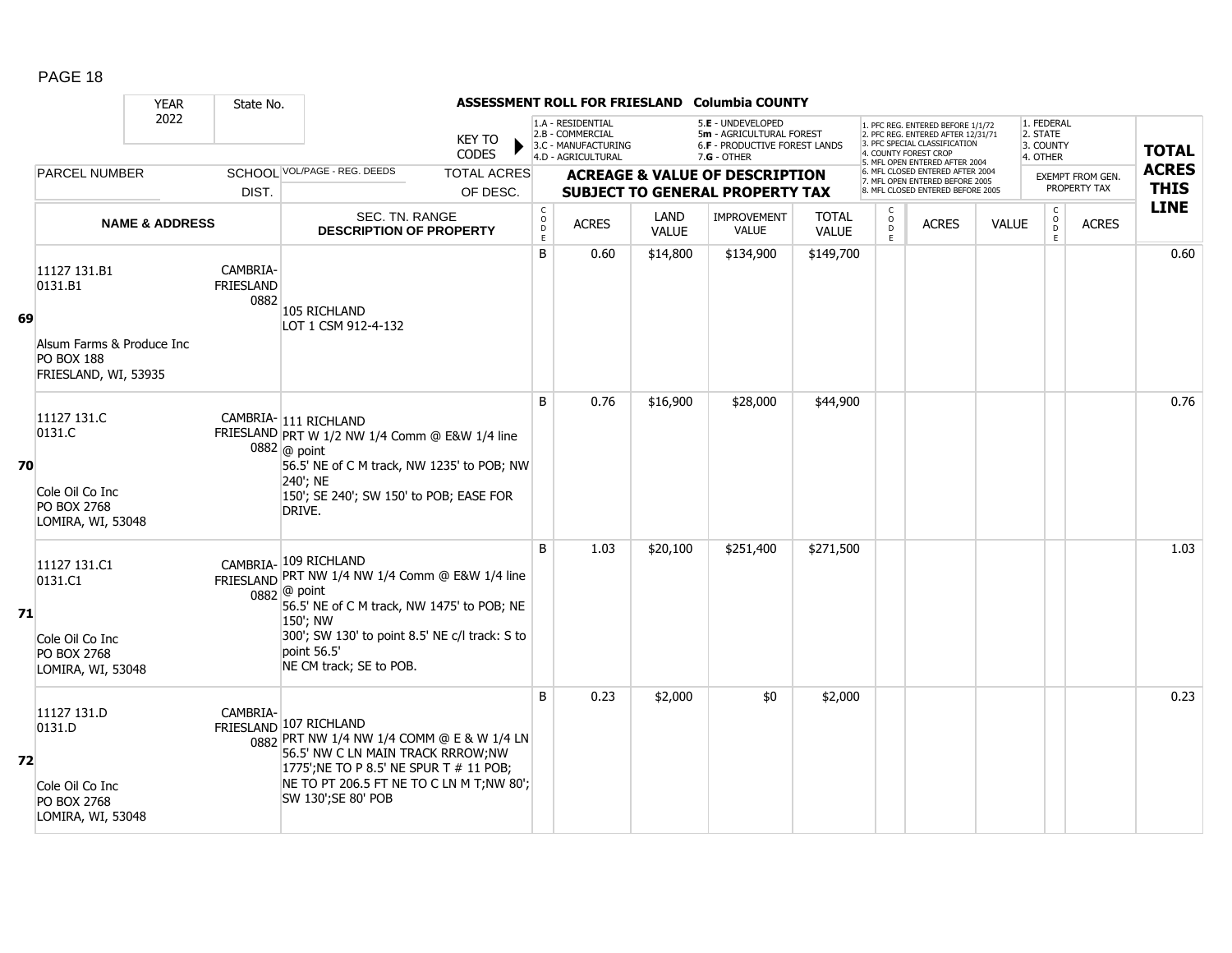|    |                                                                                                | <b>YEAR</b>               | State No.                                         |                                                                                                                                                                                                 |                               |                                      |                                                                                    |                           | ASSESSMENT ROLL FOR FRIESLAND Columbia COUNTY                                                   |                              |                                                |                                                                                                                                                                     |              |                                                 |                  |              |
|----|------------------------------------------------------------------------------------------------|---------------------------|---------------------------------------------------|-------------------------------------------------------------------------------------------------------------------------------------------------------------------------------------------------|-------------------------------|--------------------------------------|------------------------------------------------------------------------------------|---------------------------|-------------------------------------------------------------------------------------------------|------------------------------|------------------------------------------------|---------------------------------------------------------------------------------------------------------------------------------------------------------------------|--------------|-------------------------------------------------|------------------|--------------|
|    |                                                                                                | 2022                      |                                                   |                                                                                                                                                                                                 | <b>KEY TO</b><br><b>CODES</b> |                                      | 1.A - RESIDENTIAL<br>2.B - COMMERCIAL<br>3.C - MANUFACTURING<br>4.D - AGRICULTURAL |                           | 5.E - UNDEVELOPED<br>5m - AGRICULTURAL FOREST<br>6.F - PRODUCTIVE FOREST LANDS<br>$7.G - OTHER$ |                              |                                                | 1. PFC REG. ENTERED BEFORE 1/1/72<br>2. PFC REG. ENTERED AFTER 12/31/71<br>3. PFC SPECIAL CLASSIFICATION<br>4. COUNTY FOREST CROP<br>5. MFL OPEN ENTERED AFTER 2004 |              | 1. FEDERAL<br>2. STATE<br>3. COUNTY<br>4. OTHER |                  | <b>TOTAL</b> |
|    | <b>PARCEL NUMBER</b>                                                                           |                           |                                                   | SCHOOL VOL/PAGE - REG. DEEDS                                                                                                                                                                    | <b>TOTAL ACRES</b>            |                                      |                                                                                    |                           | <b>ACREAGE &amp; VALUE OF DESCRIPTION</b>                                                       |                              |                                                | 6. MFL CLOSED ENTERED AFTER 2004<br>7. MFL OPEN ENTERED BEFORE 2005                                                                                                 |              |                                                 | EXEMPT FROM GEN. | <b>ACRES</b> |
|    |                                                                                                |                           | DIST.                                             |                                                                                                                                                                                                 | OF DESC.                      |                                      |                                                                                    |                           | <b>SUBJECT TO GENERAL PROPERTY TAX</b>                                                          |                              |                                                | 8. MFL CLOSED ENTERED BEFORE 2005                                                                                                                                   |              |                                                 | PROPERTY TAX     | <b>THIS</b>  |
|    |                                                                                                | <b>NAME &amp; ADDRESS</b> |                                                   | SEC. TN. RANGE<br><b>DESCRIPTION OF PROPERTY</b>                                                                                                                                                |                               | $\rm\frac{C}{O}$<br>$\mathsf D$<br>E | <b>ACRES</b>                                                                       | LAND<br><b>VALUE</b>      | IMPROVEMENT<br><b>VALUE</b>                                                                     | <b>TOTAL</b><br><b>VALUE</b> | $\begin{matrix} 0 \\ 0 \\ 0 \end{matrix}$<br>E | <b>ACRES</b>                                                                                                                                                        | <b>VALUE</b> | $\begin{matrix} 0 \\ 0 \\ D \end{matrix}$<br>E  | <b>ACRES</b>     | <b>LINE</b>  |
| 73 | 11127 132.04<br>132.04<br>Cliff's Inc<br>408 S Madison St, PO Box 248<br>FRIESLAND, WI, 53935  |                           | CAMBRIA-<br>FRIESLAND<br>0882                     | <b>SOUTH MADISON ST</b><br>Lot 1, CSM 5716-40-91                                                                                                                                                |                               | G<br>D                               | 1.27<br>0.90                                                                       | \$20,700<br>\$200         | \$12,200<br>\$0                                                                                 | \$32,900<br>\$200            |                                                |                                                                                                                                                                     |              |                                                 |                  | 2.17         |
|    |                                                                                                |                           |                                                   |                                                                                                                                                                                                 | <b>Parcel Total</b>           |                                      | 2.17                                                                               | \$20,900                  | \$12,200                                                                                        | \$33,100                     |                                                | 0.00                                                                                                                                                                | \$0          |                                                 | 0.00             |              |
|    | 11127 132.05<br>132.05                                                                         |                           | CAMBRIA-<br>FRIESLAND<br>0882                     | 408 S MADISON ST                                                                                                                                                                                |                               | B<br>D                               | 1.81<br>1.27                                                                       | \$21,600<br>\$300         | \$403,700<br>\$0                                                                                | \$425,300<br>\$300           |                                                |                                                                                                                                                                     |              |                                                 |                  | 3.08         |
| 74 | Cliff's Inc<br>408 S Madison St, PO Box 248<br>FRIESLAND, WI, 53935                            |                           |                                                   | Lot 2, CSM 5716-40-91                                                                                                                                                                           | <b>Parcel Total</b>           |                                      | 3.08                                                                               |                           |                                                                                                 |                              |                                                | 0.00                                                                                                                                                                | \$0          |                                                 | 0.00             |              |
|    |                                                                                                |                           |                                                   |                                                                                                                                                                                                 |                               |                                      |                                                                                    | \$21,900                  | \$403,700                                                                                       | \$425,600                    |                                                |                                                                                                                                                                     |              |                                                 |                  |              |
| 75 | 11127 132.07<br>132.07<br>Dennis Dykstra, LOUISE C DYKSTRA<br>PO BOX 6<br>FRIESLAND, WI, 53935 |                           | CAMBRIA-                                          | FRIESLAND SOUTH MADISON ST<br>0882 SW 1/4 OF NW 1/4, EXC N 195' W OF RR<br>ROW; ALSO EXC 8.26 A FOR RR ROW; EXC<br>CS 504, Exc Randolph Centre Plat - See<br><b>Exceptions - See Exceptions</b> |                               | D<br>D<br>D                          | 3.00<br>2.13<br>20.94                                                              | \$900<br>\$500<br>\$7,300 | \$0<br>\$0<br>\$0                                                                               | \$900<br>\$500<br>\$7,300    |                                                |                                                                                                                                                                     |              |                                                 |                  | 26.07        |
|    |                                                                                                |                           |                                                   |                                                                                                                                                                                                 | <b>Parcel Total</b>           |                                      | 26.07                                                                              | \$8,700                   | \$0                                                                                             | \$8,700                      |                                                | 0.00                                                                                                                                                                | \$0          |                                                 | 0.00             |              |
| 76 | 11127 133<br>133<br>Village Of Friesland<br><b>PO BOX 208</b><br>FRIESLAND, WI, 53935          |                           | CAMBRIA-<br><b>FRIESLAND</b><br>0882 <sub>0</sub> | LOT 1 CS#512-2-287, EX LT1 CS#2345-15-<br>41 SEWAGE TREATMENT PLANT                                                                                                                             |                               |                                      |                                                                                    |                           |                                                                                                 |                              |                                                |                                                                                                                                                                     |              | <b>X4</b>                                       | 20.42            | 20.42        |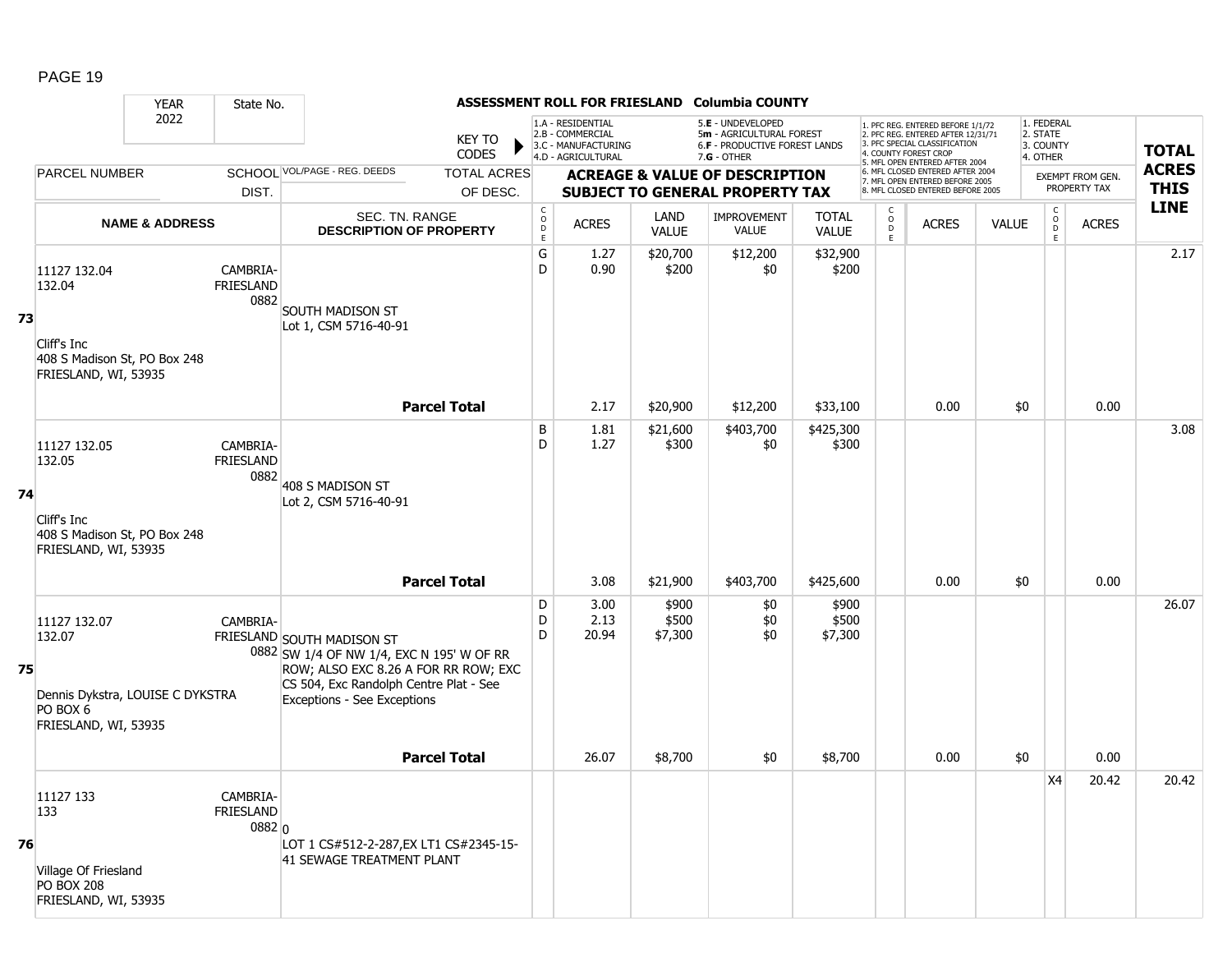|    |                                                                                                                | <b>YEAR</b>               | State No.                     |                                                                                                                                                                                                                                                                                                                                   |                                |                             |                                                                                    |                      | ASSESSMENT ROLL FOR FRIESLAND Columbia COUNTY                                                        |                              |                                                          |                                                                                                                                                                     |              |                                                          |                                  |                             |
|----|----------------------------------------------------------------------------------------------------------------|---------------------------|-------------------------------|-----------------------------------------------------------------------------------------------------------------------------------------------------------------------------------------------------------------------------------------------------------------------------------------------------------------------------------|--------------------------------|-----------------------------|------------------------------------------------------------------------------------|----------------------|------------------------------------------------------------------------------------------------------|------------------------------|----------------------------------------------------------|---------------------------------------------------------------------------------------------------------------------------------------------------------------------|--------------|----------------------------------------------------------|----------------------------------|-----------------------------|
|    |                                                                                                                | 2022                      |                               |                                                                                                                                                                                                                                                                                                                                   | <b>KEY TO</b><br><b>CODES</b>  |                             | 1.A - RESIDENTIAL<br>2.B - COMMERCIAL<br>3.C - MANUFACTURING<br>4.D - AGRICULTURAL |                      | 5.E - UNDEVELOPED<br>5m - AGRICULTURAL FOREST<br><b>6.F - PRODUCTIVE FOREST LANDS</b><br>7.G - OTHER |                              |                                                          | 1. PFC REG. ENTERED BEFORE 1/1/72<br>2. PFC REG. ENTERED AFTER 12/31/71<br>3. PFC SPECIAL CLASSIFICATION<br>4. COUNTY FOREST CROP<br>5. MFL OPEN ENTERED AFTER 2004 |              | 1. FEDERAL<br>2. STATE<br>3. COUNTY<br>4. OTHER          |                                  | <b>TOTAL</b>                |
|    | <b>PARCEL NUMBER</b>                                                                                           |                           | DIST.                         | SCHOOL VOL/PAGE - REG. DEEDS                                                                                                                                                                                                                                                                                                      | <b>TOTAL ACRES</b><br>OF DESC. |                             |                                                                                    |                      | <b>ACREAGE &amp; VALUE OF DESCRIPTION</b><br><b>SUBJECT TO GENERAL PROPERTY TAX</b>                  |                              |                                                          | 6. MFL CLOSED ENTERED AFTER 2004<br>7. MFL OPEN ENTERED BEFORE 2005<br>8. MFL CLOSED ENTERED BEFORE 2005                                                            |              |                                                          | EXEMPT FROM GEN.<br>PROPERTY TAX | <b>ACRES</b><br><b>THIS</b> |
|    |                                                                                                                | <b>NAME &amp; ADDRESS</b> |                               | SEC. TN. RANGE<br><b>DESCRIPTION OF PROPERTY</b>                                                                                                                                                                                                                                                                                  |                                | C<br>$\mathsf{o}$<br>D<br>E | <b>ACRES</b>                                                                       | LAND<br><b>VALUE</b> | <b>IMPROVEMENT</b><br><b>VALUE</b>                                                                   | <b>TOTAL</b><br><b>VALUE</b> | $\begin{matrix} 0 \\ 0 \\ D \end{matrix}$<br>$\mathsf E$ | <b>ACRES</b>                                                                                                                                                        | <b>VALUE</b> | $\begin{matrix} C \\ O \\ D \end{matrix}$<br>$\mathsf E$ | <b>ACRES</b>                     | <b>LINE</b>                 |
| 77 | 11127 133.04<br>133.04<br>Cupery & Deyoung Storage Corp<br>PO BOX 338<br>FRIESLAND, WI, 53935                  |                           | CAMBRIA-<br>FRIESLAND<br>0882 | 116 Richland St<br>LT 1 CS#2382-15-78                                                                                                                                                                                                                                                                                             |                                | B                           | 23.00                                                                              | \$64,000             | \$2,761,300                                                                                          | \$2,825,300                  |                                                          |                                                                                                                                                                     |              |                                                          |                                  | 23.00                       |
| 78 | 11127 134.01<br>134.01<br>Cupery & Deyoung Storage Corp<br><b>PO BOX 338</b><br>FRIESLAND, WI, 53935           |                           | CAMBRIA-                      | FRIESLAND 113 RICHLAND ST<br>0882 PART OF NW 1/4 OF NW 1/4, COMM AT SW<br>CORNER OF LOT 4 IN BLOCK 3 AS<br>DESCRIBED IN V.189-P.214; SEE<br><b>EXCEPTIONS</b>                                                                                                                                                                     |                                | <sub>B</sub>                | 2.17                                                                               | \$22,300             | \$129,900                                                                                            | \$152,200                    |                                                          |                                                                                                                                                                     |              |                                                          |                                  | 2.17                        |
| 79 | 11127 135<br>135<br>Cupery & Deyoung Storage Corp<br>PO BOX 338<br>FRIESLAND, WI, 53935                        |                           | CAMBRIA-                      | FRIESLAND 115 Richland St<br>0882 COM NW/C CS#2382, S9DGE 103.57FT TO<br>POB:S80DGW 150FT S9DGE<br>1045FT, N80DGE 210.08FT N9DGW<br>576.16FT, N80DGE 221.34 FT, N9DGW<br>447.44FT, S80DGW 260.39FT TO POB.                                                                                                                        |                                | B                           | 7.20                                                                               | \$32,400             | \$2,557,900                                                                                          | \$2,590,300                  |                                                          |                                                                                                                                                                     |              |                                                          |                                  | 7.20                        |
| 80 | 11127 137<br>137<br>Jeremiah R Pieper, Jennifer M Pieper<br>103 Railroad St PO Box 124<br>FRIESLAND, WI, 53935 |                           |                               | CAMBRIA- 103 RAILROAD ST<br>FRIESLAND Part of Outlot A, Randolph Centre (Friesland,<br>0882 desc as: comm at SE corner OL A; th NWLY<br>along E line said OL 149' 5"; W 125'8" to W<br>line; th SWLY to SW corner said OL; th E to<br>POB; also Outlot B, less 10/100 ac in N end,<br>Randolph Centre (Friesland); See Exceptions |                                | A                           | 0.78                                                                               | \$35,600             | \$137,000                                                                                            | \$172,600                    |                                                          |                                                                                                                                                                     |              |                                                          |                                  | 0.78                        |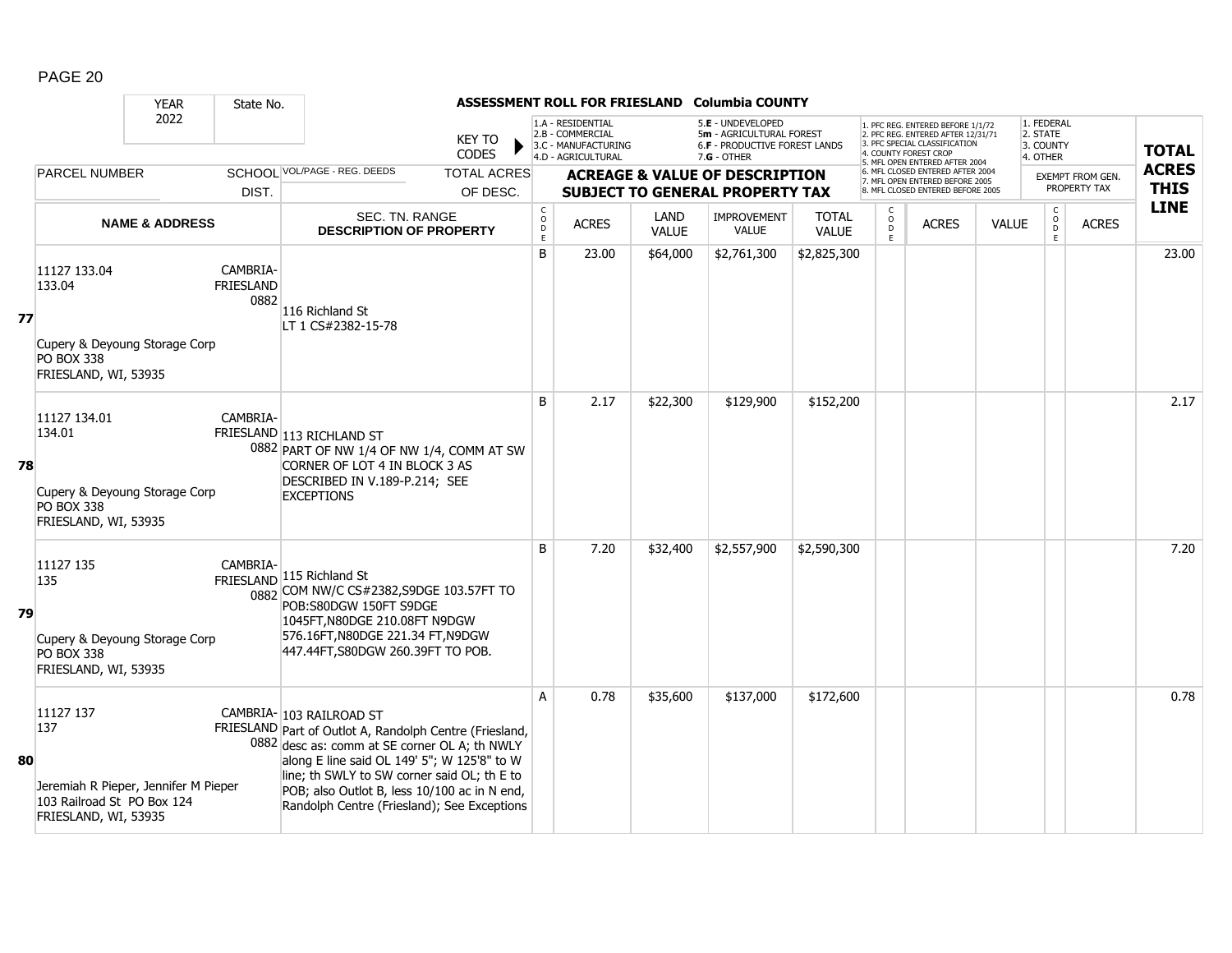|    |                                                                                                                         | <b>YEAR</b>               | State No.                            |                                                                                                                                                                                                                                                                                                                                                                                                                                                       |                                |                                                             |                                                                                    |                      | ASSESSMENT ROLL FOR FRIESLAND Columbia COUNTY                                                          |                              |                                                   |                                                                                                                                                                     |              |                                                 |                                         |                             |
|----|-------------------------------------------------------------------------------------------------------------------------|---------------------------|--------------------------------------|-------------------------------------------------------------------------------------------------------------------------------------------------------------------------------------------------------------------------------------------------------------------------------------------------------------------------------------------------------------------------------------------------------------------------------------------------------|--------------------------------|-------------------------------------------------------------|------------------------------------------------------------------------------------|----------------------|--------------------------------------------------------------------------------------------------------|------------------------------|---------------------------------------------------|---------------------------------------------------------------------------------------------------------------------------------------------------------------------|--------------|-------------------------------------------------|-----------------------------------------|-----------------------------|
|    |                                                                                                                         | 2022                      |                                      |                                                                                                                                                                                                                                                                                                                                                                                                                                                       | <b>KEY TO</b><br><b>CODES</b>  |                                                             | 1.A - RESIDENTIAL<br>2.B - COMMERCIAL<br>3.C - MANUFACTURING<br>4.D - AGRICULTURAL |                      | 5.E - UNDEVELOPED<br>5m - AGRICULTURAL FOREST<br><b>6.F - PRODUCTIVE FOREST LANDS</b><br>$7.G - OTHER$ |                              |                                                   | 1. PFC REG. ENTERED BEFORE 1/1/72<br>2. PFC REG. ENTERED AFTER 12/31/71<br>3. PFC SPECIAL CLASSIFICATION<br>4. COUNTY FOREST CROP<br>5. MFL OPEN ENTERED AFTER 2004 |              | 1. FEDERAL<br>2. STATE<br>3. COUNTY<br>4. OTHER |                                         | <b>TOTAL</b>                |
|    | <b>PARCEL NUMBER</b>                                                                                                    |                           | DIST.                                | SCHOOL VOL/PAGE - REG. DEEDS                                                                                                                                                                                                                                                                                                                                                                                                                          | <b>TOTAL ACRES</b><br>OF DESC. |                                                             |                                                                                    |                      | <b>ACREAGE &amp; VALUE OF DESCRIPTION</b><br>SUBJECT TO GENERAL PROPERTY TAX                           |                              |                                                   | 6. MFL CLOSED ENTERED AFTER 2004<br>7. MFL OPEN ENTERED BEFORE 2005<br>8. MFL CLOSED ENTERED BEFORE 2005                                                            |              |                                                 | <b>EXEMPT FROM GEN.</b><br>PROPERTY TAX | <b>ACRES</b><br><b>THIS</b> |
|    |                                                                                                                         | <b>NAME &amp; ADDRESS</b> |                                      | SEC. TN. RANGE<br><b>DESCRIPTION OF PROPERTY</b>                                                                                                                                                                                                                                                                                                                                                                                                      |                                | $\mathsf C$<br>$\begin{array}{c}\n0 \\ 0 \\ E\n\end{array}$ | <b>ACRES</b>                                                                       | LAND<br><b>VALUE</b> | <b>IMPROVEMENT</b><br><b>VALUE</b>                                                                     | <b>TOTAL</b><br><b>VALUE</b> | C<br>$\begin{array}{c}\n0 \\ D \\ E\n\end{array}$ | <b>ACRES</b>                                                                                                                                                        | <b>VALUE</b> | $\mathsf{C}$<br>$_{\rm D}^{\rm O}$<br>E         | <b>ACRES</b>                            | <b>LINE</b>                 |
| 81 | 11127 137.A<br>0137.A<br>Wesley C Williams, Williams, Carmen J<br>101 RAILROAD STREET PO BOX 97<br>FRIESLAND, WI, 53935 |                           |                                      | 101 RAILROAD<br>CAMBRIA-Lot, CSM 103-1-103, part of Outlots A&B,<br>FRIESLAND Randolph Centre (Friesland) more particulary<br>0882 desc as: comm NE corner Outlot A; S18-49E<br>115' to POB; SELY along WLY ROW line of<br>Railroad Ave along a curve to the right,<br>chord bearing S16-58-15E 62'; S88-30W<br>172.34'; N1-30W 59.75'; N88-30E 155.80' to<br>POB; also a 3' strip measuring N and S,<br>running along the S of the above desc parcel |                                | A                                                           | 0.23                                                                               | \$26,000             | \$73,800                                                                                               | \$99,800                     |                                                   |                                                                                                                                                                     |              |                                                 |                                         | 0.23                        |
| 82 | 11127 138.A<br>0138.A                                                                                                   |                           | CAMBRIA-<br>FRIESLAND<br>0882        |                                                                                                                                                                                                                                                                                                                                                                                                                                                       |                                |                                                             |                                                                                    |                      |                                                                                                        |                              |                                                   |                                                                                                                                                                     |              | X4                                              | 1.11                                    | 1.11                        |
|    | Village of Friesland<br><b>PO BOX 208</b><br>FRIESLAND, WI, 53935                                                       |                           |                                      | Village of Friesland Cemetery 1st Addn                                                                                                                                                                                                                                                                                                                                                                                                                |                                |                                                             |                                                                                    |                      |                                                                                                        |                              |                                                   |                                                                                                                                                                     |              |                                                 |                                         |                             |
| 83 | 11127 14<br>14<br>Douglas D Rockhill<br><b>PO BOX 113</b><br>FRIESLAND, WI, 53935                                       |                           | CAMBRIA-<br><b>FRIESLAND</b>         | 0882 309 E WINNEBAGO ST<br>Prt of the SW1/4 of SW1/4, Sec 15; comm at<br>SE cor; W 96'; N 215'; E 96'; S 215' to POB                                                                                                                                                                                                                                                                                                                                  |                                | A                                                           | 0.50                                                                               | \$28,200             | \$118,500                                                                                              | \$146,700                    |                                                   |                                                                                                                                                                     |              |                                                 |                                         | 0.50                        |
| 84 | 11127 14.A<br>0014.A<br>Chicago & Northwestern Rr Co<br><b>165 N CANAL STREET</b><br>CHICAGO, IL, 60606                 |                           | CAMBRIA-<br><b>FRIESLAND</b><br>0882 | FOR RR ROW LOC IN SW 1/4 SW 1/4                                                                                                                                                                                                                                                                                                                                                                                                                       |                                |                                                             |                                                                                    |                      |                                                                                                        |                              |                                                   |                                                                                                                                                                     |              | X5                                              | 3.30                                    | 3.30                        |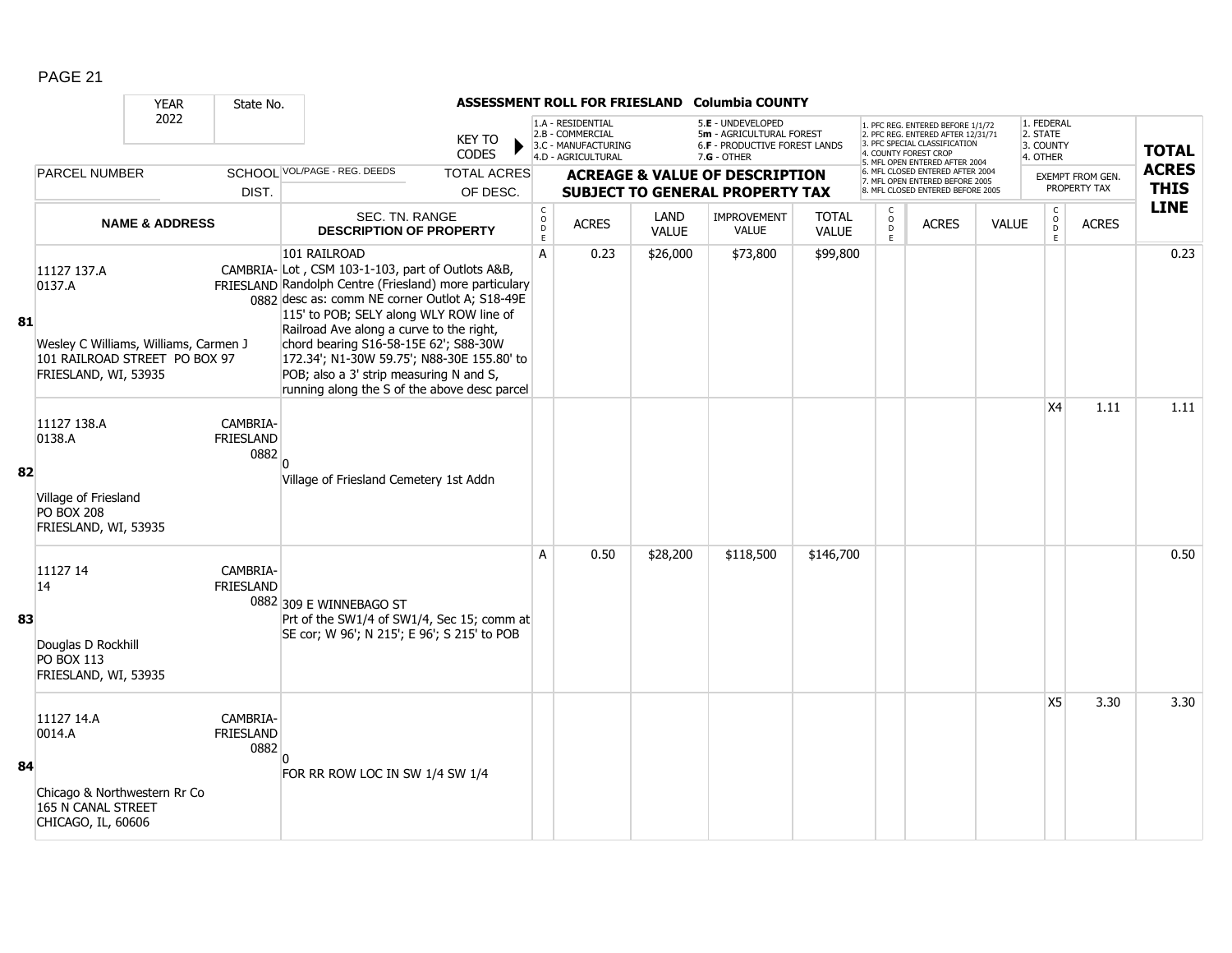|    |                                                                                                                   | <b>YEAR</b>               | State No.         |                                                                                                                                                                                                                                                                                                                                                                                                 |                                |                   |                                                                                    |                      | ASSESSMENT ROLL FOR FRIESLAND Columbia COUNTY                                                          |                              |                                                |                                                                                                                                                                     |              |                                                 |                                         |                             |
|----|-------------------------------------------------------------------------------------------------------------------|---------------------------|-------------------|-------------------------------------------------------------------------------------------------------------------------------------------------------------------------------------------------------------------------------------------------------------------------------------------------------------------------------------------------------------------------------------------------|--------------------------------|-------------------|------------------------------------------------------------------------------------|----------------------|--------------------------------------------------------------------------------------------------------|------------------------------|------------------------------------------------|---------------------------------------------------------------------------------------------------------------------------------------------------------------------|--------------|-------------------------------------------------|-----------------------------------------|-----------------------------|
|    |                                                                                                                   | 2022                      |                   |                                                                                                                                                                                                                                                                                                                                                                                                 | KEY TO<br><b>CODES</b>         |                   | 1.A - RESIDENTIAL<br>2.B - COMMERCIAL<br>3.C - MANUFACTURING<br>4.D - AGRICULTURAL |                      | 5.E - UNDEVELOPED<br>5m - AGRICULTURAL FOREST<br><b>6.F - PRODUCTIVE FOREST LANDS</b><br>$7.G - OTHER$ |                              |                                                | 1. PFC REG. ENTERED BEFORE 1/1/72<br>2. PFC REG. ENTERED AFTER 12/31/71<br>3. PFC SPECIAL CLASSIFICATION<br>4. COUNTY FOREST CROF<br>5. MFL OPEN ENTERED AFTER 2004 |              | 1. FEDERAL<br>2. STATE<br>3. COUNTY<br>4. OTHER |                                         | <b>TOTAL</b>                |
|    | <b>PARCEL NUMBER</b>                                                                                              |                           | DIST.             | SCHOOL VOL/PAGE - REG. DEEDS                                                                                                                                                                                                                                                                                                                                                                    | <b>TOTAL ACRES</b><br>OF DESC. |                   |                                                                                    |                      | <b>ACREAGE &amp; VALUE OF DESCRIPTION</b><br><b>SUBJECT TO GENERAL PROPERTY TAX</b>                    |                              |                                                | 6. MFL CLOSED ENTERED AFTER 2004<br>7. MFL OPEN ENTERED BEFORE 2005<br>8. MFL CLOSED ENTERED BEFORE 2005                                                            |              |                                                 | <b>EXEMPT FROM GEN.</b><br>PROPERTY TAX | <b>ACRES</b><br><b>THIS</b> |
|    |                                                                                                                   |                           |                   |                                                                                                                                                                                                                                                                                                                                                                                                 |                                | $\mathsf C$       |                                                                                    |                      |                                                                                                        |                              |                                                |                                                                                                                                                                     |              |                                                 |                                         | <b>LINE</b>                 |
|    |                                                                                                                   | <b>NAME &amp; ADDRESS</b> |                   | SEC. TN. RANGE<br><b>DESCRIPTION OF PROPERTY</b>                                                                                                                                                                                                                                                                                                                                                |                                | $\circ$<br>D<br>E | <b>ACRES</b>                                                                       | LAND<br><b>VALUE</b> | <b>IMPROVEMENT</b><br><b>VALUE</b>                                                                     | <b>TOTAL</b><br><b>VALUE</b> | $\begin{matrix} 0 \\ 0 \\ 0 \end{matrix}$<br>E | <b>ACRES</b>                                                                                                                                                        | <b>VALUE</b> | $_{\rm o}^{\rm c}$<br>Ď.<br>E                   | <b>ACRES</b>                            |                             |
| 85 | 11127 140.01<br>140.01<br>Randel W Wiersma, Walter G Wiersma, et<br>al.<br>903 Clover Lane<br>DeForest, WI, 53532 |                           |                   | CAMBRIA- 128 E Winnebago St<br>FRIESLAND Lot, CSM 103-1-103 --- Part of OL A & B,<br>0882 Plat of Randolph Centre (Friesland),<br>described as follows: Comm at the NE cor of<br>OL A; S16-26-57E 115'; S88-30W 170.82';<br>N0-47-53W 111.12'; N88-30E 139.79' to<br>POB. Mary E Wiersman reserves a Life Estate                                                                                |                                | A                 | 0.38                                                                               | \$31,100             | \$120,200                                                                                              | \$151,300                    |                                                |                                                                                                                                                                     |              |                                                 |                                         | 0.38                        |
| 86 | 11127 143<br>143<br>Curtis A Meinholdt, Nakicha Meinholdt<br>122 E Winnebago St<br>FRIESLAND, WI, 53935           |                           |                   | 122 E WINNEBAGO ST<br>CAMBRIA- Part of NW1/4 of NW1/4, Comm at NW cor<br>FRIESLAND OL B; S 150'; W 50'; N 150' to hwy running<br>0882 E & W between Sec 15 & 22; E 50' to POB<br>ALSO, Prt OL B Randolph Centre (Friesland),<br>Comm NW cor OLB, N88-30E 40', S00-47-<br>53E 111.12', N88-30E 15.35', S01-30E<br>34.05',<br>S88-30W 55.77', N00-47-53W 145.17' to Sly<br>r/w Winnebago St & POB |                                | A                 | 0.46                                                                               | \$27,000             | \$160,500                                                                                              | \$187,500                    |                                                |                                                                                                                                                                     |              |                                                 |                                         | 0.46                        |
| 87 | 11127 144<br>144<br>Marjorie Bobholz<br>120 E Winnebago St PO Box 4<br>FRIESLAND, WI, 53935                       |                           |                   | CAMBRIA- 120 E Winnebago St<br>FRIESLAND Part of the NW1/4 of NW1/4, Sec 22-13-12<br>$0882$ desc as<br>follows: comm 233' E of NW corner said Sec<br>22; S 183';<br>W 34'; N 21'; W 67'; S 223'; E 244.5'; N<br>204.5'; W 50';<br>N 183'; W 88' to POB; see exceptions                                                                                                                          |                                | A                 | 0.65                                                                               | \$32,300             | \$96,900                                                                                               | \$129,200                    |                                                |                                                                                                                                                                     |              |                                                 |                                         | 0.65                        |
| 88 | 11127 144.A<br>0144.A<br>Village of Friesland<br><b>PO BOX 208</b><br>FRIESLAND, WI, 53935                        |                           | FRIESLAND desc as | $\Omega$<br>CAMBRIA- Parcel in the NW1/4 of NW1/4, Sec 22-13-12<br>0882 follows: comm NW corner said Sec 22; N88-<br>30E 117';<br>S0-47E 158.5' to POB; N88-30E 20'; S0-47E<br>76.5<br>N88-30E 229.5'; S0-47E 20'; S88-30W<br>249.5'; NO-47W                                                                                                                                                    |                                |                   |                                                                                    |                      |                                                                                                        |                              |                                                |                                                                                                                                                                     |              | X4                                              | 0.00                                    | 0.00                        |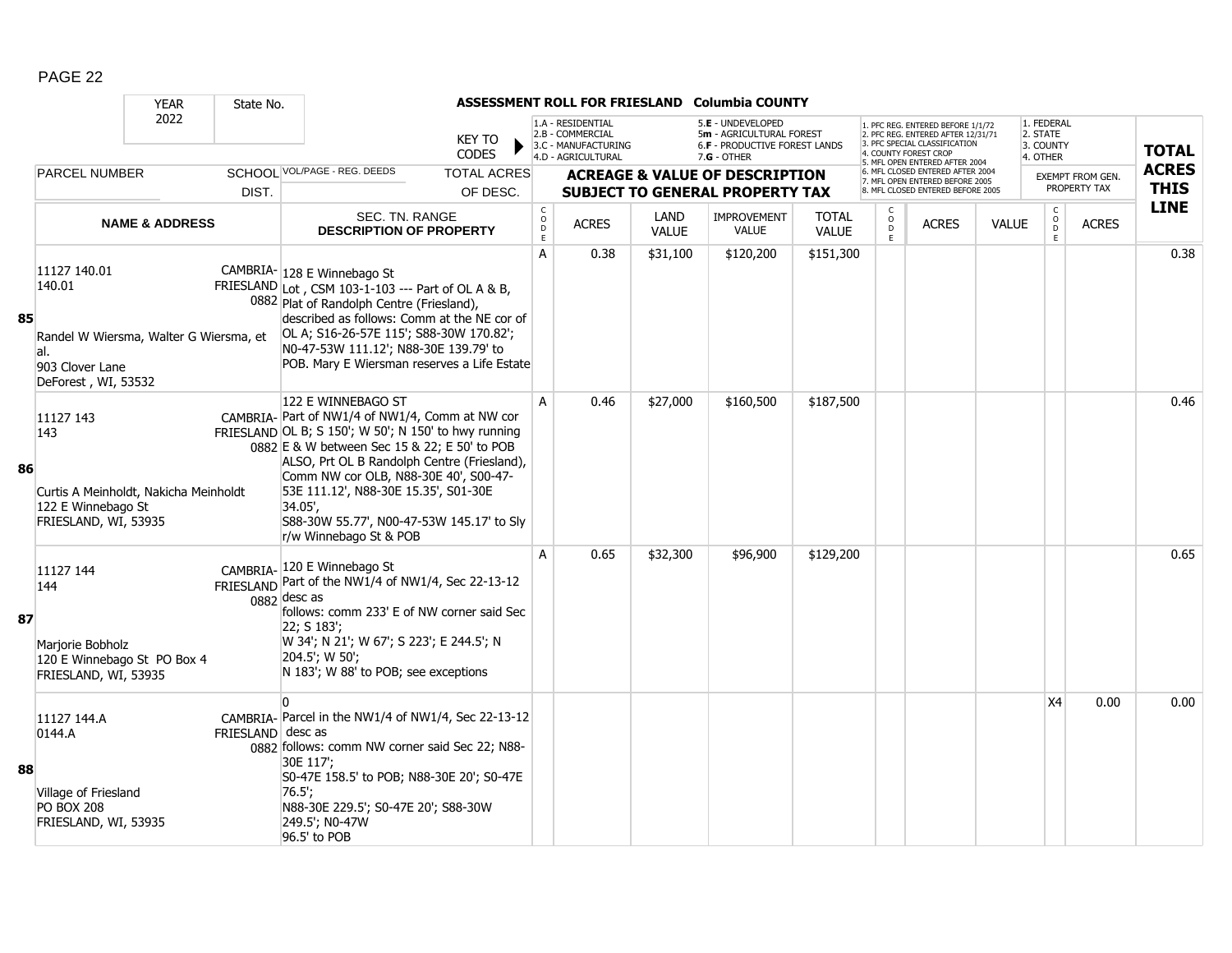|    |                                                                                                | <b>YEAR</b>               | State No.             |                                                                                                                                                                                                                                                                                 |                                |                                                   |                                                                                    |                      | ASSESSMENT ROLL FOR FRIESLAND Columbia COUNTY                                                        |                              |                                              |                                                                                                                                                                            |              |                                                                                      |                                         |                             |
|----|------------------------------------------------------------------------------------------------|---------------------------|-----------------------|---------------------------------------------------------------------------------------------------------------------------------------------------------------------------------------------------------------------------------------------------------------------------------|--------------------------------|---------------------------------------------------|------------------------------------------------------------------------------------|----------------------|------------------------------------------------------------------------------------------------------|------------------------------|----------------------------------------------|----------------------------------------------------------------------------------------------------------------------------------------------------------------------------|--------------|--------------------------------------------------------------------------------------|-----------------------------------------|-----------------------------|
|    |                                                                                                | 2022                      |                       |                                                                                                                                                                                                                                                                                 | KEY TO<br><b>CODES</b>         |                                                   | 1.A - RESIDENTIAL<br>2.B - COMMERCIAL<br>3.C - MANUFACTURING<br>4.D - AGRICULTURAL |                      | 5.E - UNDEVELOPED<br>5m - AGRICULTURAL FOREST<br><b>6.F - PRODUCTIVE FOREST LANDS</b><br>7.G - OTHER |                              |                                              | 1. PFC REG. ENTERED BEFORE 1/1/72<br>2. PFC REG. ENTERED AFTER 12/31/71<br>3. PFC SPECIAL CLASSIFICATION<br><b>4. COUNTY FOREST CROP</b><br>5. MFL OPEN ENTERED AFTER 2004 |              | 1. FEDERAL<br>2. STATE<br>3. COUNTY<br>4. OTHER                                      |                                         | <b>TOTAL</b>                |
|    | <b>PARCEL NUMBER</b>                                                                           |                           | DIST.                 | SCHOOL VOL/PAGE - REG. DEEDS                                                                                                                                                                                                                                                    | <b>TOTAL ACRES</b><br>OF DESC. |                                                   |                                                                                    |                      | <b>ACREAGE &amp; VALUE OF DESCRIPTION</b><br>SUBJECT TO GENERAL PROPERTY TAX                         |                              |                                              | 6. MFL CLOSED ENTERED AFTER 2004<br>7. MFL OPEN ENTERED BEFORE 2005<br>8. MFL CLOSED ENTERED BEFORE 2005                                                                   |              |                                                                                      | <b>EXEMPT FROM GEN.</b><br>PROPERTY TAX | <b>ACRES</b><br><b>THIS</b> |
|    |                                                                                                | <b>NAME &amp; ADDRESS</b> |                       | SEC. TN. RANGE<br><b>DESCRIPTION OF PROPERTY</b>                                                                                                                                                                                                                                |                                | $\mathsf{C}$<br>$_{\rm D}^{\rm O}$<br>$\mathsf E$ | <b>ACRES</b>                                                                       | LAND<br><b>VALUE</b> | IMPROVEMENT<br><b>VALUE</b>                                                                          | <b>TOTAL</b><br><b>VALUE</b> | $\begin{array}{c}\n0 \\ D \\ E\n\end{array}$ | <b>ACRES</b>                                                                                                                                                               | <b>VALUE</b> | $\mathsf C$<br>$\begin{array}{c} \mathsf{O} \\ \mathsf{D} \\ \mathsf{E} \end{array}$ | <b>ACRES</b>                            | <b>LINE</b>                 |
| 89 | 11127 144.B<br>0144.B<br>Village of Friesland<br><b>PO BOX 208</b><br>FRIESLAND, WI, 53935     |                           | CAMBRIA- <sup>0</sup> | FRIESLAND Parcel in the NW1/4 of NW1/4, Sec 22-13-12<br>$0882$ desc as<br>follows: comm at NW corner said Sec 22; S<br>375': E 122'<br>to POB; N0-47W 122'; N88-30E 249.5'; S0-<br>30W 204.5';<br>W 246.7' to POB                                                               |                                |                                                   |                                                                                    |                      |                                                                                                      |                              |                                              |                                                                                                                                                                            |              | X4                                                                                   | 0.72                                    | 0.72                        |
| 90 | 11127 145<br>145<br>Paul D Larson<br>118 E WINNEBAGO PO BOX 133<br>FRIESLAND, WI, 53935        |                           |                       | CAMBRIA-118 E Winnebago St<br>FRIESLAND Part of the NW1/4 of NW1/4, Sec 22-13-12<br>$0882$ desc as<br>follows: comm at point 117.5' E of NW<br>corner said Sec<br>22; E 92'; S 183'; W 34'; N 24.5'; W 58'; N<br>158.5' to<br>POB; see exceptions                               |                                | A                                                 | 0.26                                                                               | \$26,900             | \$45,200                                                                                             | \$72,100                     |                                              |                                                                                                                                                                            |              |                                                                                      |                                         | 0.26                        |
| 91 | 11127 145.A<br>0145.A<br>Village of Friesland<br><b>PO BOX 208</b><br>FRIESLAND, WI, 53935     |                           |                       | CAMBRIA-116 E Winnebago St<br>FRIESLAND Parcel in NW1/4 of NW1/4, Sec 22-13-12<br>$0882$ desc as<br>follows: comm at NW corner said Sec 22;<br>N88-30E<br>117'; S0-47E 30' to POB; N88-30E 20'; S0-<br>47E 128.5';<br>S88-30W 20'; N0-47W 128.5' to POB                         |                                |                                                   |                                                                                    |                      |                                                                                                      |                              |                                              |                                                                                                                                                                            |              | X4                                                                                   | 0.00                                    | 0.00                        |
| 92 | 11127 146<br>146<br>Michelle Brandsma<br>114 E Winnebago St PO Box 184<br>FRIESLAND, WI, 53935 |                           |                       | CAMBRIA-114 E Winnebago St<br>FRIESLAND PART OF NW 1/4 OF NW 1/4, COMM 67FT E<br>50 FT; TH N 103FT; TH W 50 FT TO P.O.B.<br>ALSO BEG AT NW COR SEC 22; TH 67' S103'<br>TO POB TH S 31' E50' N 31' W50' TO POB<br>R276-548 - WILLIAM L & MAXINE D<br>TROTZ RESERVE A LIFE ESTATE |                                | A                                                 | 0.12                                                                               | \$13,300             | \$107,200                                                                                            | \$120,500                    |                                              |                                                                                                                                                                            |              |                                                                                      |                                         | 0.12                        |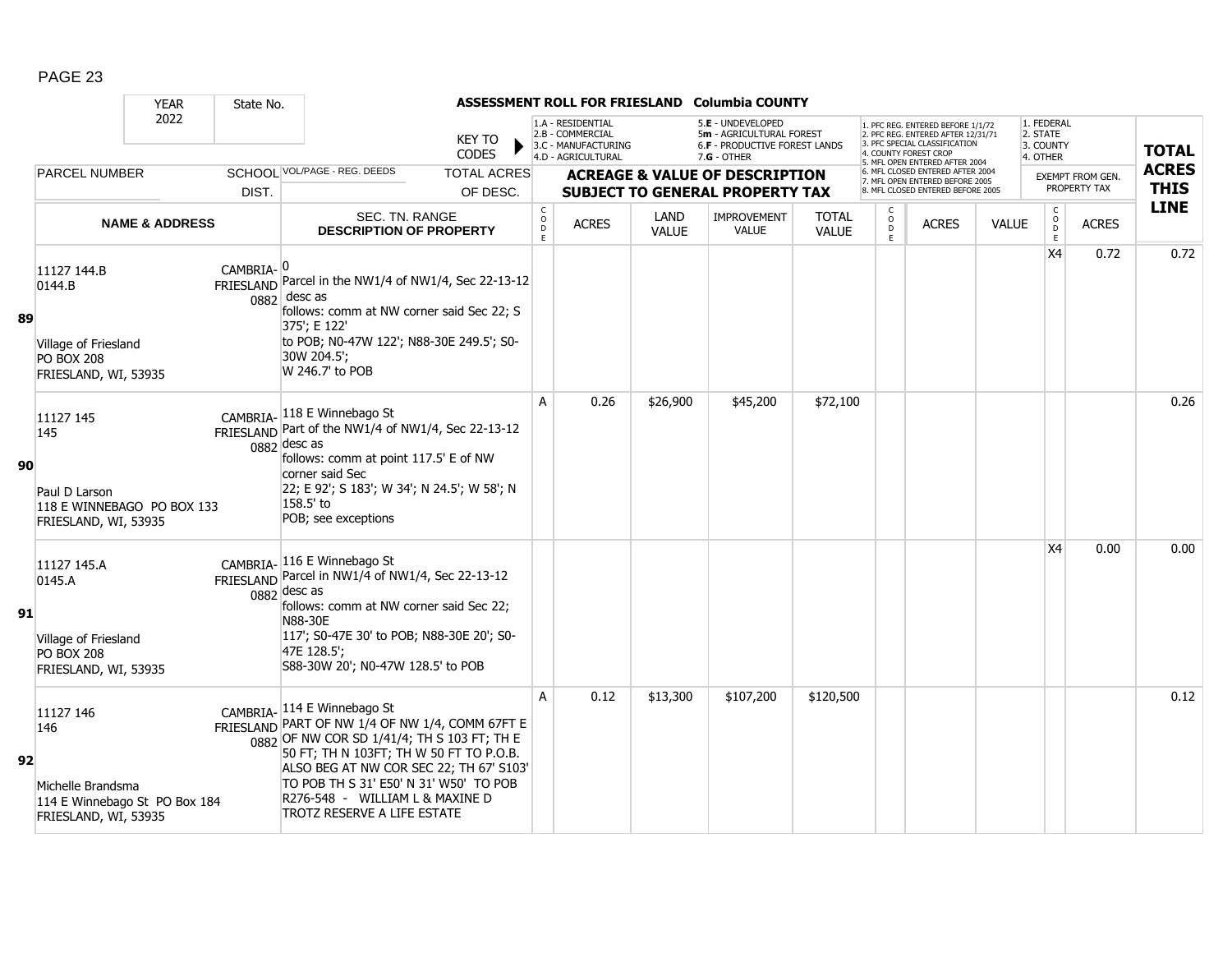|    |                                                                                                      | <b>YEAR</b>               | State No.                            |                                                                                                                                                                                                    |                                |                                     |                                                                                    |                             | ASSESSMENT ROLL FOR FRIESLAND Columbia COUNTY                                                   |                              |                                              |                                                                                                                                                                     |              |                                                 |                                  |                             |
|----|------------------------------------------------------------------------------------------------------|---------------------------|--------------------------------------|----------------------------------------------------------------------------------------------------------------------------------------------------------------------------------------------------|--------------------------------|-------------------------------------|------------------------------------------------------------------------------------|-----------------------------|-------------------------------------------------------------------------------------------------|------------------------------|----------------------------------------------|---------------------------------------------------------------------------------------------------------------------------------------------------------------------|--------------|-------------------------------------------------|----------------------------------|-----------------------------|
|    |                                                                                                      | 2022                      |                                      |                                                                                                                                                                                                    | <b>KEY TO</b><br><b>CODES</b>  |                                     | 1.A - RESIDENTIAL<br>2.B - COMMERCIAL<br>3.C - MANUFACTURING<br>4.D - AGRICULTURAL |                             | 5.E - UNDEVELOPED<br>5m - AGRICULTURAL FOREST<br>6.F - PRODUCTIVE FOREST LANDS<br>$7.G - OTHER$ |                              |                                              | 1. PFC REG. ENTERED BEFORE 1/1/72<br>2. PFC REG. ENTERED AFTER 12/31/71<br>3. PFC SPECIAL CLASSIFICATION<br>4. COUNTY FOREST CROP<br>5. MFL OPEN ENTERED AFTER 2004 |              | 1. FEDERAL<br>2. STATE<br>3. COUNTY<br>4. OTHER |                                  | <b>TOTAL</b>                |
|    | PARCEL NUMBER                                                                                        |                           | DIST.                                | <b>SCHOOL VOL/PAGE - REG. DEEDS</b>                                                                                                                                                                | <b>TOTAL ACRES</b><br>OF DESC. |                                     |                                                                                    |                             | <b>ACREAGE &amp; VALUE OF DESCRIPTION</b><br><b>SUBJECT TO GENERAL PROPERTY TAX</b>             |                              |                                              | 6. MFL CLOSED ENTERED AFTER 2004<br>7. MFL OPEN ENTERED BEFORE 2005<br>8. MFL CLOSED ENTERED BEFORE 2005                                                            |              |                                                 | EXEMPT FROM GEN.<br>PROPERTY TAX | <b>ACRES</b><br><b>THIS</b> |
|    |                                                                                                      | <b>NAME &amp; ADDRESS</b> |                                      | SEC. TN. RANGE<br><b>DESCRIPTION OF PROPERTY</b>                                                                                                                                                   |                                | $_{\rm o}^{\rm c}$<br>$\frac{D}{E}$ | <b>ACRES</b>                                                                       | <b>LAND</b><br><b>VALUE</b> | <b>IMPROVEMENT</b><br><b>VALUE</b>                                                              | <b>TOTAL</b><br><b>VALUE</b> | $\begin{array}{c}\n0 \\ 0 \\ E\n\end{array}$ | <b>ACRES</b>                                                                                                                                                        | <b>VALUE</b> | $\begin{array}{c} C \\ 0 \\ E \end{array}$      | <b>ACRES</b>                     | <b>LINE</b>                 |
| 93 | 11127 147<br>147<br>Terry E Dykstra, Diane S Dykstra<br>W1401 BRIDGEVIEW DRIVE<br>CAMBRIA, WI, 53923 |                           | CAMBRIA-                             | FRIESLAND 112 E Winnebago St<br>0882 Part of the NW1/4 of NW1/4, Sec 22-13-12<br>descr as<br>follows: comm at NW corner said Sec 22; E<br>67'; S 134';<br>W 67'; N 134' to POB                     |                                | $\sf B$                             | 0.08                                                                               | \$6,900                     | \$21,500                                                                                        | \$28,400                     |                                              |                                                                                                                                                                     |              |                                                 |                                  | 0.08                        |
| 94 | 11127 148<br>148<br>Alfred E Haldemann<br>104 E First St<br>CAMBRIA, WI, 53923                       |                           | CAMBRIA-                             | FRIESLAND 104 S Madison St<br>0882 Part of the NW1/4 of NW1/4, Sec 22-13-12<br>desc as<br>follows: comm at a point 134' S of the NW<br>cor said Sec<br>22; the S 95'; E 118'; N 95'; W 118' fo POB |                                | B                                   | 0.18                                                                               | \$16,000                    | \$11,600                                                                                        | \$27,600                     |                                              |                                                                                                                                                                     |              |                                                 |                                  | 0.18                        |
| 95 | 11127 149<br>149<br>Village of Friesland<br><b>PO BOX 208</b><br>FRIESLAND, WI, 53935                |                           | CAMBRIA-<br>$FRIESLAND$ <sup>0</sup> | 0882 Part of the NW1/4 of NW1/4, Sec 22-13-12<br>desc as<br>follows: comm 228' S of NW corner said Sec<br>22; S30;<br>E 76'; N 30'; W 76' to POB                                                   |                                |                                     |                                                                                    |                             |                                                                                                 |                              |                                              |                                                                                                                                                                     |              | <b>X4</b>                                       | 0.00                             | 0.00                        |
| 96 | 11127 15<br>15<br>Duane J Katsma, Randall L Katsma<br>W1896 County Rd E<br>CAMBRIA, WI, 53923        |                           | CAMBRIA-<br>$FRIESLAND$ n            | 0882 SE1/4 OF SW1/4; EXC 10' ON E SIDE; EXC<br>CS#2966 EXC CS#3199-21-64 - SEE<br>EXCEPTIONS - CLARENCE S & GERTIE J<br>KATSMA RESERVE A LIFE ESTATE                                               |                                | D<br>D                              | 7.00<br>29.03                                                                      | \$2,100<br>\$10,100         | \$0<br>\$0                                                                                      | \$2,100<br>\$10,100          |                                              |                                                                                                                                                                     |              |                                                 |                                  | 36.03                       |
|    |                                                                                                      |                           |                                      |                                                                                                                                                                                                    | <b>Parcel Total</b>            |                                     | 36.03                                                                              | \$12,200                    | \$0                                                                                             | \$12,200                     |                                              | 0.00                                                                                                                                                                | \$0          |                                                 | 0.00                             |                             |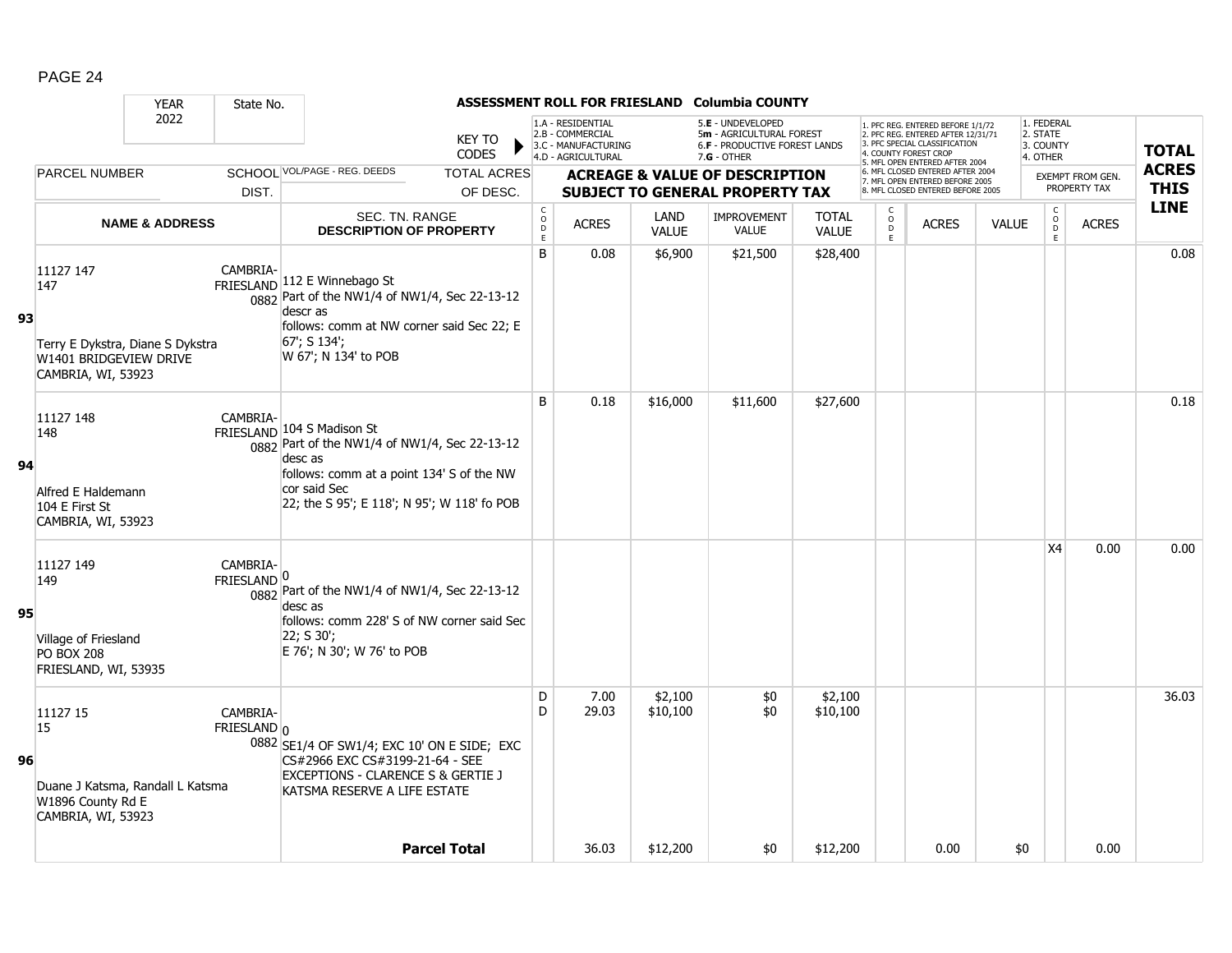|     |                                                                                                            | <b>YEAR</b>               | State No.                            |                                                                                                                                                                                                                                                                                                                                                                     |                                |                                                           |                                                                                    |                      | ASSESSMENT ROLL FOR FRIESLAND Columbia COUNTY                                                          |                       |                              |                                                                                                                                                                     |              |                                                 |                                  |                             |
|-----|------------------------------------------------------------------------------------------------------------|---------------------------|--------------------------------------|---------------------------------------------------------------------------------------------------------------------------------------------------------------------------------------------------------------------------------------------------------------------------------------------------------------------------------------------------------------------|--------------------------------|-----------------------------------------------------------|------------------------------------------------------------------------------------|----------------------|--------------------------------------------------------------------------------------------------------|-----------------------|------------------------------|---------------------------------------------------------------------------------------------------------------------------------------------------------------------|--------------|-------------------------------------------------|----------------------------------|-----------------------------|
|     |                                                                                                            | 2022                      |                                      |                                                                                                                                                                                                                                                                                                                                                                     | <b>KEY TO</b><br><b>CODES</b>  |                                                           | 1.A - RESIDENTIAL<br>2.B - COMMERCIAL<br>3.C - MANUFACTURING<br>4.D - AGRICULTURAL |                      | 5.E - UNDEVELOPED<br>5m - AGRICULTURAL FOREST<br><b>6.F - PRODUCTIVE FOREST LANDS</b><br>$7.G - OTHER$ |                       |                              | 1. PFC REG. ENTERED BEFORE 1/1/72<br>2. PFC REG. ENTERED AFTER 12/31/71<br>3. PFC SPECIAL CLASSIFICATION<br>4. COUNTY FOREST CROP<br>5. MFL OPEN ENTERED AFTER 2004 |              | 1. FEDERAL<br>2. STATE<br>3. COUNTY<br>4. OTHER |                                  | <b>TOTAL</b>                |
|     | <b>PARCEL NUMBER</b>                                                                                       |                           | DIST.                                | SCHOOL VOL/PAGE - REG. DEEDS                                                                                                                                                                                                                                                                                                                                        | <b>TOTAL ACRES</b><br>OF DESC. |                                                           |                                                                                    |                      | <b>ACREAGE &amp; VALUE OF DESCRIPTION</b><br><b>SUBJECT TO GENERAL PROPERTY TAX</b>                    |                       |                              | 6. MFL CLOSED ENTERED AFTER 2004<br>7. MFL OPEN ENTERED BEFORE 2005<br>8. MFL CLOSED ENTERED BEFORE 2005                                                            |              |                                                 | EXEMPT FROM GEN.<br>PROPERTY TAX | <b>ACRES</b><br><b>THIS</b> |
|     |                                                                                                            | <b>NAME &amp; ADDRESS</b> |                                      | SEC. TN. RANGE<br><b>DESCRIPTION OF PROPERTY</b>                                                                                                                                                                                                                                                                                                                    |                                | $\mathsf{C}$<br>$\mathsf{o}$<br>$\mathsf{D}_{\mathsf{E}}$ | <b>ACRES</b>                                                                       | LAND<br><b>VALUE</b> | <b>IMPROVEMENT</b><br><b>VALUE</b>                                                                     | <b>TOTAL</b><br>VALUE | C<br>$_{\rm D}^{\rm O}$<br>E | <b>ACRES</b>                                                                                                                                                        | <b>VALUE</b> | $\mathsf{C}$<br>$_\mathrm{D}^\mathrm{O}$<br>E   | <b>ACRES</b>                     | <b>LINE</b>                 |
| 97  | 11127 15.02<br>15.02<br>Craig S Tillema, Bryanna J Tillema<br>501A E Winnebago St<br>FRIESLAND, WI, 53935  |                           | CAMBRIA-<br><b>FRIESLAND</b><br>0882 | 501 E Winnebago St A<br>LT 1 CS#3199-21-64                                                                                                                                                                                                                                                                                                                          |                                | A                                                         | 0.61                                                                               | \$19,500             | \$213,200                                                                                              | \$232,700             |                              |                                                                                                                                                                     |              |                                                 |                                  | 0.61                        |
| 98  | 11127 15.05<br>15.05<br>Jeffrey D Koopmans, Ashley R Koopmans<br><b>PO BOX 183</b><br>FRIESLAND, WI, 53935 |                           |                                      | CAMBRIA- 501 W Winnebago St B<br>FRIESLAND COMM S1/4 COR SEC 15, S89-57-11W<br>0882 616.18', N ALONG ELY LINE OF L1 CS2966<br>239.02' TO POB, CONT N 206.02', N50-14-<br>16E ALONG SELY LINE L1 CS2966 34.51',<br>N77-28-51E ALONG SLY LIN L1 CS2966<br>104.35' S00-03-37E 250.61', S89-57-11W<br>128.66' TO POB                                                    |                                | A                                                         | 0.73                                                                               | \$21,500             | \$211,700                                                                                              | \$233,200             |                              |                                                                                                                                                                     |              |                                                 |                                  | 0.73                        |
| 99  | 11127 15.06<br>15.06<br><b>Dustin N Smits</b><br>501 E Winnebago St<br>FRIESLAND, WI, 53935                |                           | CAMBRIA-<br><b>FRIESLAND</b><br>0882 | 501 E Winnebago St D<br>LT 1 CS#3780-26-18                                                                                                                                                                                                                                                                                                                          |                                | A                                                         | 0.46                                                                               | \$16,900             | \$35,000                                                                                               | \$51,900              |                              |                                                                                                                                                                     |              |                                                 |                                  | 0.46                        |
| 100 | 11127 15.08<br>15.08<br>Kevin J Tillema, Lauren A Tillema<br>PO Box 82<br>Friesland, WI, 53935             |                           |                                      | 501 E Winnebago St<br>CAMBRIA- PARCEL LYING IN SE OF SW DESCRIBED AS<br>FRIESLAND FOLLOWS: A PART OF LOT 1, CSM 2966-19<br>0882 -76 & PART OF THE SE Q OF THE SW Q OF<br>SEC 15; COMM AT THE SW CDOR OF CSM<br>3199 WHICH IS ALSO, THE SE COR OF LOT<br>1, CSM 2966; N89-57-11W 123.61'; N00-03-<br>37E 206.02'; S89-57-11E 123.61'; S00-03-<br>57W 206.02' TO POB. |                                | <sub>B</sub>                                              | 0.58                                                                               | \$14,600             | \$103,100                                                                                              | \$117,700             |                              |                                                                                                                                                                     |              |                                                 |                                  | 0.58                        |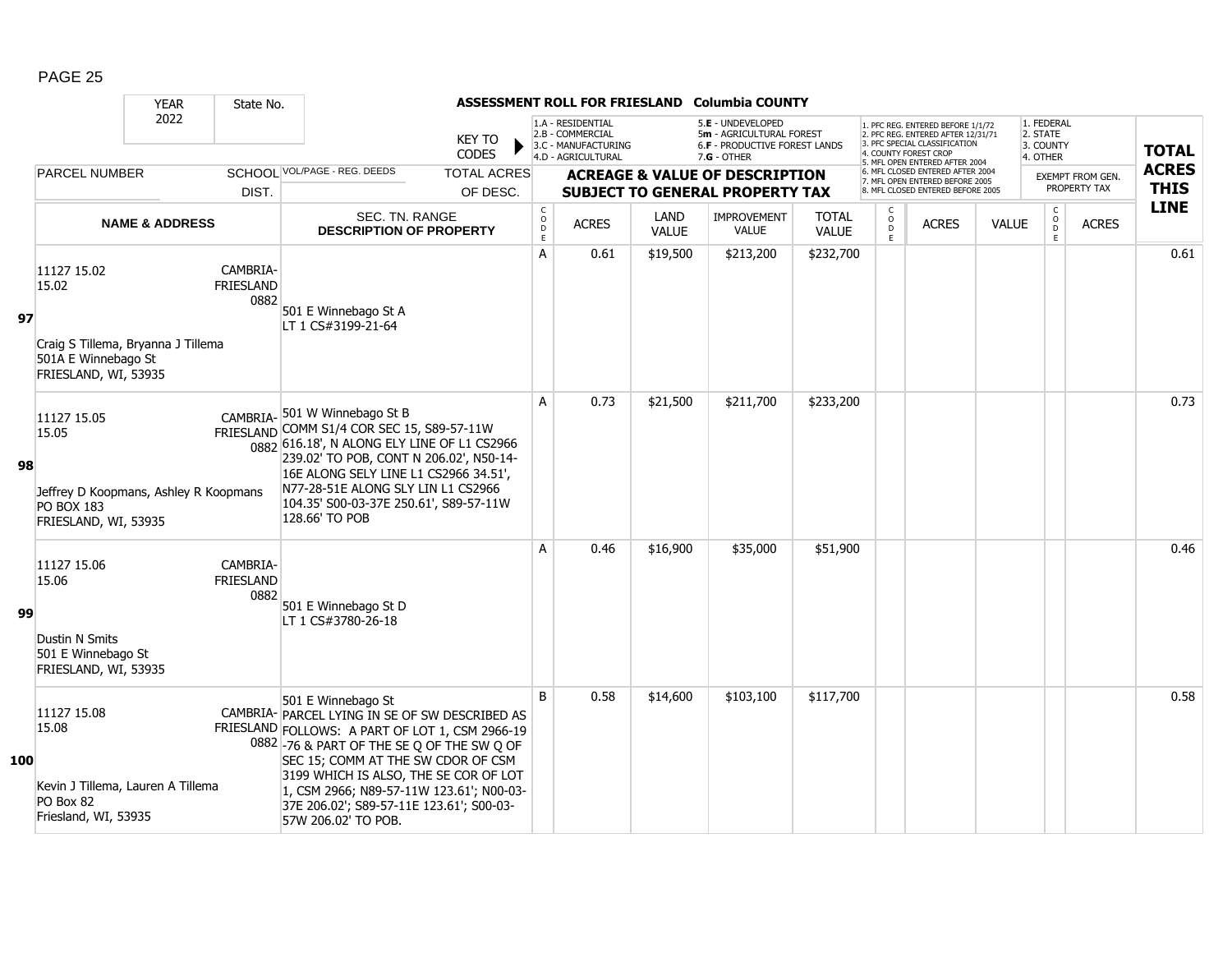|     |                                                                                            | <b>YEAR</b>               | State No.       |                                                                                                                                                                                                                                                                                                                                                                                                              |                                |                                        |                                                                                    |                      | ASSESSMENT ROLL FOR FRIESLAND Columbia COUNTY                                                   |                              |                        |                                                                                                                                                                 |              |                                                 |                                         |                             |
|-----|--------------------------------------------------------------------------------------------|---------------------------|-----------------|--------------------------------------------------------------------------------------------------------------------------------------------------------------------------------------------------------------------------------------------------------------------------------------------------------------------------------------------------------------------------------------------------------------|--------------------------------|----------------------------------------|------------------------------------------------------------------------------------|----------------------|-------------------------------------------------------------------------------------------------|------------------------------|------------------------|-----------------------------------------------------------------------------------------------------------------------------------------------------------------|--------------|-------------------------------------------------|-----------------------------------------|-----------------------------|
|     |                                                                                            | 2022                      |                 |                                                                                                                                                                                                                                                                                                                                                                                                              | <b>KEY TO</b><br><b>CODES</b>  |                                        | 1.A - RESIDENTIAL<br>2.B - COMMERCIAL<br>3.C - MANUFACTURING<br>4.D - AGRICULTURAL |                      | 5.E - UNDEVELOPED<br>5m - AGRICULTURAL FOREST<br>6.F - PRODUCTIVE FOREST LANDS<br>$7.G - OTHER$ |                              |                        | 1. PFC REG. ENTERED BEFORE 1/1/72<br>2. PFC REG. ENTERED AFTER 12/31/71<br>3 PEC SPECIAL CLASSIFICATION<br>COUNTY FOREST CROF<br>5. MFL OPEN ENTERED AFTER 2004 |              | 1. FEDERAL<br>2. STATE<br>3. COUNTY<br>4. OTHER |                                         | <b>TOTAL</b>                |
|     | <b>PARCEL NUMBER</b>                                                                       |                           | DIST.           | SCHOOL VOL/PAGE - REG. DEEDS                                                                                                                                                                                                                                                                                                                                                                                 | <b>TOTAL ACRES</b><br>OF DESC. |                                        |                                                                                    |                      | <b>ACREAGE &amp; VALUE OF DESCRIPTION</b><br><b>SUBJECT TO GENERAL PROPERTY TAX</b>             |                              |                        | 6. MFL CLOSED ENTERED AFTER 2004<br>7. MFL OPEN ENTERED BEFORE 2005<br>8. MFL CLOSED ENTERED BEFORE 2005                                                        |              |                                                 | <b>EXEMPT FROM GEN.</b><br>PROPERTY TAX | <b>ACRES</b><br><b>THIS</b> |
|     |                                                                                            | <b>NAME &amp; ADDRESS</b> |                 | <b>SEC. TN. RANGE</b><br><b>DESCRIPTION OF PROPERTY</b>                                                                                                                                                                                                                                                                                                                                                      |                                | $_{\rm o}^{\rm c}$<br>D<br>$\mathsf E$ | <b>ACRES</b>                                                                       | LAND<br><b>VALUE</b> | <b>IMPROVEMENT</b><br><b>VALUE</b>                                                              | <b>TOTAL</b><br><b>VALUE</b> | C<br>$\circ$<br>D<br>E | <b>ACRES</b>                                                                                                                                                    | <b>VALUE</b> | $\begin{matrix} 0 \\ 0 \\ 0 \end{matrix}$<br>E  | <b>ACRES</b>                            | <b>LINE</b>                 |
|     | 11127 15.11<br>15.11<br>Dustin N Smits<br>101 $501$ E Winnebago St<br>FRIESLAND, WI, 53935 |                           | FRIESLAND at SQ | 501 W Winnebago St C<br>CAMBRIA- Prt Lot 1 CS 2966 & Prt SESW Sec 15, Comm<br>0882 cor of Sec 15; S89-57-11W 616.18'; N 33' to<br>SW cor of<br>Lot 1, CSM 3199; S89-57-11W 123.61'; N00-<br>03-37W<br>206.02' to POB; N00-03-37W 347.19'; E alg<br>SLY In of<br>lot 1, CSM 3780, 108.83'; S00-33-22E<br>141.08'; E alg S<br>In 14'; S alg E In of Lot 1, CSM 2966,<br>206.02';<br>S89-57-11W 123.84' to POB. |                                | Α                                      | 0.90                                                                               | \$24,400             | \$16,700                                                                                        | \$41,100                     |                        |                                                                                                                                                                 |              |                                                 |                                         | 0.90                        |
| 102 | 11127 150<br>150<br>Village of Friesland<br><b>PO BOX 208</b><br>FRIESLAND, WI, 53935      |                           | CAMBRIA-        | FRIESLAND 106 S Madison St<br>0882 Part of the NW1/4 of NW1/4, Sec 22-13-12<br>desc as<br>follows: comm 258' S of NW corner said Sec<br>22; E 76';<br>N 30'; E44'; S80'; W 120'; N50' to POB                                                                                                                                                                                                                 |                                |                                        |                                                                                    |                      |                                                                                                 |                              |                        |                                                                                                                                                                 |              | X4                                              | 0.00                                    | 0.00                        |
| 103 | 11127 151<br>151<br>Ellen Ellingsworth<br>108 S Madison St<br>FRIESLAND, WI, 53935         |                           | CAMBRIA-        | FRIESLAND 108 S MADISON ST<br>$\frac{1}{0882}$ Part of the NW1/4 of NW1/4, Sec 22-13-12<br>desc as<br>follows: comm at NW corner Friesland<br>Cemetery; N<br>66'; E 123 3/4'; S 66'; W 123 3/4' to POB                                                                                                                                                                                                       |                                | A                                      | 0.14                                                                               | \$15,400             | \$114,600                                                                                       | \$130,000                    |                        |                                                                                                                                                                 |              |                                                 |                                         | 0.14                        |
| 104 | 11127 152<br>152<br>Village of Friesland<br><b>PO BOX 208</b><br>FRIESLAND, WI, 53935      |                           |                 | CAMBRIA-110 S Madison St<br>FRIESLAND Part of the NW1/4 of NW1/4, Sec 22-13-12<br>$0882$ desc as<br>follows: comm at a point 373.5' S of NW<br>corner said<br>Sec 22; S-1W 297'; S approx 360'; N-1E<br>297'; W to<br>POB                                                                                                                                                                                    |                                |                                        |                                                                                    |                      |                                                                                                 |                              |                        |                                                                                                                                                                 |              | X4                                              | 3.78                                    | 3.78                        |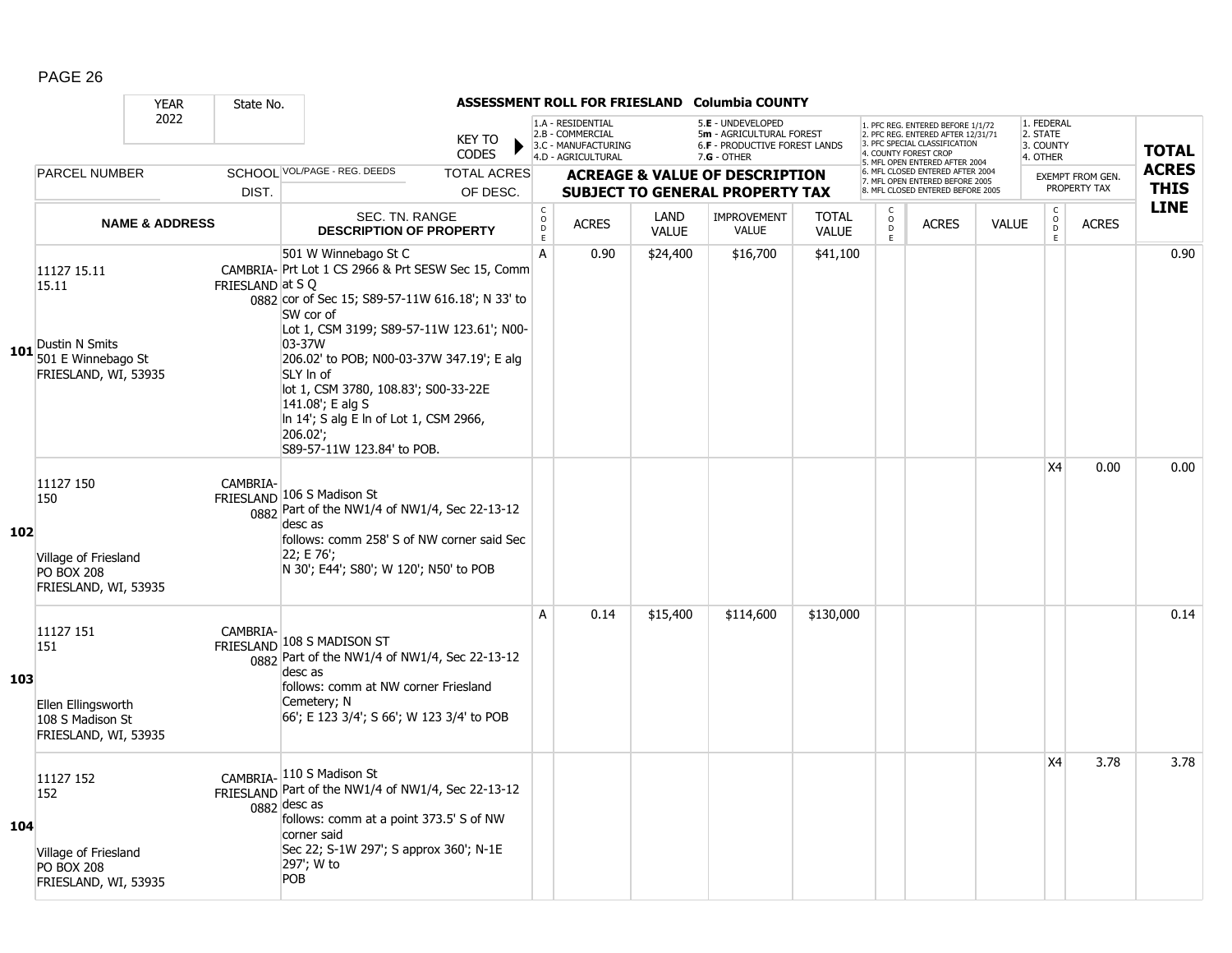|     |                                                                                                           | <b>YEAR</b>               | State No.                              |                                                                                                                                                 |                                |                                                |                                                                                    |               | ASSESSMENT ROLL FOR FRIESLAND Columbia COUNTY                                                 |                              |                                                          |                                                                                                                                                                     |              |                                                            |                                  |                             |
|-----|-----------------------------------------------------------------------------------------------------------|---------------------------|----------------------------------------|-------------------------------------------------------------------------------------------------------------------------------------------------|--------------------------------|------------------------------------------------|------------------------------------------------------------------------------------|---------------|-----------------------------------------------------------------------------------------------|------------------------------|----------------------------------------------------------|---------------------------------------------------------------------------------------------------------------------------------------------------------------------|--------------|------------------------------------------------------------|----------------------------------|-----------------------------|
|     |                                                                                                           | 2022                      |                                        |                                                                                                                                                 | <b>KEY TO</b><br><b>CODES</b>  |                                                | 1.A - RESIDENTIAL<br>2.B - COMMERCIAL<br>3.C - MANUFACTURING<br>4.D - AGRICULTURAL |               | 5.E - UNDEVELOPED<br>5m - AGRICULTURAL FOREST<br>6.F - PRODUCTIVE FOREST LANDS<br>7.G - OTHER |                              |                                                          | 1. PFC REG. ENTERED BEFORE 1/1/72<br>2. PFC REG. ENTERED AFTER 12/31/71<br>3. PFC SPECIAL CLASSIFICATION<br>4. COUNTY FOREST CROP<br>5. MFL OPEN ENTERED AFTER 2004 |              | 1. FEDERAL<br>2. STATE<br>3. COUNTY<br>4. OTHER            |                                  | <b>TOTAL</b>                |
|     | <b>PARCEL NUMBER</b>                                                                                      |                           | DIST.                                  | SCHOOL VOL/PAGE - REG. DEEDS                                                                                                                    | <b>TOTAL ACRES</b><br>OF DESC. |                                                |                                                                                    |               | <b>ACREAGE &amp; VALUE OF DESCRIPTION</b><br><b>SUBJECT TO GENERAL PROPERTY TAX</b>           |                              |                                                          | 6. MFL CLOSED ENTERED AFTER 2004<br>7. MFL OPEN ENTERED BEFORE 2005<br>8. MFL CLOSED ENTERED BEFORE 2005                                                            |              |                                                            | EXEMPT FROM GEN.<br>PROPERTY TAX | <b>ACRES</b><br><b>THIS</b> |
|     |                                                                                                           | <b>NAME &amp; ADDRESS</b> |                                        | SEC. TN. RANGE<br><b>DESCRIPTION OF PROPERTY</b>                                                                                                |                                | $\begin{matrix} 0 \\ 0 \\ D \end{matrix}$<br>E | <b>ACRES</b>                                                                       | LAND<br>VALUE | <b>IMPROVEMENT</b><br><b>VALUE</b>                                                            | <b>TOTAL</b><br><b>VALUE</b> | $\begin{smallmatrix} C \\ 0 \\ D \end{smallmatrix}$<br>E | <b>ACRES</b>                                                                                                                                                        | <b>VALUE</b> | $\begin{smallmatrix} C\\ O\\ O\\ D \end{smallmatrix}$<br>E | <b>ACRES</b>                     | <b>LINE</b>                 |
| 105 | 11127 153<br>153<br>Village of Friesland<br><b>PO BOX 208</b><br>FRIESLAND, WI, 53935                     |                           | CAMBRIA-<br><b>FRIESLAND</b><br>0882 0 | Outlot C, Randolph Centre (Friesland); exc S<br>205'                                                                                            |                                |                                                |                                                                                    |               |                                                                                               |                              |                                                          |                                                                                                                                                                     |              | X4                                                         | 0.00                             | 0.00                        |
| 106 | 11127 155<br>155<br>Brian G Tessmann, Barry S Tessmann<br>109 First St PO Box 105<br>FRIESLAND, WI, 53935 |                           | CAMBRIA-                               | FRIESLAND 109 FIRST ST<br>0882 Lots 1, 2, 3 & 4, Blk 1, Randolph Centre<br>(Friesland);<br>Glen E & Loretta M Tessmann reserve a Life<br>Estate |                                | A                                              | 0.57                                                                               | \$30,100      | \$96,700                                                                                      | \$126,800                    |                                                          |                                                                                                                                                                     |              |                                                            |                                  | 0.57                        |
| 107 | 11127 157<br>157<br>Trinity Lutheran Church<br><b>NA</b><br>FRIESLAND, WI, 53935                          |                           | CAMBRIA-<br><b>FRIESLAND</b><br>0882   | 101 First St<br>Lots 5-14, Blk 1, Randolph Centre (Friesland)                                                                                   |                                |                                                |                                                                                    |               |                                                                                               |                              |                                                          |                                                                                                                                                                     |              | X <sub>5</sub>                                             | 0.00                             | 0.00                        |
| 108 | 11127 158<br>158<br>Mark H Tesch, Susan Tesch<br>112 First St PO Box 235<br>FRIESLAND, WI, 53935          |                           | CAMBRIA-<br>FRIESLAND                  | 0882 112 FIRST ST<br>Lots 1 & 2, Blk 2, Randolph Centre<br>(Friesland) and 1/2<br>vac Central Street                                            |                                | A                                              | 0.21                                                                               | \$23,800      | \$103,900                                                                                     | \$127,700                    |                                                          |                                                                                                                                                                     |              |                                                            |                                  | 0.21                        |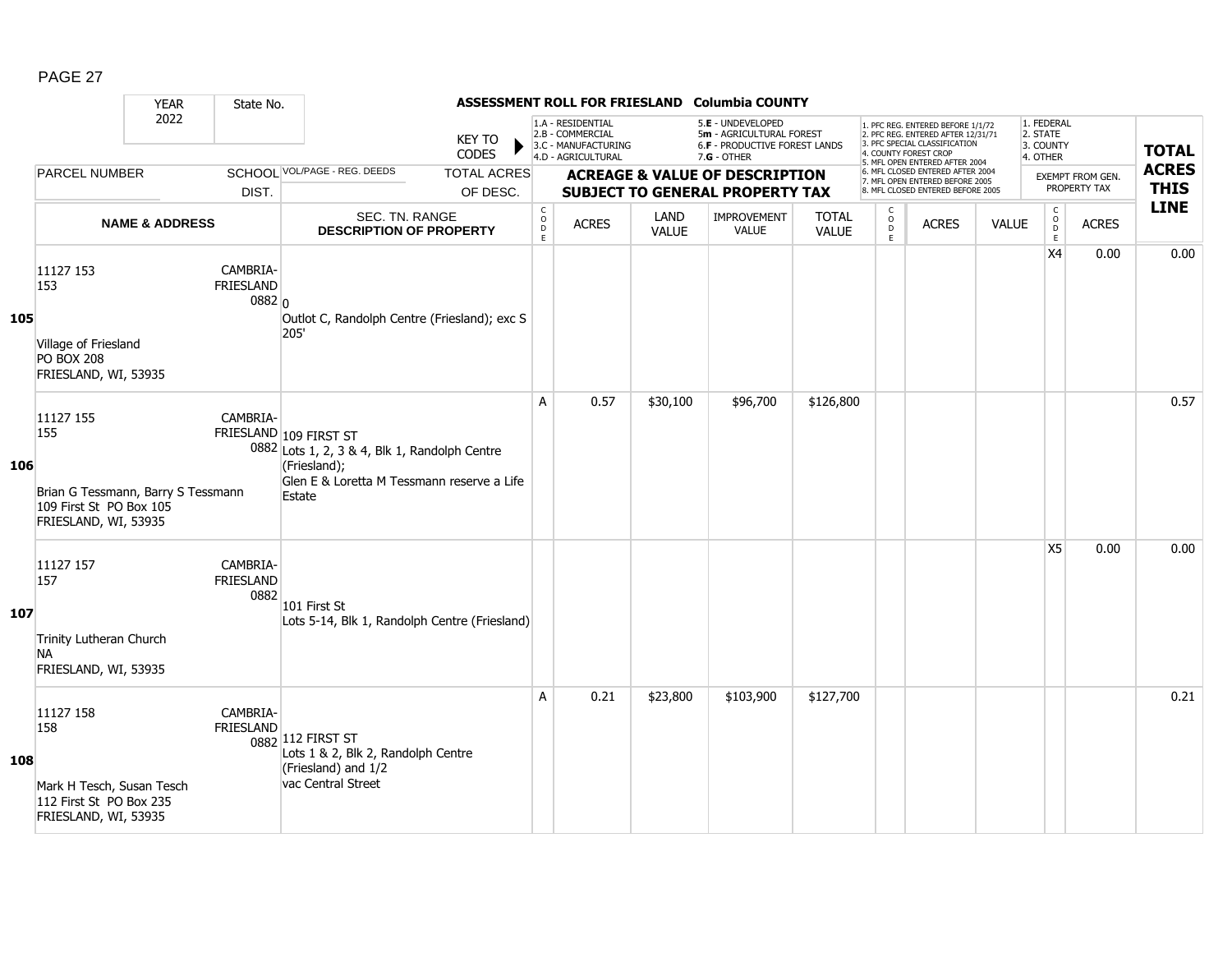|            |                                                                                                                            | <b>YEAR</b>               | State No.                            |                                                                                  |                                |                                                          |                                                                                    |               | ASSESSMENT ROLL FOR FRIESLAND Columbia COUNTY                                                 |                              |                          |                                                                                                                                                                     |              |                                                 |                                  |                             |
|------------|----------------------------------------------------------------------------------------------------------------------------|---------------------------|--------------------------------------|----------------------------------------------------------------------------------|--------------------------------|----------------------------------------------------------|------------------------------------------------------------------------------------|---------------|-----------------------------------------------------------------------------------------------|------------------------------|--------------------------|---------------------------------------------------------------------------------------------------------------------------------------------------------------------|--------------|-------------------------------------------------|----------------------------------|-----------------------------|
|            |                                                                                                                            | 2022                      |                                      |                                                                                  | <b>KEY TO</b><br><b>CODES</b>  |                                                          | 1.A - RESIDENTIAL<br>2.B - COMMERCIAL<br>3.C - MANUFACTURING<br>4.D - AGRICULTURAL |               | 5.E - UNDEVELOPED<br>5m - AGRICULTURAL FOREST<br>6.F - PRODUCTIVE FOREST LANDS<br>7.G - OTHER |                              |                          | 1. PFC REG. ENTERED BEFORE 1/1/72<br>2. PFC REG. ENTERED AFTER 12/31/71<br>3. PFC SPECIAL CLASSIFICATION<br>4. COUNTY FOREST CROP<br>5. MFL OPEN ENTERED AFTER 2004 |              | 1. FEDERAL<br>2. STATE<br>3. COUNTY<br>4. OTHER |                                  | <b>TOTAL</b>                |
|            | <b>PARCEL NUMBER</b>                                                                                                       |                           | DIST.                                | <b>SCHOOL VOL/PAGE - REG. DEEDS</b>                                              | <b>TOTAL ACRES</b><br>OF DESC. |                                                          |                                                                                    |               | <b>ACREAGE &amp; VALUE OF DESCRIPTION</b><br><b>SUBJECT TO GENERAL PROPERTY TAX</b>           |                              |                          | 6. MFL CLOSED ENTERED AFTER 2004<br>7. MFL OPEN ENTERED BEFORE 2005<br>8. MFL CLOSED ENTERED BEFORE 2005                                                            |              |                                                 | EXEMPT FROM GEN.<br>PROPERTY TAX | <b>ACRES</b><br><b>THIS</b> |
|            |                                                                                                                            | <b>NAME &amp; ADDRESS</b> |                                      | SEC. TN. RANGE<br><b>DESCRIPTION OF PROPERTY</b>                                 |                                | $\begin{matrix} 0 \\ 0 \\ D \end{matrix}$<br>$\mathsf E$ | <b>ACRES</b>                                                                       | LAND<br>VALUE | <b>IMPROVEMENT</b><br><b>VALUE</b>                                                            | <b>TOTAL</b><br><b>VALUE</b> | C<br>$\overline{0}$<br>E | <b>ACRES</b>                                                                                                                                                        | <b>VALUE</b> | $\begin{matrix} 0 \\ 0 \end{matrix}$<br>E       | <b>ACRES</b>                     | <b>LINE</b>                 |
| 109        | 11127 160<br>160<br>Kenneth C & Cynthia R Burmania Family<br>Trust dated 4/23/2021<br>110 First St<br>Friesland, WI, 53935 |                           | CAMBRIA-<br><b>FRIESLAND</b><br>0882 | 110 FIRST ST<br>Lots 3-5, Blk 2, Randolph Centre (Friesland)                     |                                | $\overline{A}$                                           | 0.21                                                                               | \$23,500      | \$113,400                                                                                     | \$136,900                    |                          |                                                                                                                                                                     |              |                                                 |                                  | 0.21                        |
| <b>110</b> | 11127 161<br>161<br>Rhys E Steinich, Marie M Steinich<br>106 First St PO Box 132<br>FRIESLAND, WI, 53935                   |                           | CAMBRIA-<br><b>FRIESLAND</b>         | 0882 106 FIRST ST<br>Lots 6, 7, 8, 9 & 10, Blk 2; Randolph Centre<br>(Friesland) |                                | A                                                        | 0.34                                                                               | \$29,800      | \$66,600                                                                                      | \$96,400                     |                          |                                                                                                                                                                     |              |                                                 |                                  | 0.34                        |
| <b>111</b> | 11127 165<br>165<br>William M Westra<br>102 First St PO Box 111<br>FRIESLAND, WI, 53935                                    |                           | CAMBRIA-<br><b>FRIESLAND</b>         | 0882 102 FIRST ST<br>Lots 11, 12, 13 & 14, Blk 2, Randolph Centre<br>(Friesland) |                                | A                                                        | 0.28                                                                               | \$27,700      | \$91,300                                                                                      | \$119,000                    |                          |                                                                                                                                                                     |              |                                                 |                                  | 0.28                        |
| 112        | 11127 167<br>167<br>Ellen Lloyd<br>101 Second St<br>Friesland, WI, 53935                                                   |                           | CAMBRIA-<br><b>FRIESLAND</b>         | 0882 101 SECOND ST<br>Lots 15, 16 & 17, Blk 2, Randolph Centre<br>(Friesland)    |                                | A                                                        | 0.42                                                                               | \$32,600      | \$90,600                                                                                      | \$123,200                    |                          |                                                                                                                                                                     |              |                                                 |                                  | 0.42                        |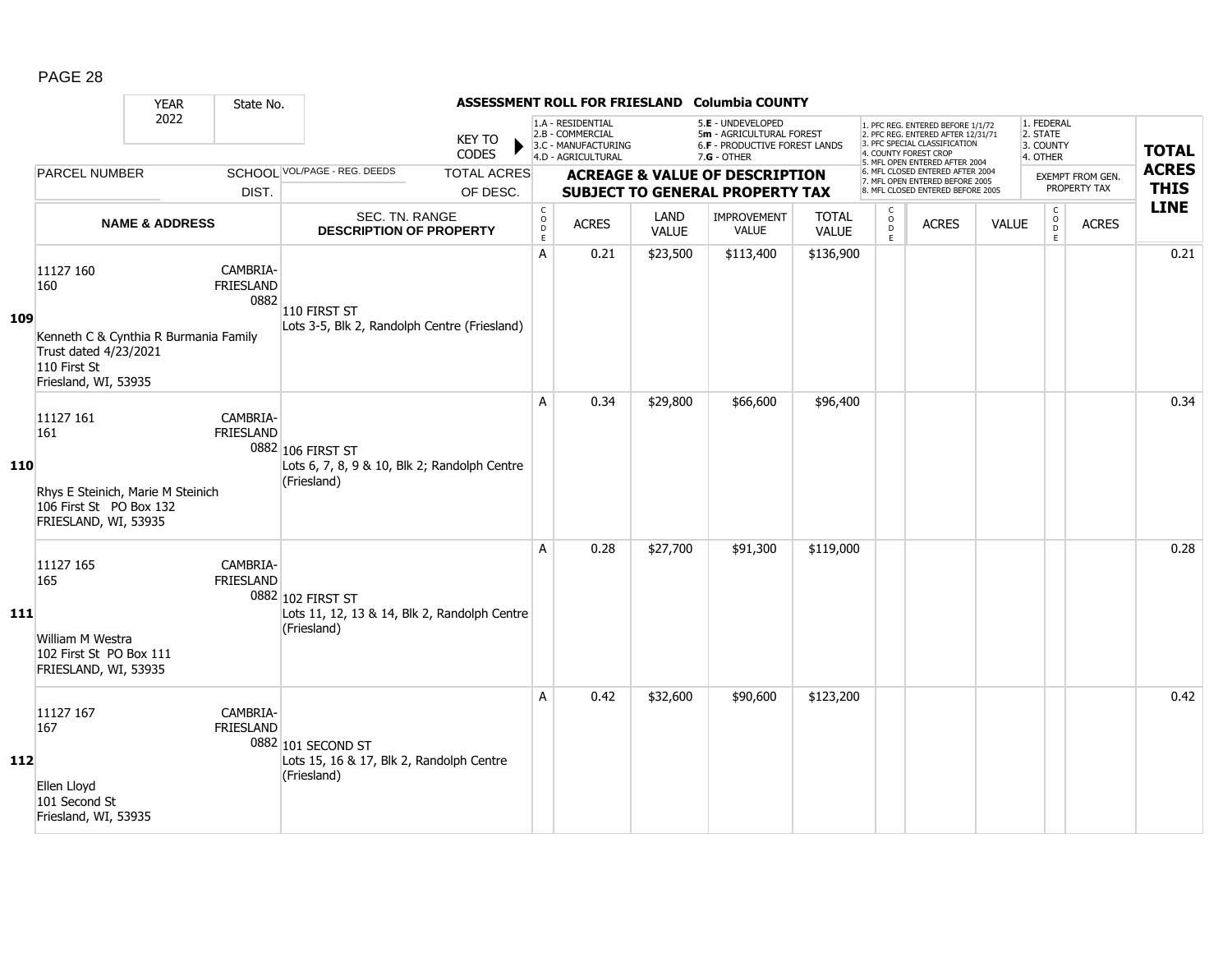|     |                                                                                                             | <b>YEAR</b>               | State No.                              |                                                                                                                                                                                             |                                |                                           |                                                                                    |          | ASSESSMENT ROLL FOR FRIESLAND Columbia COUNTY                                                   |              |                                                     |                                                                                                                                                                     |       |                                                 |                                  |                             |
|-----|-------------------------------------------------------------------------------------------------------------|---------------------------|----------------------------------------|---------------------------------------------------------------------------------------------------------------------------------------------------------------------------------------------|--------------------------------|-------------------------------------------|------------------------------------------------------------------------------------|----------|-------------------------------------------------------------------------------------------------|--------------|-----------------------------------------------------|---------------------------------------------------------------------------------------------------------------------------------------------------------------------|-------|-------------------------------------------------|----------------------------------|-----------------------------|
|     |                                                                                                             | 2022                      |                                        |                                                                                                                                                                                             | <b>KEY TO</b><br><b>CODES</b>  |                                           | 1.A - RESIDENTIAL<br>2.B - COMMERCIAL<br>3.C - MANUFACTURING<br>4.D - AGRICULTURAL |          | 5.E - UNDEVELOPED<br>5m - AGRICULTURAL FOREST<br>6.F - PRODUCTIVE FOREST LANDS<br>$7.G - OTHER$ |              |                                                     | 1. PFC REG. ENTERED BEFORE 1/1/72<br>2. PFC REG. ENTERED AFTER 12/31/71<br>3. PFC SPECIAL CLASSIFICATION<br>4. COUNTY FOREST CROP<br>5. MFL OPEN ENTERED AFTER 2004 |       | 1. FEDERAL<br>2. STATE<br>3. COUNTY<br>4. OTHER |                                  | <b>TOTAL</b>                |
|     | <b>PARCEL NUMBER</b>                                                                                        |                           | DIST.                                  | SCHOOL VOL/PAGE - REG. DEEDS                                                                                                                                                                | <b>TOTAL ACRES</b><br>OF DESC. |                                           |                                                                                    |          | <b>ACREAGE &amp; VALUE OF DESCRIPTION</b><br><b>SUBJECT TO GENERAL PROPERTY TAX</b>             |              |                                                     | 6. MFL CLOSED ENTERED AFTER 2004<br>7. MFL OPEN ENTERED BEFORE 2005<br>8. MFL CLOSED ENTERED BEFORE 2005                                                            |       |                                                 | EXEMPT FROM GEN.<br>PROPERTY TAX | <b>ACRES</b><br><b>THIS</b> |
|     |                                                                                                             |                           |                                        | SEC. TN. RANGE                                                                                                                                                                              |                                | $\begin{matrix} 0 \\ 0 \\ D \end{matrix}$ |                                                                                    | LAND     | IMPROVEMENT                                                                                     | <b>TOTAL</b> | $\begin{smallmatrix} C \\ O \\ D \end{smallmatrix}$ |                                                                                                                                                                     |       | $\begin{matrix} 0 \\ 0 \\ 0 \end{matrix}$       |                                  | <b>LINE</b>                 |
|     |                                                                                                             | <b>NAME &amp; ADDRESS</b> |                                        | <b>DESCRIPTION OF PROPERTY</b>                                                                                                                                                              |                                | E                                         | <b>ACRES</b>                                                                       | VALUE    | <b>VALUE</b>                                                                                    | <b>VALUE</b> | E                                                   | <b>ACRES</b>                                                                                                                                                        | VALUE | E                                               | <b>ACRES</b>                     |                             |
| 113 | 11127 169<br>169<br>Ryan Helmer, Linda Helmer<br>103 Second St PO Box 192<br>FRIESLAND, WI, 53935           |                           | CAMBRIA-<br><b>FRIESLAND</b>           | 0882 103 SECOND ST<br>Lots 18 & 19, Blk 2, Randolph Centre<br>(Friesland)                                                                                                                   |                                | A                                         | 0.27                                                                               | \$27,500 | \$95,800                                                                                        | \$123,300    |                                                     |                                                                                                                                                                     |       |                                                 |                                  | 0.27                        |
| 114 | 11127 17<br><sup>17</sup><br>Chelsea A Glass, William F Branton<br>307 N Madison St<br>FRIESLAND, WI, 53935 |                           | CAMBRIA-                               | FRIESLAND 307 N MADISON ST<br>0882 PART OF LOT 33, COMM AT SE COR; TH W<br>160' 8" TO E LINE OF R.R. R.W.; TH NW' LY<br>ALG R.R. 162' 10"; TH E 284' TO E LN SD<br>LOT; TH S 116' 9" TO POB |                                | A                                         | 0.57                                                                               | \$30,100 | \$77,000                                                                                        | \$107,100    |                                                     |                                                                                                                                                                     |       |                                                 |                                  | 0.57                        |
| 115 | 11127 171<br>171<br>Clint J Kalinowski, Charity A Kalinowski<br>105 Second St<br>FRIESLAND, WI, 53935       |                           | CAMBRIA-<br><b>FRIESLAND</b>           | 0882 105 SECOND ST<br>Lots 20 & 21, Blk 2, Randolph Centre<br>(Friesland); also<br>1/2 vacated Central Street                                                                               |                                | A                                         | 0.35                                                                               | \$30,100 | \$74,400                                                                                        | \$104,500    |                                                     |                                                                                                                                                                     |       |                                                 |                                  | 0.35                        |
| 116 | 11127 172.1<br>172.1<br>Ruben Martinez, Brenda Irene Martinez<br>106 Second St<br>FRIESLAND, WI, 53935      |                           | CAMBRIA-<br><b>FRIESLAND</b><br>0882 0 | East 25' of Lot 4 Blk 3, Randolph Centre<br>(Friesland);<br>See Doc R527-692                                                                                                                |                                | A                                         | 0.07                                                                               | \$2,400  | \$0                                                                                             | \$2,400      |                                                     |                                                                                                                                                                     |       |                                                 |                                  | 0.07                        |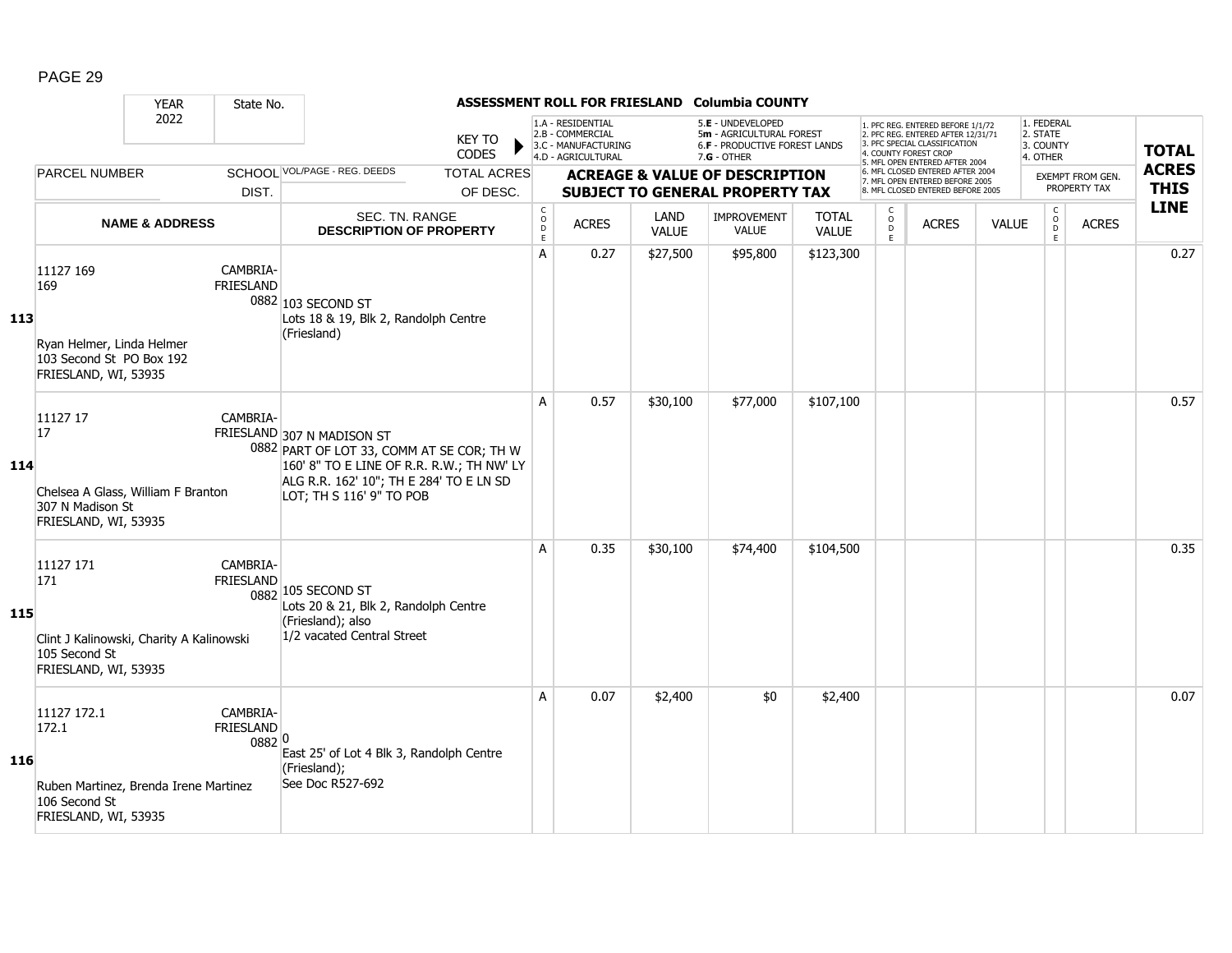|            |                                                                                                         | <b>YEAR</b>               | State No.                       |                                                                                                                                                                                  |                                                         |                                                                                    |                      | ASSESSMENT ROLL FOR FRIESLAND Columbia COUNTY                                                 |                              |                                                |                                                                                                                                                                     |              |                                                 |                                         |                             |
|------------|---------------------------------------------------------------------------------------------------------|---------------------------|---------------------------------|----------------------------------------------------------------------------------------------------------------------------------------------------------------------------------|---------------------------------------------------------|------------------------------------------------------------------------------------|----------------------|-----------------------------------------------------------------------------------------------|------------------------------|------------------------------------------------|---------------------------------------------------------------------------------------------------------------------------------------------------------------------|--------------|-------------------------------------------------|-----------------------------------------|-----------------------------|
|            |                                                                                                         | 2022                      |                                 | <b>KEY TO</b><br><b>CODES</b>                                                                                                                                                    |                                                         | 1.A - RESIDENTIAL<br>2.B - COMMERCIAL<br>3.C - MANUFACTURING<br>4.D - AGRICULTURAL |                      | 5.E - UNDEVELOPED<br>5m - AGRICULTURAL FOREST<br>6.F - PRODUCTIVE FOREST LANDS<br>7.G - OTHER |                              |                                                | 1. PFC REG. ENTERED BEFORE 1/1/72<br>2. PFC REG. ENTERED AFTER 12/31/71<br>3. PFC SPECIAL CLASSIFICATION<br>4. COUNTY FOREST CROP<br>5. MFL OPEN ENTERED AFTER 2004 |              | 1. FEDERAL<br>2. STATE<br>3. COUNTY<br>4. OTHER |                                         | <b>TOTAL</b>                |
|            | <b>PARCEL NUMBER</b>                                                                                    |                           | DIST.                           | SCHOOL VOL/PAGE - REG. DEEDS<br><b>TOTAL ACRES</b><br>OF DESC.                                                                                                                   |                                                         |                                                                                    |                      | <b>ACREAGE &amp; VALUE OF DESCRIPTION</b><br><b>SUBJECT TO GENERAL PROPERTY TAX</b>           |                              |                                                | 6. MFL CLOSED ENTERED AFTER 2004<br>7. MFL OPEN ENTERED BEFORE 2005<br>8. MFL CLOSED ENTERED BEFORE 2005                                                            |              |                                                 | <b>EXEMPT FROM GEN.</b><br>PROPERTY TAX | <b>ACRES</b><br><b>THIS</b> |
|            |                                                                                                         | <b>NAME &amp; ADDRESS</b> |                                 | SEC. TN. RANGE<br><b>DESCRIPTION OF PROPERTY</b>                                                                                                                                 | $\mathsf{C}$<br>$_\mathrm{D}^\mathrm{O}$<br>$\mathsf E$ | <b>ACRES</b>                                                                       | LAND<br><b>VALUE</b> | <b>IMPROVEMENT</b><br><b>VALUE</b>                                                            | <b>TOTAL</b><br><b>VALUE</b> | $\begin{matrix} 0 \\ 0 \\ D \end{matrix}$<br>E | <b>ACRES</b>                                                                                                                                                        | <b>VALUE</b> | $\mathsf C$<br>$_{\rm D}^{\rm O}$<br>E          | <b>ACRES</b>                            | <b>LINE</b>                 |
| 117        | 11127 172.2<br>172.2<br>Ruben Martinez, Brenda Irene Martinez<br>106 Second St<br>FRIESLAND, WI, 53935  |                           | CAMBRIA-<br><b>FRIESLAND</b>    | 0882 106 Second St<br>Lots 2 & 3, Blk 3, Randolph Centre<br>(Friesland)                                                                                                          | A                                                       | 0.22                                                                               | \$24,900             | \$109,500                                                                                     | \$134,400                    |                                                |                                                                                                                                                                     |              |                                                 |                                         | 0.22                        |
| 118        | 11127 172.3<br>172.3<br>Ruben Martinez, Brenda Irene Martinez<br>106 Second St<br>FRIESLAND, WI, 53935  |                           | CAMBRIA-<br>FRIESLAND<br>0882 0 | West 25' (a/k/a W1/2) of Lot 1, Blk 3,<br>Randolph Centre<br>(Friesland)                                                                                                         | A                                                       | 0.07                                                                               | \$2,500              | \$0                                                                                           | \$2,500                      |                                                |                                                                                                                                                                     |              |                                                 |                                         | 0.07                        |
| <b>119</b> | 11127 172.A<br>0172.A<br>Christopher D Sheskey<br>110 SECOND STREET<br>FRIESLAND, WI, 53935             |                           | CAMBRIA-                        | FRIESLAND 110 SECOND ST<br>$\frac{1}{0882}$ E 1/2 of Lot 1, Blk 3, W 20' Lot 5 and all of<br>Lot 6, Blk<br>4, Randolph Centre (Friesland); also vacated<br>Central<br>Ave        | A                                                       | 0.21                                                                               | \$23,600             | \$95,100                                                                                      | \$118,700                    |                                                |                                                                                                                                                                     |              |                                                 |                                         | 0.21                        |
| 120        | 11127 174<br>174<br>Bruce A Braaksma, Jean Braaksma<br>102 Second St PO Box 228<br>FRIESLAND, WI, 53935 |                           | CAMBRIA-                        | FRIESLAND 102 SECOND ST<br>$\frac{1}{0882}$ W 45' of Lot 6, Blk 3 and all of Lot 7, Blk 3,<br>Randolph<br>Centre (Friesland); also WLY 80' of Lots 4 &<br>5 and E 5'<br>of Lot 6 | A                                                       | 0.50                                                                               | \$35,200             | \$164,100                                                                                     | \$199,300                    |                                                |                                                                                                                                                                     |              |                                                 |                                         | 0.50                        |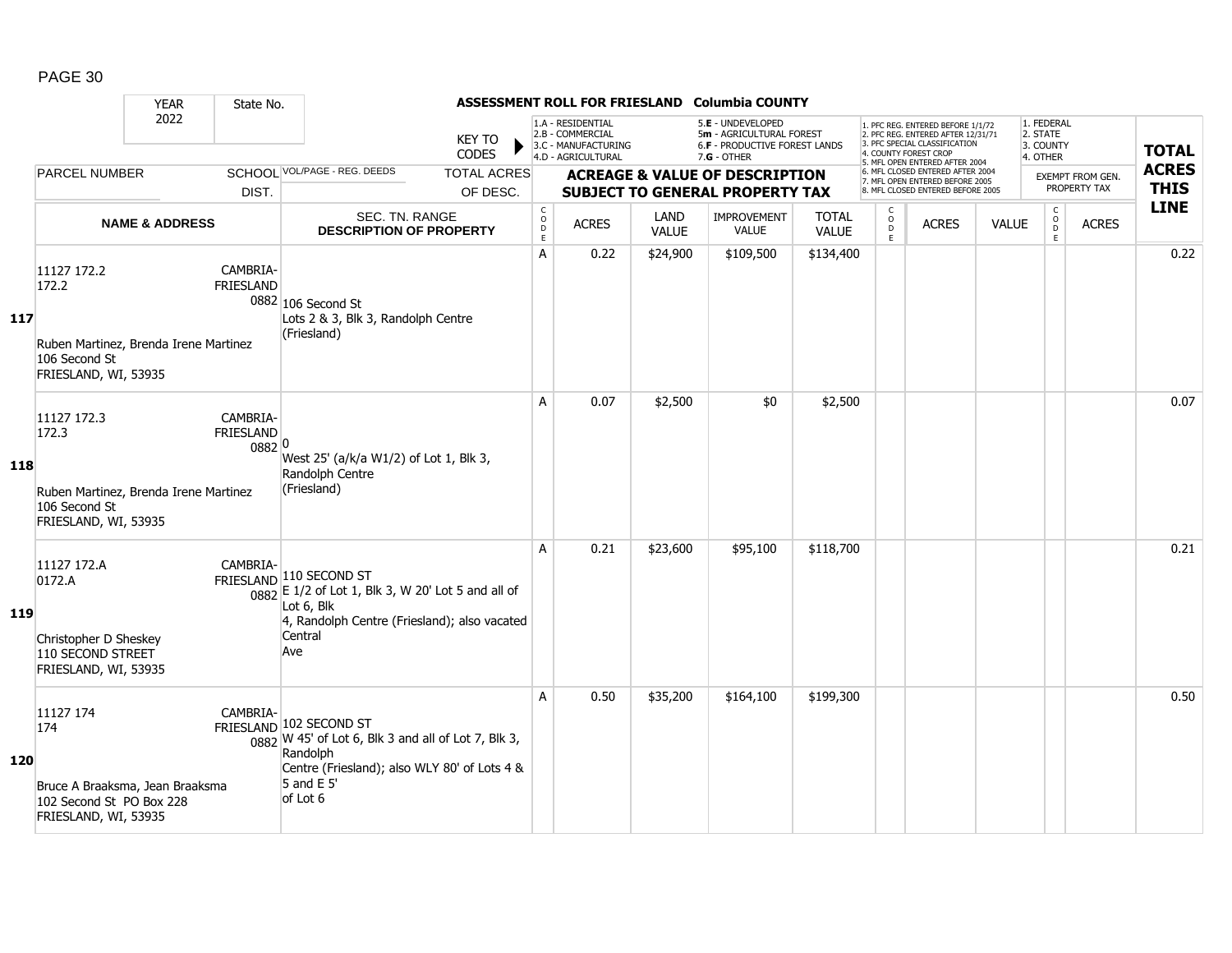|            |                                                                                 | <b>YEAR</b>                            | State No.                            |                                                                                                                                    |                                |                                                          |                                                                                    |                      | ASSESSMENT ROLL FOR FRIESLAND Columbia COUNTY                                                   |                       |                              |                                                                                                                                                                     |              |                                                 |                                         |                             |
|------------|---------------------------------------------------------------------------------|----------------------------------------|--------------------------------------|------------------------------------------------------------------------------------------------------------------------------------|--------------------------------|----------------------------------------------------------|------------------------------------------------------------------------------------|----------------------|-------------------------------------------------------------------------------------------------|-----------------------|------------------------------|---------------------------------------------------------------------------------------------------------------------------------------------------------------------|--------------|-------------------------------------------------|-----------------------------------------|-----------------------------|
|            |                                                                                 | 2022                                   |                                      |                                                                                                                                    | <b>KEY TO</b><br>CODES         |                                                          | 1.A - RESIDENTIAL<br>2.B - COMMERCIAL<br>3.C - MANUFACTURING<br>4.D - AGRICULTURAL |                      | 5.E - UNDEVELOPED<br>5m - AGRICULTURAL FOREST<br>6.F - PRODUCTIVE FOREST LANDS<br>$7.G - OTHER$ |                       |                              | 1. PFC REG. ENTERED BEFORE 1/1/72<br>2. PFC REG. ENTERED AFTER 12/31/71<br>3. PFC SPECIAL CLASSIFICATION<br>4. COUNTY FOREST CROP<br>5. MFL OPEN ENTERED AFTER 2004 |              | 1. FEDERAL<br>2. STATE<br>3. COUNTY<br>4. OTHER |                                         | <b>TOTAL</b>                |
|            | <b>PARCEL NUMBER</b>                                                            |                                        | DIST.                                | SCHOOL VOL/PAGE - REG. DEEDS                                                                                                       | <b>TOTAL ACRES</b><br>OF DESC. |                                                          |                                                                                    |                      | <b>ACREAGE &amp; VALUE OF DESCRIPTION</b><br><b>SUBJECT TO GENERAL PROPERTY TAX</b>             |                       |                              | 6. MFL CLOSED ENTERED AFTER 2004<br>7. MFL OPEN ENTERED BEFORE 2005<br>8. MFL CLOSED ENTERED BEFORE 2005                                                            |              |                                                 | <b>EXEMPT FROM GEN.</b><br>PROPERTY TAX | <b>ACRES</b><br><b>THIS</b> |
|            |                                                                                 | <b>NAME &amp; ADDRESS</b>              |                                      | SEC. TN. RANGE<br><b>DESCRIPTION OF PROPERTY</b>                                                                                   |                                | $\mathsf{C}$<br>$\mathsf O$<br>$\mathsf{D}_{\mathsf{E}}$ | <b>ACRES</b>                                                                       | LAND<br><b>VALUE</b> | IMPROVEMENT<br>VALUE                                                                            | <b>TOTAL</b><br>VALUE | C<br>$_{\rm D}^{\rm O}$<br>E | <b>ACRES</b>                                                                                                                                                        | <b>VALUE</b> | $\mathsf{C}$<br>$_{\rm D}^{\rm O}$<br>E         | <b>ACRES</b>                            | <b>LINE</b>                 |
| <b>121</b> | 11127 177<br>177<br>Joel Anthony Vodak<br>114 Second St<br>FRIESLAND, WI, 53935 |                                        | CAMBRIA-<br><b>FRIESLAND</b>         | 0882 114 SECOND ST<br>Lots 1 & 2 and E 30' of Lot 3, Blk 4,<br>Randolph Centre<br>(Friesland)                                      |                                | A                                                        | 0.41                                                                               | \$32,000             | \$107,100                                                                                       | \$139,100             |                              |                                                                                                                                                                     |              |                                                 |                                         | 0.41                        |
| 122        | 11127 179<br>179<br>112 Second St PO Box 83<br>FRIESLAND, WI, 53935             | Gene N Bobholz, Debra S Bobholz        | CAMBRIA-<br><b>FRIESLAND</b>         | 0882 112 SECOND ST<br>W 20' of Lot 3, Blk 4, all of Lot 4, Blk 4, and<br>the E 30'<br>of Lot 5, Blk 4, Randolph Centre (Friesland) |                                | A                                                        | 0.22                                                                               | \$24,900             | \$104,700                                                                                       | \$129,600             |                              |                                                                                                                                                                     |              |                                                 |                                         | 0.22                        |
| 123        | 11127 18<br>18<br><b>PO BOX 61</b><br>FRIESLAND, WI, 53935                      | Robert J Sjoerdsma, Cassie L Sjoerdsma | CAMBRIA-<br><b>FRIESLAND</b><br>0882 | 309 N MADISON ST<br>LOT 1 CSM 2179-13-70                                                                                           |                                | A                                                        | 0.43                                                                               | \$26,200             | \$46,900                                                                                        | \$73,100              |                              |                                                                                                                                                                     |              |                                                 |                                         | 0.43                        |
| 124        | 11127 185<br>185<br>Dawn Whistleman<br>210 First St<br>FRIESLAND, WI, 53935     | James William Whistleman IV, Rebecca   | CAMBRIA-<br><b>FRIESLAND</b>         | 0882 210 FIRST ST<br>Lots 1-2-3-4, Blk 5, Randolph Centre<br>(Friesland)                                                           |                                | A                                                        | 0.29                                                                               | \$28,000             | \$81,300                                                                                        | \$109,300             |                              |                                                                                                                                                                     |              |                                                 |                                         | 0.29                        |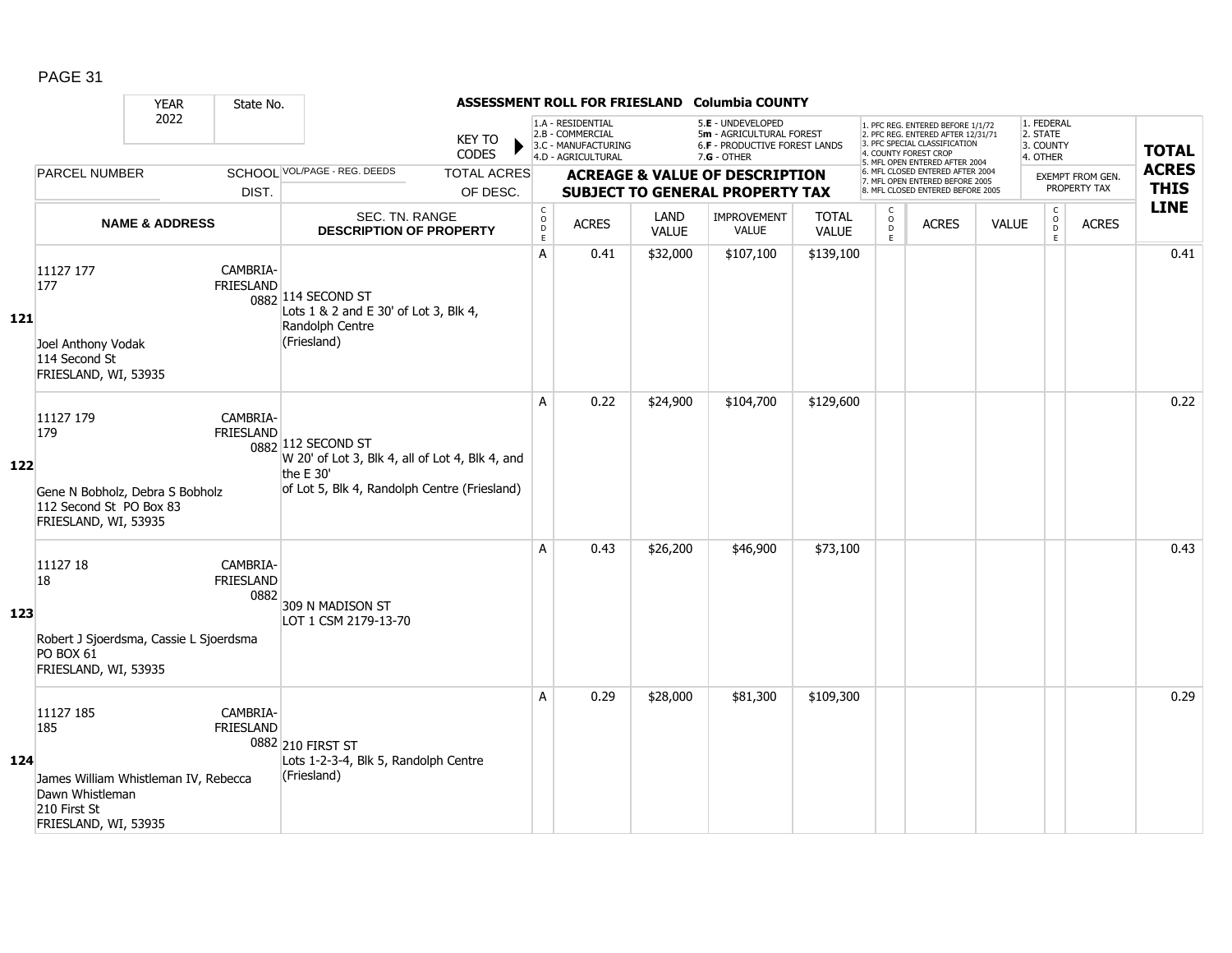|     |                                                                                                       | <b>YEAR</b>               | State No.                    |                                                                                                                                                                                        |                                |                                                  |                                                                                    |                      | ASSESSMENT ROLL FOR FRIESLAND Columbia COUNTY                                                   |                              |                                   |                                                                                                                                                                     |              |                                                 |                                         |                             |
|-----|-------------------------------------------------------------------------------------------------------|---------------------------|------------------------------|----------------------------------------------------------------------------------------------------------------------------------------------------------------------------------------|--------------------------------|--------------------------------------------------|------------------------------------------------------------------------------------|----------------------|-------------------------------------------------------------------------------------------------|------------------------------|-----------------------------------|---------------------------------------------------------------------------------------------------------------------------------------------------------------------|--------------|-------------------------------------------------|-----------------------------------------|-----------------------------|
|     |                                                                                                       | 2022                      |                              |                                                                                                                                                                                        | <b>KEY TO</b><br>CODES         |                                                  | 1.A - RESIDENTIAL<br>2.B - COMMERCIAL<br>3.C - MANUFACTURING<br>4.D - AGRICULTURAL |                      | 5.E - UNDEVELOPED<br>5m - AGRICULTURAL FOREST<br>6.F - PRODUCTIVE FOREST LANDS<br>$7.G - OTHER$ |                              |                                   | 1. PFC REG. ENTERED BEFORE 1/1/72<br>2. PFC REG. ENTERED AFTER 12/31/71<br>3. PFC SPECIAL CLASSIFICATION<br>4. COUNTY FOREST CROP<br>5. MFL OPEN ENTERED AFTER 2004 |              | 1. FEDERAL<br>2. STATE<br>3. COUNTY<br>4. OTHER |                                         | <b>TOTAL</b>                |
|     | <b>PARCEL NUMBER</b>                                                                                  |                           | DIST.                        | SCHOOL VOL/PAGE - REG. DEEDS                                                                                                                                                           | <b>TOTAL ACRES</b><br>OF DESC. |                                                  |                                                                                    |                      | <b>ACREAGE &amp; VALUE OF DESCRIPTION</b><br><b>SUBJECT TO GENERAL PROPERTY TAX</b>             |                              |                                   | 6. MFL CLOSED ENTERED AFTER 2004<br>7. MFL OPEN ENTERED BEFORE 2005<br>8. MFL CLOSED ENTERED BEFORE 2005                                                            |              |                                                 | <b>EXEMPT FROM GEN.</b><br>PROPERTY TAX | <b>ACRES</b><br><b>THIS</b> |
|     |                                                                                                       | <b>NAME &amp; ADDRESS</b> |                              | SEC. TN. RANGE<br><b>DESCRIPTION OF PROPERTY</b>                                                                                                                                       |                                | $_{\rm o}^{\rm c}$<br>$\mathsf D$<br>$\mathsf E$ | <b>ACRES</b>                                                                       | LAND<br><b>VALUE</b> | <b>IMPROVEMENT</b><br><b>VALUE</b>                                                              | <b>TOTAL</b><br><b>VALUE</b> | C<br>$\circ$<br>$\mathsf{D}$<br>E | <b>ACRES</b>                                                                                                                                                        | <b>VALUE</b> | $\begin{matrix} 0 \\ 0 \\ 0 \end{matrix}$<br>E  | <b>ACRES</b>                            | <b>LINE</b>                 |
| 125 | 11127 187<br>187<br>Geraldine K Bensyl<br><b>PO BOX 253</b><br>FRIESLAND, WI, 53935                   |                           | CAMBRIA-<br><b>FRIESLAND</b> | 0882 206 FIRST ST<br>Lots 5-8 and the E 1/2 of Lot 9, Blk 5,<br>Randolph Centre<br>(Friesland)                                                                                         |                                | A                                                | 0.31                                                                               | \$28,700             | \$59,600                                                                                        | \$88,300                     |                                   |                                                                                                                                                                     |              |                                                 |                                         | 0.31                        |
| 126 | 11127 19<br>19<br>Robert J Sjoerdsma, Cassie L Gerritsen<br><b>PO BOX 61</b><br>FRIESLAND, WI, 53935  |                           | CAMBRIA-<br><b>FRIESLAND</b> | 0882 311 N MADISON ST<br>PART OF LOT 33, COMM AT A POINT 182 FT<br>9 IN N OF SE COR SD L-TH W 116 FT 6 IN<br>TH N 140 FT; TH E 1161/2 FT; TH S TO POB                                  |                                | A                                                | 0.37                                                                               | \$30,900             | \$84,000                                                                                        | \$114,900                    |                                   |                                                                                                                                                                     |              |                                                 |                                         | 0.37                        |
| 127 | 11127 190<br>190<br>Pernell R Jahnke, Jill M Jahnke<br>204 First St PO Box 52<br>FRIESLAND, WI, 53935 |                           | CAMBRIA-                     | FRIESLAND 204 FIRST ST<br>$\frac{1}{0882}$ W 1/2 of Lot 9, and all of Lots 10, 11, & 12,<br><b>Blk 5,</b><br>Randolph Centre (Friesland); also 1/2<br>vacated Central<br><b>Street</b> |                                | A                                                | 0.35                                                                               | \$30,000             | \$107,000                                                                                       | \$137,000                    |                                   |                                                                                                                                                                     |              |                                                 |                                         | 0.35                        |
| 128 | 11127 192<br>192<br>John Berkevich, Katelynn Berkevich<br>109 Second St<br>Friesland, WI, 53935       |                           | CAMBRIA-<br><b>FRIESLAND</b> | 0882 109 SECOND ST<br>Lots 13 & 14, Blk 5, Randolph Centre<br>(Friesland); also<br>1/2 vacated Central Street                                                                          |                                | A                                                | 0.37                                                                               | \$30,600             | \$99,400                                                                                        | \$130,000                    |                                   |                                                                                                                                                                     |              |                                                 |                                         | 0.37                        |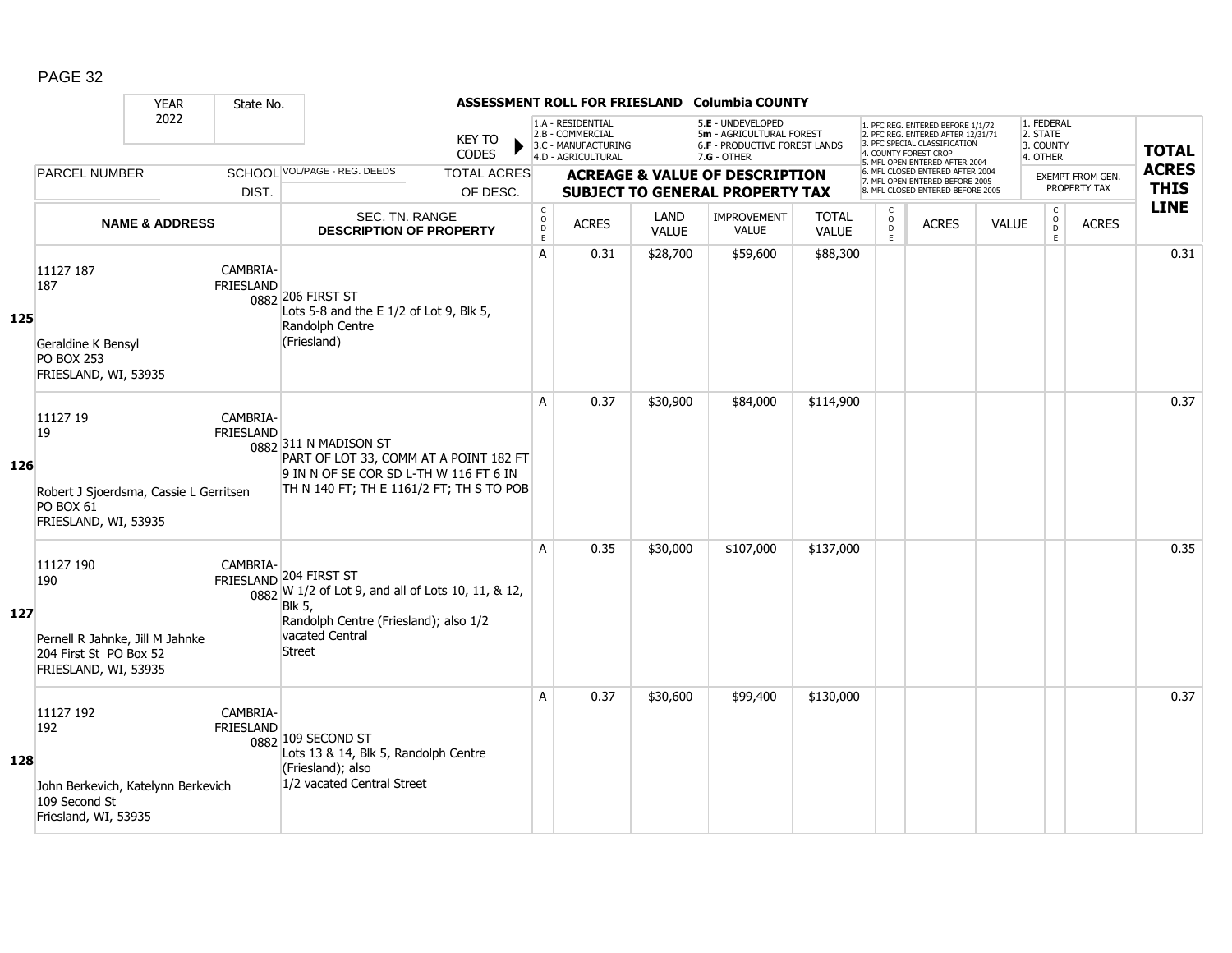|            |                                                                                                      | <b>YEAR</b>               | State No.                    |                                                                              |                                |                                                          |                                                                                    |               | ASSESSMENT ROLL FOR FRIESLAND Columbia COUNTY                                                   |                              |                                                          |                                                                                                                                                                     |              |                                                 |                                  |                             |
|------------|------------------------------------------------------------------------------------------------------|---------------------------|------------------------------|------------------------------------------------------------------------------|--------------------------------|----------------------------------------------------------|------------------------------------------------------------------------------------|---------------|-------------------------------------------------------------------------------------------------|------------------------------|----------------------------------------------------------|---------------------------------------------------------------------------------------------------------------------------------------------------------------------|--------------|-------------------------------------------------|----------------------------------|-----------------------------|
|            |                                                                                                      | 2022                      |                              |                                                                              | <b>KEY TO</b><br><b>CODES</b>  |                                                          | 1.A - RESIDENTIAL<br>2.B - COMMERCIAL<br>3.C - MANUFACTURING<br>4.D - AGRICULTURAL |               | 5.E - UNDEVELOPED<br>5m - AGRICULTURAL FOREST<br>6.F - PRODUCTIVE FOREST LANDS<br>$7.G - OTHER$ |                              |                                                          | 1. PFC REG. ENTERED BEFORE 1/1/72<br>2. PFC REG. ENTERED AFTER 12/31/71<br>3. PFC SPECIAL CLASSIFICATION<br>4. COUNTY FOREST CROP<br>5. MFL OPEN ENTERED AFTER 2004 |              | 1. FEDERAL<br>2. STATE<br>3. COUNTY<br>4. OTHER |                                  | <b>TOTAL</b>                |
|            | <b>PARCEL NUMBER</b>                                                                                 |                           | DIST.                        | SCHOOL VOL/PAGE - REG. DEEDS                                                 | <b>TOTAL ACRES</b><br>OF DESC. |                                                          |                                                                                    |               | <b>ACREAGE &amp; VALUE OF DESCRIPTION</b><br><b>SUBJECT TO GENERAL PROPERTY TAX</b>             |                              |                                                          | 6. MFL CLOSED ENTERED AFTER 2004<br>7. MFL OPEN ENTERED BEFORE 2005<br>8. MFL CLOSED ENTERED BEFORE 2005                                                            |              |                                                 | EXEMPT FROM GEN.<br>PROPERTY TAX | <b>ACRES</b><br><b>THIS</b> |
|            |                                                                                                      | <b>NAME &amp; ADDRESS</b> |                              | SEC. TN. RANGE<br><b>DESCRIPTION OF PROPERTY</b>                             |                                | $\begin{matrix} 0 \\ 0 \\ D \end{matrix}$<br>$\mathsf E$ | <b>ACRES</b>                                                                       | LAND<br>VALUE | <b>IMPROVEMENT</b><br><b>VALUE</b>                                                              | <b>TOTAL</b><br><b>VALUE</b> | $\begin{smallmatrix} C \\ O \\ D \end{smallmatrix}$<br>E | <b>ACRES</b>                                                                                                                                                        | <b>VALUE</b> | $\begin{matrix} 0 \\ 0 \\ 0 \end{matrix}$<br>E  | <b>ACRES</b>                     | <b>LINE</b>                 |
| 129        | 11127 193<br>193<br>Jacquelyn Fosdick<br>111 Second St<br>FRIESLAND, WI, 53935                       |                           | CAMBRIA-<br><b>FRIESLAND</b> | 0882 111 SECOND ST<br>Lots 15 & 16, Blk 5, Randolph Centre<br>(Friesland)    |                                | $\overline{A}$                                           | 0.28                                                                               | \$27,600      | \$76,400                                                                                        | \$104,000                    |                                                          |                                                                                                                                                                     |              |                                                 |                                  | 0.28                        |
| 130        | 11127 194<br>194<br>First Reformed Church of Friesland<br>101 E Winnebago St<br>FRIESLAND, WI, 53935 |                           | CAMBRIA-<br><b>FRIESLAND</b> | 0882 113 SECOND ST<br>Lots 17 &18, Blk 5, Randolph Centre<br>(Friesland)     |                                |                                                          |                                                                                    |               |                                                                                                 |                              |                                                          |                                                                                                                                                                     |              | X <sub>5</sub>                                  | 0.00                             | 0.00                        |
| <b>131</b> | 11127 195<br>195<br>Victor L Burmania, Cere A Burmania<br>205 First St<br>FRIESLAND, WI, 53935       |                           | CAMBRIA-<br><b>FRIESLAND</b> | 0882 205 First St<br>Lots 1, 2 & 3, Blk 6, Randolph Centre<br>(Friesland)    |                                | $\overline{A}$                                           | 0.28                                                                               | \$27,700      | \$89,700                                                                                        | \$117,400                    |                                                          |                                                                                                                                                                     |              |                                                 |                                  | 0.28                        |
| 132        | 11127 198<br>198<br>Jacqueline Steward, Joshua Batey<br>203 1st St<br>Friesland, WI, 53935           |                           | CAMBRIA-<br><b>FRIESLAND</b> | 0882 203 FIRST ST<br>Lots 4, 5, 6 & 7, Blk 6, Randolph Centre<br>(Friesland) |                                | A                                                        | 0.30                                                                               | \$28,300      | \$77,700                                                                                        | \$106,000                    |                                                          |                                                                                                                                                                     |              |                                                 |                                  | 0.30                        |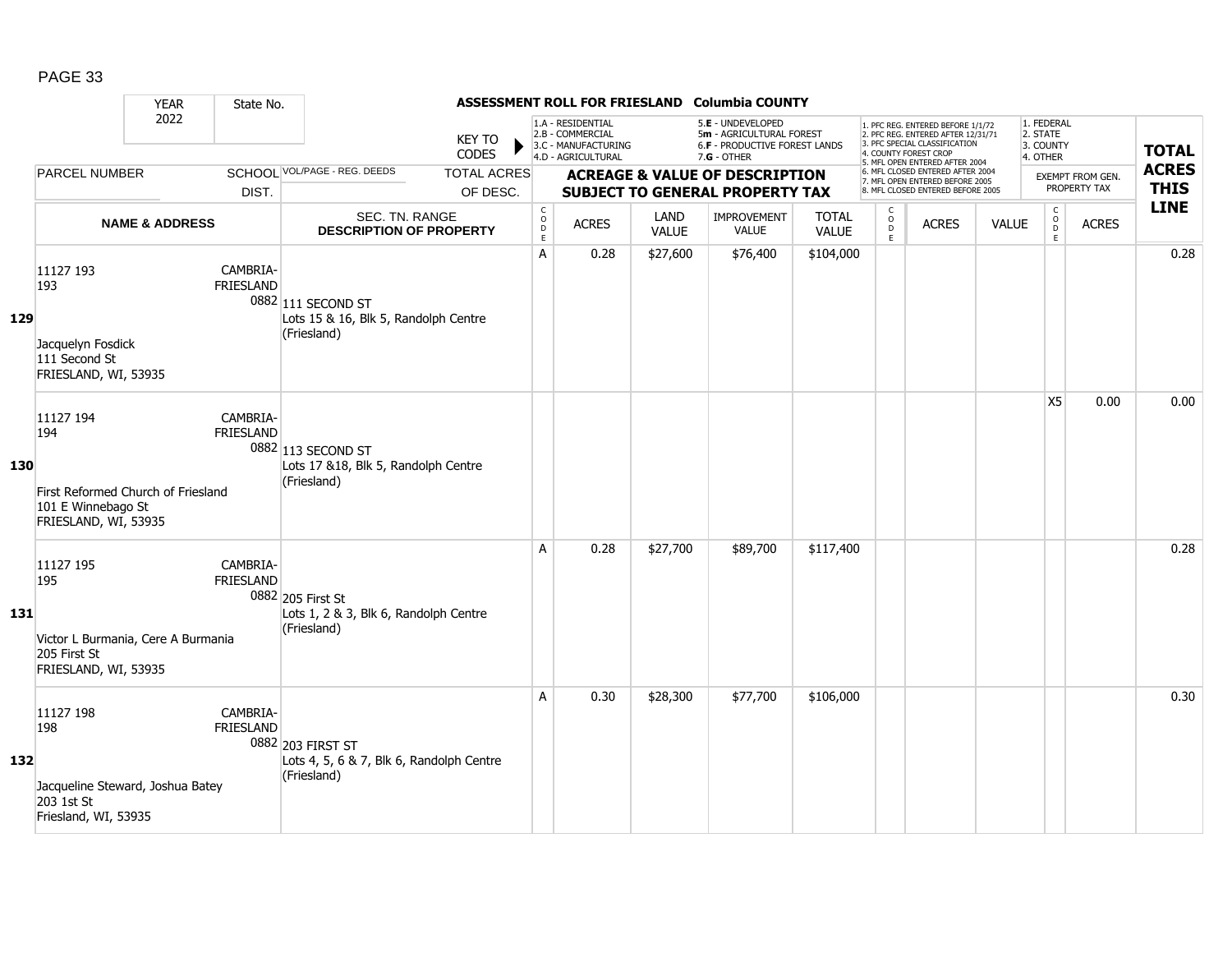|     |                                                                                                                            | <b>YEAR</b>               | State No.                              |                                                                                                                                                                               |                                |                                              |                                                                                    |                               | ASSESSMENT ROLL FOR FRIESLAND Columbia COUNTY                                                   |                               |                                     |                                                                                                                                            |              |                                                 |                                  |                             |
|-----|----------------------------------------------------------------------------------------------------------------------------|---------------------------|----------------------------------------|-------------------------------------------------------------------------------------------------------------------------------------------------------------------------------|--------------------------------|----------------------------------------------|------------------------------------------------------------------------------------|-------------------------------|-------------------------------------------------------------------------------------------------|-------------------------------|-------------------------------------|--------------------------------------------------------------------------------------------------------------------------------------------|--------------|-------------------------------------------------|----------------------------------|-----------------------------|
|     |                                                                                                                            | 2022                      |                                        |                                                                                                                                                                               | <b>KEY TO</b><br><b>CODES</b>  |                                              | 1.A - RESIDENTIAL<br>2.B - COMMERCIAL<br>3.C - MANUFACTURING<br>4.D - AGRICULTURAL |                               | 5.E - UNDEVELOPED<br>5m - AGRICULTURAL FOREST<br>6.F - PRODUCTIVE FOREST LANDS<br>$7.G - OTHER$ |                               |                                     | 1. PFC REG. ENTERED BEFORE 1/1/72<br>2. PFC REG. ENTERED AFTER 12/31/71<br>3. PFC SPECIAL CLASSIFICATION<br>4. COUNTY FOREST CROP          |              | 1. FEDERAL<br>2. STATE<br>3. COUNTY<br>4. OTHER |                                  | <b>TOTAL</b>                |
|     | <b>PARCEL NUMBER</b>                                                                                                       |                           | DIST.                                  | SCHOOL VOL/PAGE - REG. DEEDS                                                                                                                                                  | <b>TOTAL ACRES</b><br>OF DESC. |                                              |                                                                                    |                               | <b>ACREAGE &amp; VALUE OF DESCRIPTION</b><br><b>SUBJECT TO GENERAL PROPERTY TAX</b>             |                               |                                     | 5. MFL OPEN ENTERED AFTER 2004<br>6. MFL CLOSED ENTERED AFTER 2004<br>7. MFL OPEN ENTERED BEFORE 2005<br>8. MFL CLOSED ENTERED BEFORE 2005 |              |                                                 | EXEMPT FROM GEN.<br>PROPERTY TAX | <b>ACRES</b><br><b>THIS</b> |
|     |                                                                                                                            | <b>NAME &amp; ADDRESS</b> |                                        | SEC. TN. RANGE<br><b>DESCRIPTION OF PROPERTY</b>                                                                                                                              |                                | $\mathsf C$<br>$\overline{D}$<br>$\mathsf E$ | <b>ACRES</b>                                                                       | LAND<br><b>VALUE</b>          | <b>IMPROVEMENT</b><br><b>VALUE</b>                                                              | <b>TOTAL</b><br><b>VALUE</b>  | C<br>$\overset{\mathsf{O}}{D}$<br>E | <b>ACRES</b>                                                                                                                               | <b>VALUE</b> | $\begin{matrix} 0 \\ 0 \\ 0 \end{matrix}$<br>E  | <b>ACRES</b>                     | <b>LINE</b>                 |
| 133 | 111272<br>2<br>Duane J Katsma, Randall L Katsma<br>W1896 County Rd E<br>CAMBRIA, WI, 53923                                 |                           | CAMBRIA-<br><b>FRIESLAND</b><br>0882 0 | W1/2 OF NE1/4 OF SW1/4-VIL. OF<br>FRIESLAND. CLARENCE S & GERTIE J<br>KATSMA RESERVE A LIFE ESTATE.                                                                           |                                | D<br>$\mathsf E$<br>D                        | 5.00<br>8.00<br>7.00                                                               | \$1,500<br>\$3,200<br>\$2,400 | \$0<br>\$0                                                                                      | \$1,500<br>\$3,200<br>\$2,400 |                                     |                                                                                                                                            |              |                                                 |                                  | 20.00                       |
|     |                                                                                                                            |                           |                                        |                                                                                                                                                                               | <b>Parcel Total</b>            |                                              | 20.00                                                                              | \$7,100                       | \$0                                                                                             | \$7,100                       |                                     | 0.00                                                                                                                                       | \$0          |                                                 | 0.00                             |                             |
| 134 | 11127 20<br>20<br>Ronald E Hart, Virginia G Hart<br><b>PO Box 243</b><br>FRIESLAND, WI, 53935                              |                           | CAMBRIA-                               | FRIESLAND 104 HEIN ST<br>0882 PART OF LOT 33, COMM AT A POINT 182 FT<br>9" N & 140 FT W OF SE COR SD LOT; TH W<br>58 FT 3 IN; TH N 140 FT; TH E 58 FT 3 IN;<br>TH S TO P.O.B. |                                | A                                            | 0.19                                                                               | \$21,100                      | \$116,600                                                                                       | \$137,700                     |                                     |                                                                                                                                            |              |                                                 |                                  | 0.19                        |
| 135 | 11127 201.A<br>0201.A<br>Jeffery Alan Cupery, Cupery, Marcia Ardele<br>201 FIRST STREET PO BOX 154<br>FRIESLAND, WI, 53935 |                           | CAMBRIA-<br><b>FRIESLAND</b>           | 0882 201 FIRST ST<br>Lots 8, 9, 10 & 11, Blk 6, Randolph Centre<br>(Friesland)                                                                                                |                                | A                                            | 0.29                                                                               | \$28,100                      | \$103,600                                                                                       | \$131,700                     |                                     |                                                                                                                                            |              |                                                 |                                  | 0.29                        |
| 136 | 11127 202<br>202<br>Arvin Charles Deyoung, Dorene Kay<br>Schroeder<br>131 ELLIS AVENUE APT 2<br>RANDOLPH, WI, 53956        |                           | CAMBRIA-                               | FRIESLAND 109 RAILROAD ST<br>0882 Lots 1, 2, 3, 4 and the N 5' of Lot 5, Blk 7,<br>Randolph<br>Centre (Friesland) - Newton & Jessie M<br>DeYoung<br>reserve life estates      |                                | A                                            | 0.29                                                                               | \$27,900                      | \$70,900                                                                                        | \$98,800                      |                                     |                                                                                                                                            |              |                                                 |                                  | 0.29                        |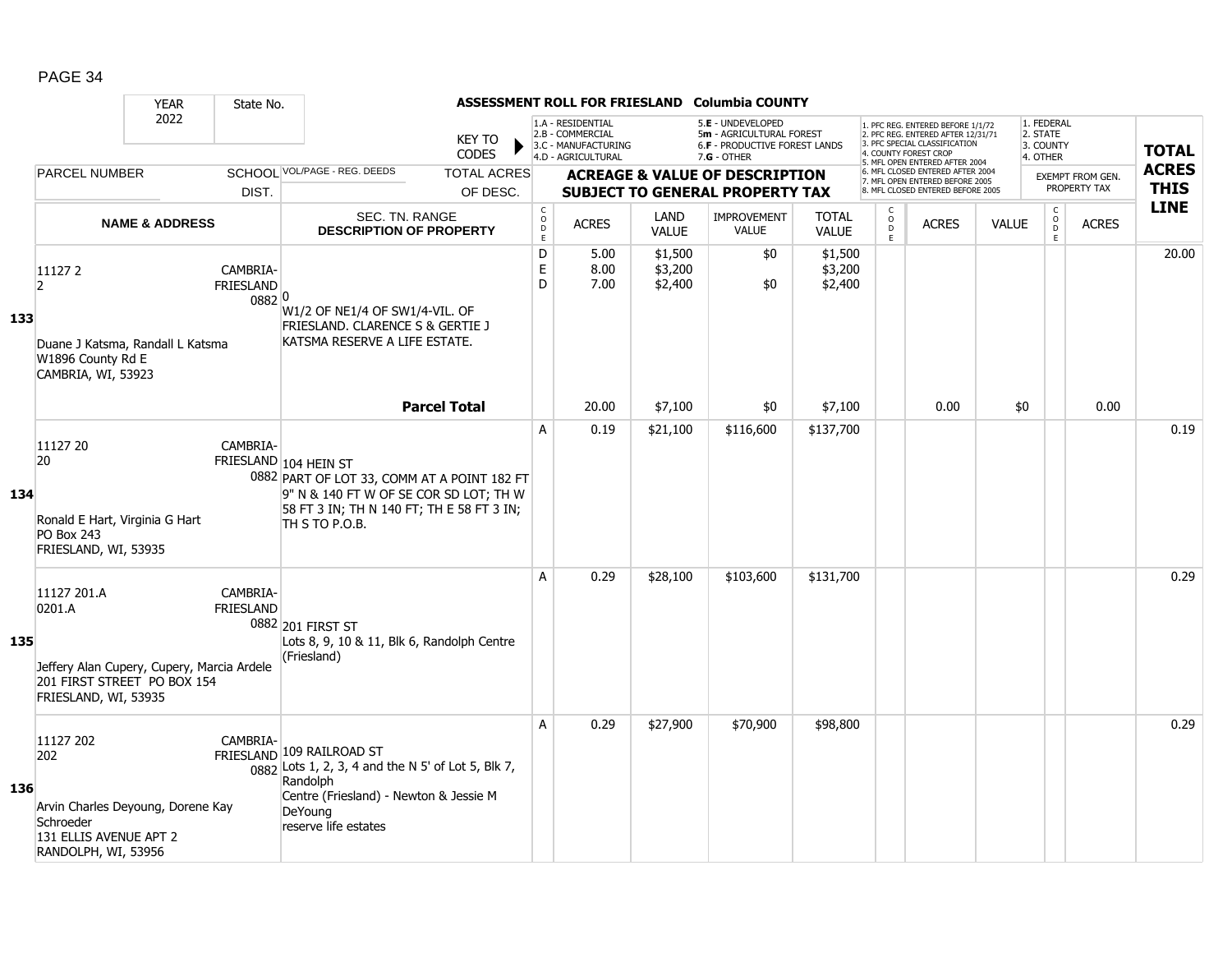|     |                                                                                                       | <b>YEAR</b>               | State No. |                                                                                                                                                                                                                                                                                                                                                                                      |                                |                                                          |                                                                                    |                      | ASSESSMENT ROLL FOR FRIESLAND Columbia COUNTY                                                   |                              |                        |                                                                                                                                                                     |              |                                                 |                                         |                             |
|-----|-------------------------------------------------------------------------------------------------------|---------------------------|-----------|--------------------------------------------------------------------------------------------------------------------------------------------------------------------------------------------------------------------------------------------------------------------------------------------------------------------------------------------------------------------------------------|--------------------------------|----------------------------------------------------------|------------------------------------------------------------------------------------|----------------------|-------------------------------------------------------------------------------------------------|------------------------------|------------------------|---------------------------------------------------------------------------------------------------------------------------------------------------------------------|--------------|-------------------------------------------------|-----------------------------------------|-----------------------------|
|     |                                                                                                       | 2022                      |           |                                                                                                                                                                                                                                                                                                                                                                                      | <b>KEY TO</b><br><b>CODES</b>  |                                                          | 1.A - RESIDENTIAL<br>2.B - COMMERCIAL<br>3.C - MANUFACTURING<br>4.D - AGRICULTURAL |                      | 5.E - UNDEVELOPED<br>5m - AGRICULTURAL FOREST<br>6.F - PRODUCTIVE FOREST LANDS<br>$7.G - OTHER$ |                              |                        | I. PFC REG. ENTERED BEFORE 1/1/72<br>2. PFC REG. ENTERED AFTER 12/31/71<br>3. PFC SPECIAL CLASSIFICATION<br>4. COUNTY FOREST CROP<br>5. MFL OPEN ENTERED AFTER 2004 |              | 1. FEDERAL<br>2. STATE<br>3. COUNTY<br>4. OTHER |                                         | <b>TOTAL</b>                |
|     | <b>PARCEL NUMBER</b>                                                                                  |                           | DIST.     | SCHOOL VOL/PAGE - REG. DEEDS                                                                                                                                                                                                                                                                                                                                                         | <b>TOTAL ACRES</b><br>OF DESC. |                                                          |                                                                                    |                      | <b>ACREAGE &amp; VALUE OF DESCRIPTION</b><br><b>SUBJECT TO GENERAL PROPERTY TAX</b>             |                              |                        | 6. MFL CLOSED ENTERED AFTER 2004<br>7. MFL OPEN ENTERED BEFORE 2005<br>8. MFL CLOSED ENTERED BEFORE 2005                                                            |              |                                                 | <b>EXEMPT FROM GEN.</b><br>PROPERTY TAX | <b>ACRES</b><br><b>THIS</b> |
|     |                                                                                                       | <b>NAME &amp; ADDRESS</b> |           | SEC. TN. RANGE<br><b>DESCRIPTION OF PROPERTY</b>                                                                                                                                                                                                                                                                                                                                     |                                | $\begin{matrix} 0 \\ 0 \\ 0 \end{matrix}$<br>$\mathsf E$ | <b>ACRES</b>                                                                       | LAND<br><b>VALUE</b> | <b>IMPROVEMENT</b><br><b>VALUE</b>                                                              | <b>TOTAL</b><br><b>VALUE</b> | C<br>$\circ$<br>D<br>E | <b>ACRES</b>                                                                                                                                                        | <b>VALUE</b> | $\mathsf{C}$<br>$_{\rm D}^{\rm O}$<br>F.        | <b>ACRES</b>                            | <b>LINE</b>                 |
| 137 | 11127 204<br>204<br>Judy Woudstra Boelter<br>111 RAILROAD PO BOX 152<br>FRIESLAND, WI, 53935          |                           | CAMBRIA-  | FRIESLAND 111 Railroad St<br>0882 Lots 5 & 6, Blk 7, Randolph Centre<br>(Friesland); also<br>NLY 20' of Lot 7, Blk 7, Randolph Centre;<br>exc NLY 5'<br>of Lot 5, Blk 7, Randolph Centre                                                                                                                                                                                             |                                | A                                                        | 0.20                                                                               | \$22,800             | \$39,700                                                                                        | \$62,500                     |                        |                                                                                                                                                                     |              |                                                 |                                         | 0.20                        |
| 138 | 11127 205.01<br>205.01<br>Austin J Douma, Kimberly A Douma<br>113 Railroad St<br>FRIESLAND, WI, 53935 |                           |           | CAMBRIA-113 RAILROAD ST<br>FRIESLAND Lot 7; exc N 20'; all of Lots 8 & 9; NLY 15' of<br>0882 Lot 10,<br>Blk 7, Randolph Centre (Friesland); also S<br>$10'$ of Lot<br>10; all of Lots 11 &12; Blk 7, Randolph<br>Centre<br>(Friesland)                                                                                                                                               |                                | A                                                        | 0.36                                                                               | \$26,900             | \$146,700                                                                                       | \$173,600                    |                        |                                                                                                                                                                     |              |                                                 |                                         | 0.36                        |
| 139 | 11127 21.01<br>21.01<br>Village of Friesland<br><b>PO BOX 208</b><br>FRIESLAND, WI, 53935             |                           |           | 0 HEIN ST - the street<br>CAMBRIA- $A$ parcel of land located in the NE Q of the<br>FRIESLAND SE Q of Sec 16, also being part of School Lot<br>0882 33, described as follows: Comm at the E Q<br>cor of Sec 16; S00-19-29E 951.12'; S89-46-<br>53W 32.90' to a pt on the W ROW In of CTH<br>EF & POB; S00-20-24E 50'; S89-46-53W<br>250'; N00-20-24W 50'; N89-46-53E 250' to<br>POB. |                                |                                                          |                                                                                    |                      |                                                                                                 |                              |                        |                                                                                                                                                                     |              | X <sub>4</sub>                                  | 0.29                                    | 0.29                        |
| 140 | 11127 21.02<br>21.02<br>Ronald G Alsum, Patricia M Alsum<br>PO BOX 13<br>FRIESLAND, WI, 53935         |                           | CAMBRIA-  | FRIESLAND 106 HEIN ST<br>0882 PRT SCHOOL LOT 33-COM 182.9' N & 198.3'<br>W SE SD LOT; N140'; E TO E LN SD LOT; N<br>49 1/2'; W TO E LN RR; SE TO PT 182.9' N<br>OF S LN SD LOT; E TO BEG. Marian Alsum<br>retains a Life Estate - See Exceptions                                                                                                                                     |                                | $\overline{A}$                                           | 0.71                                                                               | \$31,700             | \$86,200                                                                                        | \$117,900                    |                        |                                                                                                                                                                     |              |                                                 |                                         | 0.71                        |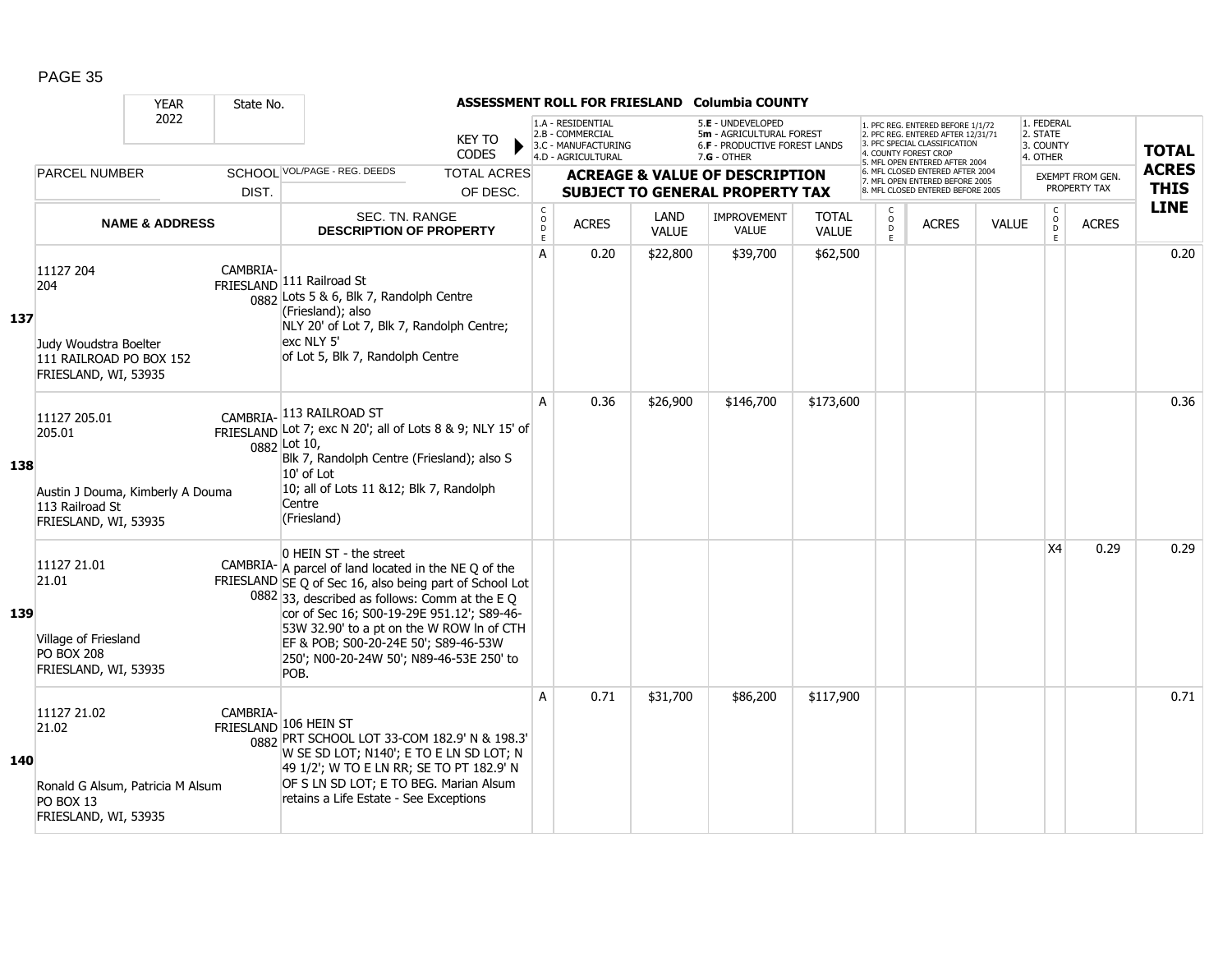|     |                                                                                                              | <b>YEAR</b>               | State No.                                |                                                                                   |                                |                   |                                                                                    |                      | ASSESSMENT ROLL FOR FRIESLAND Columbia COUNTY                                                   |                              |                             |                                                                                                                                            |              |                                                 |                                  |                             |
|-----|--------------------------------------------------------------------------------------------------------------|---------------------------|------------------------------------------|-----------------------------------------------------------------------------------|--------------------------------|-------------------|------------------------------------------------------------------------------------|----------------------|-------------------------------------------------------------------------------------------------|------------------------------|-----------------------------|--------------------------------------------------------------------------------------------------------------------------------------------|--------------|-------------------------------------------------|----------------------------------|-----------------------------|
|     |                                                                                                              | 2022                      |                                          |                                                                                   | <b>KEY TO</b><br><b>CODES</b>  |                   | 1.A - RESIDENTIAL<br>2.B - COMMERCIAL<br>3.C - MANUFACTURING<br>4.D - AGRICULTURAL |                      | 5.E - UNDEVELOPED<br>5m - AGRICULTURAL FOREST<br>6.F - PRODUCTIVE FOREST LANDS<br>$7.G - OTHER$ |                              |                             | 1. PFC REG. ENTERED BEFORE 1/1/72<br>2. PFC REG. ENTERED AFTER 12/31/71<br>3. PFC SPECIAL CLASSIFICATION<br>4. COUNTY FOREST CROP          |              | 1. FEDERAL<br>2. STATE<br>3. COUNTY<br>4. OTHER |                                  | <b>TOTAL</b>                |
|     | <b>PARCEL NUMBER</b>                                                                                         |                           | DIST.                                    | SCHOOL VOL/PAGE - REG. DEEDS                                                      | <b>TOTAL ACRES</b><br>OF DESC. |                   |                                                                                    |                      | <b>ACREAGE &amp; VALUE OF DESCRIPTION</b><br><b>SUBJECT TO GENERAL PROPERTY TAX</b>             |                              |                             | 5. MFL OPEN ENTERED AFTER 2004<br>6. MFL CLOSED ENTERED AFTER 2004<br>7. MFL OPEN ENTERED BEFORE 2005<br>8. MFL CLOSED ENTERED BEFORE 2005 |              |                                                 | EXEMPT FROM GEN.<br>PROPERTY TAX | <b>ACRES</b><br><b>THIS</b> |
|     |                                                                                                              |                           |                                          |                                                                                   |                                | $\mathsf{C}$      |                                                                                    |                      |                                                                                                 |                              | $\mathsf{C}$                |                                                                                                                                            |              |                                                 |                                  | <b>LINE</b>                 |
|     |                                                                                                              | <b>NAME &amp; ADDRESS</b> |                                          | SEC. TN. RANGE<br><b>DESCRIPTION OF PROPERTY</b>                                  |                                | $\circ$<br>D<br>E | <b>ACRES</b>                                                                       | LAND<br><b>VALUE</b> | <b>IMPROVEMENT</b><br><b>VALUE</b>                                                              | <b>TOTAL</b><br><b>VALUE</b> | $\circ$<br>$\mathsf D$<br>E | <b>ACRES</b>                                                                                                                               | <b>VALUE</b> | $\begin{matrix} 0 \\ 0 \\ D \end{matrix}$<br>E  | <b>ACRES</b>                     |                             |
| 141 | 11127 210<br>210<br>Chicago & Northwestern RR Co<br><b>NA</b><br>FRIESLAND, WI, 53935                        |                           | CAMBRIA-<br><b>FRIESLAND</b><br>$0882$ 0 | 6 A FOR RR ROW SEE EXCEPTIONS<br>RELEASE TO ROYAL LBR YD EXC CS#1892              |                                |                   |                                                                                    |                      |                                                                                                 |                              |                             |                                                                                                                                            |              | X <sub>5</sub>                                  | 3.80                             | 3.80                        |
| 142 | 11127 210.03<br>210.03<br>Randall Broesch, Wendy Broesch<br>PO BOX 34<br>FRIESLAND, WI, 53935                |                           | CAMBRIA-<br><b>FRIESLAND</b><br>0882     | 202 E WINNEBAGO ST<br>Lot 1, CSM 5915-42-57                                       |                                | B                 | 0.91                                                                               | \$18,900             | \$79,500                                                                                        | \$98,400                     |                             |                                                                                                                                            |              |                                                 |                                  | 0.91                        |
| 143 | 11127 210.04<br>210.04<br>Lisa L Benish<br>304 E Winnebago St<br>FRIESLAND, WI, 53935                        |                           | CAMBRIA-<br><b>FRIESLAND</b><br>0882     | 304 E WINNEBAGO ST<br>Lot 2, CSM 5915-42-57                                       |                                | A                 | 0.58                                                                               | \$37,900             | \$130,200                                                                                       | \$168,100                    |                             |                                                                                                                                            |              |                                                 |                                  | 0.58                        |
| 144 | 11127 210.B<br>0210.B<br>Daniel H Schoemann, Schoemann, Janice M<br>206 E CORDELIA #3<br>FOX LAKE, WI, 53933 |                           | CAMBRIA-<br><b>FRIESLAND</b>             | 0882 102 RAILROAD ST<br>PRT NW1/4 NW1/4 W OF MAIN LN RR-PCL<br>55' WD X 230' DEEP |                                | B                 | 0.30                                                                               | \$10,900             | \$71,400                                                                                        | \$82,300                     |                             |                                                                                                                                            |              |                                                 |                                  | 0.30                        |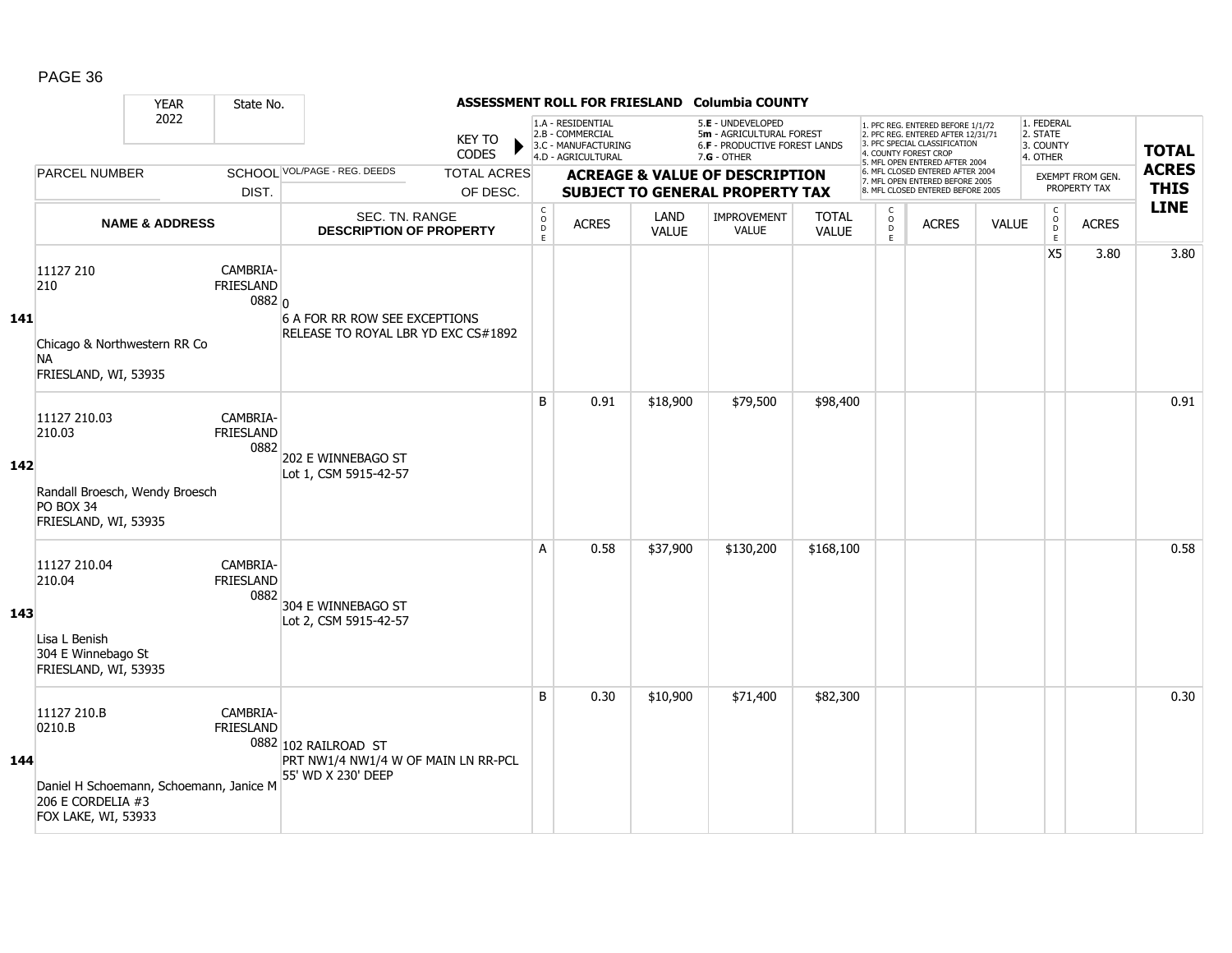|     |                                                                                                      | <b>YEAR</b>               | State No.                            |                                                                                          |                                |                                              |                                                                                    |                      | ASSESSMENT ROLL FOR FRIESLAND Columbia COUNTY                                                 |                              |                                                         |                                                                                                                                                                     |              |                                                 |                                  |                             |
|-----|------------------------------------------------------------------------------------------------------|---------------------------|--------------------------------------|------------------------------------------------------------------------------------------|--------------------------------|----------------------------------------------|------------------------------------------------------------------------------------|----------------------|-----------------------------------------------------------------------------------------------|------------------------------|---------------------------------------------------------|---------------------------------------------------------------------------------------------------------------------------------------------------------------------|--------------|-------------------------------------------------|----------------------------------|-----------------------------|
|     |                                                                                                      | 2022                      |                                      |                                                                                          | <b>KEY TO</b><br>CODES         |                                              | 1.A - RESIDENTIAL<br>2.B - COMMERCIAL<br>3.C - MANUFACTURING<br>4.D - AGRICULTURAL |                      | 5.E - UNDEVELOPED<br>5m - AGRICULTURAL FOREST<br>6.F - PRODUCTIVE FOREST LANDS<br>7.G - OTHER |                              |                                                         | 1. PFC REG. ENTERED BEFORE 1/1/72<br>2. PFC REG. ENTERED AFTER 12/31/71<br>3. PFC SPECIAL CLASSIFICATION<br>4. COUNTY FOREST CROP<br>5. MFL OPEN ENTERED AFTER 2004 |              | 1. FEDERAL<br>2. STATE<br>3. COUNTY<br>4. OTHER |                                  | <b>TOTAL</b>                |
|     | <b>PARCEL NUMBER</b>                                                                                 |                           | DIST.                                | SCHOOL VOL/PAGE - REG. DEEDS                                                             | <b>TOTAL ACRES</b><br>OF DESC. |                                              |                                                                                    |                      | <b>ACREAGE &amp; VALUE OF DESCRIPTION</b><br><b>SUBJECT TO GENERAL PROPERTY TAX</b>           |                              |                                                         | 6. MFL CLOSED ENTERED AFTER 2004<br>7. MFL OPEN ENTERED BEFORE 2005<br>8. MFL CLOSED ENTERED BEFORE 2005                                                            |              |                                                 | EXEMPT FROM GEN.<br>PROPERTY TAX | <b>ACRES</b><br><b>THIS</b> |
|     |                                                                                                      | <b>NAME &amp; ADDRESS</b> |                                      | SEC. TN. RANGE<br><b>DESCRIPTION OF PROPERTY</b>                                         |                                | $\mathsf C$<br>$\overline{0}$<br>$\mathsf E$ | <b>ACRES</b>                                                                       | LAND<br><b>VALUE</b> | <b>IMPROVEMENT</b><br><b>VALUE</b>                                                            | <b>TOTAL</b><br><b>VALUE</b> | $\mathsf{C}$<br>$\ddot{\mathbf{O}}$<br>$\mathsf D$<br>E | <b>ACRES</b>                                                                                                                                                        | <b>VALUE</b> | $\mathsf{C}$<br>$\overline{0}$<br>E             | <b>ACRES</b>                     | <b>LINE</b>                 |
| 145 | 11127 210.C<br>0210.C<br>Cupery & De Young Storage Corp<br><b>PO BOX 338</b><br>FRIESLAND, WI, 53935 |                           | CAMBRIA-<br><b>FRIESLAND</b><br>0882 | LOT 1 CSM 1892-10-98                                                                     |                                | B                                            | 0.30                                                                               | \$2,200              | \$0                                                                                           | \$2,200                      |                                                         |                                                                                                                                                                     |              |                                                 |                                  | 0.30                        |
| 146 | 11127 210.D<br>0210.D<br>Cupery & De Young Storage Corp<br><b>PO BOX 338</b><br>FRIESLAND, WI, 53935 |                           | CAMBRIA-<br><b>FRIESLAND</b><br>0882 | n<br>LOT 2 CSM 1892-10-98                                                                |                                | B                                            | 0.10                                                                               | \$900                | \$0                                                                                           | \$900                        |                                                         |                                                                                                                                                                     |              |                                                 |                                  | 0.10                        |
| 147 | 11127 210.RD1<br>0210.RD1<br>Village Of Friesland<br><b>PO BOX 208</b><br>FRIESLAND, WI, 53935       |                           | CAMBRIA-<br>FRIESLAND                | 0882 RICHLAND STREET<br>that part of E Winnebago Street as shown on<br>CSM 5915-42-57    |                                |                                              |                                                                                    |                      |                                                                                               |                              |                                                         |                                                                                                                                                                     |              | X <sub>4</sub>                                  | 0.60                             | 0.60                        |
| 148 | 11127 210.RD2<br>0210.RD2<br>Village of Friesland<br><b>PO BOX 208</b><br>FRIESLAND, WI, 53935       |                           | CAMBRIA-<br>FRIESLAND                | 0882 E WINNEBAGO STREET<br>that part of E Winnebago Street as shown on<br>CSM 5915-42-57 |                                |                                              |                                                                                    |                      |                                                                                               |                              |                                                         |                                                                                                                                                                     |              | X4                                              | 0.03                             | 0.03                        |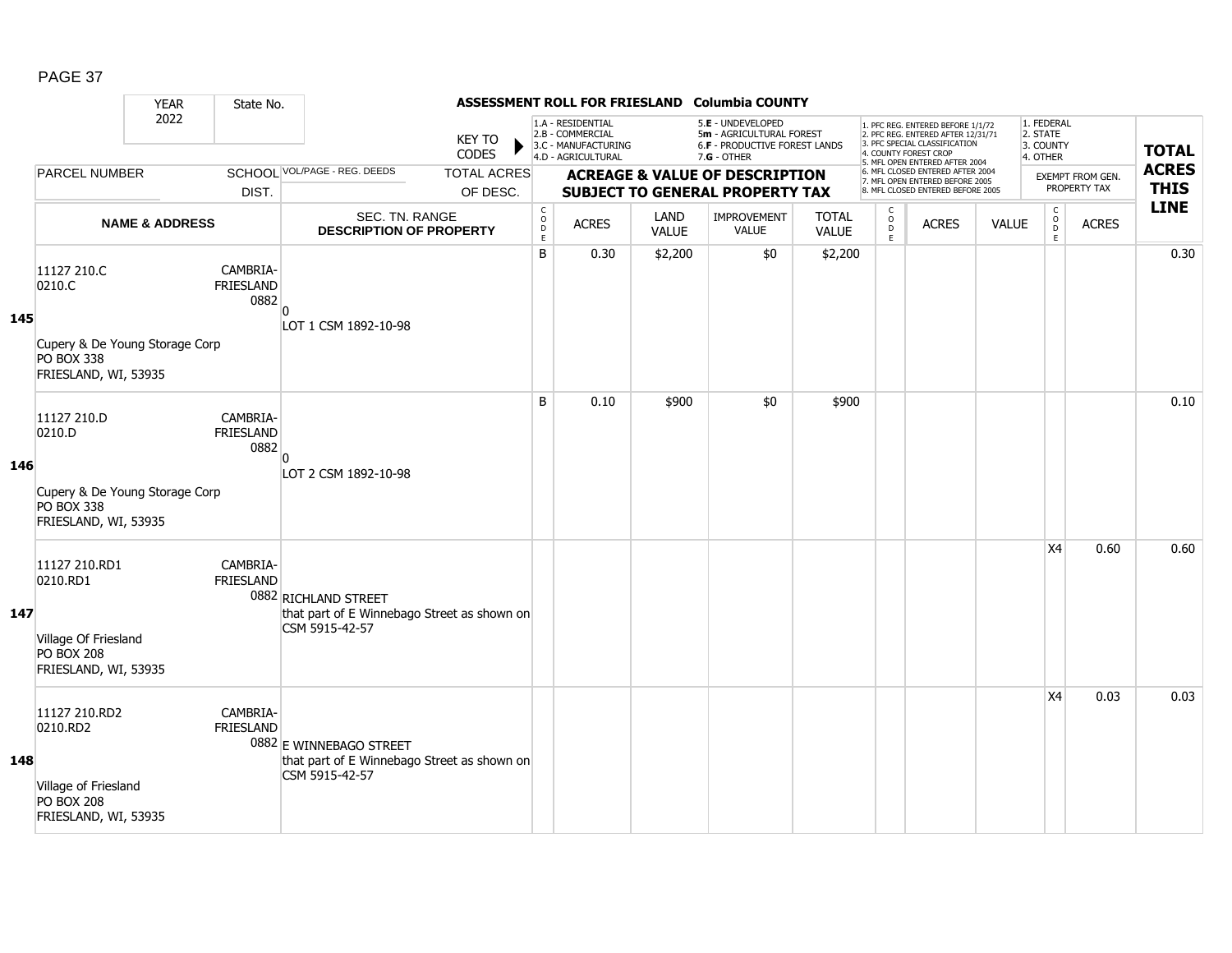|     |                                                                                              | <b>YEAR</b>               | State No.                            |                                                                                       |                                |                                                           |                                                                                    |                      | ASSESSMENT ROLL FOR FRIESLAND Columbia COUNTY                                                 |                              |                                                |                                                                                                                                                                     |              |                                                 |                                  |                             |
|-----|----------------------------------------------------------------------------------------------|---------------------------|--------------------------------------|---------------------------------------------------------------------------------------|--------------------------------|-----------------------------------------------------------|------------------------------------------------------------------------------------|----------------------|-----------------------------------------------------------------------------------------------|------------------------------|------------------------------------------------|---------------------------------------------------------------------------------------------------------------------------------------------------------------------|--------------|-------------------------------------------------|----------------------------------|-----------------------------|
|     |                                                                                              | 2022                      |                                      |                                                                                       | <b>KEY TO</b><br><b>CODES</b>  |                                                           | 1.A - RESIDENTIAL<br>2.B - COMMERCIAL<br>3.C - MANUFACTURING<br>4.D - AGRICULTURAL |                      | 5.E - UNDEVELOPED<br>5m - AGRICULTURAL FOREST<br>6.F - PRODUCTIVE FOREST LANDS<br>7.G - OTHER |                              |                                                | 1. PFC REG. ENTERED BEFORE 1/1/72<br>2. PFC REG. ENTERED AFTER 12/31/71<br>3. PFC SPECIAL CLASSIFICATION<br>4. COUNTY FOREST CROP<br>5. MFL OPEN ENTERED AFTER 2004 |              | 1. FEDERAL<br>2. STATE<br>3. COUNTY<br>4. OTHER |                                  | <b>TOTAL</b>                |
|     | <b>PARCEL NUMBER</b>                                                                         |                           | DIST.                                | SCHOOL VOL/PAGE - REG. DEEDS                                                          | <b>TOTAL ACRES</b><br>OF DESC. |                                                           |                                                                                    |                      | <b>ACREAGE &amp; VALUE OF DESCRIPTION</b><br><b>SUBJECT TO GENERAL PROPERTY TAX</b>           |                              |                                                | 6. MFL CLOSED ENTERED AFTER 2004<br>7. MFL OPEN ENTERED BEFORE 2005<br>8. MFL CLOSED ENTERED BEFORE 2005                                                            |              |                                                 | EXEMPT FROM GEN.<br>PROPERTY TAX | <b>ACRES</b><br><b>THIS</b> |
|     |                                                                                              | <b>NAME &amp; ADDRESS</b> |                                      | SEC. TN. RANGE<br><b>DESCRIPTION OF PROPERTY</b>                                      |                                | $\begin{array}{c} C \\ O \\ D \end{array}$<br>$\mathsf E$ | <b>ACRES</b>                                                                       | LAND<br><b>VALUE</b> | <b>IMPROVEMENT</b><br><b>VALUE</b>                                                            | <b>TOTAL</b><br><b>VALUE</b> | $\begin{matrix} 0 \\ 0 \\ D \end{matrix}$<br>E | <b>ACRES</b>                                                                                                                                                        | <b>VALUE</b> | $\begin{matrix} 0 \\ 0 \\ 0 \end{matrix}$<br>E  | <b>ACRES</b>                     | <b>LINE</b>                 |
| 149 | 11127 212<br>212<br>Jennifer J Deyoung, 101 Park Street<br>PO Box 84<br>FRIESLAND, WI, 53935 |                           | CAMBRIA-<br><b>FRIESLAND</b><br>0882 | 101 PARK ST<br>LOT 1 PARK ADDITION FRIESLAND                                          |                                | Α                                                         | 0.44                                                                               | \$33,100             | \$223,600                                                                                     | \$256,700                    |                                                |                                                                                                                                                                     |              |                                                 |                                  | 0.44                        |
| 150 | 11127 213<br>213<br>Roger Kasper, Karen Kasper<br>103 Park St<br>Friesland, WI, 53935        |                           | CAMBRIA-<br><b>FRIESLAND</b>         | 0882 103 PARK ST<br>LOT 2 PARK ADD FRIESLAND Dewey S<br>Katsma reserves a Life Estate |                                | A                                                         | 0.37                                                                               | \$30,800             | \$144,200                                                                                     | \$175,000                    |                                                |                                                                                                                                                                     |              |                                                 |                                  | 0.37                        |
| 151 | 11127 214<br>214<br>Jodi K Burmania, 105 Park Street<br>PO BOX 81<br>FRIESLAND, WI, 53935    |                           | CAMBRIA-<br><b>FRIESLAND</b><br>0882 | 105 Park St<br>LOT 3 PARK ADDITION FRIESLAND                                          |                                | A                                                         | 0.43                                                                               | \$32,800             | \$141,500                                                                                     | \$174,300                    |                                                |                                                                                                                                                                     |              |                                                 |                                  | 0.43                        |
| 152 | 11127 215<br>215<br>Derrick L Smit, Candace C Smit<br>107 Park St<br>FRIESLAND, WI, 53935    |                           | CAMBRIA-<br><b>FRIESLAND</b><br>0882 | 107 PARK ST<br>LOT 4 PARK ADDITION FRIESLAND                                          |                                | A                                                         | 0.43                                                                               | \$32,800             | \$162,700                                                                                     | \$195,500                    |                                                |                                                                                                                                                                     |              |                                                 |                                  | 0.43                        |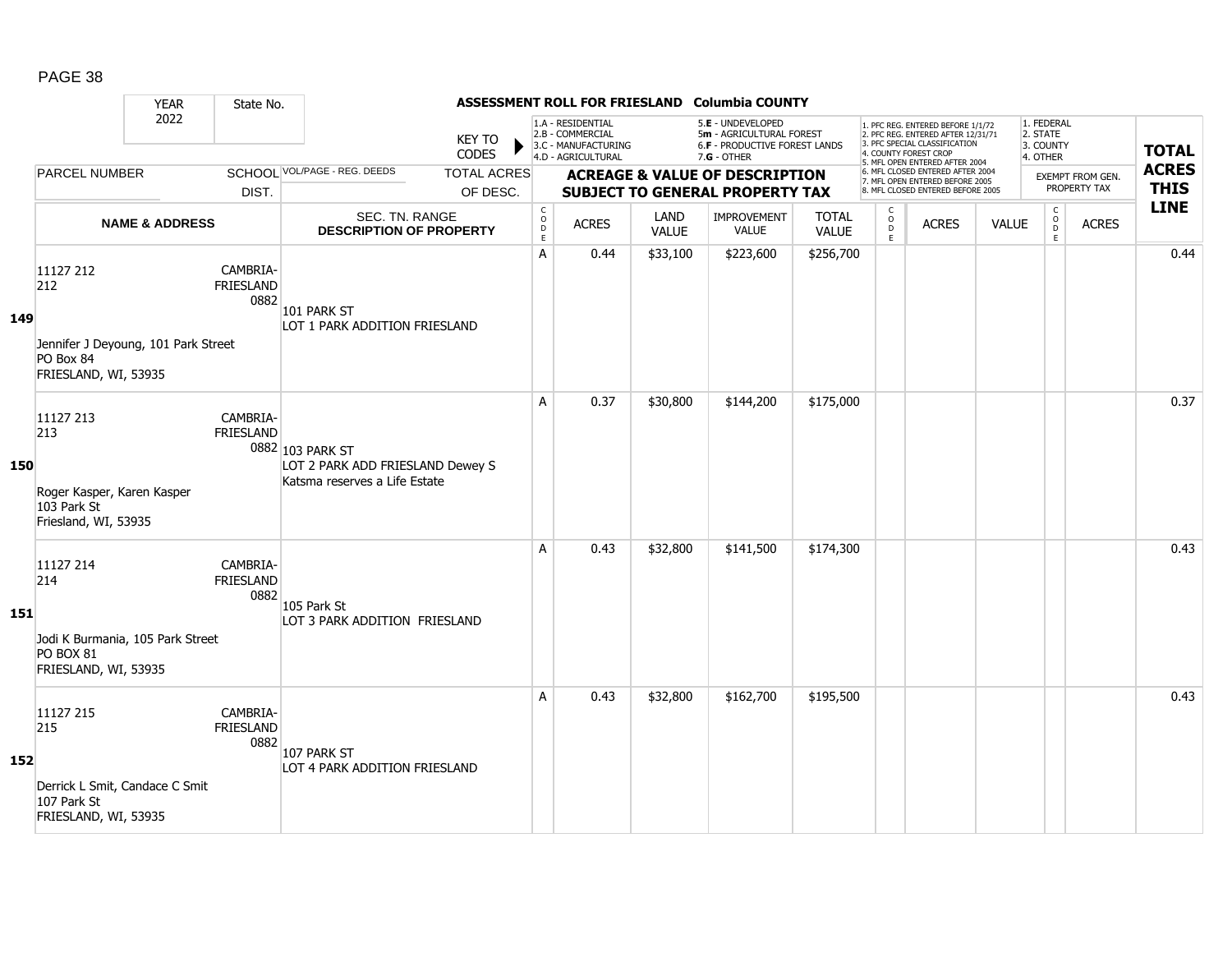|     |                                                                                                                          | <b>YEAR</b>               | State No.                              |                                                                                                                           |                               |                                        |                                                                                    |                           | ASSESSMENT ROLL FOR FRIESLAND Columbia COUNTY                                                   |                              |                                               |                                                                                                                                            |              |                                                 |                  |                            |
|-----|--------------------------------------------------------------------------------------------------------------------------|---------------------------|----------------------------------------|---------------------------------------------------------------------------------------------------------------------------|-------------------------------|----------------------------------------|------------------------------------------------------------------------------------|---------------------------|-------------------------------------------------------------------------------------------------|------------------------------|-----------------------------------------------|--------------------------------------------------------------------------------------------------------------------------------------------|--------------|-------------------------------------------------|------------------|----------------------------|
|     |                                                                                                                          | 2022                      |                                        |                                                                                                                           | <b>KEY TO</b><br><b>CODES</b> |                                        | 1.A - RESIDENTIAL<br>2.B - COMMERCIAL<br>3.C - MANUFACTURING<br>4.D - AGRICULTURAL |                           | 5.E - UNDEVELOPED<br>5m - AGRICULTURAL FOREST<br>6.F - PRODUCTIVE FOREST LANDS<br>$7.G - OTHER$ |                              | 4. COUNTY FOREST CROP                         | 1. PFC REG. ENTERED BEFORE 1/1/72<br>2. PFC REG. ENTERED AFTER 12/31/71<br>3. PFC SPECIAL CLASSIFICATION<br>5. MFL OPEN ENTERED AFTER 2004 |              | 1. FEDERAL<br>2. STATE<br>3. COUNTY<br>4. OTHER |                  | <b>TOTAL</b>               |
|     | <b>PARCEL NUMBER</b>                                                                                                     |                           |                                        | SCHOOL VOL/PAGE - REG. DEEDS                                                                                              | <b>TOTAL ACRES</b>            |                                        |                                                                                    |                           | <b>ACREAGE &amp; VALUE OF DESCRIPTION</b>                                                       |                              |                                               | 6. MFL CLOSED ENTERED AFTER 2004<br>7. MFL OPEN ENTERED BEFORE 2005                                                                        |              |                                                 | EXEMPT FROM GEN. | <b>ACRES</b>               |
|     |                                                                                                                          |                           | DIST.                                  |                                                                                                                           | OF DESC.                      |                                        |                                                                                    |                           | <b>SUBJECT TO GENERAL PROPERTY TAX</b>                                                          |                              |                                               | 8. MFL CLOSED ENTERED BEFORE 2005                                                                                                          |              |                                                 | PROPERTY TAX     | <b>THIS</b><br><b>LINE</b> |
|     |                                                                                                                          | <b>NAME &amp; ADDRESS</b> |                                        | <b>SEC. TN. RANGE</b><br><b>DESCRIPTION OF PROPERTY</b>                                                                   |                               | $_{\rm o}^{\rm c}$<br>$\mathsf D$<br>E | <b>ACRES</b>                                                                       | LAND<br><b>VALUE</b>      | <b>IMPROVEMENT</b><br><b>VALUE</b>                                                              | <b>TOTAL</b><br><b>VALUE</b> | $\mathsf{C}$<br>$_\mathrm{D}^\mathrm{O}$<br>E | <b>ACRES</b>                                                                                                                               | <b>VALUE</b> | $\begin{array}{c} C \\ O \\ D \end{array}$<br>E | <b>ACRES</b>     |                            |
| 153 | 11127 216<br>216<br>Janis Jovle<br>109 Park St<br>FRIESLAND, WI, 53935                                                   |                           | CAMBRIA-<br><b>FRIESLAND</b>           | 0882 109 Park St<br>Lot 5, Park Addition to the Village of<br>Friesland                                                   |                               | A                                      | 0.43                                                                               | \$32,800                  | \$100,900                                                                                       | \$133,700                    |                                               |                                                                                                                                            |              |                                                 |                  | 0.43                       |
| 154 | 11127 217<br>217<br>William & Evelyn Vander Galien Living Trust<br>Dtd 12/22/2000<br>111 Park St<br>FRIESLAND, WI, 53935 |                           | CAMBRIA-<br><b>FRIESLAND</b><br>0882   | 111 PARK ST<br>LOT 6 PARK ADDITION FRIESLAND                                                                              |                               | A                                      | 0.43                                                                               | \$32,800                  | \$208,900                                                                                       | \$241,700                    |                                               |                                                                                                                                            |              |                                                 |                  | 0.43                       |
| 155 | 11127 218<br>218<br>Randall R Broesch, Wendy J Broesch<br>113 Park St<br>FRIESLAND, WI, 53935                            |                           | CAMBRIA-<br><b>FRIESLAND</b><br>0882   | 113 PARK ST<br>LOT 7 PARK ADDITION FRIESLAND                                                                              |                               | A                                      | 0.68                                                                               | \$41,300                  | \$187,600                                                                                       | \$228,900                    |                                               |                                                                                                                                            |              |                                                 |                  | 0.68                       |
| 156 | 11127 23<br>23<br>AI.<br>W2740 County Line Rd<br>RANDOLPH, WI, 53956                                                     |                           | CAMBRIA-<br><b>FRIESLAND</b><br>0882 0 | PART OF LOT 33 -SEE EXCEPTIONS-MELVIN<br>Marilyn J Oosterwyk, Cynthia A Vanbeek, Et & ALICE HOFFMAN RESERVE A LIFE ESTATE |                               | D<br>D<br>E                            | 1.00<br>8.00<br>1.22                                                               | \$300<br>\$2,800<br>\$500 | \$0<br>\$0                                                                                      | \$300<br>\$2,800<br>\$500    |                                               |                                                                                                                                            |              |                                                 |                  | 10.22                      |
|     |                                                                                                                          |                           |                                        |                                                                                                                           | <b>Parcel Total</b>           |                                        | 10.22                                                                              | \$3,600                   | \$0                                                                                             | \$3,600                      |                                               | 0.00                                                                                                                                       | \$0          |                                                 | 0.00             |                            |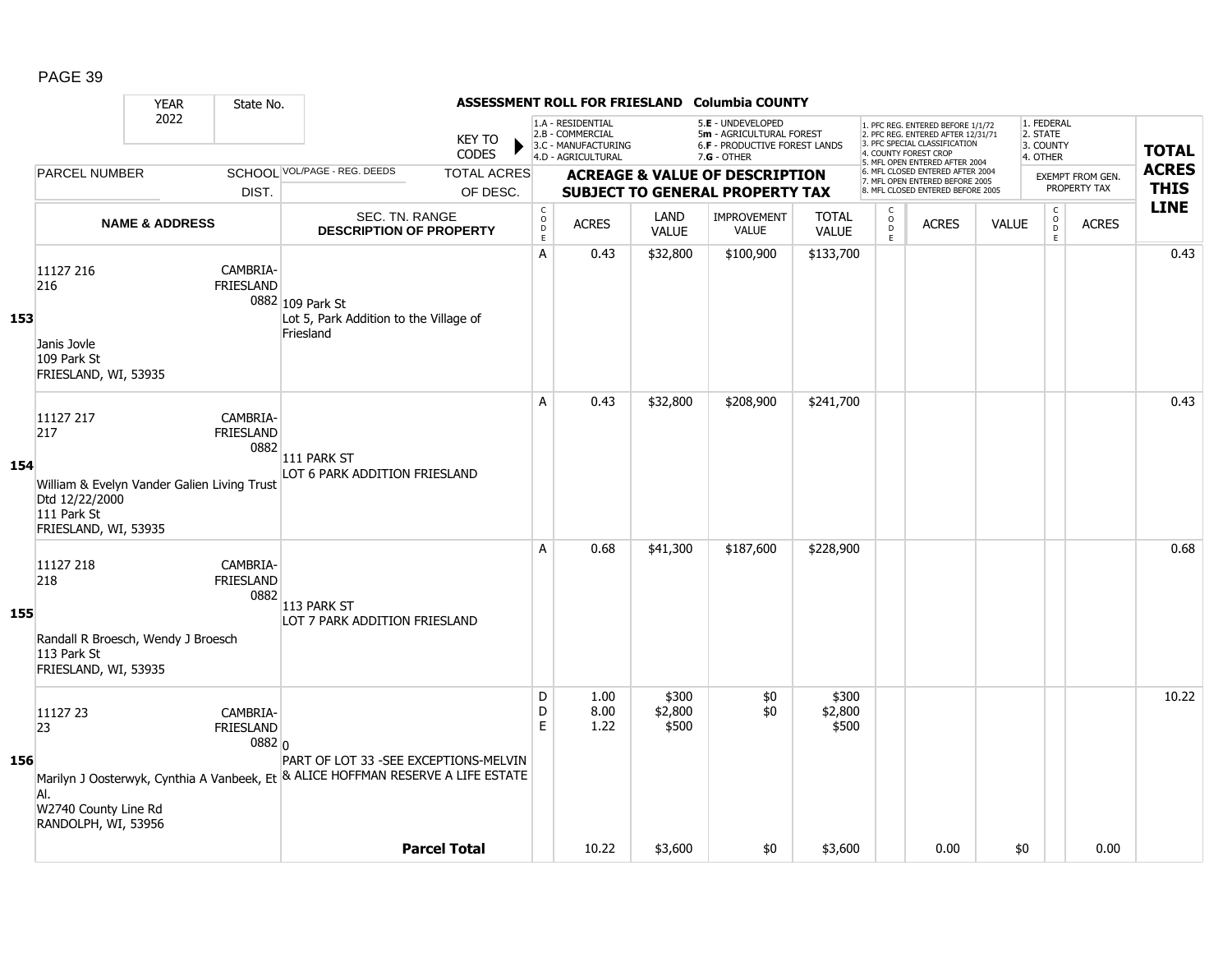|     |                                                                                                        | <b>YEAR</b>               | State No.                            |                                                                                                                                                                                                |                                |                 |                                                                                    |                      | ASSESSMENT ROLL FOR FRIESLAND Columbia COUNTY                                                   |                              |                          |                                                                                                                                                                     |              |                                                 |                                  |                             |
|-----|--------------------------------------------------------------------------------------------------------|---------------------------|--------------------------------------|------------------------------------------------------------------------------------------------------------------------------------------------------------------------------------------------|--------------------------------|-----------------|------------------------------------------------------------------------------------|----------------------|-------------------------------------------------------------------------------------------------|------------------------------|--------------------------|---------------------------------------------------------------------------------------------------------------------------------------------------------------------|--------------|-------------------------------------------------|----------------------------------|-----------------------------|
|     |                                                                                                        | 2022                      |                                      |                                                                                                                                                                                                | <b>KEY TO</b><br><b>CODES</b>  |                 | 1.A - RESIDENTIAL<br>2.B - COMMERCIAL<br>3.C - MANUFACTURING<br>4.D - AGRICULTURAL |                      | 5.E - UNDEVELOPED<br>5m - AGRICULTURAL FOREST<br>6.F - PRODUCTIVE FOREST LANDS<br>$7.G - OTHER$ |                              |                          | 1. PFC REG. ENTERED BEFORE 1/1/72<br>2. PFC REG. ENTERED AFTER 12/31/71<br>3. PFC SPECIAL CLASSIFICATION<br>4. COUNTY FOREST CROP<br>5. MFL OPEN ENTERED AFTER 2004 |              | 1. FEDERAL<br>2. STATE<br>3. COUNTY<br>4. OTHER |                                  | <b>TOTAL</b>                |
|     | <b>PARCEL NUMBER</b>                                                                                   |                           | DIST.                                | SCHOOL VOL/PAGE - REG. DEEDS                                                                                                                                                                   | <b>TOTAL ACRES</b><br>OF DESC. |                 |                                                                                    |                      | <b>ACREAGE &amp; VALUE OF DESCRIPTION</b><br><b>SUBJECT TO GENERAL PROPERTY TAX</b>             |                              |                          | 6. MFL CLOSED ENTERED AFTER 2004<br>7. MFL OPEN ENTERED BEFORE 2005<br>8. MFL CLOSED ENTERED BEFORE 2005                                                            |              |                                                 | EXEMPT FROM GEN.<br>PROPERTY TAX | <b>ACRES</b><br><b>THIS</b> |
|     |                                                                                                        | <b>NAME &amp; ADDRESS</b> |                                      | SEC. TN. RANGE<br><b>DESCRIPTION OF PROPERTY</b>                                                                                                                                               |                                | $\rm _o^C$<br>E | <b>ACRES</b>                                                                       | LAND<br><b>VALUE</b> | IMPROVEMENT<br><b>VALUE</b>                                                                     | <b>TOTAL</b><br><b>VALUE</b> | C<br>$\overline{0}$<br>E | <b>ACRES</b>                                                                                                                                                        | <b>VALUE</b> | $\begin{matrix} 0 \\ 0 \\ 0 \end{matrix}$<br>E  | <b>ACRES</b>                     | <b>LINE</b>                 |
| 157 | 11127 24.1<br>24.1<br>Village Of Friesland<br><b>PO BOX 208</b><br>FRIESLAND, WI, 53935                |                           | CAMBRIA-<br><b>FRIESLAND</b><br>0882 | 108 Park St<br>LOT 1 CSM 863-4-83                                                                                                                                                              |                                |                 |                                                                                    |                      |                                                                                                 |                              |                          |                                                                                                                                                                     |              | X <sub>4</sub>                                  | 4.51                             | 4.51                        |
| 158 | 11127 24.A<br>0024.A<br>Larry J Bylsma, Bylsma, Doreen M<br>405 N MADISON STREET<br>CAMBRIA, WI, 53923 |                           | CAMBRIA-<br><b>FRIESLAND</b>         | 0882 405 N MADISON ST<br>PCL IN NE1/4 OF SE1/4, COM E 1/4 COR<br>SEC 16, SO E647.31' POB; SO E 125' S89<br>W348.48' NO W 125' N89 E348.48' POB                                                 |                                | A               | 1.00                                                                               | \$41,700             | \$218,900                                                                                       | \$260,600                    |                          |                                                                                                                                                                     |              |                                                 |                                  | 1.00                        |
| 159 | 11127 24.B<br>0024.B<br>Jeremy Oliver<br>N675 EAST FRIESLAND ROAD<br>MARKESAN, WI, 53946               |                           | CAMBRIA-                             | FRIESLAND 401 N MADISON ST<br>0882 Prt Lot 33, Being in NE1/4 of SE1/4, Com SE<br>cor Lot 33, N0-15W 372.25' POB; N0-15W<br>178.15' S89-45W 168.07' S0-15W 177.71'<br>N89-54'E 168.07' to BEG. |                                | A               | 0.69                                                                               | \$41,600             | \$74,800                                                                                        | \$116,400                    |                          |                                                                                                                                                                     |              |                                                 |                                  | 0.69                        |
| 160 | 11127 24.D<br>0024.D<br>Dennis Dykstra, Dykstra, Louise<br>105 HEIN STREET<br>CAMBRIA, WI, 53923       |                           | CAMBRIA-<br><b>FRIESLAND</b>         | 0882 105 HEIN ST<br>LOT 1-CSM 444-2-219----ALSO PCL 20 X<br>177.75' ADJ TO W                                                                                                                   |                                | A               | 0.57                                                                               | \$37,600             | \$157,700                                                                                       | \$195,300                    |                          |                                                                                                                                                                     |              |                                                 |                                  | 0.57                        |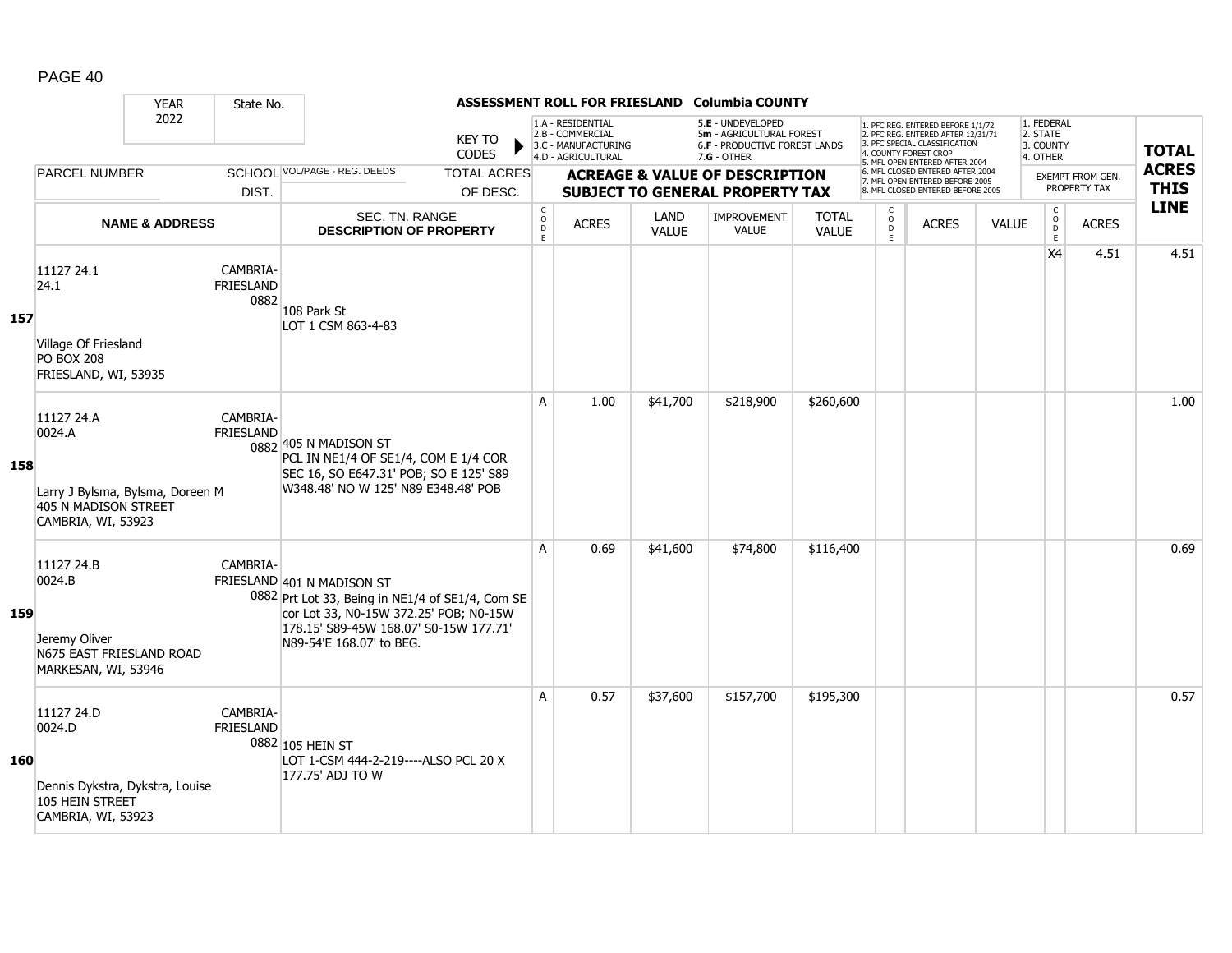|     |                                                                                                                           | <b>YEAR</b>               | State No.                              |                                                                                                                                                                                                                                         |                                |                                           |                                                                                    |                               | ASSESSMENT ROLL FOR FRIESLAND Columbia COUNTY                                                   |                               |                         |                                                                                                                                                                     |              |                                                 |                                         |                             |
|-----|---------------------------------------------------------------------------------------------------------------------------|---------------------------|----------------------------------------|-----------------------------------------------------------------------------------------------------------------------------------------------------------------------------------------------------------------------------------------|--------------------------------|-------------------------------------------|------------------------------------------------------------------------------------|-------------------------------|-------------------------------------------------------------------------------------------------|-------------------------------|-------------------------|---------------------------------------------------------------------------------------------------------------------------------------------------------------------|--------------|-------------------------------------------------|-----------------------------------------|-----------------------------|
|     |                                                                                                                           | 2022                      |                                        |                                                                                                                                                                                                                                         | <b>KEY TO</b><br><b>CODES</b>  |                                           | 1.A - RESIDENTIAL<br>2.B - COMMERCIAL<br>3.C - MANUFACTURING<br>4.D - AGRICULTURAL |                               | 5.E - UNDEVELOPED<br>5m - AGRICULTURAL FOREST<br>6.F - PRODUCTIVE FOREST LANDS<br>$7.G - OTHER$ |                               |                         | 1. PFC REG. ENTERED BEFORE 1/1/72<br>2. PFC REG. ENTERED AFTER 12/31/71<br>3. PFC SPECIAL CLASSIFICATION<br>4. COUNTY FOREST CROP<br>5. MFL OPEN ENTERED AFTER 2004 |              | 1. FEDERAL<br>2. STATE<br>3. COUNTY<br>4. OTHER |                                         | <b>TOTAL</b>                |
|     | <b>PARCEL NUMBER</b>                                                                                                      |                           | DIST.                                  | SCHOOL VOL/PAGE - REG. DEEDS                                                                                                                                                                                                            | <b>TOTAL ACRES</b><br>OF DESC. |                                           |                                                                                    |                               | <b>ACREAGE &amp; VALUE OF DESCRIPTION</b><br><b>SUBJECT TO GENERAL PROPERTY TAX</b>             |                               |                         | 6. MFL CLOSED ENTERED AFTER 2004<br>7. MFL OPEN ENTERED BEFORE 2005<br>8. MFL CLOSED ENTERED BEFORE 2005                                                            |              |                                                 | <b>EXEMPT FROM GEN.</b><br>PROPERTY TAX | <b>ACRES</b><br><b>THIS</b> |
|     |                                                                                                                           | <b>NAME &amp; ADDRESS</b> |                                        | SEC. TN. RANGE<br><b>DESCRIPTION OF PROPERTY</b>                                                                                                                                                                                        |                                | $\mathsf{C}$<br>$\circ$<br>D<br>$\bar{E}$ | <b>ACRES</b>                                                                       | LAND<br><b>VALUE</b>          | IMPROVEMENT<br><b>VALUE</b>                                                                     | <b>TOTAL</b><br><b>VALUE</b>  | C<br>$\circ$<br>D<br>E. | <b>ACRES</b>                                                                                                                                                        | <b>VALUE</b> | C<br>$\overline{0}$<br>E                        | <b>ACRES</b>                            | <b>LINE</b>                 |
| 161 | 11127 24.E<br>0024.E<br>Jonathan Daniel Anderson, Peters, Michele<br>Rene<br>407 N MADISON STREET<br>FRIESLAND, WI, 53935 |                           | CAMBRIA-<br><b>FRIESLAND</b><br>0882   | 407 N MADISON ST<br>LOT 1, CSM 972-4-192                                                                                                                                                                                                |                                | A                                         | 0.55                                                                               | \$36,900                      | \$163,400                                                                                       | \$200,300                     |                         |                                                                                                                                                                     |              |                                                 |                                         | 0.55                        |
| 162 | 11127 24.F<br>0024.F<br>James Ebert, Ebert, Jennifer<br>104 PARK STREET PO BOX 277<br>FRIESLAND, WI, 53935                |                           | CAMBRIA-<br><b>FRIESLAND</b><br>0882   | 104 PARK ST<br>LOT 2 CSM 972-4-192                                                                                                                                                                                                      |                                | A                                         | 0.45                                                                               | \$33,500                      | \$185,900                                                                                       | \$219,400                     |                         |                                                                                                                                                                     |              |                                                 |                                         | 0.45                        |
| 163 | 11127 25<br>25<br>Brent J Flier, Lisa M Flier<br>W7881 County Rd AW<br>WAUPUN, WI, 53963                                  |                           | CAMBRIA-<br><b>FRIESLAND</b><br>0882 0 | N10 A OF LOT 33, EXC 1/2 A I N SW COR;<br>EXC 0.725 A. SEE EXCEPTIONS                                                                                                                                                                   | <b>Parcel Total</b>            | D<br>D                                    | 4.50<br>4.00<br>8.50                                                               | \$1,600<br>\$1,200<br>\$2,800 | \$0<br>\$0<br>\$0                                                                               | \$1,600<br>\$1,200<br>\$2,800 |                         | 0.00                                                                                                                                                                | \$0          |                                                 | 0.00                                    | 8.50                        |
| 164 | 11127 25.1<br>25.1<br>Rhonda Draheim<br>123 N Madison St<br>FRIESLAND, WI, 53935                                          |                           | CAMBRIA-                               | FRIESLAND 505 N Madison St<br>0882 PRT NE1/4 SE1/4; BEG @ E1/4 COR S.16;TH<br>SO -15'E 30.9 FT POB; TH SO 15'E 200 FT;<br>N89 45'W 158 FT; NO 15'W 200 FT; S89 45' E<br>158 FT TO BEG. Ronald W & Jane L Tesch<br>reserve a Life Estate |                                | A                                         | 0.73                                                                               | \$34,300                      | \$136,600                                                                                       | \$170,900                     |                         |                                                                                                                                                                     |              |                                                 |                                         | 0.73                        |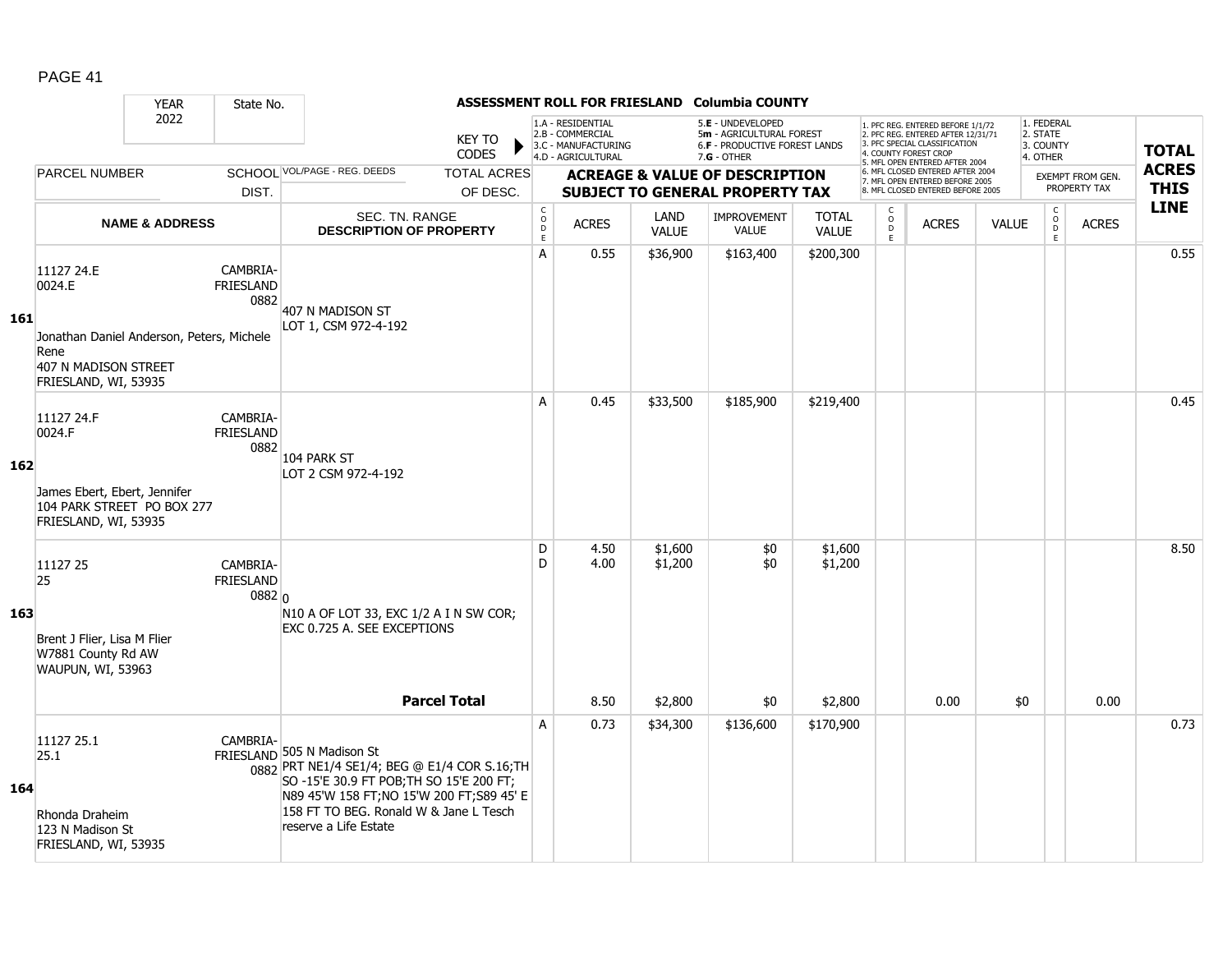|     |                                                                                              | <b>YEAR</b>                                                                   | State No.                            |                                                                                                                                                                  |                             |                                                          |                                                              |                                                 | ASSESSMENT ROLL FOR FRIESLAND Columbia COUNTY                                       |                                                 |                                     |                                                                                                                                   |              |                                                            |                                         |              |
|-----|----------------------------------------------------------------------------------------------|-------------------------------------------------------------------------------|--------------------------------------|------------------------------------------------------------------------------------------------------------------------------------------------------------------|-----------------------------|----------------------------------------------------------|--------------------------------------------------------------|-------------------------------------------------|-------------------------------------------------------------------------------------|-------------------------------------------------|-------------------------------------|-----------------------------------------------------------------------------------------------------------------------------------|--------------|------------------------------------------------------------|-----------------------------------------|--------------|
|     |                                                                                              | 2022<br><b>KEY TO</b><br>SCHOOL VOL/PAGE - REG. DEEDS<br><b>PARCEL NUMBER</b> |                                      |                                                                                                                                                                  |                             |                                                          | 1.A - RESIDENTIAL<br>2.B - COMMERCIAL<br>3.C - MANUFACTURING |                                                 | 5.E - UNDEVELOPED<br>5m - AGRICULTURAL FOREST<br>6.F - PRODUCTIVE FOREST LANDS      |                                                 |                                     | 1. PFC REG. ENTERED BEFORE 1/1/72<br>2. PFC REG. ENTERED AFTER 12/31/71<br>3. PFC SPECIAL CLASSIFICATION<br>4. COUNTY FOREST CROP |              | 1. FEDERAL<br>2. STATE<br>3. COUNTY                        |                                         | <b>TOTAL</b> |
|     |                                                                                              |                                                                               |                                      |                                                                                                                                                                  | CODES<br><b>TOTAL ACRES</b> |                                                          | 4.D - AGRICULTURAL                                           |                                                 | $7.G - OTHER$                                                                       |                                                 |                                     | 5. MFL OPEN ENTERED AFTER 2004<br>6. MFL CLOSED ENTERED AFTER 2004                                                                |              | 4. OTHER                                                   |                                         | <b>ACRES</b> |
|     |                                                                                              |                                                                               | DIST.                                |                                                                                                                                                                  | OF DESC.                    |                                                          |                                                              |                                                 | <b>ACREAGE &amp; VALUE OF DESCRIPTION</b><br><b>SUBJECT TO GENERAL PROPERTY TAX</b> |                                                 |                                     | 7. MFL OPEN ENTERED BEFORE 2005<br>8. MFL CLOSED ENTERED BEFORE 2005                                                              |              |                                                            | <b>EXEMPT FROM GEN.</b><br>PROPERTY TAX | <b>THIS</b>  |
|     |                                                                                              | <b>NAME &amp; ADDRESS</b>                                                     |                                      | SEC. TN. RANGE<br><b>DESCRIPTION OF PROPERTY</b>                                                                                                                 |                             | $\begin{matrix} 0 \\ 0 \\ D \end{matrix}$<br>$\mathsf E$ | <b>ACRES</b>                                                 | LAND<br><b>VALUE</b>                            | <b>IMPROVEMENT</b><br><b>VALUE</b>                                                  | <b>TOTAL</b><br><b>VALUE</b>                    | $\mathsf{C}$<br>$\overline{D}$<br>E | <b>ACRES</b>                                                                                                                      | <b>VALUE</b> | $\begin{smallmatrix} C\\ O\\ O\\ D \end{smallmatrix}$<br>E | <b>ACRES</b>                            | <b>LINE</b>  |
| 165 | 11127 26<br>26<br>Gary D Steinich, Jill B Steinich<br>102 N Sterk Rd<br>CAMBRIA, WI, 53923   |                                                                               | CAMBRIA-<br><b>FRIESLAND</b><br>0882 | 102 Sterk Rd<br>ALL LOTS 25, 27 & 28                                                                                                                             |                             | D<br>Α<br>F                                              | 43.00<br>2.00<br>5.00                                        | \$15,000<br>\$45,800<br>\$15,000                | \$0<br>\$291,000                                                                    | \$15,000<br>\$336,800<br>\$15,000               |                                     |                                                                                                                                   |              |                                                            |                                         | 50.00        |
|     |                                                                                              |                                                                               |                                      |                                                                                                                                                                  | <b>Parcel Total</b>         |                                                          | 50.00                                                        | \$75,800                                        | \$291,000                                                                           | \$366,800                                       |                                     | 0.00                                                                                                                              | \$0          |                                                            | 0.00                                    |              |
| 166 | 11127 27<br>27<br>Al.<br>W2740 County Line Rd<br>Randolph, WI, 53956                         |                                                                               | CAMBRIA-<br>FRIESLAND                | 0882 N Sterk Rd<br>LOT 21 EXC 1.A FOR RR ROW & ALL LOTS<br>22-23-24 - MELVIN & ALICE HOFFMAN<br>Marilyn J Oosterwyk, Cynthia A Vanbeek, Et RESERVE A LIFE ESTATE |                             | D<br>$\mathsf E$<br>D                                    | 7.00<br>0.96<br>11.00                                        | \$2,100<br>\$400<br>\$3,800                     | \$0<br>\$0                                                                          | \$2,100<br>\$400<br>\$3,800                     |                                     |                                                                                                                                   |              |                                                            |                                         | 18.96        |
|     |                                                                                              |                                                                               |                                      |                                                                                                                                                                  | <b>Parcel Total</b>         |                                                          | 18.96                                                        | \$6,300                                         | \$0                                                                                 | \$6,300                                         |                                     | 0.00                                                                                                                              | \$0          |                                                            | 0.00                                    |              |
| 167 | 11127 3.01<br>3.01<br>Brent J Flier, Lisa M Flier<br>W7881 County Rd AW<br>WAUPUN, WI, 53963 |                                                                               | CAMBRIA-<br><b>FRIESLAND</b><br>0882 | 502 N MADISON ST<br>LT 1 CS#4086-28-80                                                                                                                           |                             | A                                                        | 4.84                                                         | \$25,200                                        | \$27,100                                                                            | \$52,300                                        |                                     |                                                                                                                                   |              |                                                            |                                         | 4.84         |
| 168 | 11127 3.02<br>3.02<br>Brent J Flier, Lisa M Flier<br>W7881 County Rd AW<br>WAUPUN, WI, 53963 |                                                                               | CAMBRIA-<br><b>FRIESLAND</b><br>0882 | $\overline{0}$<br>NW1/4 OF SW1/4 EXC CS#4086-28-80                                                                                                               |                             | D<br>D<br>E<br>D<br>E                                    | 6.50<br>12.50<br>0.33<br>14.00<br>1.83                       | \$1,900<br>\$2,700<br>\$100<br>\$4,900<br>\$700 | \$0<br>\$0<br>\$0<br>$$0$$                                                          | \$1,900<br>\$2,700<br>\$100<br>\$4,900<br>\$700 |                                     |                                                                                                                                   |              |                                                            |                                         | 35.16        |
|     |                                                                                              |                                                                               |                                      |                                                                                                                                                                  | <b>Parcel Total</b>         |                                                          | 35.16                                                        | \$10,300                                        | \$0                                                                                 | \$10,300                                        |                                     | 0.00                                                                                                                              | \$0          |                                                            | 0.00                                    |              |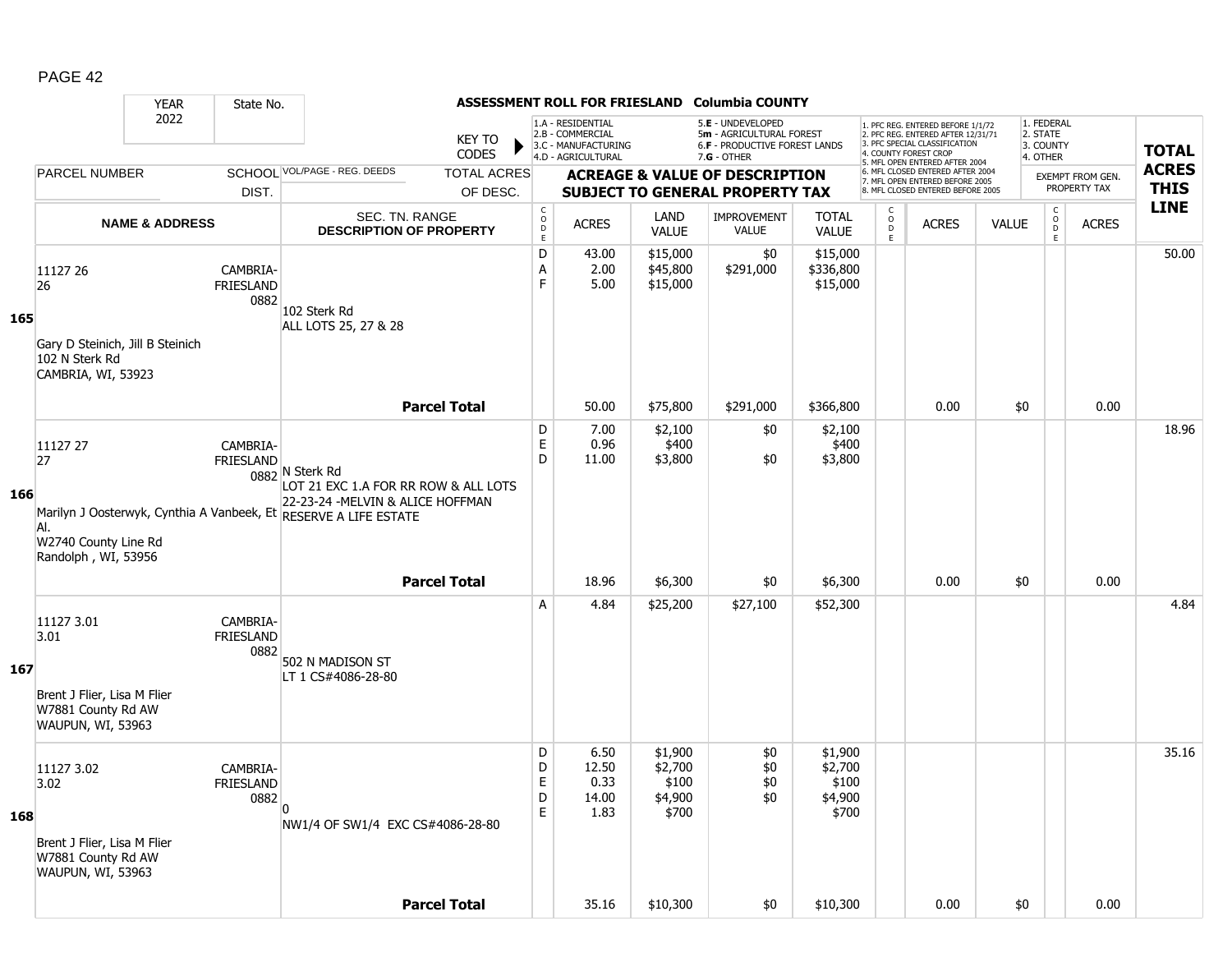|     |                                                                                                   | <b>YEAR</b>               | State No.                            |                                                                                           |                                |                                                              |                                                                                    |                             | ASSESSMENT ROLL FOR FRIESLAND Columbia COUNTY                                                   |                              |                                    |                                                                                                                                                                     |              |                                                 |                                         |                             |
|-----|---------------------------------------------------------------------------------------------------|---------------------------|--------------------------------------|-------------------------------------------------------------------------------------------|--------------------------------|--------------------------------------------------------------|------------------------------------------------------------------------------------|-----------------------------|-------------------------------------------------------------------------------------------------|------------------------------|------------------------------------|---------------------------------------------------------------------------------------------------------------------------------------------------------------------|--------------|-------------------------------------------------|-----------------------------------------|-----------------------------|
|     |                                                                                                   | 2022                      |                                      |                                                                                           | <b>KEY TO</b><br><b>CODES</b>  |                                                              | 1.A - RESIDENTIAL<br>2.B - COMMERCIAL<br>3.C - MANUFACTURING<br>4.D - AGRICULTURAL |                             | 5.E - UNDEVELOPED<br>5m - AGRICULTURAL FOREST<br>6.F - PRODUCTIVE FOREST LANDS<br>$7.G - OTHER$ |                              |                                    | 1. PFC REG. ENTERED BEFORE 1/1/72<br>2. PFC REG. ENTERED AFTER 12/31/71<br>3. PFC SPECIAL CLASSIFICATION<br>4. COUNTY FOREST CROP<br>5. MFL OPEN ENTERED AFTER 2004 |              | 1. FEDERAL<br>2. STATE<br>3. COUNTY<br>4. OTHER |                                         | <b>TOTAL</b>                |
|     | <b>PARCEL NUMBER</b>                                                                              |                           | DIST.                                | SCHOOL VOL/PAGE - REG. DEEDS                                                              | <b>TOTAL ACRES</b><br>OF DESC. |                                                              |                                                                                    |                             | <b>ACREAGE &amp; VALUE OF DESCRIPTION</b><br><b>SUBJECT TO GENERAL PROPERTY TAX</b>             |                              |                                    | 6. MFL CLOSED ENTERED AFTER 2004<br>7. MFL OPEN ENTERED BEFORE 2005<br>8. MFL CLOSED ENTERED BEFORE 2005                                                            |              |                                                 | <b>EXEMPT FROM GEN.</b><br>PROPERTY TAX | <b>ACRES</b><br><b>THIS</b> |
|     |                                                                                                   | <b>NAME &amp; ADDRESS</b> |                                      | SEC. TN. RANGE<br><b>DESCRIPTION OF PROPERTY</b>                                          |                                | $\mathsf{C}$<br>$\overset{\circ}{\mathsf{D}}$<br>$\mathsf E$ | <b>ACRES</b>                                                                       | <b>LAND</b><br><b>VALUE</b> | <b>IMPROVEMENT</b><br><b>VALUE</b>                                                              | <b>TOTAL</b><br><b>VALUE</b> | C<br>$_\mathrm{D}^\mathrm{O}$<br>E | <b>ACRES</b>                                                                                                                                                        | <b>VALUE</b> | $\mathsf{C}$<br>$\overline{0}$<br>E             | <b>ACRES</b>                            | <b>LINE</b>                 |
| 169 | 11127 31.01<br>31.01<br>Justin Maas, Kendra Maas<br>304 N Sterk Rd                                |                           | CAMBRIA-<br><b>FRIESLAND</b><br>0882 | 304 Sterk Rd<br>Lot 1, CSM 5833-41-83                                                     |                                | $\mathsf A$<br>G<br>D                                        | 1.82<br>0.00<br>0.00                                                               | \$56,300<br>\$0<br>\$0      | \$80,400<br>\$6,200<br>\$0                                                                      | \$136,700<br>\$6,200<br>\$0  |                                    |                                                                                                                                                                     |              |                                                 |                                         | 1.82                        |
|     | Friesland, WI, 53935                                                                              |                           |                                      | <b>Parcel Total</b>                                                                       |                                |                                                              | 1.82                                                                               | \$56,300                    | \$86,600                                                                                        | \$142,900                    |                                    | 0.00                                                                                                                                                                | \$0          |                                                 | 0.00                                    |                             |
| 170 | 11127 31.02<br>31.02                                                                              |                           | CAMBRIA-<br><b>FRIESLAND</b><br>0882 | 306 Sterk Road<br>Lot 2, CSM 5833-41-83                                                   |                                | Α<br>D                                                       | 3.00<br>5.11                                                                       | \$62,400<br>\$1,800         | \$453,000<br>\$0                                                                                | \$515,400<br>\$1,800         |                                    |                                                                                                                                                                     |              |                                                 |                                         | 8.11                        |
|     | Kevin J Tillema, Lauren A Tillema<br>PO Box 86<br>Friesland, WI, 53935                            |                           |                                      | <b>Parcel Total</b>                                                                       |                                |                                                              | 8.11                                                                               | \$64,200                    | \$453,000                                                                                       | \$517,200                    |                                    | 0.00                                                                                                                                                                | \$0          |                                                 | 0.00                                    |                             |
| 171 | 11127 35<br>35<br>Cheryl L Schwark, Roger Schwark<br>305 North Madison St<br>Friesland, WI, 53935 |                           | CAMBRIA-<br><b>FRIESLAND</b><br>0882 | 305 N MADISON ST<br>LOT 36, NE OF R.R. R.O.W.                                             |                                | A                                                            | 0.33                                                                               | \$14,700                    | \$45,800                                                                                        | \$60,500                     |                                    |                                                                                                                                                                     |              |                                                 |                                         | 0.33                        |
| 172 | 11127 36.04<br>36.04<br>Jeremy W Oliver<br>N675 E Friesland Rd<br>MARKESAN, WI, 53946             |                           | CAMBRIA-<br><b>FRIESLAND</b>         | 0882 303 N MADISON ST<br>LOT 1, CSM 5327-37-99 (BEING A PART OF<br>LOT2, CSM 3744-25-112) |                                | A                                                            | 1.21                                                                               | \$42,500                    | \$51,400                                                                                        | \$93,900                     |                                    |                                                                                                                                                                     |              |                                                 |                                         | 1.21                        |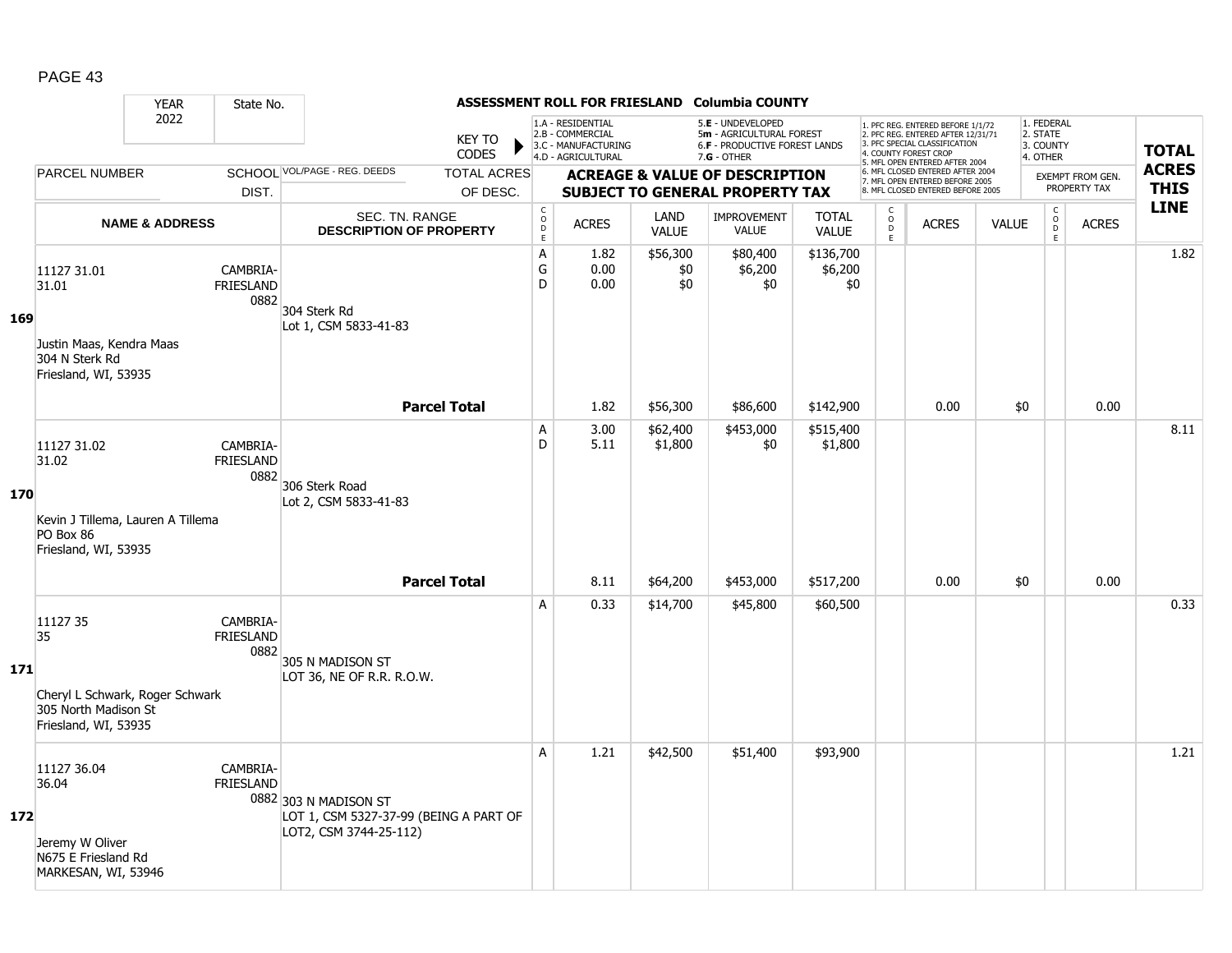|     |                                                                                                                                  | <b>YEAR</b>               | State No.                             |                                                                                                           |                        |                              |                                                                                    |                             | ASSESSMENT ROLL FOR FRIESLAND Columbia COUNTY                                                   |                              |                          |                                                                                                                                           |              |                                                 |                         |                            |
|-----|----------------------------------------------------------------------------------------------------------------------------------|---------------------------|---------------------------------------|-----------------------------------------------------------------------------------------------------------|------------------------|------------------------------|------------------------------------------------------------------------------------|-----------------------------|-------------------------------------------------------------------------------------------------|------------------------------|--------------------------|-------------------------------------------------------------------------------------------------------------------------------------------|--------------|-------------------------------------------------|-------------------------|----------------------------|
|     |                                                                                                                                  | 2022                      |                                       |                                                                                                           | KEY TO<br><b>CODES</b> |                              | 1.A - RESIDENTIAL<br>2.B - COMMERCIAL<br>3.C - MANUFACTURING<br>4.D - AGRICULTURAL |                             | 5.E - UNDEVELOPED<br>5m - AGRICULTURAL FOREST<br>6.F - PRODUCTIVE FOREST LANDS<br>$7.G - OTHER$ |                              | 4. COUNTY FOREST CROP    | . PFC REG. ENTERED BEFORE 1/1/72<br>2. PFC REG. ENTERED AFTER 12/31/71<br>3. PFC SPECIAL CLASSIFICATION<br>5. MFL OPEN ENTERED AFTER 2004 |              | 1. FEDERAL<br>2. STATE<br>3. COUNTY<br>4. OTHER |                         | <b>TOTAL</b>               |
|     | <b>PARCEL NUMBER</b>                                                                                                             |                           |                                       | SCHOOL VOL/PAGE - REG. DEEDS                                                                              | <b>TOTAL ACRES</b>     |                              |                                                                                    |                             | <b>ACREAGE &amp; VALUE OF DESCRIPTION</b>                                                       |                              |                          | 6. MFL CLOSED ENTERED AFTER 2004<br>7. MFL OPEN ENTERED BEFORE 2005                                                                       |              |                                                 | <b>EXEMPT FROM GEN.</b> | <b>ACRES</b>               |
|     |                                                                                                                                  |                           | DIST.                                 |                                                                                                           | OF DESC.               |                              |                                                                                    |                             | <b>SUBJECT TO GENERAL PROPERTY TAX</b>                                                          |                              |                          | 8. MFL CLOSED ENTERED BEFORE 2005                                                                                                         |              |                                                 | PROPERTY TAX            | <b>THIS</b><br><b>LINE</b> |
|     |                                                                                                                                  | <b>NAME &amp; ADDRESS</b> |                                       | SEC. TN. RANGE<br><b>DESCRIPTION OF PROPERTY</b>                                                          |                        | $_{\rm o}^{\rm c}$<br>D<br>E | <b>ACRES</b>                                                                       | LAND<br><b>VALUE</b>        | <b>IMPROVEMENT</b><br><b>VALUE</b>                                                              | <b>TOTAL</b><br><b>VALUE</b> | C<br>$\overline{0}$<br>E | <b>ACRES</b>                                                                                                                              | <b>VALUE</b> | $\begin{matrix} 0 \\ 0 \\ 0 \end{matrix}$<br>E  | <b>ACRES</b>            |                            |
| 173 | 11127 36.05<br>36.05<br>Robert J Sjoerdsma, Cassie L Sjoerdsma, et EXCEPTIONS<br>al.<br>311 N Madison St<br>FRIESLAND, WI, 53935 |                           | CAMBRIA-<br><b>FRIESLAND</b>          | 0882 303 N MADISON ST<br>LT 1 & LT 2, CS#3744-25-112--SEE                                                 |                        | D                            | 18.12                                                                              | \$6,300                     | \$0                                                                                             | \$6,300                      |                          |                                                                                                                                           |              |                                                 |                         | 18.12                      |
| 174 | 11127 38<br>38<br>John Weaver, Jamie Weaver<br>213 Waupun St<br>FRIESLAND, WI, 53935                                             |                           | CAMBRIA-<br><b>FRIESLAND</b><br>0882  | W 132 FT OF N 825 FT OF LOT 36.                                                                           |                        | E                            | 2.50                                                                               | \$3,000                     |                                                                                                 | \$3,000                      |                          |                                                                                                                                           |              |                                                 |                         | 2.50                       |
| 175 | 11127 39<br>39<br>Bradley W DeYoung Rentals, Bradley &<br>Martha A DeYoung<br>105 WAUPUN ST BOX 27<br>FRIESLAND, WI, 53935       |                           | CAMBRIA-<br><b>FRIESLAND</b><br>08820 | PART OF LOT 36 COMM 495 FT N OF SE<br>COR SEC 16; TH N 165'; TH W 249'; TH S<br>165 FT; TH E 249' TO POB. |                        | B                            | 0.76                                                                               | \$12,900                    | \$0                                                                                             | \$12,900                     |                          |                                                                                                                                           |              |                                                 |                         | 0.76                       |
| 176 | 111274<br>$\overline{4}$<br>Brent J Flier, Lisa M Flier<br>W7881 County Rd AW<br>WAUPUN, WI, 53963                               |                           | CAMBRIA-<br><b>FRIESLAND</b><br>0882  | N 15.63 A OF SW1/4 OF SW1/4; EXC PCL<br>FOR R.R. R.O.W.;                                                  |                        | D<br>D<br>E                  | 3.00<br>8.00<br>2.43                                                               | \$900<br>\$2,800<br>\$1,000 | \$0<br>\$0                                                                                      | \$900<br>\$2,800<br>\$1,000  |                          |                                                                                                                                           |              |                                                 |                         | 13.43                      |
|     |                                                                                                                                  |                           |                                       |                                                                                                           | <b>Parcel Total</b>    |                              | 13.43                                                                              | \$4,700                     | \$0                                                                                             | \$4,700                      |                          | 0.00                                                                                                                                      | \$0          |                                                 | 0.00                    |                            |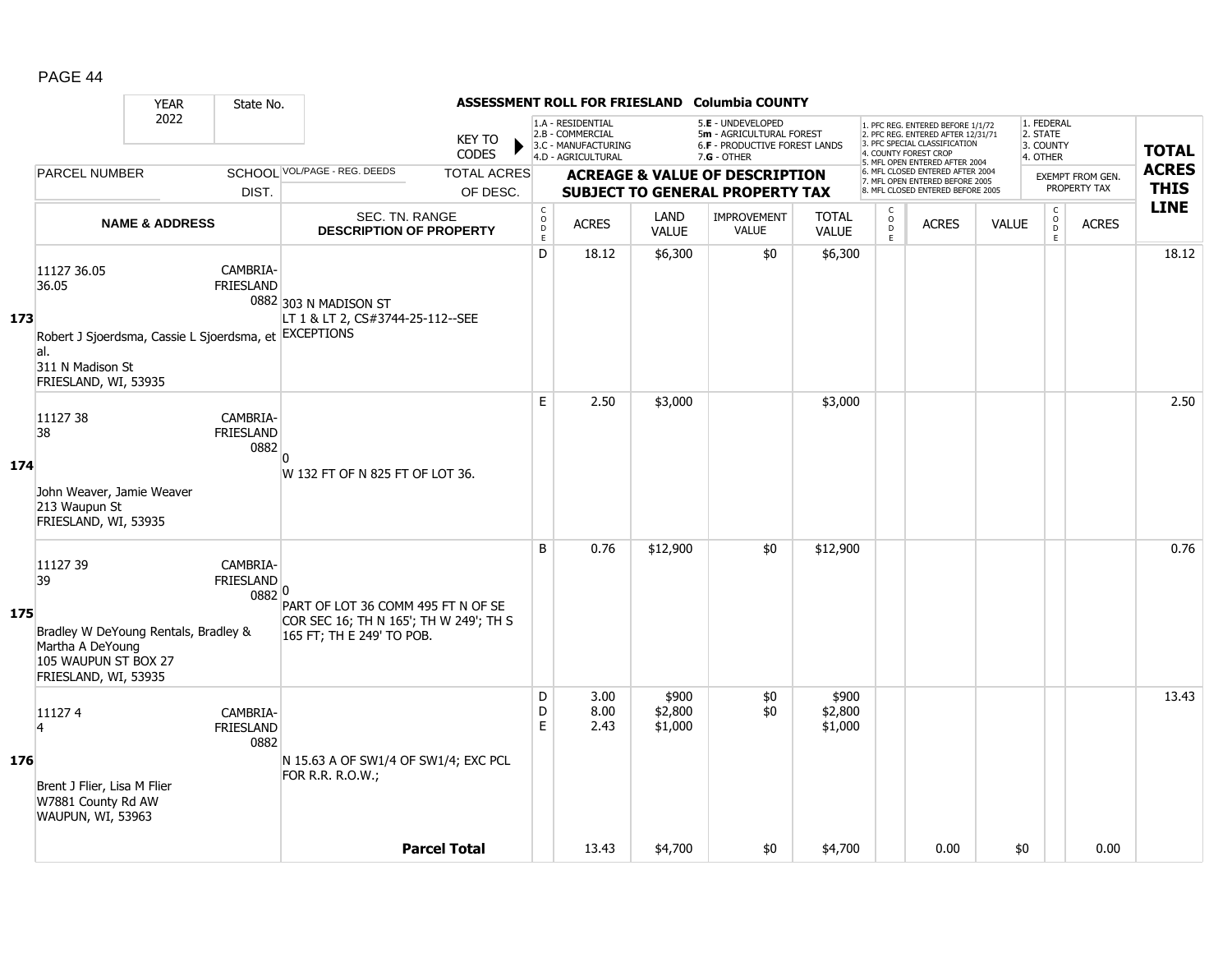|     |                                                                                                        | <b>YEAR</b>               | State No.                            |                                                                                                                                                                           |                                |                                                |                                                                                    |               | ASSESSMENT ROLL FOR FRIESLAND Columbia COUNTY                                                   |                              |                          |                                                                                                                                                                     |              |                                                 |                                  |                             |
|-----|--------------------------------------------------------------------------------------------------------|---------------------------|--------------------------------------|---------------------------------------------------------------------------------------------------------------------------------------------------------------------------|--------------------------------|------------------------------------------------|------------------------------------------------------------------------------------|---------------|-------------------------------------------------------------------------------------------------|------------------------------|--------------------------|---------------------------------------------------------------------------------------------------------------------------------------------------------------------|--------------|-------------------------------------------------|----------------------------------|-----------------------------|
|     |                                                                                                        | 2022                      |                                      |                                                                                                                                                                           | <b>KEY TO</b><br><b>CODES</b>  |                                                | 1.A - RESIDENTIAL<br>2.B - COMMERCIAL<br>3.C - MANUFACTURING<br>4.D - AGRICULTURAL |               | 5.E - UNDEVELOPED<br>5m - AGRICULTURAL FOREST<br>6.F - PRODUCTIVE FOREST LANDS<br>$7.G - OTHER$ |                              |                          | 1. PFC REG. ENTERED BEFORE 1/1/72<br>2. PFC REG. ENTERED AFTER 12/31/71<br>3. PFC SPECIAL CLASSIFICATION<br>4. COUNTY FOREST CROF<br>5. MFL OPEN ENTERED AFTER 2004 |              | 1. FEDERAL<br>2. STATE<br>3. COUNTY<br>4. OTHER |                                  | <b>TOTAL</b>                |
|     | <b>PARCEL NUMBER</b>                                                                                   |                           | DIST.                                | SCHOOL VOL/PAGE - REG. DEEDS                                                                                                                                              | <b>TOTAL ACRES</b><br>OF DESC. |                                                |                                                                                    |               | <b>ACREAGE &amp; VALUE OF DESCRIPTION</b><br><b>SUBJECT TO GENERAL PROPERTY TAX</b>             |                              |                          | 6. MFL CLOSED ENTERED AFTER 2004<br>7. MFL OPEN ENTERED BEFORE 2005<br>8. MFL CLOSED ENTERED BEFORE 2005                                                            |              |                                                 | EXEMPT FROM GEN.<br>PROPERTY TAX | <b>ACRES</b><br><b>THIS</b> |
|     |                                                                                                        | <b>NAME &amp; ADDRESS</b> |                                      | SEC. TN. RANGE<br><b>DESCRIPTION OF PROPERTY</b>                                                                                                                          |                                | $\begin{matrix} 0 \\ 0 \\ D \end{matrix}$<br>E | <b>ACRES</b>                                                                       | LAND<br>VALUE | <b>IMPROVEMENT</b><br><b>VALUE</b>                                                              | <b>TOTAL</b><br><b>VALUE</b> | C<br>$\overline{0}$<br>E | <b>ACRES</b>                                                                                                                                                        | <b>VALUE</b> | $\begin{matrix} 0 \\ 0 \\ 0 \end{matrix}$<br>E  | <b>ACRES</b>                     | <b>LINE</b>                 |
| 177 | 11127 40<br>40<br>Lynn A Holtan, Charlotte S Holtan<br>201 N MADISON PO BOX 85<br>FRIESLAND, WI, 53935 |                           | CAMBRIA-<br><b>FRIESLAND</b>         | 0882 201 N MADISON ST<br>PRT OUT LOT 36, & PRT L5 B1 CUPERY'S<br>1ST ADD, COMM 264' N SE COR S.16, N231'<br>W99' S231' E99' POB. EXC STREET                               |                                | A                                              | 0.52                                                                               | \$28,700      | \$150,700                                                                                       | \$179,400                    |                          |                                                                                                                                                                     |              |                                                 |                                  | 0.52                        |
| 178 | 11127 46<br>46<br>Dennis R Roundy, Suzie L Roundy<br>W1615 Schmidt Rd<br>CAMBRIA, WI, 53923            |                           | CAMBRIA-                             | FRIESLAND 103 W WINNEBAGO ST<br>0882 PRT OF LOT 1-BLK 1-CUPERY'S 1ST<br>SUBDIVISION; BEG AT PT 42" W OF SE<br>COR; N 42'; W 33'; N 9'; W 35'; S51'; E68'<br><b>TO BEG</b> |                                | <sub>B</sub>                                   | 0.07                                                                               | \$6,300       | \$3,500                                                                                         | \$9,800                      |                          |                                                                                                                                                                     |              |                                                 |                                  | 0.07                        |
| 179 | 11127 47<br>47<br>Gile Holdings LLC<br>306 W James St<br>Columbus, WI, 53925                           |                           | CAMBRIA-<br><b>FRIESLAND</b>         | 0882 101 W WINNEBAGO ST<br>42' OF LOT 1 BLK 1, CUPERY 1ST<br><b>SUBDIVISION</b>                                                                                           |                                | B                                              | 0.06                                                                               | \$4,800       | \$45,200                                                                                        | \$50,000                     |                          |                                                                                                                                                                     |              |                                                 |                                  | 0.06                        |
| 180 | 1112748<br>48<br>James W DeYoung, Holly L DeYoung<br>N8057 OAK RIDGE DRIVE<br>BEAVER DAM, WI, 53916    |                           | CAMBRIA-<br><b>FRIESLAND</b><br>0882 | 109 W WINNEBAGO ST<br>W40' OF LT 1 BK 1 CUPERY'S SUBDIVISION                                                                                                              |                                | B                                              | 0.06                                                                               | \$5,000       | \$15,200                                                                                        | \$20,200                     |                          |                                                                                                                                                                     |              |                                                 |                                  | 0.06                        |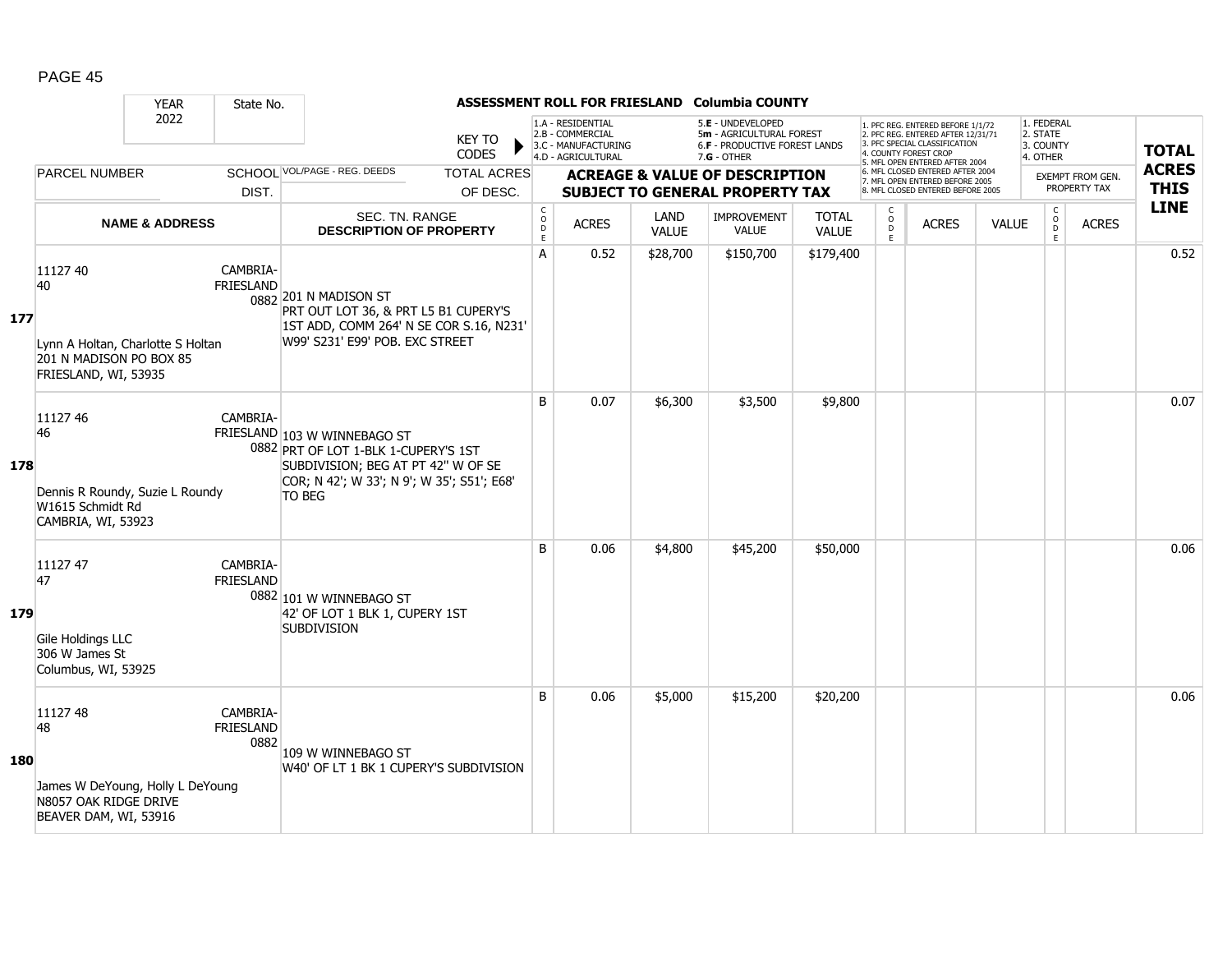|            |                                                                                               | <b>YEAR</b>               | State No.                    |                                                                                                                                                                                                                                                                                |                                |                               |                                                                                    |          | ASSESSMENT ROLL FOR FRIESLAND Columbia COUNTY                                                        |              |                                                          |                                                                                                                                                                     |              |                                                 |                                  |                             |
|------------|-----------------------------------------------------------------------------------------------|---------------------------|------------------------------|--------------------------------------------------------------------------------------------------------------------------------------------------------------------------------------------------------------------------------------------------------------------------------|--------------------------------|-------------------------------|------------------------------------------------------------------------------------|----------|------------------------------------------------------------------------------------------------------|--------------|----------------------------------------------------------|---------------------------------------------------------------------------------------------------------------------------------------------------------------------|--------------|-------------------------------------------------|----------------------------------|-----------------------------|
|            |                                                                                               | 2022                      |                              |                                                                                                                                                                                                                                                                                | <b>KEY TO</b><br>CODES         |                               | 1.A - RESIDENTIAL<br>2.B - COMMERCIAL<br>3.C - MANUFACTURING<br>4.D - AGRICULTURAL |          | 5.E - UNDEVELOPED<br>5m - AGRICULTURAL FOREST<br><b>6.F - PRODUCTIVE FOREST LANDS</b><br>7.G - OTHER |              |                                                          | 1. PFC REG. ENTERED BEFORE 1/1/72<br>2. PFC REG. ENTERED AFTER 12/31/71<br>3. PFC SPECIAL CLASSIFICATION<br>4. COUNTY FOREST CROP<br>5. MFL OPEN ENTERED AFTER 2004 |              | 1. FEDERAL<br>2. STATE<br>3. COUNTY<br>4. OTHER |                                  | <b>TOTAL</b>                |
|            | <b>PARCEL NUMBER</b>                                                                          |                           | DIST.                        | SCHOOL VOL/PAGE - REG. DEEDS                                                                                                                                                                                                                                                   | <b>TOTAL ACRES</b><br>OF DESC. |                               |                                                                                    |          | <b>ACREAGE &amp; VALUE OF DESCRIPTION</b><br><b>SUBJECT TO GENERAL PROPERTY TAX</b>                  |              |                                                          | 6. MFL CLOSED ENTERED AFTER 2004<br>7. MFL OPEN ENTERED BEFORE 2005<br>8. MFL CLOSED ENTERED BEFORE 2005                                                            |              |                                                 | EXEMPT FROM GEN.<br>PROPERTY TAX | <b>ACRES</b><br><b>THIS</b> |
|            |                                                                                               |                           |                              |                                                                                                                                                                                                                                                                                |                                | $\mathsf{C}$                  |                                                                                    | LAND     |                                                                                                      | <b>TOTAL</b> |                                                          |                                                                                                                                                                     |              |                                                 |                                  | <b>LINE</b>                 |
|            |                                                                                               | <b>NAME &amp; ADDRESS</b> |                              | SEC. TN. RANGE<br><b>DESCRIPTION OF PROPERTY</b>                                                                                                                                                                                                                               |                                | $\overline{0}$<br>$\mathsf E$ | <b>ACRES</b>                                                                       | VALUE    | <b>IMPROVEMENT</b><br><b>VALUE</b>                                                                   | <b>VALUE</b> | $\begin{smallmatrix} C \\ O \\ D \end{smallmatrix}$<br>E | <b>ACRES</b>                                                                                                                                                        | <b>VALUE</b> | $\begin{matrix} 0 \\ 0 \\ 0 \end{matrix}$<br>E  | <b>ACRES</b>                     |                             |
| <b>181</b> | 11127 49<br>49<br>Jason Peters, Jennifer A Peters<br>121 N Madison St<br>Friesland, WI, 53935 |                           |                              | CAMBRIA- 121 N MADISON ST<br>FRIESLAND LOT 2-BLK 1-CUPERY'S 1ST SUBDIVISION;<br>0882 ALSO PRT LOT 1 BLK 1-CUPERYS 1ST<br>SUBDIVISION EXC WEST 40', EAST 42' AND<br>THAT PART BEG AT POINT 42' W SE COR<br>LOT 1 TH N 42' THE W 33' TH N 9' TH W 35'<br>TH S 51' TH E 68' T BEG |                                | A                             | 0.21                                                                               | \$23,400 | \$111,600                                                                                            | \$135,000    |                                                          |                                                                                                                                                                     |              |                                                 |                                  | 0.21                        |
| 182        | 111275<br>5<br>Bradley De Young<br>105 WAUPUN ST BOX 27<br>FRIESLAND, WI, 53935               |                           | CAMBRIA-<br><b>FRIESLAND</b> | 0882 304 N MADISON ST<br>PART OF N1/2 OF SW1/4 OF SW1/4 LYING<br>SWLY OF A LINE 50 FT SWLY FROM CENTER<br>LINE OF TRACK.                                                                                                                                                       |                                | A                             | 0.53                                                                               | \$7,200  | \$14,900                                                                                             | \$22,100     |                                                          |                                                                                                                                                                     |              |                                                 |                                  | 0.53                        |
| 183        | 11127 50<br>50<br>Rhonda Draheim<br>123 N Madison St<br>FRIESLAND, WI, 53935                  |                           | CAMBRIA-<br><b>FRIESLAND</b> | 0882 123 N MADISON ST<br>LOT 3 EXC W 6'; ALSO S 6' LOT 4 BEING 66'<br>X 144'; IN BLK 1-CUPERY'S SUBDIVISION                                                                                                                                                                    |                                | A                             | 0.22                                                                               | \$24,900 | \$58,500                                                                                             | \$83,400     |                                                          |                                                                                                                                                                     |              |                                                 |                                  | 0.22                        |
| 184        | 11127 51<br>51<br><b>Brandon S New</b><br>104 Waupun St<br>CAMBRIA, WI, 53923                 |                           | CAMBRIA-                     | FRIESLAND 104 WAUPUN ST<br>0882 LOT 4 EXC S 6'; ALSO EXC W 6 FT L 4<br>BEING 54' X 144'; ALSO W 84' OF L 5 EX W<br>6' BEING 24' X 78' IN BLK 1-CUPERY'S<br><b>SUBDIVISION</b>                                                                                                  |                                | A                             | 0.22                                                                               | \$24,300 | \$122,300                                                                                            | \$146,600    |                                                          |                                                                                                                                                                     |              |                                                 |                                  | 0.22                        |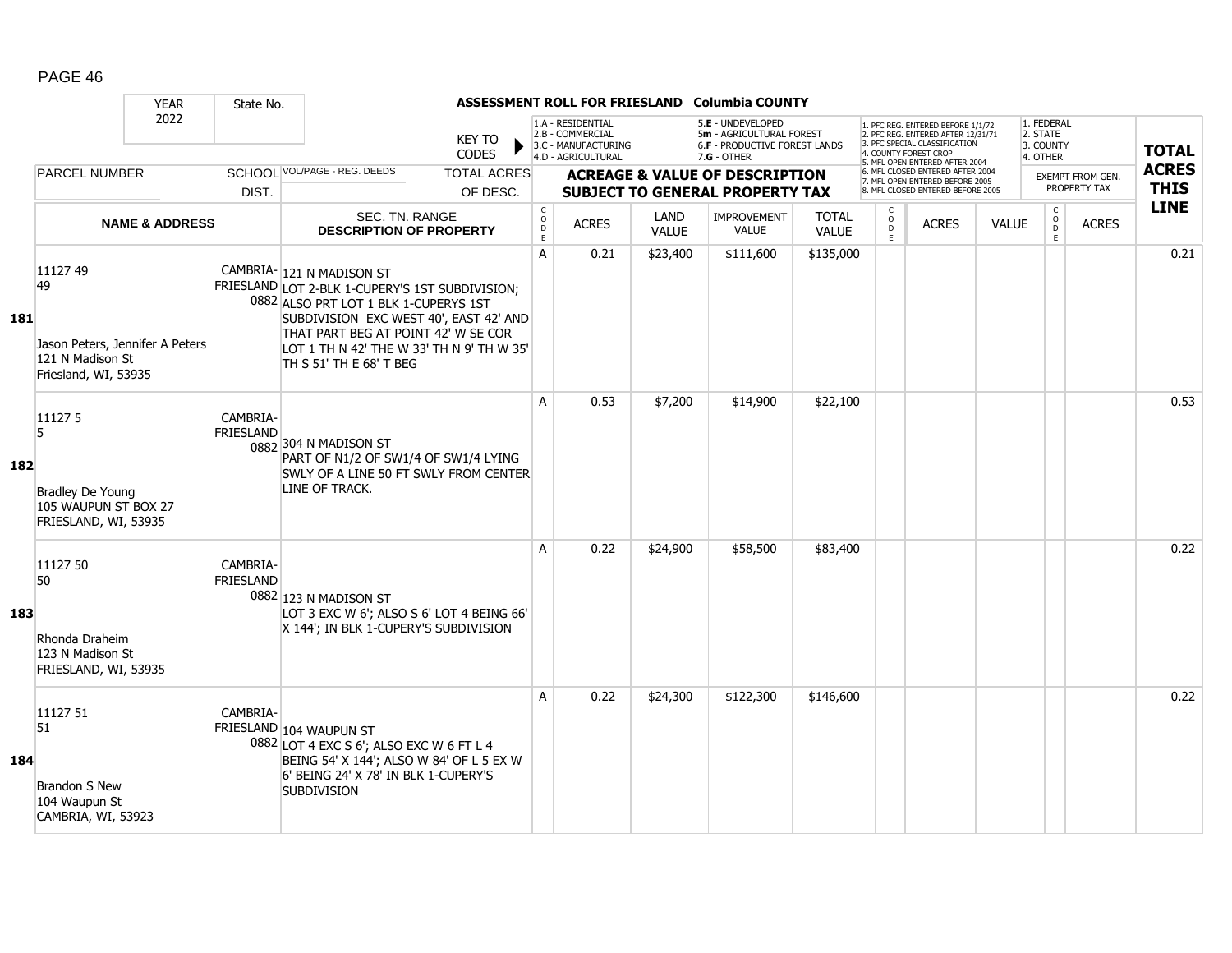|     |                                                                                                           | <b>YEAR</b>               | State No.                    |                                                                                               |                                |                   |                                                                                    |                      | ASSESSMENT ROLL FOR FRIESLAND Columbia COUNTY                                                   |                              |                     |                                                                                                                                            |              |                                                 |                                         |                             |
|-----|-----------------------------------------------------------------------------------------------------------|---------------------------|------------------------------|-----------------------------------------------------------------------------------------------|--------------------------------|-------------------|------------------------------------------------------------------------------------|----------------------|-------------------------------------------------------------------------------------------------|------------------------------|---------------------|--------------------------------------------------------------------------------------------------------------------------------------------|--------------|-------------------------------------------------|-----------------------------------------|-----------------------------|
|     |                                                                                                           | 2022<br>DIST.             |                              |                                                                                               | <b>KEY TO</b><br><b>CODES</b>  |                   | 1.A - RESIDENTIAL<br>2.B - COMMERCIAL<br>3.C - MANUFACTURING<br>4.D - AGRICULTURAL |                      | 5.E - UNDEVELOPED<br>5m - AGRICULTURAL FOREST<br>6.F - PRODUCTIVE FOREST LANDS<br>$7.G - OTHER$ |                              |                     | 1. PFC REG. ENTERED BEFORE 1/1/72<br>2. PFC REG. ENTERED AFTER 12/31/71<br>3. PFC SPECIAL CLASSIFICATION<br>4. COUNTY FOREST CROP          |              | 1. FEDERAL<br>2. STATE<br>3. COUNTY<br>4. OTHER |                                         | <b>TOTAL</b>                |
|     | <b>PARCEL NUMBER</b>                                                                                      |                           |                              | SCHOOL VOL/PAGE - REG. DEEDS                                                                  | <b>TOTAL ACRES</b><br>OF DESC. |                   |                                                                                    |                      | <b>ACREAGE &amp; VALUE OF DESCRIPTION</b><br><b>SUBJECT TO GENERAL PROPERTY TAX</b>             |                              |                     | 5. MFL OPEN ENTERED AFTER 2004<br>6. MFL CLOSED ENTERED AFTER 2004<br>7. MFL OPEN ENTERED BEFORE 2005<br>8. MFL CLOSED ENTERED BEFORE 2005 |              |                                                 | <b>EXEMPT FROM GEN.</b><br>PROPERTY TAX | <b>ACRES</b><br><b>THIS</b> |
|     |                                                                                                           |                           |                              |                                                                                               |                                | $\mathsf{C}$      |                                                                                    |                      |                                                                                                 |                              | C                   |                                                                                                                                            |              |                                                 |                                         | <b>LINE</b>                 |
|     |                                                                                                           | <b>NAME &amp; ADDRESS</b> |                              | <b>SEC. TN. RANGE</b><br><b>DESCRIPTION OF PROPERTY</b>                                       |                                | $\circ$<br>D<br>E | <b>ACRES</b>                                                                       | LAND<br><b>VALUE</b> | <b>IMPROVEMENT</b><br><b>VALUE</b>                                                              | <b>TOTAL</b><br><b>VALUE</b> | $\overline{0}$<br>E | <b>ACRES</b>                                                                                                                               | <b>VALUE</b> | $\begin{matrix} 0 \\ 0 \\ 0 \end{matrix}$<br>E  | <b>ACRES</b>                            |                             |
| 185 | 11127 54<br>54<br>James W DeYoung, Holly L DeYoung<br>N8057 OAK RIDGE DRIVE<br>BEAVER DAM, WI, 53916      |                           | CAMBRIA-<br><b>FRIESLAND</b> | 0882 111 W WINNEBAGO ST<br>LT 1 CSM 2276-14-67 (1/2 VACATED ALLEY<br>INCLUDED IN LOT 1)       |                                | B                 | 0.16                                                                               | \$13,500             | \$74,900                                                                                        | \$88,400                     |                     |                                                                                                                                            |              |                                                 |                                         | 0.16                        |
| 186 | 11127 55<br>55<br>James W DeYoung, Holly DeYoung<br>N8057 OAK RIDGE DRIVE<br>BEAVER DAM, WI, 53916        |                           | CAMBRIA-<br><b>FRIESLAND</b> | 0882 113 W WINNEBAGO ST<br>LT 2 CSM 2276-14-67 (1/2 VACATED ALLEY<br>INCLUDED IN THE CSM LOT) |                                | A                 | 0.24                                                                               | \$26,200             | \$32,900                                                                                        | \$59,100                     |                     |                                                                                                                                            |              |                                                 |                                         | 0.24                        |
| 187 | 11127 56<br>56<br>Stephen R Kratz<br>115 W Winnebago St<br>Friesland, WI, 53935                           |                           | CAMBRIA-<br><b>FRIESLAND</b> | 0882 115 W WINNEBAGO ST<br>LOT 8-BLK 1, CUPERY'S 1ST SUBDIVISION.<br>1/2 OF VACATED ALLEY     |                                | A                 | 0.20                                                                               | \$22,300             | \$64,700                                                                                        | \$87,000                     |                     |                                                                                                                                            |              |                                                 |                                         | 0.20                        |
| 188 | 11127 57<br>57<br>Steven T Williams, Valerie S Williams<br>117 W WINNEBAGO BOX 98<br>FRIESLAND, WI, 53935 |                           | CAMBRIA-<br><b>FRIESLAND</b> | 0882 117 W Winnebago St<br>LOT 9-BLK 1-CUPERY'S 1ST SUBDIVISION<br>1/2 VACATED ALLEY          |                                | A                 | 0.20                                                                               | \$22,300             | \$89,900                                                                                        | \$112,200                    |                     |                                                                                                                                            |              |                                                 |                                         | 0.20                        |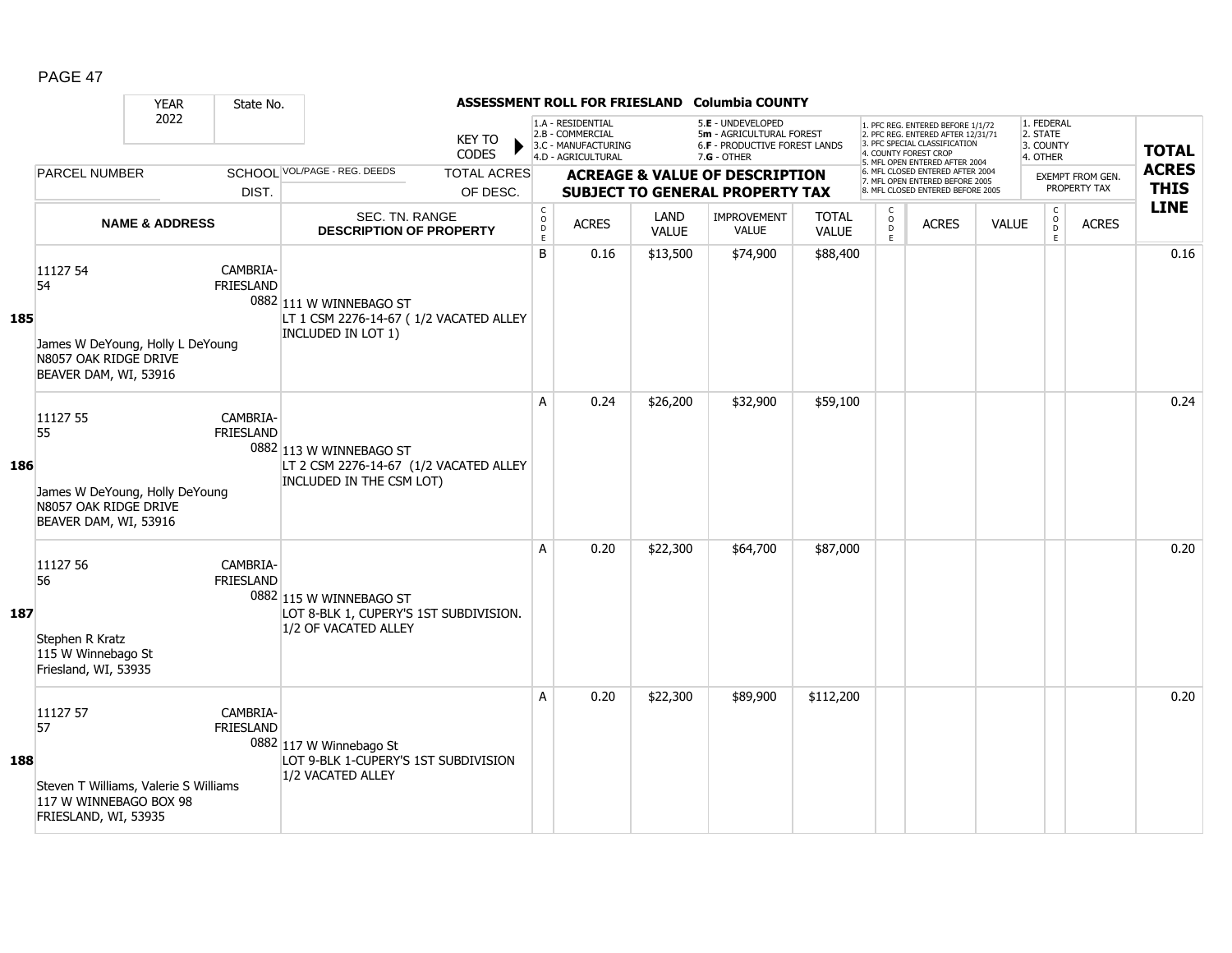|            |                                                                                                       | <b>YEAR</b>               | State No.                    |                                                                                                                                                                                                                                       |                                |                                                          |                                                                                    |                      | ASSESSMENT ROLL FOR FRIESLAND Columbia COUNTY                                                        |                              |                          |                                                                                                                                                                     |              |                                                 |                                  |                             |
|------------|-------------------------------------------------------------------------------------------------------|---------------------------|------------------------------|---------------------------------------------------------------------------------------------------------------------------------------------------------------------------------------------------------------------------------------|--------------------------------|----------------------------------------------------------|------------------------------------------------------------------------------------|----------------------|------------------------------------------------------------------------------------------------------|------------------------------|--------------------------|---------------------------------------------------------------------------------------------------------------------------------------------------------------------|--------------|-------------------------------------------------|----------------------------------|-----------------------------|
|            |                                                                                                       | 2022                      |                              |                                                                                                                                                                                                                                       | <b>KEY TO</b><br><b>CODES</b>  |                                                          | 1.A - RESIDENTIAL<br>2.B - COMMERCIAL<br>3.C - MANUFACTURING<br>4.D - AGRICULTURAL |                      | 5.E - UNDEVELOPED<br>5m - AGRICULTURAL FOREST<br><b>6.F - PRODUCTIVE FOREST LANDS</b><br>7.G - OTHER |                              |                          | 1. PFC REG. ENTERED BEFORE 1/1/72<br>2. PFC REG. ENTERED AFTER 12/31/71<br>3. PFC SPECIAL CLASSIFICATION<br>4. COUNTY FOREST CROP<br>5. MFL OPEN ENTERED AFTER 2004 |              | 1. FEDERAL<br>2. STATE<br>3. COUNTY<br>4. OTHER |                                  | <b>TOTAL</b>                |
|            | <b>PARCEL NUMBER</b>                                                                                  |                           | DIST.                        | SCHOOL VOL/PAGE - REG. DEEDS                                                                                                                                                                                                          | <b>TOTAL ACRES</b><br>OF DESC. |                                                          |                                                                                    |                      | <b>ACREAGE &amp; VALUE OF DESCRIPTION</b><br><b>SUBJECT TO GENERAL PROPERTY TAX</b>                  |                              |                          | 6. MFL CLOSED ENTERED AFTER 2004<br>7. MFL OPEN ENTERED BEFORE 2005<br>8. MFL CLOSED ENTERED BEFORE 2005                                                            |              |                                                 | EXEMPT FROM GEN.<br>PROPERTY TAX | <b>ACRES</b><br><b>THIS</b> |
|            |                                                                                                       | <b>NAME &amp; ADDRESS</b> |                              | SEC. TN. RANGE<br><b>DESCRIPTION OF PROPERTY</b>                                                                                                                                                                                      |                                | $\begin{matrix} 0 \\ 0 \\ D \end{matrix}$<br>$\mathsf E$ | <b>ACRES</b>                                                                       | LAND<br><b>VALUE</b> | <b>IMPROVEMENT</b><br><b>VALUE</b>                                                                   | <b>TOTAL</b><br><b>VALUE</b> | C<br>$\overline{0}$<br>E | <b>ACRES</b>                                                                                                                                                        | <b>VALUE</b> | $\begin{matrix} 0 \\ 0 \\ 0 \end{matrix}$<br>E  | <b>ACRES</b>                     | <b>LINE</b>                 |
| 189        | 11127 58<br>58<br>Linda J Turner<br>119 W Winnebago St<br>FRIESLAND, WI, 53935                        |                           | CAMBRIA-<br><b>FRIESLAND</b> | 0882 119 W WINNEBAGO ST<br>LOT 10-BLK 1-CUPERY'S 1ST SUBDIVISION<br>VILLAGE.1/2 VACATED ALLEY                                                                                                                                         |                                | A                                                        | 0.20                                                                               | \$22,300             | \$122,400                                                                                            | \$144,700                    |                          |                                                                                                                                                                     |              |                                                 |                                  | 0.20                        |
| <b>190</b> | 11127 59<br>59<br>Cameron Krinke-Sauer<br>121 W Winnebago St<br>FRIESLAND, WI, 53935                  |                           | CAMBRIA-<br><b>FRIESLAND</b> | 0882 121 W WINNEBAGO ST<br>Lot 11 & S 20' of Lot 16, Blk 1, Cupery's 1st<br>Subdivision; also 1/2 vacated alley                                                                                                                       |                                | A                                                        | 0.20                                                                               | \$22,300             | \$77,600                                                                                             | \$99,900                     |                          |                                                                                                                                                                     |              |                                                 |                                  | 0.20                        |
| 191        | 111276<br>$\overline{6}$<br>Jeffery A Oliver<br>204 N Madison St<br>FRIESLAND, WI, 53935              |                           | CAMBRIA-                     | FRIESLAND 204 N MADISON ST<br>0882 COMM AT PT 25 1/3 RODS N OF SW COR;<br>TH E 44 RODS; TH N 5 RODS; W 44 RODS;<br>S 5 RODS TO BEG. ALSO COMM 30 1/3<br>RODS N OF SW COR; E 44 RODS; N 18 2/11<br>RODS ; W 44 RODS; S18 2/11 RODS BEG |                                | A                                                        | 3.25                                                                               | \$53,300             | \$81,100                                                                                             | \$134,400                    |                          |                                                                                                                                                                     |              |                                                 |                                  | 3.25                        |
| 192        | 11127 60<br>60<br>Daniel R Yelk, Cynthia L Auchtung<br>123 W WINNEBAGO BOX 63<br>FRIESLAND, WI, 53935 |                           | CAMBRIA-<br><b>FRIESLAND</b> | 0882 123 W WINNEBAGO ST<br>LOT 12-BLK 1-CUPERY'S 1ST SUBDIVISION.<br>1/2 VACATE ALLEY                                                                                                                                                 |                                | A                                                        | 0.25                                                                               | \$26,600             | \$83,700                                                                                             | \$110,300                    |                          |                                                                                                                                                                     |              |                                                 |                                  | 0.25                        |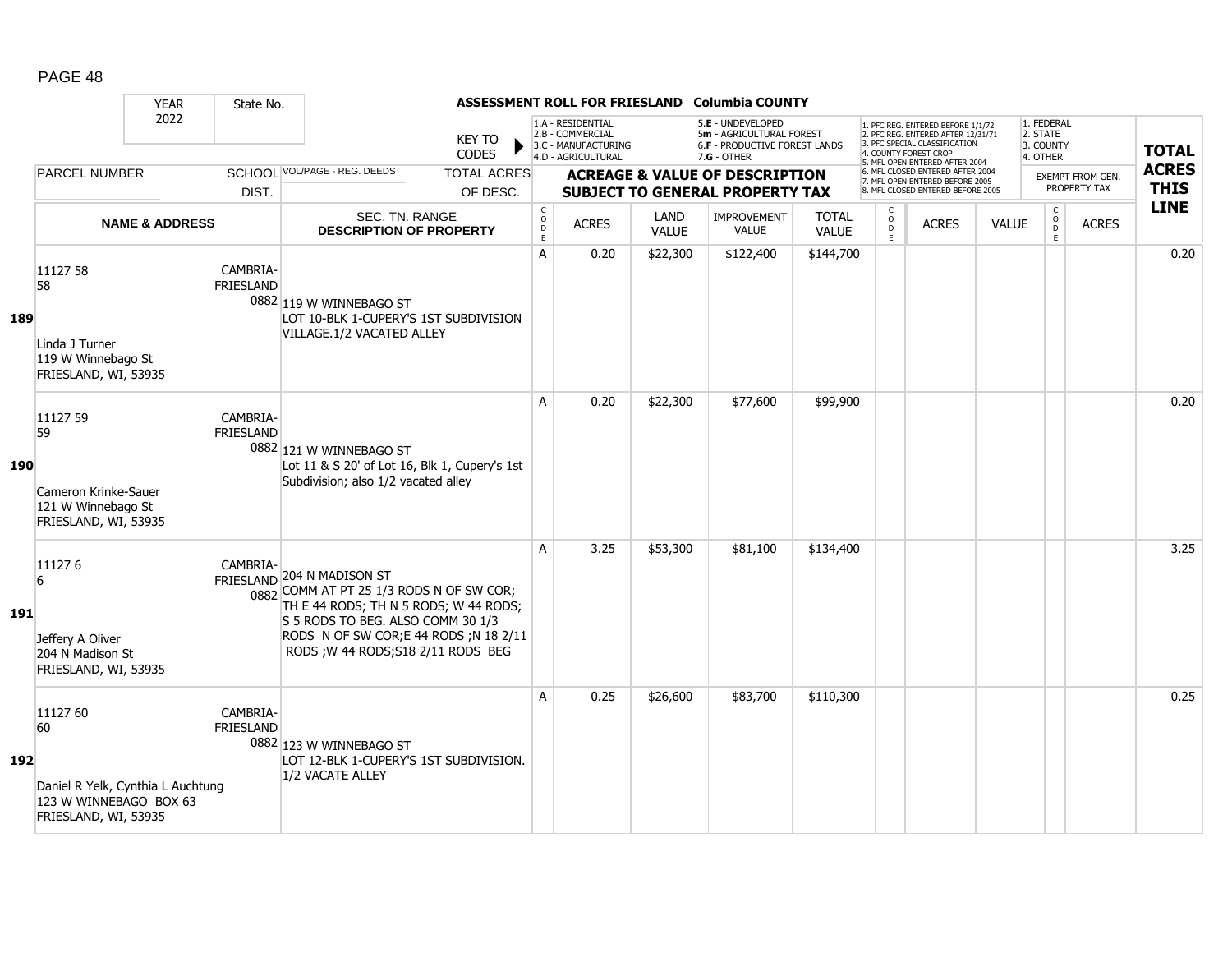|     |                                                                                             | <b>YEAR</b>               | State No.                    |                                                                                                                  |                                |                                                          |                                                                                    |               | ASSESSMENT ROLL FOR FRIESLAND Columbia COUNTY                                                        |                              |                                                           |                                                                                                                                                                     |              |                                                 |                                  |                             |
|-----|---------------------------------------------------------------------------------------------|---------------------------|------------------------------|------------------------------------------------------------------------------------------------------------------|--------------------------------|----------------------------------------------------------|------------------------------------------------------------------------------------|---------------|------------------------------------------------------------------------------------------------------|------------------------------|-----------------------------------------------------------|---------------------------------------------------------------------------------------------------------------------------------------------------------------------|--------------|-------------------------------------------------|----------------------------------|-----------------------------|
|     |                                                                                             | 2022                      |                              |                                                                                                                  | <b>KEY TO</b><br>CODES         |                                                          | 1.A - RESIDENTIAL<br>2.B - COMMERCIAL<br>3.C - MANUFACTURING<br>4.D - AGRICULTURAL |               | 5.E - UNDEVELOPED<br>5m - AGRICULTURAL FOREST<br><b>6.F - PRODUCTIVE FOREST LANDS</b><br>7.G - OTHER |                              |                                                           | 1. PFC REG. ENTERED BEFORE 1/1/72<br>2. PFC REG. ENTERED AFTER 12/31/71<br>3. PFC SPECIAL CLASSIFICATION<br>4. COUNTY FOREST CROF<br>5. MFL OPEN ENTERED AFTER 2004 |              | 1. FEDERAL<br>2. STATE<br>3. COUNTY<br>4. OTHER |                                  | <b>TOTAL</b>                |
|     | <b>PARCEL NUMBER</b>                                                                        |                           | DIST.                        | SCHOOL VOL/PAGE - REG. DEEDS                                                                                     | <b>TOTAL ACRES</b><br>OF DESC. |                                                          |                                                                                    |               | <b>ACREAGE &amp; VALUE OF DESCRIPTION</b><br><b>SUBJECT TO GENERAL PROPERTY TAX</b>                  |                              |                                                           | 6. MFL CLOSED ENTERED AFTER 2004<br>7. MFL OPEN ENTERED BEFORE 2005<br>8. MFL CLOSED ENTERED BEFORE 2005                                                            |              |                                                 | EXEMPT FROM GEN.<br>PROPERTY TAX | <b>ACRES</b><br><b>THIS</b> |
|     |                                                                                             | <b>NAME &amp; ADDRESS</b> |                              | SEC. TN. RANGE<br><b>DESCRIPTION OF PROPERTY</b>                                                                 |                                | $\begin{matrix} 0 \\ 0 \\ D \end{matrix}$<br>$\mathsf E$ | <b>ACRES</b>                                                                       | LAND<br>VALUE | <b>IMPROVEMENT</b><br><b>VALUE</b>                                                                   | <b>TOTAL</b><br><b>VALUE</b> | $\begin{smallmatrix} C \\ 0 \\ D \end{smallmatrix}$<br>E. | <b>ACRES</b>                                                                                                                                                        | <b>VALUE</b> | $\begin{matrix} 0 \\ 0 \\ 0 \end{matrix}$<br>E  | <b>ACRES</b>                     | <b>LINE</b>                 |
| 193 | 11127 61<br>61<br>Ronald Gene Alsum<br>125 W WINNEBAGO ST BOX78<br>FRIESLAND, WI, 53935     |                           | CAMBRIA-<br><b>FRIESLAND</b> | 0882 125 W Winnebago St<br>LOT 13-BLK 1-CUPERY'S 1ST SUBDIVISION<br>1/2 VACATE ALLEY.                            |                                | A                                                        | 0.25                                                                               | \$26,600      | \$92,400                                                                                             | \$119,000                    |                                                           |                                                                                                                                                                     |              |                                                 |                                  | 0.25                        |
| 194 | 11127 62<br>62<br>Joseph M Mevissen, Doris A Mevissen<br>PO BOX 131<br>FRIESLAND, WI, 53935 |                           | CAMBRIA-<br><b>FRIESLAND</b> | 0882 120 WAUPUN ST<br>LOT 14 & W 16 1/2' LOT 15-BLOCK 1-<br>CUPERY'S 1ST.SUBDIVISION 1/2 VACATED<br><b>ALLEY</b> |                                | A                                                        | 0.31                                                                               | \$28,600      | \$73,400                                                                                             | \$102,000                    |                                                           |                                                                                                                                                                     |              |                                                 |                                  | 0.31                        |
| 195 | 11127 65<br>65<br>Bobby Jo M Ramsey<br>118 Waupun St<br>FRIESLAND, WI, 53935                |                           | CAMBRIA-<br><b>FRIESLAND</b> | 0882 118 WAUPUN ST<br>E 66 FT OF LOT 15-BLK 1-CUPERY'S 1ST<br>SUBDIVISION. 1/2 VACATED ALLEY                     |                                | A                                                        | 0.21                                                                               | \$23,200      | \$94,900                                                                                             | \$118,100                    |                                                           |                                                                                                                                                                     |              |                                                 |                                  | 0.21                        |
| 196 | 11127 67<br>67<br><b>Holtan Inheritance Trust</b><br>116 Waupun St<br>FRIESLAND, WI, 53935  |                           | CAMBRIA-<br><b>FRIESLAND</b> | 0882 116 WAUPUN ST<br>W 60' OF LOT 16 EXC 20' ON S SIDE, BLK 1<br><b>CUPERY'S 1ST SUBDIVISION</b>                |                                | A                                                        | 0.14                                                                               | \$16,100      | \$41,000                                                                                             | \$57,100                     |                                                           |                                                                                                                                                                     |              |                                                 |                                  | 0.14                        |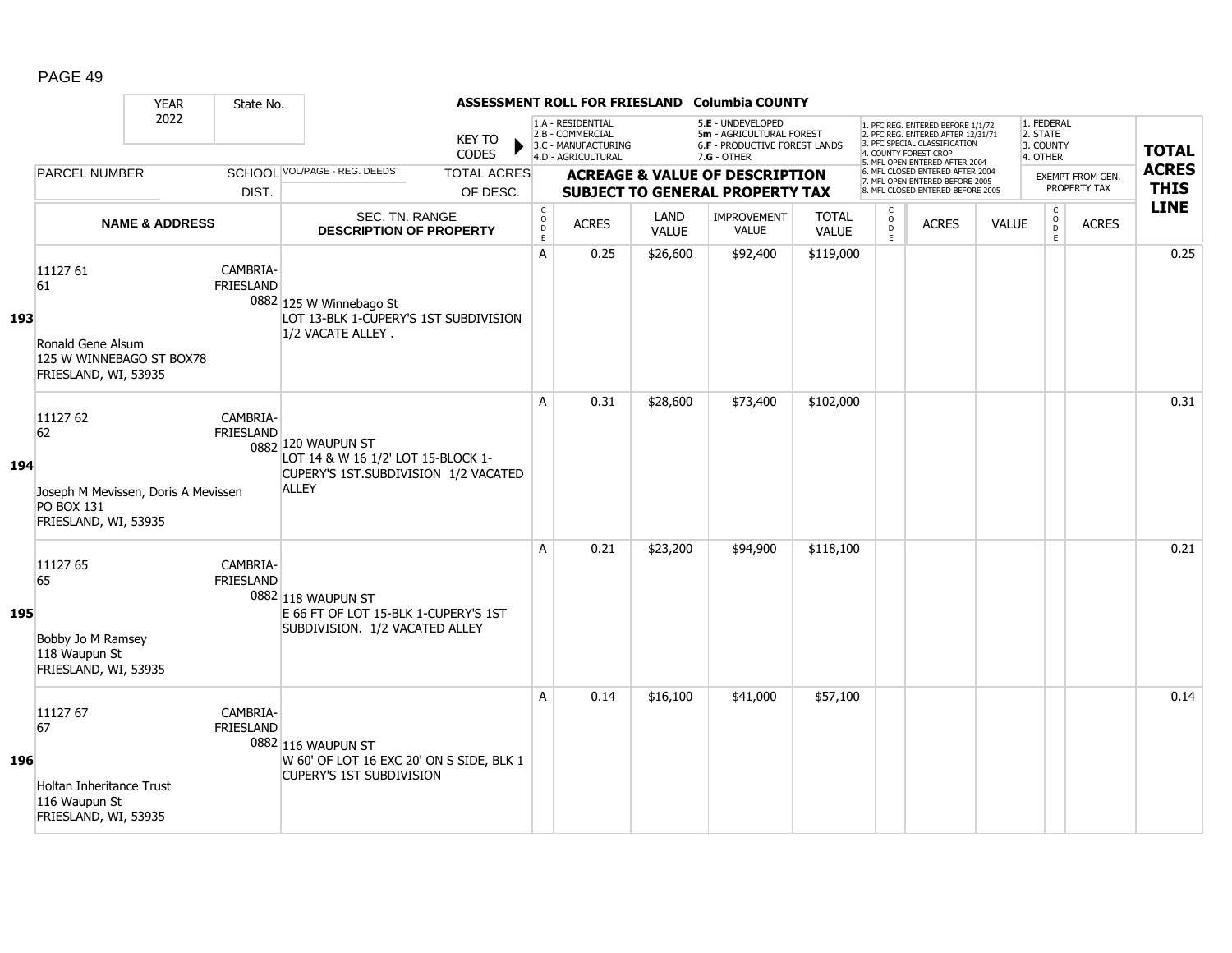|     |                                                                                                            | <b>YEAR</b>               | State No.                    |                                                                                                                                                                                           |                                |                                                                   |                                                                                    |                      | ASSESSMENT ROLL FOR FRIESLAND Columbia COUNTY                                                        |                              |                          |                                                                                                                                                                     |              |                                                 |                                  |                             |
|-----|------------------------------------------------------------------------------------------------------------|---------------------------|------------------------------|-------------------------------------------------------------------------------------------------------------------------------------------------------------------------------------------|--------------------------------|-------------------------------------------------------------------|------------------------------------------------------------------------------------|----------------------|------------------------------------------------------------------------------------------------------|------------------------------|--------------------------|---------------------------------------------------------------------------------------------------------------------------------------------------------------------|--------------|-------------------------------------------------|----------------------------------|-----------------------------|
|     |                                                                                                            | 2022                      |                              |                                                                                                                                                                                           | <b>KEY TO</b><br><b>CODES</b>  |                                                                   | 1.A - RESIDENTIAL<br>2.B - COMMERCIAL<br>3.C - MANUFACTURING<br>4.D - AGRICULTURAL |                      | 5.E - UNDEVELOPED<br>5m - AGRICULTURAL FOREST<br><b>6.F - PRODUCTIVE FOREST LANDS</b><br>7.G - OTHER |                              |                          | 1. PFC REG. ENTERED BEFORE 1/1/72<br>2. PFC REG. ENTERED AFTER 12/31/71<br>3. PFC SPECIAL CLASSIFICATION<br>4. COUNTY FOREST CROP<br>5. MFL OPEN ENTERED AFTER 2004 |              | 1. FEDERAL<br>2. STATE<br>3. COUNTY<br>4. OTHER |                                  | <b>TOTAL</b>                |
|     | <b>PARCEL NUMBER</b>                                                                                       |                           | DIST.                        | SCHOOL VOL/PAGE - REG. DEEDS                                                                                                                                                              | <b>TOTAL ACRES</b><br>OF DESC. |                                                                   |                                                                                    |                      | <b>ACREAGE &amp; VALUE OF DESCRIPTION</b><br><b>SUBJECT TO GENERAL PROPERTY TAX</b>                  |                              |                          | 6. MFL CLOSED ENTERED AFTER 2004<br>7. MFL OPEN ENTERED BEFORE 2005<br>8. MFL CLOSED ENTERED BEFORE 2005                                                            |              |                                                 | EXEMPT FROM GEN.<br>PROPERTY TAX | <b>ACRES</b><br><b>THIS</b> |
|     |                                                                                                            | <b>NAME &amp; ADDRESS</b> |                              | <b>SEC. TN. RANGE</b><br><b>DESCRIPTION OF PROPERTY</b>                                                                                                                                   |                                | $\begin{smallmatrix} C\\O\\O\\D \end{smallmatrix}$<br>$\mathsf E$ | <b>ACRES</b>                                                                       | LAND<br><b>VALUE</b> | <b>IMPROVEMENT</b><br><b>VALUE</b>                                                                   | <b>TOTAL</b><br><b>VALUE</b> | C<br>$\overline{0}$<br>E | <b>ACRES</b>                                                                                                                                                        | <b>VALUE</b> | $_{\rm o}^{\rm c}$<br>D.<br>E                   | <b>ACRES</b>                     | <b>LINE</b>                 |
| 197 | 11127 68<br>68<br>Travis Gorsuch, Amanda Gorsuch<br>114 Waupun St<br>Friesland, WI, 53935                  |                           | CAMBRIA-<br><b>FRIESLAND</b> | 0882 114 WAUPUN ST<br>LOT 17 & E6' LOT 16 EXC S 20'-BLK 1<br>CUPERY'S 1ST SUBDIVISION 1/2 VACATED<br><b>ALLEY</b>                                                                         |                                | A                                                                 | 0.22                                                                               | \$24,800             | \$55,200                                                                                             | \$80,000                     |                          |                                                                                                                                                                     |              |                                                 |                                  | 0.22                        |
| 198 | 111277<br>17<br>Don & Betty DeYoung Liv Tr dated<br>5/22/2006<br><b>PO BOX 127</b><br>FRIESLAND, WI, 53935 |                           | CAMBRIA-                     | FRIESLAND 126 N MADISON ST<br>0882 PART OF SW1/4 OF SW1/4 COMM 228' N OF<br>NW COR; TH N 101 1/2'; TH E 199'; TH S<br>101 1/2'; TH W 199' TO POB. VILLAGE OF<br>FRIESLAND; EXC TO LEYSTRA |                                | A                                                                 | 0.39                                                                               | \$31,400             | \$155,900                                                                                            | \$187,300                    |                          |                                                                                                                                                                     |              |                                                 |                                  | 0.39                        |
| 199 | 11127 7.A<br>0007.A<br>Mitchell A. Katze<br>N8122 Cty Rd W<br>Beaver Dam, WI, 53916                        |                           | CAMBRIA-                     | FRIESLAND 202 N MADISON ST<br>0882 PART OF SW1/4 OF SW1/4 COMM 3291/2' N<br>OF NW COR; TH N 90'; TH E 199'; TH S 90';<br>TH W 199' TO POB. VILLAGE OF<br>FRIESLAND.                       |                                | A                                                                 | 0.33                                                                               | \$11,300             | \$5,500                                                                                              | \$16,800                     |                          |                                                                                                                                                                     |              |                                                 |                                  | 0.33                        |
| 200 | 11127 70<br>70<br>Travis W Gorsuch, Amanda K Gorsuch<br>110 Waupun St<br>FRIESLAND, WI, 53935              |                           | CAMBRIA-<br><b>FRIESLAND</b> | 0882 110 WAUPUN ST<br>LOTS 18 & 19-BLK 1-CUPERYS 1 ST<br>SUBDIVISION; ALSO 1/2 VACATED ALLEY                                                                                              |                                | A                                                                 | 0.41                                                                               | \$32,200             | \$155,700                                                                                            | \$187,900                    |                          |                                                                                                                                                                     |              |                                                 |                                  | 0.41                        |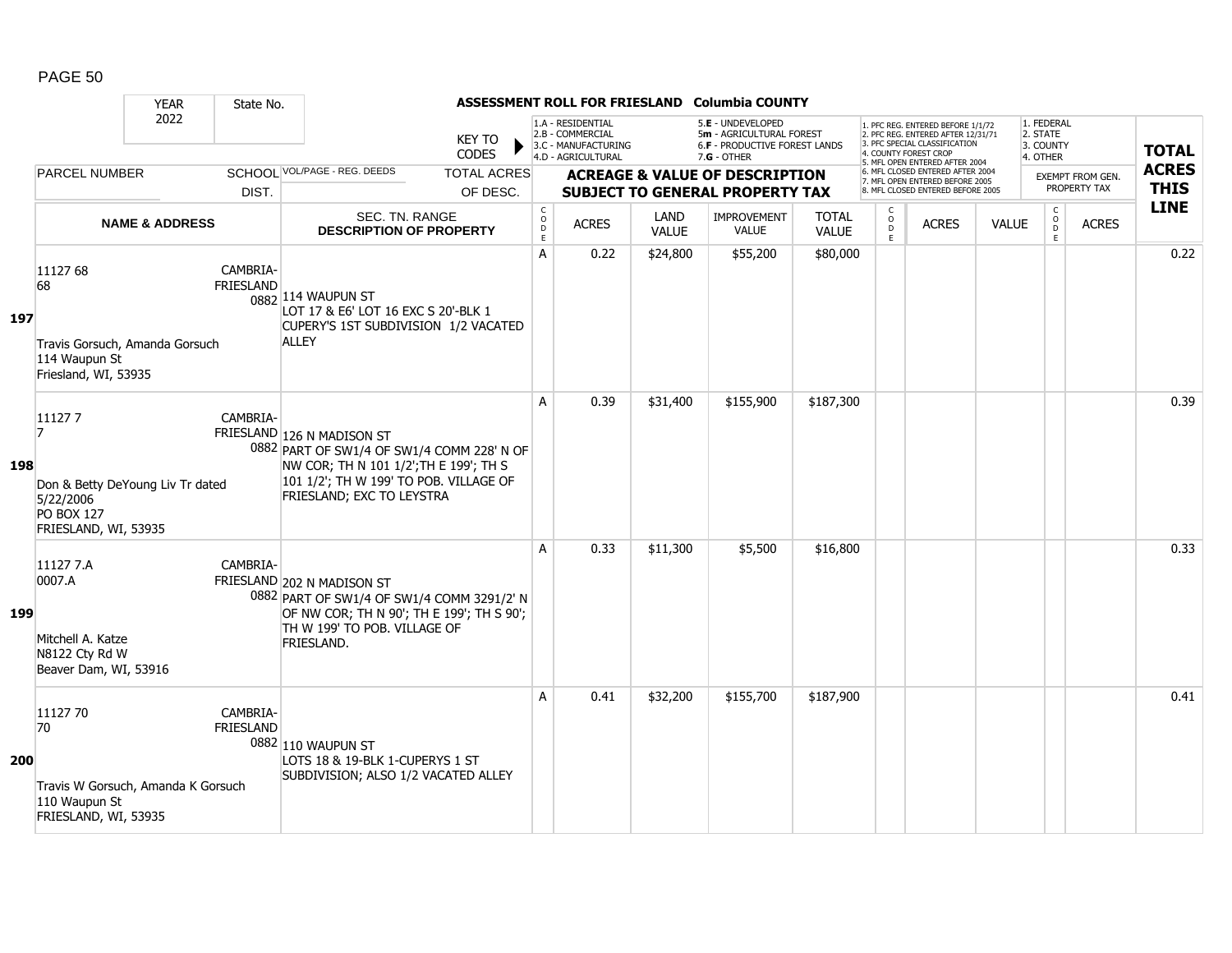|     |                                                                                                         | <b>YEAR</b>               | State No.                    |                                                                                                                                                                  |                                |                                                             |                                                                                    |                      | ASSESSMENT ROLL FOR FRIESLAND Columbia COUNTY                                                   |                              |                                     |                                                                                                                                                                     |              |                                                 |                                         |                             |
|-----|---------------------------------------------------------------------------------------------------------|---------------------------|------------------------------|------------------------------------------------------------------------------------------------------------------------------------------------------------------|--------------------------------|-------------------------------------------------------------|------------------------------------------------------------------------------------|----------------------|-------------------------------------------------------------------------------------------------|------------------------------|-------------------------------------|---------------------------------------------------------------------------------------------------------------------------------------------------------------------|--------------|-------------------------------------------------|-----------------------------------------|-----------------------------|
|     |                                                                                                         | 2022                      |                              |                                                                                                                                                                  | <b>KEY TO</b><br><b>CODES</b>  |                                                             | 1.A - RESIDENTIAL<br>2.B - COMMERCIAL<br>3.C - MANUFACTURING<br>4.D - AGRICULTURAL |                      | 5.E - UNDEVELOPED<br>5m - AGRICULTURAL FOREST<br>6.F - PRODUCTIVE FOREST LANDS<br>$7.G - OTHER$ |                              |                                     | 1. PFC REG. ENTERED BEFORE 1/1/72<br>2. PFC REG. ENTERED AFTER 12/31/71<br>3. PFC SPECIAL CLASSIFICATION<br>4. COUNTY FOREST CROP<br>5. MFL OPEN ENTERED AFTER 2004 |              | 1. FEDERAL<br>2. STATE<br>3. COUNTY<br>4. OTHER |                                         | <b>TOTAL</b>                |
|     | <b>PARCEL NUMBER</b>                                                                                    |                           | DIST.                        | SCHOOL VOL/PAGE - REG. DEEDS                                                                                                                                     | <b>TOTAL ACRES</b><br>OF DESC. |                                                             |                                                                                    |                      | <b>ACREAGE &amp; VALUE OF DESCRIPTION</b><br>SUBJECT TO GENERAL PROPERTY TAX                    |                              |                                     | 6. MFL CLOSED ENTERED AFTER 2004<br>7. MFL OPEN ENTERED BEFORE 2005<br>8. MFL CLOSED ENTERED BEFORE 2005                                                            |              |                                                 | <b>EXEMPT FROM GEN.</b><br>PROPERTY TAX | <b>ACRES</b><br><b>THIS</b> |
|     |                                                                                                         | <b>NAME &amp; ADDRESS</b> |                              | SEC. TN. RANGE<br><b>DESCRIPTION OF PROPERTY</b>                                                                                                                 |                                | $\mathsf C$<br>$\overset{\circ}{\mathsf{D}}$<br>$\mathsf E$ | <b>ACRES</b>                                                                       | LAND<br><b>VALUE</b> | IMPROVEMENT<br><b>VALUE</b>                                                                     | <b>TOTAL</b><br><b>VALUE</b> | C<br>$\overset{\mathsf{O}}{D}$<br>E | <b>ACRES</b>                                                                                                                                                        | <b>VALUE</b> | $\mathsf{C}$<br>$_{\rm D}^{\rm O}$<br>E.        | <b>ACRES</b>                            | <b>LINE</b>                 |
| 201 | 1112772<br>72<br>Blaine R Kempenaar, Janel L Kempenaar<br>W2077 State Rd 33<br>Cambria, WI, 53923       |                           | CAMBRIA-<br><b>FRIESLAND</b> | 0882 108 WAUPUN ST<br>LOT 20-BLK 1-CUPERY'S 1ST SUBDIVISION<br>AND 1/2 VACATED ALLEY                                                                             |                                | A                                                           | 0.21                                                                               | \$23,300             | \$81,900                                                                                        | \$105,200                    |                                     |                                                                                                                                                                     |              |                                                 |                                         | 0.21                        |
| 202 | 11127 73<br>73<br>STEVEN J DEJAGER<br>106 Waupun St PO Box 213<br>FRIESLAND, WI, 53935                  |                           | CAMBRIA-                     | FRIESLAND 106 WAUPUN ST<br>0882 LOT 21 BLK 1 CUPERY'S 1ST 106 WAUPUN<br>ALSO W6' OF LOTS 3-4&5 BLK 1 CUPERY'S<br>SUBDIVISION (6X144) 1/2 VACATED<br><b>ALLEY</b> |                                | A                                                           | 0.22                                                                               | \$25,100             | \$92,400                                                                                        | \$117,500                    |                                     |                                                                                                                                                                     |              |                                                 |                                         | 0.22                        |
| 203 | 11127 74<br>74<br>Santos Casillas, Juanita Casillas<br>113 Waupun St PO Box 162<br>FRIESLAND, WI, 53935 |                           | CAMBRIA-<br><b>FRIESLAND</b> | 0882 201 W Winnebago St<br>E 52 FT OF LOT 1-BLK 2-CUPERY'S 1ST<br>SUBDIVISION. 1/2 VACATED ALLEY                                                                 |                                | B                                                           | 0.16                                                                               | \$13,700             | \$44,500                                                                                        | \$58,200                     |                                     |                                                                                                                                                                     |              |                                                 |                                         | 0.16                        |
| 204 | 11127 75<br>75<br>Randall G Bobholz, Gloria J Leystra<br>W510 RIDGEWOOD COURT<br>FALL RIVER, WI, 53932  |                           | CAMBRIA-<br><b>FRIESLAND</b> | 0882 203 W Winnebago St<br>W 14' LOT 1 & ALL LOT 2-BLK 2-CUPERY'S<br>1ST. SUBDIVISION 1/2 VACATED ALLEY<br>Janice A Bobholz retains a life estate                |                                | A                                                           | 0.24                                                                               | \$26,300             | \$98,000                                                                                        | \$124,300                    |                                     |                                                                                                                                                                     |              |                                                 |                                         | 0.24                        |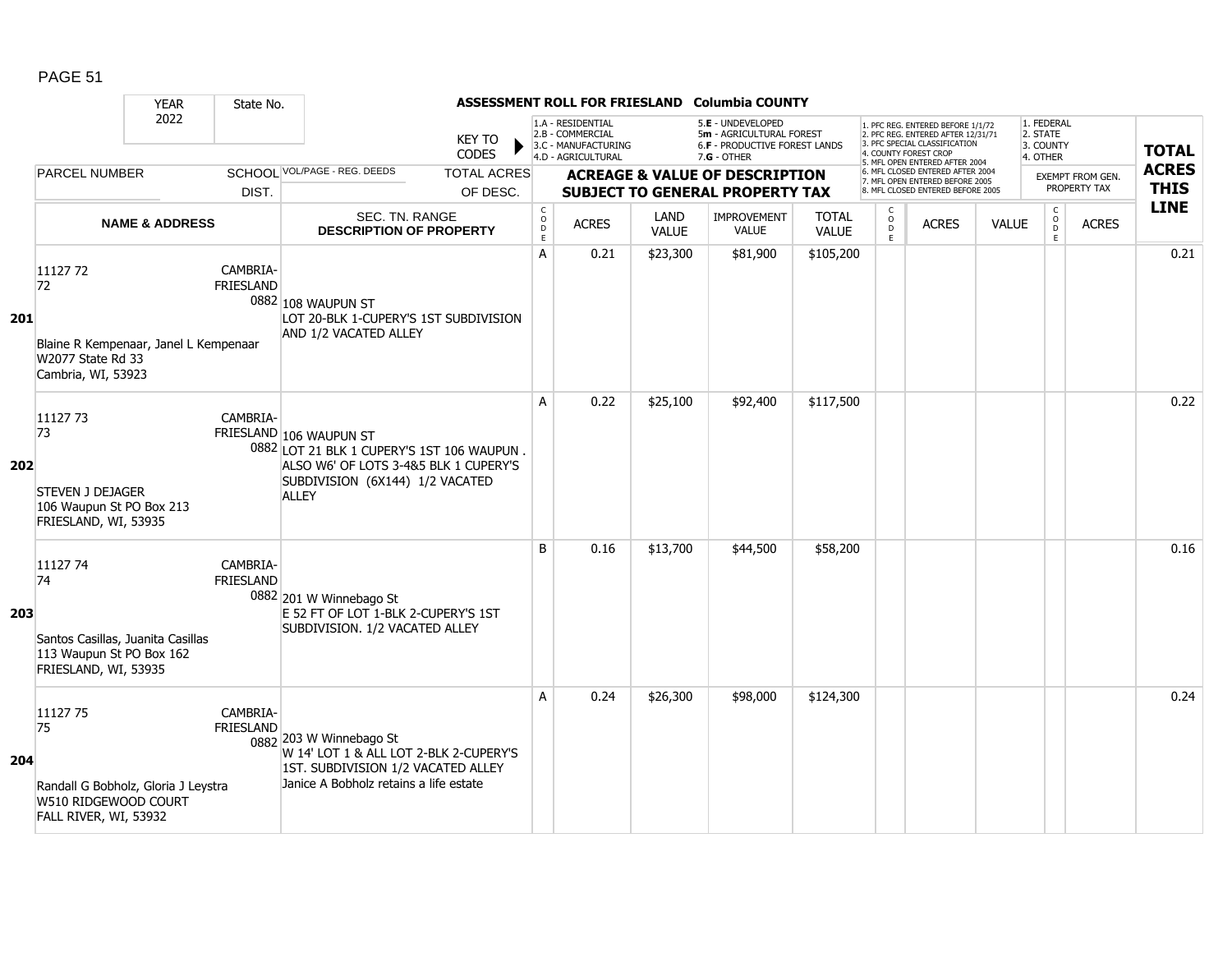|     |                                                                                                 | <b>YEAR</b>               | State No.                    |                                                                                                                                                                                                                        |                                |                                        |                                                                                    |                      | ASSESSMENT ROLL FOR FRIESLAND Columbia COUNTY                                                   |                              |                              |                                                                                                                                                                     |              |                                                 |                                         |                             |
|-----|-------------------------------------------------------------------------------------------------|---------------------------|------------------------------|------------------------------------------------------------------------------------------------------------------------------------------------------------------------------------------------------------------------|--------------------------------|----------------------------------------|------------------------------------------------------------------------------------|----------------------|-------------------------------------------------------------------------------------------------|------------------------------|------------------------------|---------------------------------------------------------------------------------------------------------------------------------------------------------------------|--------------|-------------------------------------------------|-----------------------------------------|-----------------------------|
|     |                                                                                                 | 2022                      |                              |                                                                                                                                                                                                                        | <b>KEY TO</b><br><b>CODES</b>  |                                        | 1.A - RESIDENTIAL<br>2.B - COMMERCIAL<br>3.C - MANUFACTURING<br>4.D - AGRICULTURAL |                      | 5.E - UNDEVELOPED<br>5m - AGRICULTURAL FOREST<br>6.F - PRODUCTIVE FOREST LANDS<br>$7.G - OTHER$ |                              |                              | 1. PFC REG. ENTERED BEFORE 1/1/72<br>2. PFC REG. ENTERED AFTER 12/31/71<br>3. PFC SPECIAL CLASSIFICATION<br>4. COUNTY FOREST CROP<br>5. MFL OPEN ENTERED AFTER 2004 |              | 1. FEDERAL<br>2. STATE<br>3. COUNTY<br>4. OTHER |                                         | <b>TOTAL</b>                |
|     | <b>PARCEL NUMBER</b>                                                                            |                           | DIST.                        | SCHOOL VOL/PAGE - REG. DEEDS                                                                                                                                                                                           | <b>TOTAL ACRES</b><br>OF DESC. |                                        |                                                                                    |                      | <b>ACREAGE &amp; VALUE OF DESCRIPTION</b><br><b>SUBJECT TO GENERAL PROPERTY TAX</b>             |                              |                              | 6. MFL CLOSED ENTERED AFTER 2004<br>7. MFL OPEN ENTERED BEFORE 2005<br>8. MFL CLOSED ENTERED BEFORE 2005                                                            |              |                                                 | <b>EXEMPT FROM GEN.</b><br>PROPERTY TAX | <b>ACRES</b><br><b>THIS</b> |
|     |                                                                                                 | <b>NAME &amp; ADDRESS</b> |                              | SEC. TN. RANGE<br><b>DESCRIPTION OF PROPERTY</b>                                                                                                                                                                       |                                | C<br>$_{\rm D}^{\rm O}$<br>$\mathsf E$ | <b>ACRES</b>                                                                       | LAND<br><b>VALUE</b> | <b>IMPROVEMENT</b><br><b>VALUE</b>                                                              | <b>TOTAL</b><br><b>VALUE</b> | C<br>$_{\rm D}^{\rm O}$<br>E | <b>ACRES</b>                                                                                                                                                        | <b>VALUE</b> | $\mathsf{C}$<br>$_{\rm D}^{\rm O}$<br>E         | <b>ACRES</b>                            | <b>LINE</b>                 |
| 205 | 11127 77<br>77<br>Joseph S Kok, Louann M Deyoung<br>W11223 County Rd F<br>FOX LAKE, WI, 53933   |                           | CAMBRIA-<br>FRIESLAND        | 0882 205 W WINNEBAGO ST<br>LOT 3-BLK 2-CUPERY'S 1ST SUBDIVISION<br>1/2 VACATED ALLEY                                                                                                                                   |                                | B                                      | 0.20                                                                               | \$17,400             | \$7,000                                                                                         | \$24,400                     |                              |                                                                                                                                                                     |              |                                                 |                                         | 0.20                        |
| 206 | 11127 78<br>78<br>Leonard R Leanna, Kim M Leanna<br><b>PO BOX 164</b><br>FRIESLAND, WI, 53935   |                           | CAMBRIA-<br><b>FRIESLAND</b> | 0882 207 W Winnebago St<br>LOT 4-BLK 2-CUPERY'S 1ST SUBDIVISION.<br>1/2 VACATED ALLEY                                                                                                                                  |                                | A                                      | 0.20                                                                               | \$22,700             | \$71,700                                                                                        | \$94,400                     |                              |                                                                                                                                                                     |              |                                                 |                                         | 0.20                        |
| 207 | 11127 79<br>79<br>Jeremy W Oliver<br>N675 E Friesland Rd<br>MARKESAN, WI, 53946                 |                           | CAMBRIA-<br><b>FRIESLAND</b> | 0882 209 W Winnebago St<br>LOT 5, BLK 2, CUPERY'S 1STSUBDIVISION,<br>EXC W 5' LOT 5, BLK 2, CUPERY'S 1ST<br>SUBDIVISION; ALSO 1/2 VACATED ALLEY                                                                        |                                | A                                      | 0.18                                                                               | \$20,600             | \$93,600                                                                                        | \$114,200                    |                              |                                                                                                                                                                     |              |                                                 |                                         | 0.18                        |
| 208 | 111278<br>8<br>First Reformed Church Of Friesland<br>101 E Winnebago St<br>FRIESLAND, WI, 53935 |                           | CAMBRIA-                     | FRIESLAND 101 E WINNEBAGO ST<br>0882 PART OF SW1/4 OF SW1/4, COMM AT SW<br>COR; TH N 228'; E 199'; N 1911/2'; E TO RR<br>RW; S ELY ALG RR TO A PT 192' N FR S LN<br>SD 1/4 1/4; TH W 224'; TH S 192'; TH W TO<br>P.O.B |                                |                                        |                                                                                    |                      |                                                                                                 |                              |                              |                                                                                                                                                                     |              | X5                                              | 4.13                                    | 4.13                        |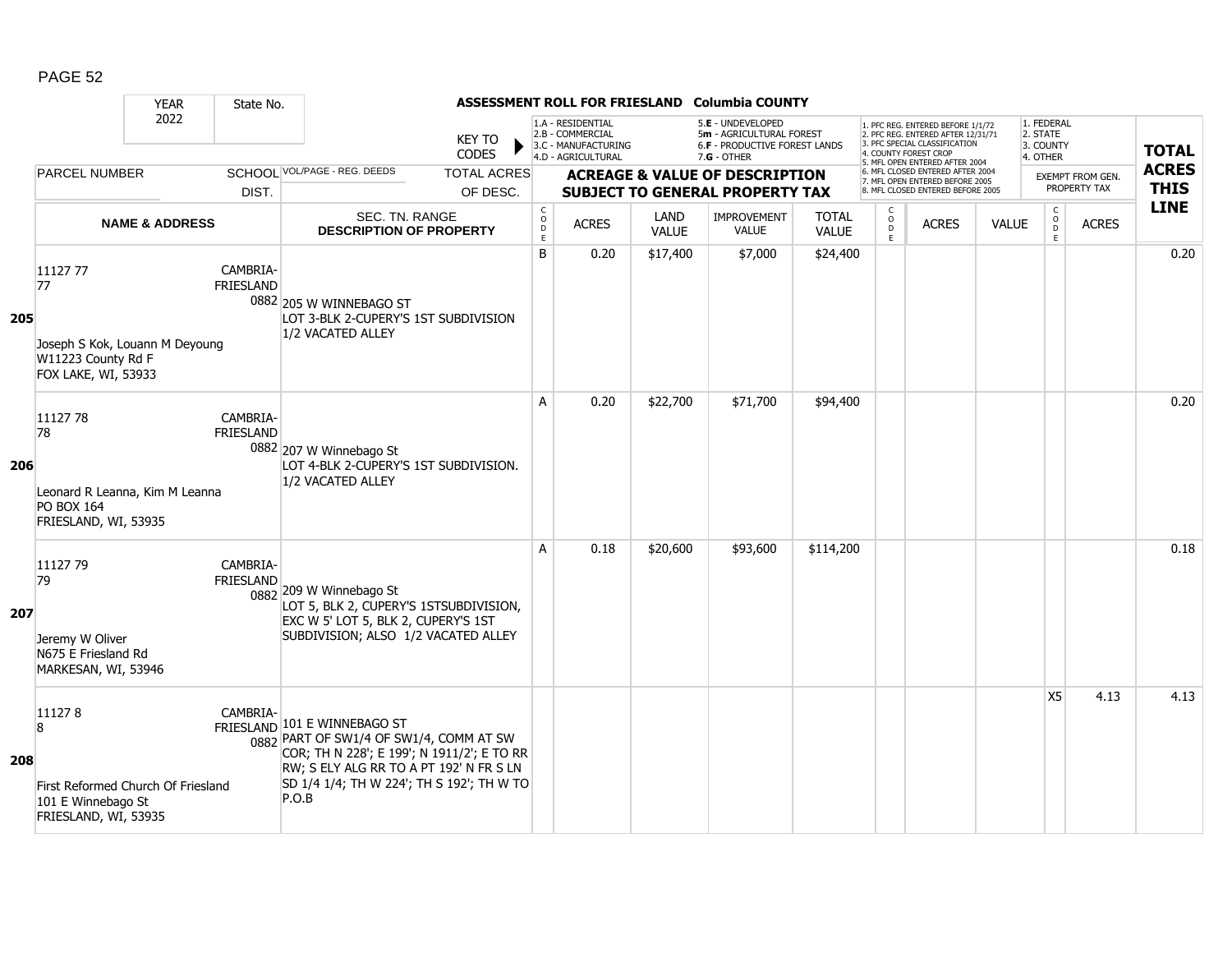|     |                                                                                                            | <b>YEAR</b>               | State No.                    |                                                                                                                                                                          |                                |                                     |                                                                                    |               | ASSESSMENT ROLL FOR FRIESLAND Columbia COUNTY                                                   |                              |                                                          |                                                                                                                                                                     |       |                                                 |                                  |                             |
|-----|------------------------------------------------------------------------------------------------------------|---------------------------|------------------------------|--------------------------------------------------------------------------------------------------------------------------------------------------------------------------|--------------------------------|-------------------------------------|------------------------------------------------------------------------------------|---------------|-------------------------------------------------------------------------------------------------|------------------------------|----------------------------------------------------------|---------------------------------------------------------------------------------------------------------------------------------------------------------------------|-------|-------------------------------------------------|----------------------------------|-----------------------------|
|     |                                                                                                            | 2022                      |                              |                                                                                                                                                                          | <b>KEY TO</b><br><b>CODES</b>  |                                     | 1.A - RESIDENTIAL<br>2.B - COMMERCIAL<br>3.C - MANUFACTURING<br>4.D - AGRICULTURAL |               | 5.E - UNDEVELOPED<br>5m - AGRICULTURAL FOREST<br>6.F - PRODUCTIVE FOREST LANDS<br>$7.G - OTHER$ |                              |                                                          | 1. PFC REG. ENTERED BEFORE 1/1/72<br>2. PFC REG. ENTERED AFTER 12/31/71<br>3. PFC SPECIAL CLASSIFICATION<br>4. COUNTY FOREST CROP<br>5. MFL OPEN ENTERED AFTER 2004 |       | 1. FEDERAL<br>2. STATE<br>3. COUNTY<br>4. OTHER |                                  | <b>TOTAL</b>                |
|     | <b>PARCEL NUMBER</b>                                                                                       |                           | DIST.                        | SCHOOL VOL/PAGE - REG. DEEDS                                                                                                                                             | <b>TOTAL ACRES</b><br>OF DESC. |                                     |                                                                                    |               | <b>ACREAGE &amp; VALUE OF DESCRIPTION</b><br><b>SUBJECT TO GENERAL PROPERTY TAX</b>             |                              |                                                          | 6. MFL CLOSED ENTERED AFTER 2004<br>7. MFL OPEN ENTERED BEFORE 2005<br>8. MFL CLOSED ENTERED BEFORE 2005                                                            |       |                                                 | EXEMPT FROM GEN.<br>PROPERTY TAX | <b>ACRES</b><br><b>THIS</b> |
|     |                                                                                                            | <b>NAME &amp; ADDRESS</b> |                              | SEC. TN. RANGE<br><b>DESCRIPTION OF PROPERTY</b>                                                                                                                         |                                | $\mathsf{C}$<br>$\overline{0}$<br>E | <b>ACRES</b>                                                                       | LAND<br>VALUE | IMPROVEMENT<br><b>VALUE</b>                                                                     | <b>TOTAL</b><br><b>VALUE</b> | $\begin{smallmatrix} C \\ 0 \\ D \end{smallmatrix}$<br>E | <b>ACRES</b>                                                                                                                                                        | VALUE | $\begin{matrix} 0 \\ 0 \\ D \end{matrix}$<br>E  | <b>ACRES</b>                     | <b>LINE</b>                 |
| 209 | 1112780<br>80<br>Jeremy W Oliver<br>N675 E Friesland Rd<br>MARKESAN, WI, 53946                             |                           | CAMBRIA-                     | FRIESLAND 211 WINNEBAGO<br>0882 E 1/2 OF LOT 6, BLK 2, CUPERY'S<br>1STSUBDIVISION; ALSO W 5' LOT 5, BLK 2,<br>CUPERY'S 1ST SUBDIVISION; ALSO 1/2<br><b>VACATED ALLEY</b> |                                | A                                   | 0.09                                                                               | \$10,300      | \$7,400                                                                                         | \$17,700                     |                                                          |                                                                                                                                                                     |       |                                                 |                                  | 0.09                        |
| 210 | 1112781<br>81<br>Dykstra Refrigeration LLC<br>112 E WINNEBAGO<br>FRIESLAND, WI, 53935                      |                           | CAMBRIA-<br><b>FRIESLAND</b> | 0882 211 W Winnebago St<br>W 1/2 OF LOT 6 & ALL OF LOTS 7 & 8;<br>BLOCK 2, CUPERY'S 1ST SUBDIVISION 1/2<br><b>VACATED ALLEY</b>                                          |                                | B                                   | 0.35                                                                               | \$11,500      | \$11,200                                                                                        | \$22,700                     |                                                          |                                                                                                                                                                     |       |                                                 |                                  | 0.35                        |
| 211 | 1112786<br>86<br>Robert G Heeringa, Michele D Heeringa<br>212 WAUPUN ST PO BOX 163<br>FRIESLAND, WI, 53935 |                           | CAMBRIA-<br><b>FRIESLAND</b> | 0882 212 WAUPUN ST<br>ALL LOTS 9, 10, 11; BLK 2; CUPERY'S 1ST<br>SUBDIVISION 1/2 VACATED ALLEY                                                                           |                                | A                                   | 0.53                                                                               | \$36,100      | \$134,500                                                                                       | \$170,600                    |                                                          |                                                                                                                                                                     |       |                                                 |                                  | 0.53                        |
| 212 | 111279<br>9<br>Daniel J Graves<br>PO Box 94<br>FRIESLAND, WI, 53935                                        |                           | CAMBRIA-<br><b>FRIESLAND</b> | 0882 109 E WINNEBAGO ST<br>Pt of SW1/4 of SW1/4, Comm at center of<br>hwy 298' W of RR r/w, N 192', E 70', S 192'<br>to hwy, W 70' to POB                                |                                | A                                   | 0.25                                                                               | \$26,800      | \$90,400                                                                                        | \$117,200                    |                                                          |                                                                                                                                                                     |       |                                                 |                                  | 0.25                        |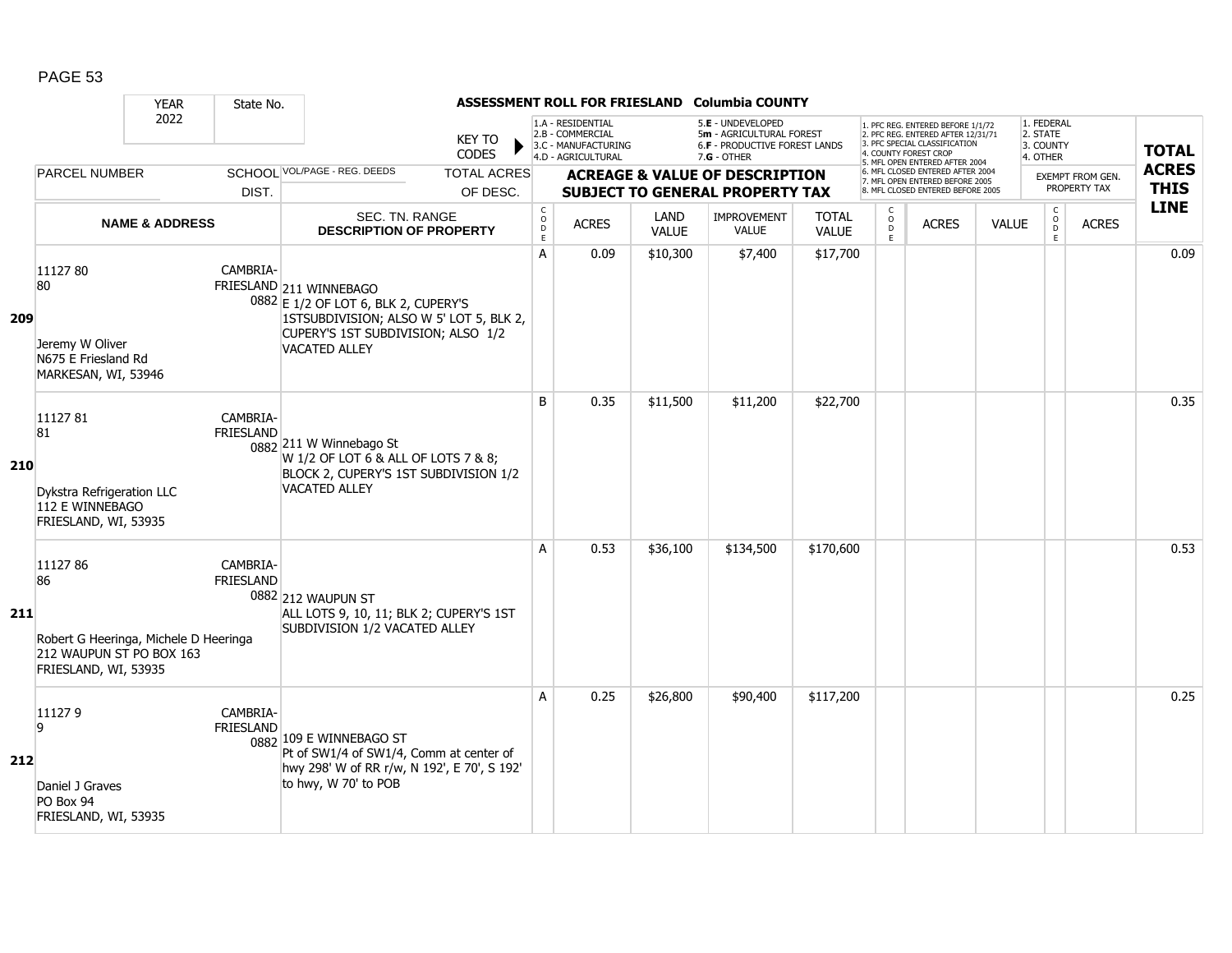|     |                                                                                                 | <b>YEAR</b>               | State No.                    |                                                                                                     |                                |                                                                                     |                                                                                    |               | ASSESSMENT ROLL FOR FRIESLAND Columbia COUNTY                                                        |                                                                                                          |                                                           |                                                                                                                                                                     |                                  |                                                 |              |              |
|-----|-------------------------------------------------------------------------------------------------|---------------------------|------------------------------|-----------------------------------------------------------------------------------------------------|--------------------------------|-------------------------------------------------------------------------------------|------------------------------------------------------------------------------------|---------------|------------------------------------------------------------------------------------------------------|----------------------------------------------------------------------------------------------------------|-----------------------------------------------------------|---------------------------------------------------------------------------------------------------------------------------------------------------------------------|----------------------------------|-------------------------------------------------|--------------|--------------|
|     |                                                                                                 | 2022                      |                              |                                                                                                     | <b>KEY TO</b><br>CODES         |                                                                                     | 1.A - RESIDENTIAL<br>2.B - COMMERCIAL<br>3.C - MANUFACTURING<br>4.D - AGRICULTURAL |               | 5.E - UNDEVELOPED<br>5m - AGRICULTURAL FOREST<br><b>6.F - PRODUCTIVE FOREST LANDS</b><br>7.G - OTHER |                                                                                                          |                                                           | 1. PFC REG. ENTERED BEFORE 1/1/72<br>2. PFC REG. ENTERED AFTER 12/31/71<br>3. PFC SPECIAL CLASSIFICATION<br>4. COUNTY FOREST CROP<br>5. MFL OPEN ENTERED AFTER 2004 |                                  | 1. FEDERAL<br>2. STATE<br>3. COUNTY<br>4. OTHER |              | <b>TOTAL</b> |
|     | <b>PARCEL NUMBER</b>                                                                            |                           | DIST.                        | SCHOOL VOL/PAGE - REG. DEEDS                                                                        | <b>TOTAL ACRES</b><br>OF DESC. | <b>ACREAGE &amp; VALUE OF DESCRIPTION</b><br><b>SUBJECT TO GENERAL PROPERTY TAX</b> |                                                                                    |               |                                                                                                      | 6. MFL CLOSED ENTERED AFTER 2004<br>7. MFL OPEN ENTERED BEFORE 2005<br>8. MFL CLOSED ENTERED BEFORE 2005 |                                                           |                                                                                                                                                                     | EXEMPT FROM GEN.<br>PROPERTY TAX | <b>ACRES</b><br><b>THIS</b>                     |              |              |
|     |                                                                                                 | <b>NAME &amp; ADDRESS</b> |                              | SEC. TN. RANGE<br><b>DESCRIPTION OF PROPERTY</b>                                                    |                                | $\begin{matrix} 0 \\ 0 \\ D \end{matrix}$<br>$\mathsf E$                            | <b>ACRES</b>                                                                       | LAND<br>VALUE | <b>IMPROVEMENT</b><br><b>VALUE</b>                                                                   | <b>TOTAL</b><br><b>VALUE</b>                                                                             | $\begin{smallmatrix} C \\ O \\ D \end{smallmatrix}$<br>E. | <b>ACRES</b>                                                                                                                                                        | <b>VALUE</b>                     | $\begin{matrix} 0 \\ 0 \\ 0 \end{matrix}$<br>E  | <b>ACRES</b> | <b>LINE</b>  |
| 213 | 11127 90<br>90<br>Nichole M Younger<br>210 Waupun St<br>FRIESLAND, WI, 53935                    |                           | CAMBRIA-<br><b>FRIESLAND</b> | 0882 210 WAUPUN ST<br>LOT 12-BLK 2-CUPERY'S 1ST SUBDIVISION;<br>ALSO 1/2 VACATED ALLEY              |                                | $\overline{A}$                                                                      | 0.22                                                                               | \$24,700      | \$113,800                                                                                            | \$138,500                                                                                                |                                                           |                                                                                                                                                                     |                                  |                                                 |              | 0.22         |
| 214 | 11127 91<br>91<br>William H Oliver, Jeanita M Oliver<br>206 Waupun St<br>FRIESLAND, WI, 53935   |                           | CAMBRIA-<br><b>FRIESLAND</b> | 0882 206 WAUPUN ST<br>LOTS 13 & 14-BLK 2-CUPERY 1ST.<br>SUBDIVISION 1/2 VACATED ALLEY               |                                | A                                                                                   | 0.43                                                                               | \$32,600      | \$128,200                                                                                            | \$160,800                                                                                                |                                                           |                                                                                                                                                                     |                                  |                                                 |              | 0.43         |
| 215 | 11127 93<br>93<br>Daryl W Miller, Elaine M Miller<br>204 Waupun St<br>FRIESLAND, WI, 53935-0398 |                           | CAMBRIA-<br><b>FRIESLAND</b> | 0882 204 WAUPUN ST<br>LOT 15-BLK 2-CUPERY'S 1ST SUBDIVISION<br>EXC E 2' 1/2 VACATED ALLEY           |                                | A                                                                                   | 0.19                                                                               | \$21,200      | \$54,800                                                                                             | \$76,000                                                                                                 |                                                           |                                                                                                                                                                     |                                  |                                                 |              | 0.19         |
| 216 | 11127 94<br>94<br>Carl Vander Galien<br>202 WAUPUN ST PO BOX 31<br>FRIESLAND, WI, 53935         |                           | CAMBRIA-<br><b>FRIESLAND</b> | 0882 202 WAUPUN ST<br>LOT 16-BLK 2-CUPERY'S 1ST SUBDIVISION.<br>ALSO E 2' LOT 15, 1/2 VACATED ALLEY |                                | A                                                                                   | 0.18                                                                               | \$20,100      | \$87,100                                                                                             | \$107,200                                                                                                |                                                           |                                                                                                                                                                     |                                  |                                                 |              | 0.18         |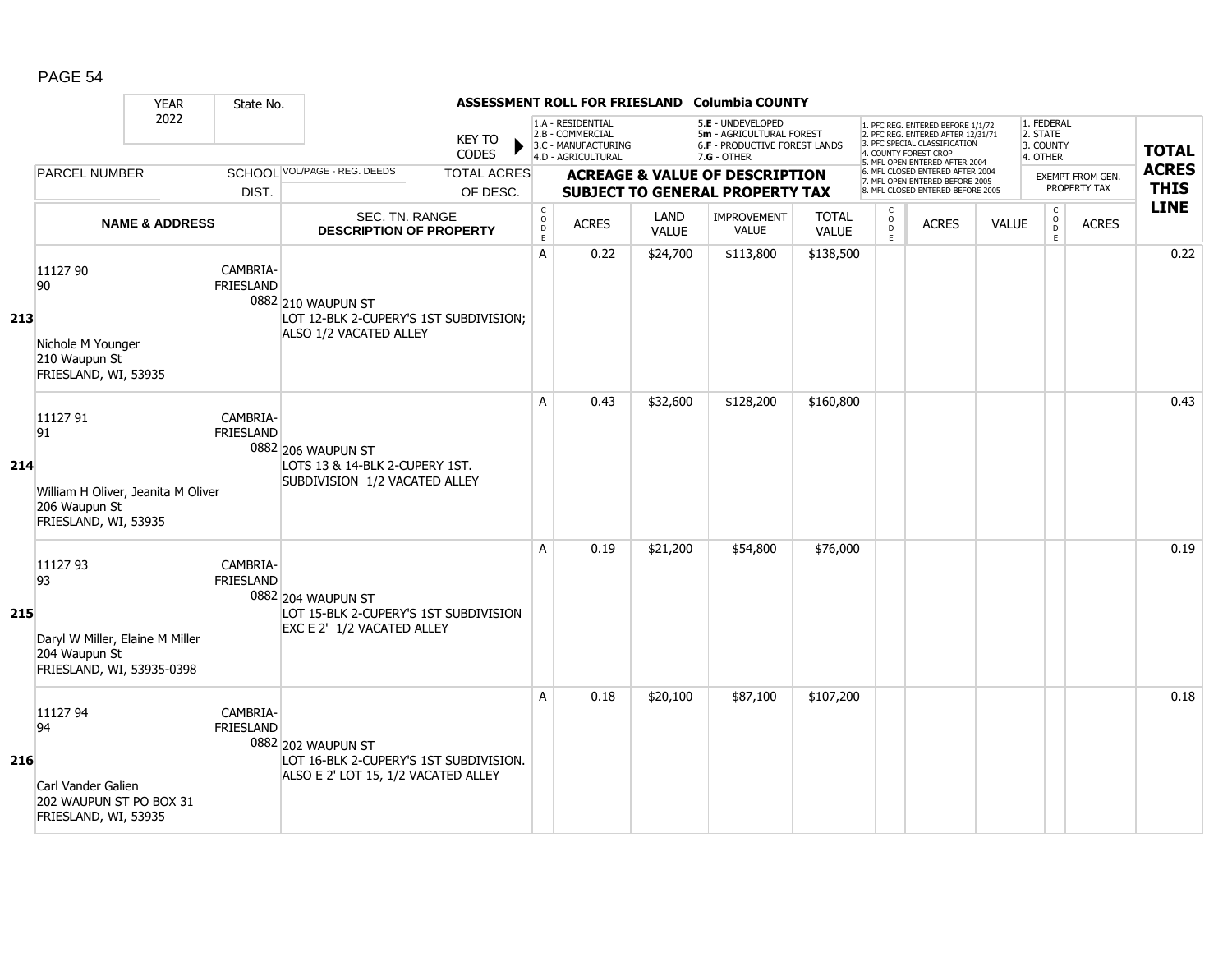|     |                                                                                                      | <b>YEAR</b>               | State No.                    |                                                                                                                                        |                               |                                                |                                                                                    |                      | ASSESSMENT ROLL FOR FRIESLAND Columbia COUNTY                                                   |                              |                                      |                                                                                                                                   |              |                                                 |                         |                            |
|-----|------------------------------------------------------------------------------------------------------|---------------------------|------------------------------|----------------------------------------------------------------------------------------------------------------------------------------|-------------------------------|------------------------------------------------|------------------------------------------------------------------------------------|----------------------|-------------------------------------------------------------------------------------------------|------------------------------|--------------------------------------|-----------------------------------------------------------------------------------------------------------------------------------|--------------|-------------------------------------------------|-------------------------|----------------------------|
|     |                                                                                                      | 2022                      |                              |                                                                                                                                        | <b>KEY TO</b><br><b>CODES</b> |                                                | 1.A - RESIDENTIAL<br>2.B - COMMERCIAL<br>3.C - MANUFACTURING<br>4.D - AGRICULTURAL |                      | 5.E - UNDEVELOPED<br>5m - AGRICULTURAL FOREST<br>6.F - PRODUCTIVE FOREST LANDS<br>$7.G - OTHER$ |                              |                                      | 1. PFC REG. ENTERED BEFORE 1/1/72<br>2. PFC REG. ENTERED AFTER 12/31/71<br>3. PFC SPECIAL CLASSIFICATION<br>4. COUNTY FOREST CROF |              | 1. FEDERAL<br>2. STATE<br>3. COUNTY<br>4. OTHER |                         | <b>TOTAL</b>               |
|     | <b>PARCEL NUMBER</b>                                                                                 |                           |                              | SCHOOL VOL/PAGE - REG. DEEDS                                                                                                           | <b>TOTAL ACRES</b>            |                                                |                                                                                    |                      | <b>ACREAGE &amp; VALUE OF DESCRIPTION</b>                                                       |                              |                                      | 5. MFL OPEN ENTERED AFTER 2004<br>6. MFL CLOSED ENTERED AFTER 2004<br>7. MFL OPEN ENTERED BEFORE 2005                             |              |                                                 | <b>EXEMPT FROM GEN.</b> | <b>ACRES</b>               |
|     |                                                                                                      |                           | DIST.                        |                                                                                                                                        | OF DESC.                      |                                                |                                                                                    |                      | <b>SUBJECT TO GENERAL PROPERTY TAX</b>                                                          |                              |                                      | 8. MFL CLOSED ENTERED BEFORE 2005                                                                                                 |              |                                                 | PROPERTY TAX            | <b>THIS</b><br><b>LINE</b> |
|     |                                                                                                      | <b>NAME &amp; ADDRESS</b> |                              | <b>SEC. TN. RANGE</b><br><b>DESCRIPTION OF PROPERTY</b>                                                                                |                               | $\begin{matrix} 0 \\ 0 \\ D \end{matrix}$<br>E | <b>ACRES</b>                                                                       | LAND<br><b>VALUE</b> | <b>IMPROVEMENT</b><br><b>VALUE</b>                                                              | <b>TOTAL</b><br><b>VALUE</b> | $\mathsf{C}$<br>$\int_{D}^{O}$<br>E. | <b>ACRES</b>                                                                                                                      | <b>VALUE</b> | $\begin{matrix} 0 \\ 0 \\ 0 \end{matrix}$<br>E  | <b>ACRES</b>            |                            |
| 217 | 11127 95<br>95<br>Jean Smit<br>201 WAUPUN ST PO BOX 87<br>FRIESLAND, WI, 53935                       |                           | CAMBRIA-<br><b>FRIESLAND</b> | 0882 201 WAUPUN ST<br>ALL LOT 1 & E 10' LOT 2 - BLK 3 - CUPERY'S<br>1ST SUBDIVISION 1/2 VACATED WELLS ST                               |                               | A                                              | 0.24                                                                               | \$26,300             | \$154,000                                                                                       | \$180,300                    |                                      |                                                                                                                                   |              |                                                 |                         | 0.24                       |
| 218 | 11127 97<br>97<br>Carl M VanderGalien, Diane K VanderGalien<br>202 Waupun St<br>FRIESLAND, WI, 53935 |                           | CAMBRIA-<br><b>FRIESLAND</b> | 0882 203 WAUPUN ST<br>W 56' of Lot 2, Blk 3, Cupery's 1st<br>Subdivision                                                               |                               | A                                              | 0.16                                                                               | \$17,800             | \$8,900                                                                                         | \$26,700                     |                                      |                                                                                                                                   |              |                                                 |                         | 0.16                       |
| 219 | 11127 98.02<br>98.02<br>Paul R Cupery, Kim Cupery<br>W1734 County Rd AW<br>Randolph, WI, 53956       |                           | CAMBRIA-<br><b>FRIESLAND</b> | 0882 205 WAUPUN ST<br>Lot 3, Blk 3, Cupery's 1st Subdivision - Joyce<br>L Cupery reserves life estate - See<br><b>Exceptions</b>       |                               | A                                              | 0.18                                                                               | \$20,400             | \$26,100                                                                                        | \$46,500                     |                                      |                                                                                                                                   |              |                                                 |                         | 0.18                       |
| 220 | 11127 99.01<br>99.01<br>Andrew Dykstra, Hyejin Dykstra<br>207 Waupun St<br>FRIESLAND, WI, 53935      |                           | CAMBRIA-<br><b>FRIESLAND</b> | 0882 207 WAUPUN ST<br>Lot 4, Blk 3, Cupery's 1st Subdivision AND W<br>1.5' of Lot 3, Blk 3, Cupery's First Subdivision<br>of Friesland |                               | A                                              | 0.19                                                                               | \$21,200             | \$112,500                                                                                       | \$133,700                    |                                      |                                                                                                                                   |              |                                                 |                         | 0.19                       |
|     | NO. OF PARCELS                                                                                       | 220                       |                              |                                                                                                                                        | <b>TOTALS</b>                 |                                                |                                                                                    |                      | 567.00 \$4,311,000 \$21,848,300 \$26,159,300                                                    |                              |                                      |                                                                                                                                   |              |                                                 | 55.98                   | 622.98                     |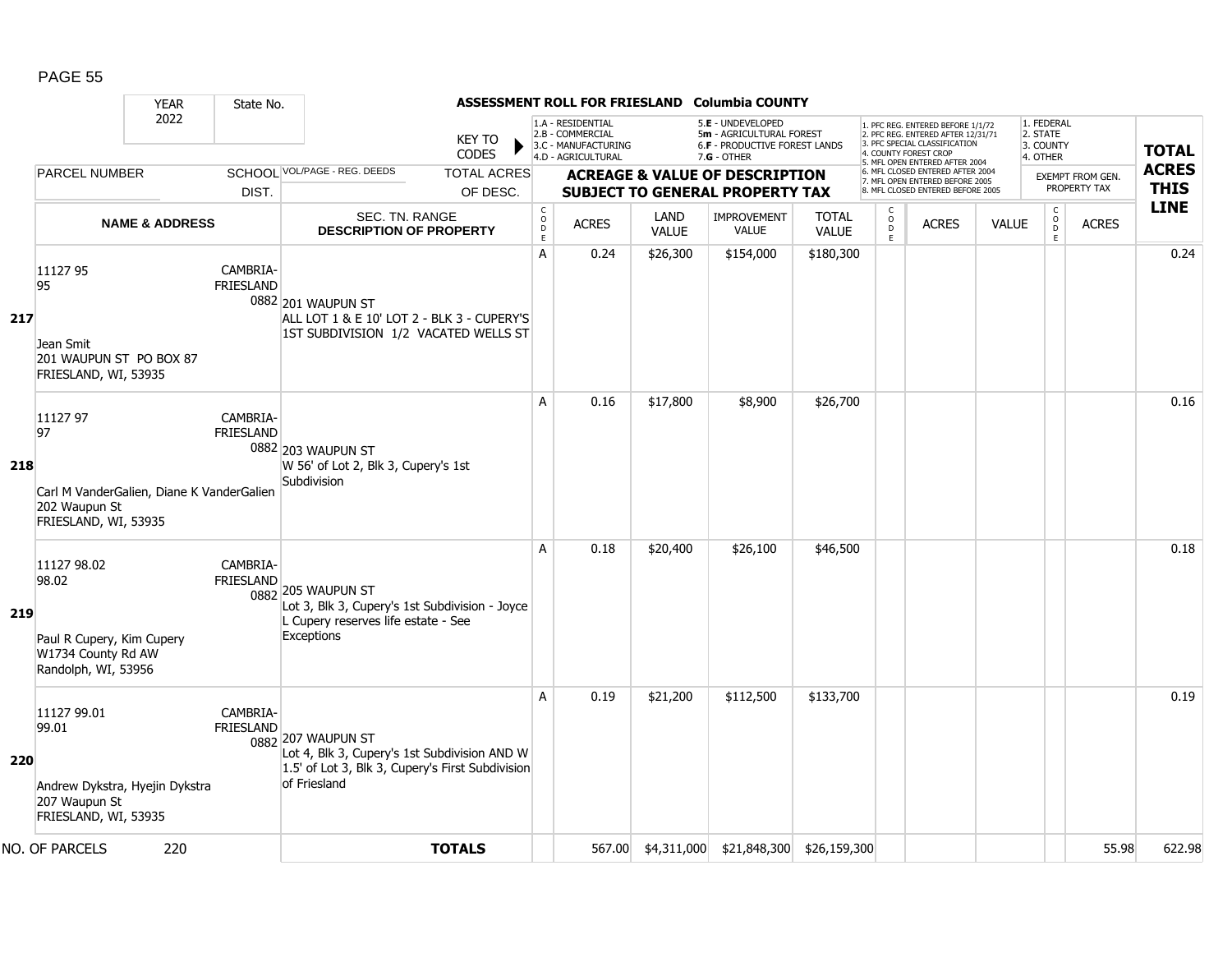# **Municipality Totals by Class**

| <b>Class</b>   | <b>Total Land Records   Total Imp Records</b> |             | <b>Total Land</b> | <b>Total Improvement</b> | <b>Total Value</b> |
|----------------|-----------------------------------------------|-------------|-------------------|--------------------------|--------------------|
| A              | 128                                           | 126         | \$3,509,400       | \$13,187,200             | \$16,696,600       |
| B              | 35                                            | 28          | \$537,600         | \$7,991,500              | \$8,529,100        |
| D              | 38                                            | $\mathbf 0$ | \$137,500         | \$0                      | \$137,500          |
| E              | 9                                             | 0           | \$21,200          | \$0                      | \$21,200           |
| F              |                                               | $\mathbf 0$ | \$15,000          |                          | \$15,000           |
| G              | 7                                             | 7           | \$90,300          | \$669,600                | \$759,900          |
| <b>X4</b>      | 33                                            | $\Omega$    | \$0               | \$0                      | \$0                |
| X <sub>5</sub> | 6                                             | $\Omega$    | \$0               |                          | \$0                |

# **Municipality Totals - By County and Class**

| County   | <b>Class</b> | <b>Sub Class</b>                               | <b>Total Land Records</b> | Total Imp Records Acreage |         | <b>Total Land</b> | <b>Total Improvement</b> | <b>Total Value</b> |
|----------|--------------|------------------------------------------------|---------------------------|---------------------------|---------|-------------------|--------------------------|--------------------|
| Columbia | Α            | Residential                                    | 128                       | 126                       | 59.705  | \$3,509,400       | \$13,187,200             | \$16,696,600       |
|          | в            | <b>Commercial</b>                              | 35                        | 28                        | 49.972  | \$537,600         | \$7,991,500              | \$8,529,100        |
|          | D            | D11 1ST Grade<br>Tillable                      | 21                        | $\overline{0}$            | 327.481 | \$114,100         | \$0                      | \$114,100          |
|          |              | <b>D12 2ND</b><br><b>Grade Tillable</b>        | 11                        | $\overline{0}$            | 65.000  | \$19,200          | \$0                      | \$19,200           |
|          |              | <b>D13 3RD</b><br><b>Grade Tillable</b>        | 5                         | $\overline{0}$            | 17.800  | \$3,900           | \$0                      | \$3,900            |
|          |              | D14 Pasture                                    |                           | $\overline{0}$            | 3.500   | \$300             | \$0                      | \$300              |
|          | Е            | $E11 -$<br><b>Undeveloped</b><br><b>Fallow</b> | $\overline{2}$            | $\overline{0}$            | 11.300  | \$13,600          |                          | \$13,600           |
|          |              | E12<br><b>Undeveloped</b><br>Roads             |                           | $\overline{0}$            | 0.330   | \$100             | \$0                      | \$100              |
|          |              | E13<br><b>Undeveloped</b><br>Low               | 6                         | $\overline{0}$            | 18.770  | \$7,500           |                          | \$7,500            |
|          | F            | F12 Forest<br><b>Medium</b>                    |                           | $\overline{0}$            | 5.000   | \$15,000          |                          | \$15,000           |
|          | G            | Other                                          | 7                         | $\overline{7}$            | 8.140   | \$90,300          | \$669,600                | \$759,900          |
|          | <b>X4</b>    |                                                | $\overline{2}$            | $\overline{0}$            |         |                   | \$0                      | \$0                |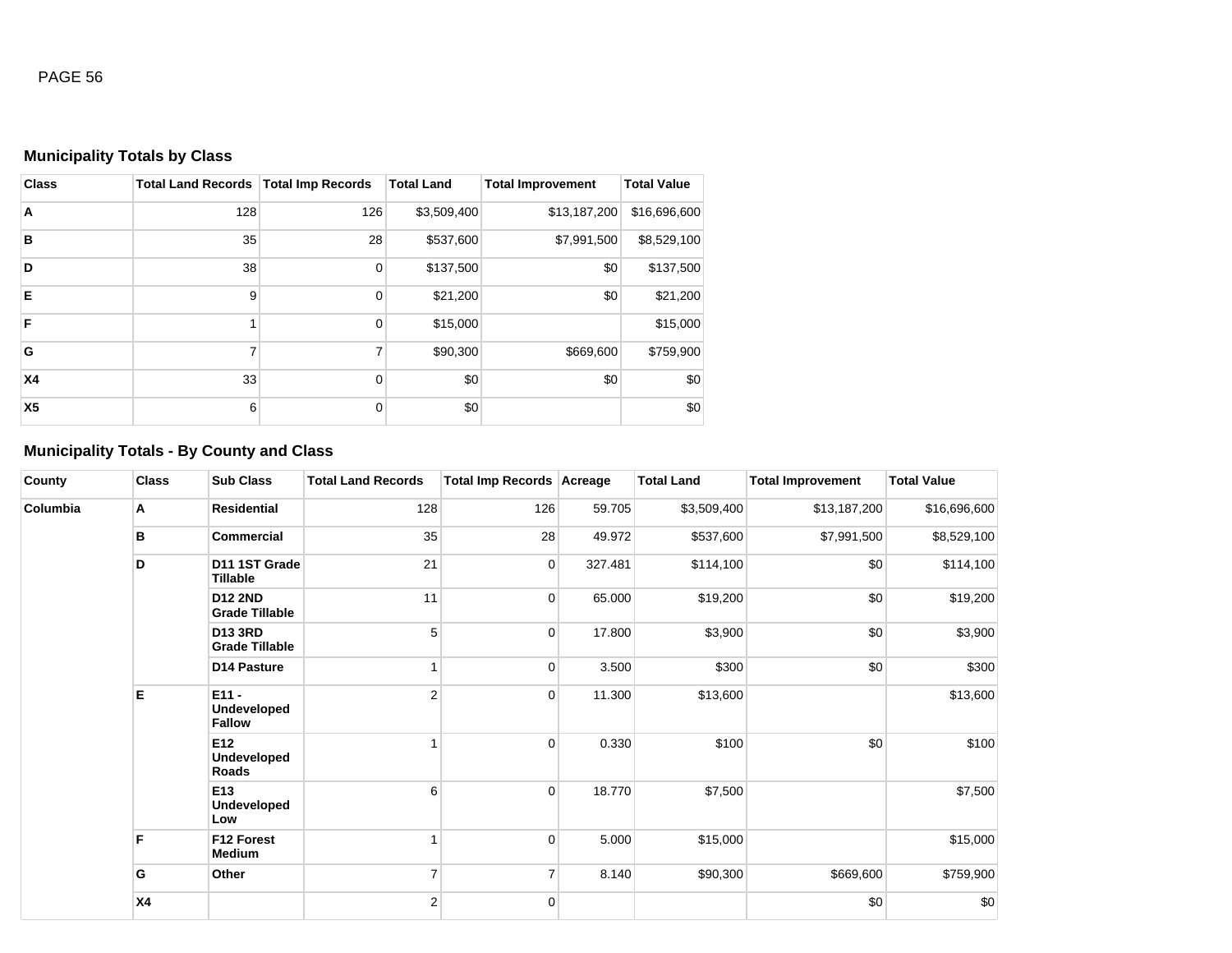| County   | <b>Class</b>   | <b>Sub Class</b>    | <b>Total Land Records</b> | Total Imp Records Acreage |         | <b>Total Land</b> | <b>Total Improvement</b> | <b>Total Value</b> |
|----------|----------------|---------------------|---------------------------|---------------------------|---------|-------------------|--------------------------|--------------------|
| Columbia | <b>X4</b>      | X4 Exempt-<br>Local | 30                        | 0                         | 39.500  | \$0               | \$0                      | \$0                |
|          |                | X5 Exempt-<br>Other |                           | 0                         | 0.000   | \$0               | \$0                      | \$0                |
|          | X <sub>5</sub> | X5 Exempt-<br>Other | 6                         | 0                         | 16.480  | \$0               |                          | \$0                |
|          | Totals:        |                     | 257                       | 161                       | 622.978 | \$4,311,000       | \$21,848,300             | \$26,159,300       |
| Totals:  |                |                     | 257                       | 161                       | 622.978 | \$4,311,000       | \$21,848,300             | \$26,159,300       |

# **Municipality Totals - By County, TIF, Class**

| County   | <b>TIF District</b>                | <b>Class</b>   | Total Land Records   Total Imp Records   Acreage |             |         | <b>Total Land</b> | <b>Total Improvement</b> | <b>Total Value</b> |
|----------|------------------------------------|----------------|--------------------------------------------------|-------------|---------|-------------------|--------------------------|--------------------|
| Columbia | not in a tif<br>district-Friesland | Α              | 128                                              | 126         | 59.705  | \$3,509,400       | \$13,187,200             | \$16,696,600       |
|          |                                    | в              | 35                                               | 28          | 49.972  | \$537,600         | \$7,991,500              | \$8,529,100        |
|          |                                    | D              | 38                                               | 0           | 413.781 | \$137,500         | \$0                      | \$137,500          |
|          |                                    | E.             | 9                                                | 0           | 30.400  | \$21,200          | \$0                      | \$21,200           |
|          |                                    | F              |                                                  | 0           | 5.000   | \$15,000          |                          | \$15,000           |
|          |                                    | G              |                                                  |             | 8.140   | \$90,300          | \$669,600                | \$759,900          |
|          |                                    | <b>X4</b>      | 33                                               | $\Omega$    | 39.500  | \$0               | \$0                      | \$0                |
|          |                                    | X <sub>5</sub> | 6                                                | $\mathbf 0$ | 16.480  | \$0               |                          | \$0                |
|          |                                    | Totals:        | 257                                              | 161         | 622.978 | \$4,311,000       | \$21,848,300             | \$26,159,300       |
|          | Totals:                            |                | 257                                              | 161         | 622.978 | \$4,311,000       | \$21,848,300             | \$26,159,300       |
| Totals:  |                                    |                | 257                                              | 161         | 622.978 | \$4,311,000       | \$21,848,300             | \$26,159,300       |

## **Municipality Totals - By County, School District, Class**

| County   | <b>School District</b>              | <b>Class</b> | Total Land Records   Total Imp Records |                | Acreage | <b>Total Land</b> | <b>Total Improvement</b> | <b>Total Value</b> |  |
|----------|-------------------------------------|--------------|----------------------------------------|----------------|---------|-------------------|--------------------------|--------------------|--|
| Columbia | <b>CAMBRIA-</b><br><b>FRIESLAND</b> | A            | 128                                    | 126            | 59.705  | \$3,509,400       | \$13,187,200             | \$16,696,600       |  |
|          |                                     | в            | 35                                     | 28             | 49.972  | \$537,600         | \$7,991,500              | \$8,529,100        |  |
|          |                                     | D            | 38                                     | 0              | 413.781 | \$137,500         | \$0                      | \$137,500          |  |
|          |                                     | Е            |                                        | 0              | 30.400  | \$21,200          | \$0                      | \$21,200           |  |
|          |                                     |              |                                        |                |         | 0                 | 5.000                    | \$15,000           |  |
|          |                                     | G            |                                        | ⇁              | 8.140   | \$90,300          | \$669,600                | \$759,900          |  |
|          |                                     | <b>X4</b>    | 33 <sup>5</sup>                        | $\overline{0}$ | 39.500  | \$0               | \$0                      | \$0                |  |